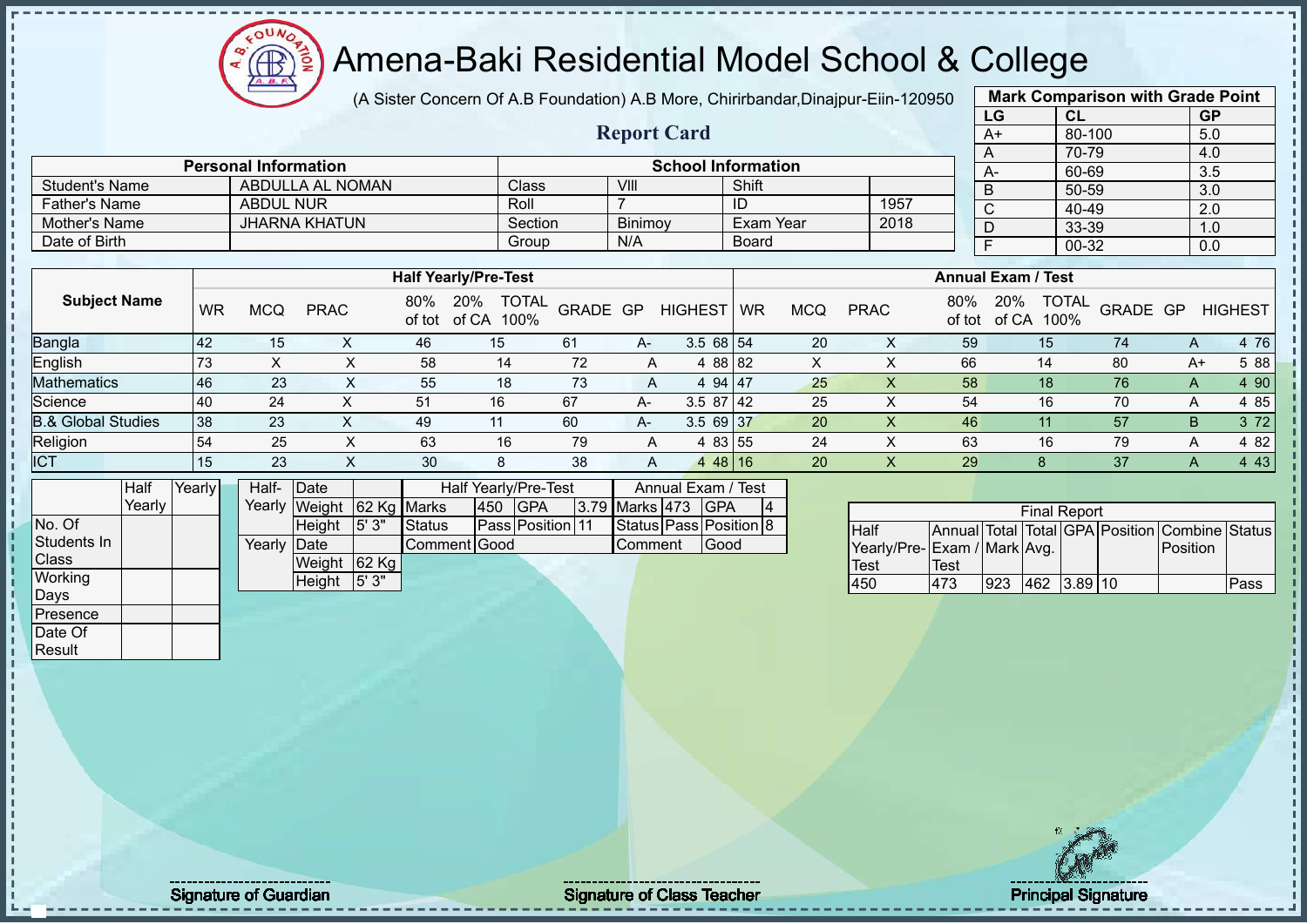### Amena-Baki Residential Model School & College

(A Sister Concern Of A.B Foundation) A.B More, Chirirbandar,Dinajpur-Eiin-120950

**Report Card**

|      | <b>Mark Comparison with Grade Point</b> |           |
|------|-----------------------------------------|-----------|
| LG   | <b>CL</b>                               | <b>GP</b> |
| $A+$ | 80-100                                  | 5.0       |
| A    | 70-79                                   | 4.0       |
| А-   | 60-69                                   | 3.5       |
| B    | 50-59                                   | 3.0       |
| C    | 40-49                                   | 2.0       |
| D    | 33-39                                   | 1.0       |
| F    | 00-32                                   | 0.0       |
|      |                                         |           |

| <b>Student's Name</b> |           |            | <b>RAKIB HOSEN</b> |         | Class                       | VIII             |         |            | Shift        |            |             |        |                           | 50-59 |                     | 3.0            |
|-----------------------|-----------|------------|--------------------|---------|-----------------------------|------------------|---------|------------|--------------|------------|-------------|--------|---------------------------|-------|---------------------|----------------|
| <b>Father's Name</b>  |           |            | ASHRAFUJ JAMAN     |         | Roll                        | 23               |         | ID         |              |            | 2074        | $\sim$ |                           | 40-49 |                     | 2.0            |
| Mother's Name         |           |            | <b>RUMA BAGOM</b>  |         | Section                     |                  | Binimoy |            | Exam Year    |            | 2018        |        |                           | 33-39 |                     | 1.0            |
| Date of Birth         |           |            |                    |         | Group                       | N/A              |         |            | <b>Board</b> |            |             |        |                           | 00-32 |                     | 0.0            |
|                       |           |            |                    |         |                             |                  |         |            |              |            |             |        |                           |       |                     |                |
|                       |           |            |                    |         | <b>Half Yearly/Pre-Test</b> |                  |         |            |              |            |             |        | <b>Annual Exam / Test</b> |       |                     |                |
| <b>Subject Name</b>   |           |            |                    | 80% 20% |                             |                  |         |            |              |            |             |        | 20%                       |       |                     |                |
|                       | <b>WR</b> | <b>MCQ</b> | <b>PRAC</b>        |         | of tot of CA 100%           | J TOTAL GRADE GP |         | HIGHEST WR |              | <b>MCQ</b> | <b>PRAC</b> | 80%    | of tot of CA 100%         |       | JUIN TOTAL GRADE GP | <b>HIGHEST</b> |

| punyiu                        | ט די | $\mathbf{r}$ | $\lambda$ | ᠇୰ | $\sim$                        | ັບບ              | ◡    | 0.00170            | IV. | $\lambda$ | ັບເ      | $\overline{\phantom{0}}$ | ັບ∠ | 0.010       |
|-------------------------------|------|--------------|-----------|----|-------------------------------|------------------|------|--------------------|-----|-----------|----------|--------------------------|-----|-------------|
| English                       | 148  |              |           | 38 | 10                            | 48               |      | 2 88 58            |     |           | 46       | 10                       | 56  | 88 8        |
| <b>Mathematics</b>            | 123  | 20           |           | 34 | $\overline{A}$ $\overline{C}$ | 46               |      | 2 94 143           | 14  |           | 46       | 10                       | 58  | 390         |
| Science                       | 140  |              |           | 46 |                               | $-$<br>51        |      | -87<br>143         | 20  |           | 50<br>vv |                          |     | 85 l<br>3.5 |
| <b>3.&amp; Global Studies</b> | 129  | 18           |           | 38 | 10                            | 48               |      | 2 69 30            | 22  |           | 42       | 10                       | 52  | 72          |
| Religion                      | 152  | nn<br>22     |           | 59 | 16                            | <b>75</b><br>, J |      | 83 53              | 20  |           | 58       | 16                       |     | 482         |
| <b>ICT</b>                    | ا -  | 19           |           | ົ  |                               | 34               | $A-$ | $3.5\,$<br>48   16 |     |           | 26       |                          | 33  | 43          |

|                | <b>Half</b> | Yearly | Half- Date  |               |                                   |     | Half Yearly/Pre-Test    |                | Annual Exam / Test      |      |
|----------------|-------------|--------|-------------|---------------|-----------------------------------|-----|-------------------------|----------------|-------------------------|------|
|                | Yearly      |        |             | Yearly Weight | <b>Marks</b>                      | 361 | <b>IGPA</b>             | 2.79 Marks 396 | <b>IGPA</b>             | 3.36 |
| No. Of         |             |        |             | Height        | <b>Status</b>                     |     | <b>Pass Position 43</b> |                | Status Pass Position 35 |      |
| Students In    |             |        | Yearly Date |               | Comment More Impr. Needed Comment |     |                         |                | More Impr.              |      |
| <b>Class</b>   |             |        |             | Weight        |                                   |     |                         |                | Needed                  |      |
| <b>Working</b> |             |        |             | Height        |                                   |     |                         |                |                         |      |
| Days           |             |        |             |               |                                   |     |                         |                |                         |      |
| Presence       |             |        |             |               |                                   |     |                         |                |                         |      |

**Personal Information School Information** 

|                             |      |     | <b>Final Report</b> |  |                                                |      |
|-----------------------------|------|-----|---------------------|--|------------------------------------------------|------|
| <b>I</b> Half               |      |     |                     |  | Annual Total Total GPA Position Combine Status |      |
| Yearly/Pre-Exam / Mark Avg. |      |     |                     |  | <b>IPosition</b>                               |      |
| Test                        | Test |     |                     |  |                                                |      |
| 361                         | 396  | 757 | 379 3.07 40         |  |                                                | Pass |



Date Of **Result** 

**Signature of Guardian Community Community Community Signature of Class Teacher Community Community Principal Signature 2016**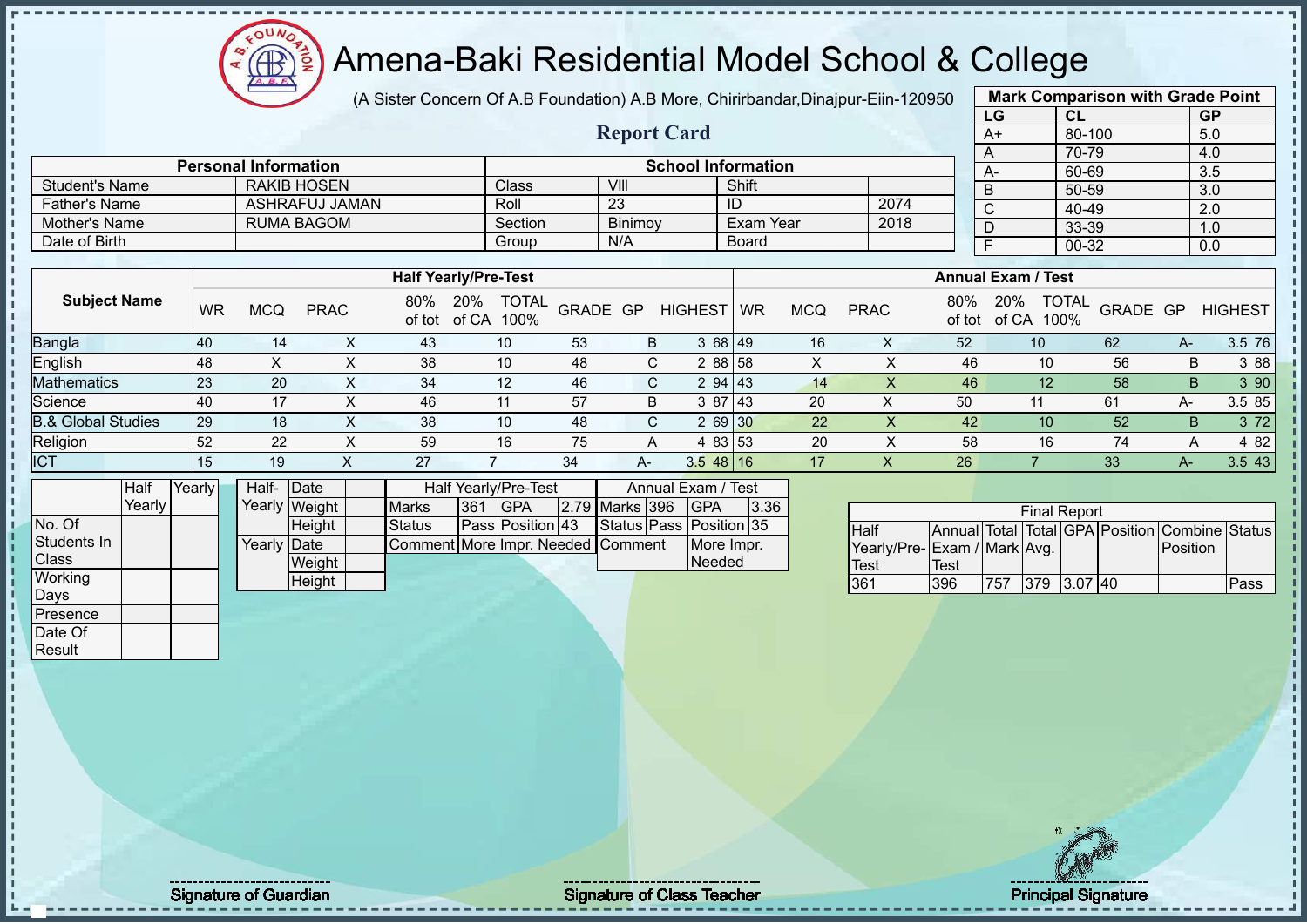### Amena-Baki Residential Model School & College

(A Sister Concern Of A.B Foundation) A.B More, Chirirbandar,Dinajpur-Eiin-120950

**Report Card**

|                       | <b>Mark Comparison with Grade Point</b> |           |  |  |  |  |  |  |
|-----------------------|-----------------------------------------|-----------|--|--|--|--|--|--|
| LG                    | <b>CL</b>                               | <b>GP</b> |  |  |  |  |  |  |
| $A+$                  | 80-100                                  | 5.0       |  |  |  |  |  |  |
| A                     | 70-79                                   | 4.0       |  |  |  |  |  |  |
| A-                    | 60-69                                   | 3.5       |  |  |  |  |  |  |
| B                     | 50-59                                   | 3.0       |  |  |  |  |  |  |
| $\overline{\text{c}}$ | 40-49                                   | 2.0       |  |  |  |  |  |  |
| D                     | 33-39                                   | 1.0       |  |  |  |  |  |  |
| $00 - 32$<br>F<br>0.0 |                                         |           |  |  |  |  |  |  |
|                       |                                         |           |  |  |  |  |  |  |

| Date of Birth                 |           |            |             |               | Group                                |          | N/A |                | Board     |            |             |               |                           | 00-32                |          |      | 0.0            |
|-------------------------------|-----------|------------|-------------|---------------|--------------------------------------|----------|-----|----------------|-----------|------------|-------------|---------------|---------------------------|----------------------|----------|------|----------------|
|                               |           |            |             |               |                                      |          |     |                |           |            |             |               |                           |                      |          |      |                |
|                               |           |            |             |               | <b>Half Yearly/Pre-Test</b>          |          |     |                |           |            |             |               | <b>Annual Exam / Test</b> |                      |          |      |                |
| <b>Subject Name</b>           | <b>WR</b> | <b>MCQ</b> | <b>PRAC</b> | 80%<br>of tot | 20%<br><b>TOTAL</b><br>of CA<br>100% | GRADE GP |     | <b>HIGHEST</b> | <b>WR</b> | <b>MCQ</b> | <b>PRAC</b> | 80%<br>of tot | 20%<br>of CA              | <b>TOTAL</b><br>100% | GRADE GP |      | <b>HIGHEST</b> |
| <b>Bangla</b>                 | 36        | 26         | $\lambda$   | 50            | 10                                   | 60       | A-  | $3.568$   46   |           | 21         | X           | 54            | 10 <sup>°</sup>           |                      | 64       | A-   | 3.5 76         |
| <b>English</b>                | 63        | X          |             | 50            |                                      | 61       | A-  | $3.588$ 56     |           | X          |             | 45            |                           |                      | 56       | B    | 3 88           |
| Mathematics                   | 19        | 20         | ⋏           | 31            | 11                                   | 42       | C.  | $294$ 23       |           | 24         |             | 38            |                           |                      | 49       | C.   | 290            |
| Science                       | 26        | 23         |             | 39            | 11                                   | 50       | B   | 3 87 31        |           | 20         |             | 41            |                           |                      | 52       | B    | 3 85           |
| <b>B.&amp; Global Studies</b> | 24        | 18         |             | 34            | 11                                   | 45       | C.  | 2 69 37        |           | 24         | X           | 49            | 11                        |                      | 60       | $A-$ | 3.5 72         |
| Religion                      | 51        | 20         |             | 57            | 16                                   | 73       | A   | 4 83 53        |           | 27         |             | 64            |                           | 16                   | 80       | A+   | 5 82           |
| <b>ICT</b>                    | 15        | 21         |             | 29            |                                      | 36       | A   | $448$ 15       |           | 23         |             | 30            |                           |                      | 37       |      | 4 4 3          |

|              | Half   | Yearly | Half-  | Date          |       |                       |     | Half Yearly/Pre-Test |                | Annual Exam / Test      |      |
|--------------|--------|--------|--------|---------------|-------|-----------------------|-----|----------------------|----------------|-------------------------|------|
|              | Yearlv |        | Yearly | Weight        | 41.7  | <b>Marks</b>          | 367 | <b>IGPA</b>          | 3.14 Marks 398 | <b>IGPA</b>             | 3.43 |
| No. Of       |        |        |        |               | Kg    | <b>Status</b>         |     | Pass Position 33     |                | Status Pass Position 31 |      |
| Students In  |        |        |        | <b>Height</b> | 5' 6" | Comment Imprv. Needed |     |                      | Comment        | Impry.                  |      |
| <b>Class</b> |        |        | Yearly | Date          |       |                       |     |                      |                | <b>Needed</b>           |      |
| Working      |        |        |        | Weight        | 41.7  |                       |     |                      |                |                         |      |
| Days         |        |        |        |               | ,Kg   |                       |     |                      |                |                         |      |
| Presence     |        |        |        | Height        | 5' 6" |                       |     |                      |                |                         |      |
| Date Of      |        |        |        |               |       |                       |     |                      |                |                         |      |

**Personal Information**<br>
SChool Information<br>
SIRAJUL ISLAM<br>
Class  $\begin{array}{|c|c|c|c|c|c|}\n\hline\n\end{array}$ 

Father's Name AZIZUR RAHMAN Roll 24 ID 2086 Mother's Name SHEULI BAGUM Section Binimoy Exam Year 2018

Student's Name SIRAJUL ISLAM Class VIII Shift<br>
Father's Name AZIZUR RAHMAN Roll 24 ID

|                              |      |     | <b>Final Report</b> |           |                                                |      |
|------------------------------|------|-----|---------------------|-----------|------------------------------------------------|------|
| Half                         |      |     |                     |           | Annual Total Total GPA Position Combine Status |      |
| Yearly/Pre- Exam / Mark Avg. |      |     |                     |           | <b>IPosition</b>                               |      |
| <b>Test</b>                  | Test |     |                     |           |                                                |      |
| 367                          | 398  | 765 | 383                 | $3.29$ 33 |                                                | Pass |

**Result** 

 $\mathbf{I}$ 

Signature of Guardian Signature Signature of Class Teacher Number 2008 2012 2013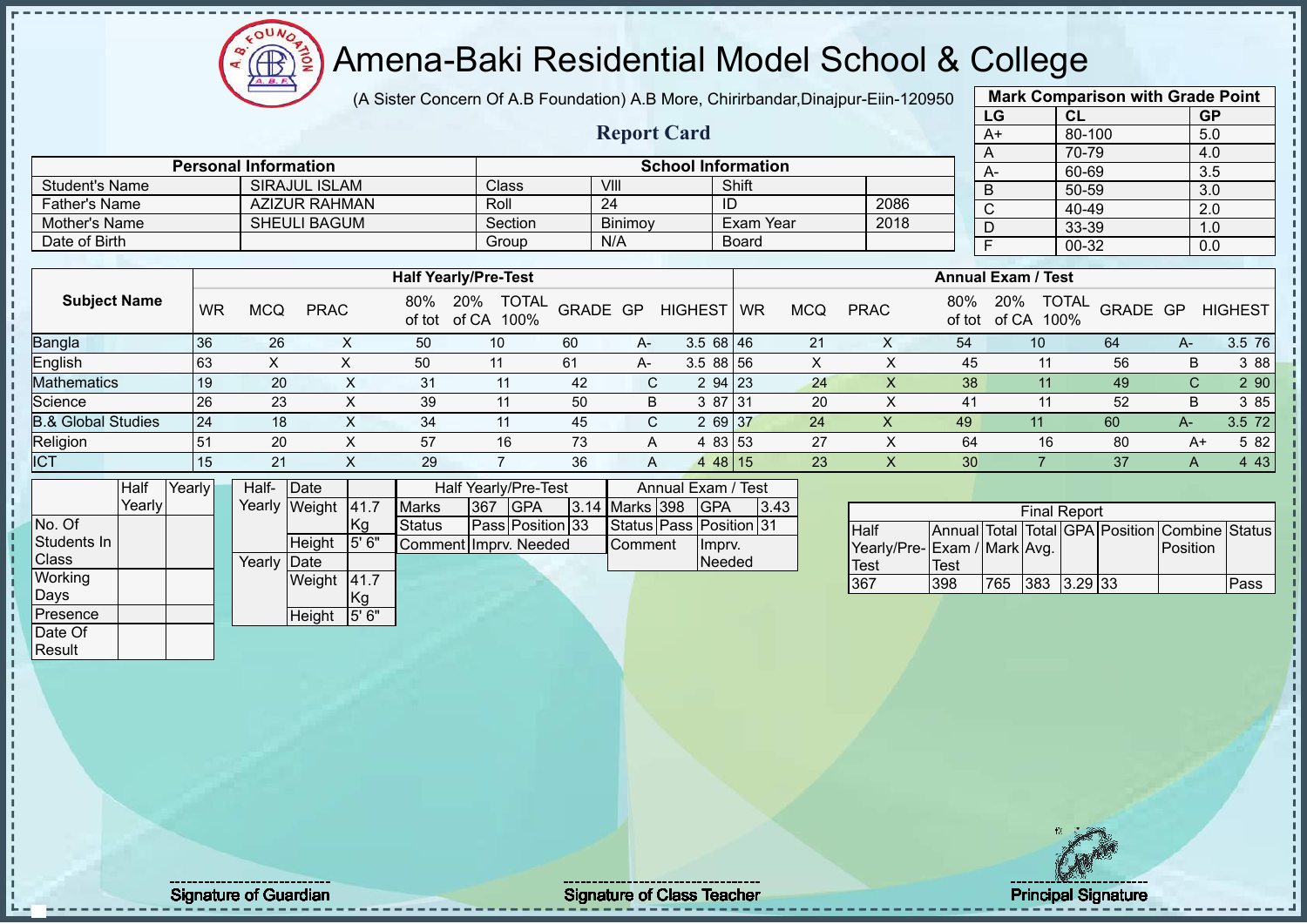(A Sister Concern Of A.B Foundation) A.B More, Chirirbandar,Dinajpur-Eiin-120950

 $12\mu\text{V}$ 

 $\bigoplus$ 

|                               |        |           |                             |                            |      |                             |                      |                      |          |                 |                         |             |                           |            |                             |                           | LG             |    | CL                   |          | <b>GP</b> |                                                |
|-------------------------------|--------|-----------|-----------------------------|----------------------------|------|-----------------------------|----------------------|----------------------|----------|-----------------|-------------------------|-------------|---------------------------|------------|-----------------------------|---------------------------|----------------|----|----------------------|----------|-----------|------------------------------------------------|
|                               |        |           |                             |                            |      |                             |                      |                      |          |                 | <b>Report Card</b>      |             |                           |            |                             |                           | A+             |    | 80-100               |          | 5.0       |                                                |
|                               |        |           |                             |                            |      |                             |                      |                      |          |                 |                         |             |                           |            |                             |                           | Α              |    | 70-79                |          | 4.0       |                                                |
|                               |        |           | <b>Personal Information</b> |                            |      |                             |                      |                      |          |                 |                         |             | <b>School Information</b> |            |                             |                           | A-             |    | 60-69                |          | 3.5       |                                                |
| <b>Student's Name</b>         |        |           |                             | <b>JAOWAD ABRAR PRIYAM</b> |      |                             |                      | Class                |          | VIII            |                         |             | Shift                     |            |                             |                           | B              |    | $50 - 59$            |          | 3.0       |                                                |
| <b>Father's Name</b>          |        |           | <b>SHOWKAT</b>              |                            |      |                             |                      | Roll                 |          | $\overline{25}$ |                         |             | ID                        |            | 2104                        |                           | C              |    | 40-49                |          | 2.0       |                                                |
| <b>Mother's Name</b>          |        |           | <b>JAKIA</b>                |                            |      |                             |                      |                      | Section  |                 | Binimoy                 |             | <b>Exam Year</b>          |            | 2018                        |                           | D              |    | 33-39                |          | 1.0       |                                                |
| Date of Birth                 |        |           |                             |                            |      |                             |                      |                      | Group    | N/A             |                         |             | <b>Board</b>              |            |                             |                           | $\overline{F}$ |    | $00 - 32$            |          | 0.0       |                                                |
|                               |        |           |                             |                            |      |                             |                      |                      |          |                 |                         |             |                           |            |                             |                           |                |    |                      |          |           |                                                |
|                               |        |           |                             |                            |      | <b>Half Yearly/Pre-Test</b> |                      |                      |          |                 |                         |             |                           |            |                             | <b>Annual Exam / Test</b> |                |    |                      |          |           |                                                |
| <b>Subject Name</b>           |        | <b>WR</b> | <b>MCQ</b>                  | <b>PRAC</b>                |      | 80%<br>of tot               | 20%<br>of CA         | <b>TOTAL</b><br>100% | GRADE GP |                 | <b>HIGHEST</b>          |             | <b>WR</b>                 | <b>MCQ</b> | <b>PRAC</b>                 | 80%<br>of tot             | 20%<br>of CA   |    | <b>TOTAL</b><br>100% | GRADE GP |           | <b>HIGHEST</b>                                 |
| <b>Bangla</b>                 |        | 36        |                             | 14                         | X    | 40                          |                      | 12                   | 52       | B               |                         | 3 68 49     |                           | 23         | X                           | 58                        |                | 12 |                      | 70       | A         | 4 76                                           |
| English                       |        | 74        | X                           |                            | X    | 59                          |                      | 15                   | 74       | A               |                         | 4 88 68     |                           | X          | X                           | 54                        |                | 15 |                      | 69       | $A -$     | 3.5 88                                         |
| Mathematics                   |        | 38        | 22                          |                            | X    | 48                          | 13                   |                      | 61       | A-              |                         | $3.5$ 94 43 |                           | 25         | X                           | 54                        |                | 13 |                      | 67       | $A -$     | 3.5 90                                         |
| Science                       |        | 48        | 22                          |                            | X    | 56                          | 12                   |                      | 68       | А-              |                         | 3.5 87 58   |                           | 25         | $\boldsymbol{\mathsf{X}}$   | 66                        |                | 12 |                      | 78       | Α         | 4 8 5                                          |
| <b>B.&amp; Global Studies</b> |        | 31        | 24                          |                            | X    | 44                          |                      | 10                   | 54       | B               |                         | 3 69 36     |                           | 21         | $\pmb{\times}$              | 46                        |                | 10 |                      | 56       | B         | 3 7 2                                          |
| Religion                      |        | 54        | 24                          |                            | X    | 62                          |                      | 16                   | 78       | A               |                         | 4 83 49     |                           | 26         | X                           | 60                        |                | 16 |                      | 76       | A         | 4 8 2                                          |
| <b>ICT</b>                    |        | 15        | 23                          |                            | X    | 30                          |                      | 8                    | 38       | A               |                         | 4 48 18     |                           | 24         | X                           | 34                        |                | 8  |                      | 42       | $A+$      | 5 4 3                                          |
|                               | Half   | Yearly    | Half-                       | Date                       |      |                             | Half Yearly/Pre-Test |                      |          |                 | Annual Exam / Test      |             |                           |            |                             |                           |                |    |                      |          |           |                                                |
|                               | Yearly |           | Yearly                      | Weight                     | 47.7 | <b>Marks</b>                | 425                  | <b>GPA</b>           | 3.57     | Marks 458       |                         | <b>GPA</b>  | 3.86                      |            |                             |                           |                |    | <b>Final Report</b>  |          |           |                                                |
| No. Of                        |        |           |                             | Height                     | 5'8" | Status                      |                      | Pass Position 15     |          |                 | Status Pass Position 12 |             |                           |            | <b>Half</b>                 |                           |                |    |                      |          |           | Annual Total Total GPA Position Combine Status |
| Students In                   |        |           | Yearly                      | Date                       |      |                             | Comment Good         |                      |          | Comment         |                         | Imprv.      |                           |            | Yearly/Pre-Exam / Mark Avg. |                           |                |    |                      |          | Position  |                                                |
| Class                         |        |           |                             | Weight                     | 47.7 |                             |                      |                      |          |                 |                         | Needed      |                           |            | Test                        | <b>Test</b>               |                |    |                      |          |           |                                                |
| Working                       |        |           |                             | Height                     | 5'8" |                             |                      |                      |          |                 |                         |             |                           |            | 425                         | 458                       | 883            |    | 442 3.71 14          |          |           | Pass                                           |
| Days                          |        |           |                             |                            |      |                             |                      |                      |          |                 |                         |             |                           |            |                             |                           |                |    |                      |          |           |                                                |
| Presence                      |        |           |                             |                            |      |                             |                      |                      |          |                 |                         |             |                           |            |                             |                           |                |    |                      |          |           |                                                |
| Date Of                       |        |           |                             |                            |      |                             |                      |                      |          |                 |                         |             |                           |            |                             |                           |                |    |                      |          |           |                                                |
| Result                        |        |           |                             |                            |      |                             |                      |                      |          |                 |                         |             |                           |            |                             |                           |                |    |                      |          |           |                                                |

**Mark Comparison with Grade Point**

Signature of Guardian Albert Controller Class Teacher Albert Class Teacher Principal Signature of Class Teacher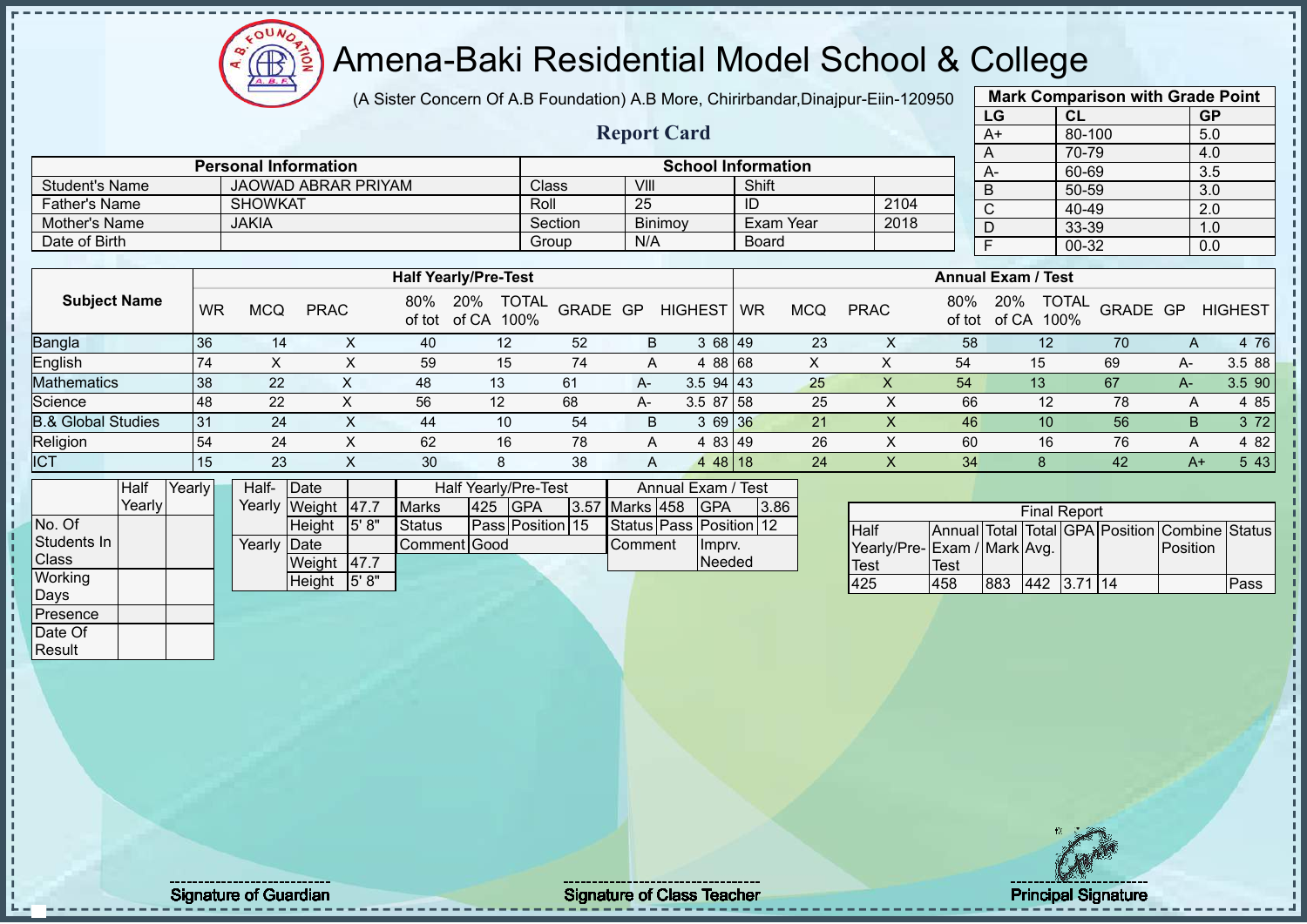### Amena-Baki Residential Model School & College

(A Sister Concern Of A.B Foundation) A.B More, Chirirbandar,Dinajpur-Eiin-120950

**Report Card**

|      | <b>Mark Comparison with Grade Point</b> |           |  |  |  |  |  |  |  |  |  |
|------|-----------------------------------------|-----------|--|--|--|--|--|--|--|--|--|
| LG   | CL                                      | <b>GP</b> |  |  |  |  |  |  |  |  |  |
| $A+$ | 80-100                                  | 5.0       |  |  |  |  |  |  |  |  |  |
| A    | 70-79<br>4.0                            |           |  |  |  |  |  |  |  |  |  |
| A-   | 60-69                                   | 3.5       |  |  |  |  |  |  |  |  |  |
| B    | $50 - 59$                               | 3.0       |  |  |  |  |  |  |  |  |  |
| C    | 40-49                                   | 2.0       |  |  |  |  |  |  |  |  |  |
| D    | 33-39                                   | 1.0       |  |  |  |  |  |  |  |  |  |
| F    | 00-32                                   | 0.0       |  |  |  |  |  |  |  |  |  |
|      |                                         |           |  |  |  |  |  |  |  |  |  |

|                               |           |            |             |     | <b>Half Yearly/Pre-Test</b>              |          |              |                |           |            |             |     | <b>Annual Exam / Test</b>   |                          |    |                |
|-------------------------------|-----------|------------|-------------|-----|------------------------------------------|----------|--------------|----------------|-----------|------------|-------------|-----|-----------------------------|--------------------------|----|----------------|
| <b>Subject Name</b>           | <b>WR</b> | <b>MCQ</b> | <b>PRAC</b> | 80% | <b>TOTAL</b><br>20%<br>of tot of CA 100% | GRADE GP |              | <b>HIGHEST</b> | <b>WR</b> | <b>MCQ</b> | <b>PRAC</b> | 80% | 20%<br>of tot of CA<br>100% | <b>TOTAL</b><br>GRADE GP |    | <b>HIGHEST</b> |
| <b>Bangla</b>                 | 30        | 16         | ᄉ           | 37  | 12                                       | -49      | C.           | 2 68 47        |           | 21         |             | 54  | 12                          | 66                       | A- | 3.5 76         |
| English                       | 66        |            |             | 53  | 15                                       | 68       | $A-$         | 3.58868        |           |            |             | 54  | 15                          | 69                       | А- | 3.5 88         |
| <b>Mathematics</b>            | 24        | 21         |             | 36  | 11                                       | 47       | C.           | 2 94 37        |           | 24         |             | 49  | 11                          | 60                       | A- | 3.5 90         |
| Science                       | 32        | 20         |             | 42  | 11                                       | -53      | <sub>B</sub> | 3 87 35        |           | 22         |             | 46  |                             | 57                       | B. | 3 85           |
| <b>B.&amp; Global Studies</b> | 30        | 18         |             | 38  | 11                                       | 49       | C.           | 2 69 30        |           | 20         |             | 40  |                             | 51                       | B. | 3 7 2          |
| Religion                      | 52        | 25         |             | 62  | 16                                       | 78       | A            | 4 83 50        |           | 26         |             | 61  | 16                          | 77                       | A  | 4 8 2          |
| <b>ICT</b>                    | 15        | 25         |             | 32  |                                          | 41       | A+           | 548 20         |           | 23         |             | -34 |                             | 43                       |    | 5 4 3<br>$A+$  |

|              | Half    | Yearly | Half-       | <b>IDate</b>     |       |                       |     | Half Yearly/Pre-Test |                | Annual Exam / Test      |      |
|--------------|---------|--------|-------------|------------------|-------|-----------------------|-----|----------------------|----------------|-------------------------|------|
|              | Yearlvl |        |             | Yearly Weight 57 |       | <b>Marks</b>          | 385 | <b>IGPA</b>          | 3.07 Marks 423 | <b>GPA</b>              | 3.64 |
| No. Of       |         |        |             |                  | Kg    | Status                |     | Pass Position 35     |                | Status Pass Position 20 |      |
| Students In  |         |        |             | Height           | 5' 2" | Comment Imprv. Needed |     |                      | <b>Comment</b> | Imprv.                  |      |
| <b>Class</b> |         |        | Yearly Date |                  |       |                       |     |                      |                | <b>Needed</b>           |      |
| Working      |         |        |             | Weight           | 157   |                       |     |                      |                |                         |      |
| Days         |         |        |             |                  | Kg    |                       |     |                      |                |                         |      |
| Presence     |         |        |             | Height           | 5'2"  |                       |     |                      |                |                         |      |
| Date Of      |         |        |             |                  |       |                       |     |                      |                |                         |      |

**Personal Information**<br> **Personal Information**<br> **PERSONAL INCRESE INSTANCE IN STATE IN STATE IN STATE IN STATE IN STATE IN STATE IN STATE IN STATE IN STATE IN STATE IN STATE IN STATE IN STATE IN STATE IN STATE IN STATE IN** 

Father's Name MOSTOFA KAMAL Roll 26 ID 2118

Student's Name HAYAT MAHMUD Class Vlll Shift

Mother's Name HABIBA BEGUM Section Binimoy Exam Year 2018 Date of Birth Board Group N/A Board

|                             |      |     | <b>Final Report</b> |           |                                                |      |
|-----------------------------|------|-----|---------------------|-----------|------------------------------------------------|------|
| <b>Half</b>                 |      |     |                     |           | Annual Total Total GPA Position Combine Status |      |
| Yearly/Pre-Exam / Mark Avg. |      |     |                     |           | <b>IPosition</b>                               |      |
| <b>Test</b>                 | Test |     |                     |           |                                                |      |
| 385                         | 423  | 808 | 404                 | $3.36$ 28 |                                                | Pass |

Result

 $\mathbf{I}$ - II

Signature of Guardian Signature Signature of Class Teacher Principal Signature 5. Teacher Principal Signature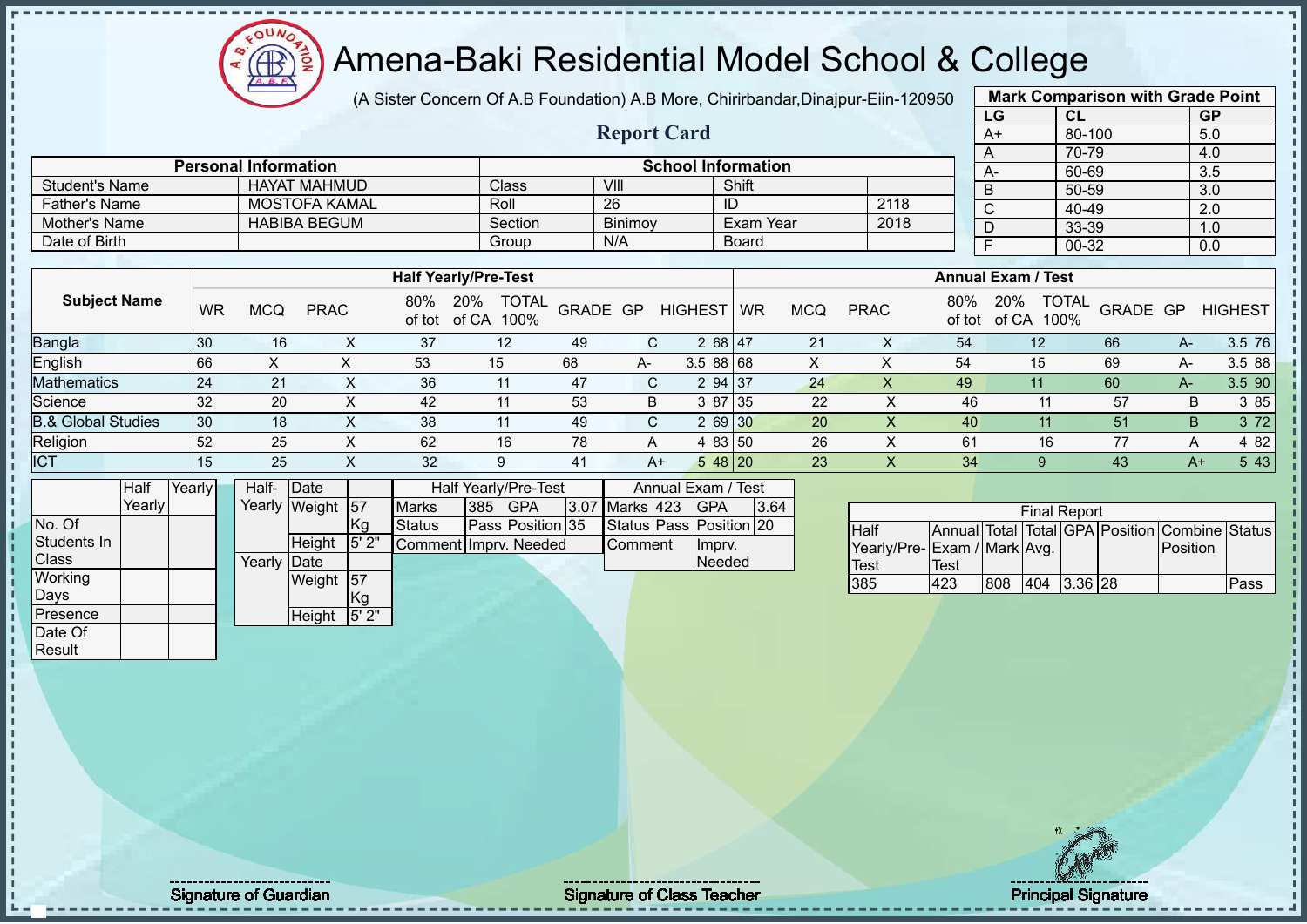(A Sister Concern Of A.B Foundation) A.B More, Chirirbandar,Dinajpur-Eiin-120950

 $12\mu\text{V}$ 

**CB** 

|                               |                     |           |                   |                             |                                    |                      |               |                |                 |                           |                  |            |                             |             | LG                        | CL                                |          |              | <b>GP</b>                                      |
|-------------------------------|---------------------|-----------|-------------------|-----------------------------|------------------------------------|----------------------|---------------|----------------|-----------------|---------------------------|------------------|------------|-----------------------------|-------------|---------------------------|-----------------------------------|----------|--------------|------------------------------------------------|
|                               |                     |           |                   |                             |                                    |                      |               |                |                 | <b>Report Card</b>        |                  |            |                             |             | $A+$                      | 80-100                            |          |              | 5.0                                            |
|                               |                     |           |                   |                             |                                    |                      |               |                |                 |                           |                  |            |                             |             | A                         | 70-79                             |          |              | 4.0                                            |
|                               |                     |           |                   | <b>Personal Information</b> |                                    |                      |               |                |                 | <b>School Information</b> |                  |            |                             |             | A-                        | 60-69                             |          |              | 3.5                                            |
| <b>Student's Name</b>         |                     |           |                   | <b>SHAKHAWAT HOSSEN</b>     |                                    |                      | Class         |                | VIII            |                           | Shift            |            |                             |             | B                         | 50-59                             |          |              | 3.0                                            |
| <b>Father's Name</b>          |                     |           | <b>RUSTAM ALI</b> |                             |                                    |                      | Roll          |                | $\overline{27}$ |                           | ID               |            | 2141                        |             | $\overline{C}$            | 40-49                             |          |              | 2.0                                            |
| Mother's Name                 |                     |           | <b>TOSMINA</b>    |                             |                                    |                      | Section       |                | Binimoy         |                           | <b>Exam Year</b> |            | 2018                        |             | D                         | 33-39                             |          |              | 1.0                                            |
| Date of Birth                 |                     |           |                   |                             |                                    |                      | Group         |                | N/A             |                           | <b>Board</b>     |            |                             |             | $\overline{F}$            | $00 - 32$                         |          |              | 0.0                                            |
|                               |                     |           |                   |                             |                                    |                      |               |                |                 |                           |                  |            |                             |             | <b>Annual Exam / Test</b> |                                   |          |              |                                                |
|                               |                     |           |                   |                             | <b>Half Yearly/Pre-Test</b>        |                      |               |                |                 |                           |                  |            |                             |             |                           |                                   |          |              |                                                |
|                               | <b>Subject Name</b> | <b>WR</b> | <b>MCQ</b>        | <b>PRAC</b>                 | 80% 20% TOTAL<br>of tot of CA 100% |                      |               | GRADE GP       |                 | <b>HIGHEST</b>            | <b>WR</b>        | <b>MCQ</b> | <b>PRAC</b>                 | 80%         | 20%                       | <b>TOTAL</b><br>of tot of CA 100% | GRADE GP |              | <b>HIGHEST</b>                                 |
| Bangla                        |                     | 37        | 12                | X                           | 39                                 | 11                   |               | 50             | B               | 36846                     |                  | 21         | X                           | 54          |                           | 11                                | 65       | $A-$         | $3.5$ 76                                       |
| English                       |                     | 58        | $\pmb{\times}$    | X                           | 46                                 | 12                   |               | 58             | B               | 3 88 63                   |                  | X          | $\mathsf X$                 | 50          |                           | 12                                | 62       | A-           | 3.5 88                                         |
| Mathematics                   |                     | 27        | 22                | $\mathsf{X}$                | 39                                 | 10                   |               | 49             | $\mathsf{C}$    | 2 94 39                   |                  | 22         | $\overline{\mathsf{X}}$     | 49          |                           | 10                                | 59       | B.           | 3 90                                           |
| Science                       |                     | 36        | 24                | X                           | 48                                 | 12                   |               | 60             | A-              | 3.5 87                    | 35               | 23         | $\mathsf X$                 | 46          |                           | 12                                | 58       | B            | 3 85                                           |
| <b>B.&amp; Global Studies</b> |                     | 20        | 10                | X                           | 24                                 | 8                    |               | 32             | F.              | $0.069$ 29                |                  | 15         | $\mathsf X$                 | 35          |                           | 8                                 | 43       | $\mathsf{C}$ | 2 7 2                                          |
| Religion                      |                     | 55        | 24                | $\pmb{\times}$              | 63                                 | 13                   |               | 76             | A               | 4 83 48                   |                  | 24         | $\pmb{\times}$              | 58          |                           | 13                                | 71       | A            | 4 8 2                                          |
| <b>ICT</b>                    |                     | 15        | 11                | $\mathsf{X}$                | 21                                 | $\overline{7}$       |               | 28             | B               | 3 48 18                   |                  | 23         | $\boldsymbol{\mathsf{X}}$   | 33          |                           | $\overline{7}$                    | 40       | $A+$         | 5 4 3                                          |
|                               | Half                | Yearly    | Half-             | Date                        |                                    | Half Yearly/Pre-Test |               |                |                 | Annual Exam / Test        |                  |            |                             |             |                           |                                   |          |              |                                                |
|                               | Yearly              |           |                   | Yearly Weight 42 Kg Marks   |                                    | 353 GPA              |               | 0.00 Marks 398 |                 | <b>GPA</b>                | 3.43             |            |                             |             |                           | <b>Final Report</b>               |          |              |                                                |
| No. Of                        |                     |           |                   | 5' 5"<br>Height             | <b>Status</b>                      |                      | Fail Position |                | Status Pass     |                           | Position 31      |            | Half                        |             |                           |                                   |          |              | Annual Total Total GPA Position Combine Status |
| Students In                   |                     |           | Yearly Date       |                             | <b>Comment Not Satisfactory</b>    |                      |               |                | Comment         | Imprv.                    |                  |            | Yearly/Pre-Exam / Mark Avg. |             |                           |                                   |          | Position     |                                                |
| Class                         |                     |           |                   | Weight 42 Kg                |                                    |                      |               |                |                 | Needed                    |                  |            | Test                        | <b>Test</b> |                           |                                   |          |              |                                                |
| Working                       |                     |           |                   | 5' 5"<br>Height             |                                    |                      |               |                |                 |                           |                  |            | 353                         | 398         |                           | 751 376 3.04 43                   |          |              | Pass                                           |
| Days                          |                     |           |                   |                             |                                    |                      |               |                |                 |                           |                  |            |                             |             |                           |                                   |          |              |                                                |
| Presence                      |                     |           |                   |                             |                                    |                      |               |                |                 |                           |                  |            |                             |             |                           |                                   |          |              |                                                |
| Date Of                       |                     |           |                   |                             |                                    |                      |               |                |                 |                           |                  |            |                             |             |                           |                                   |          |              |                                                |
| Result                        |                     |           |                   |                             |                                    |                      |               |                |                 |                           |                  |            |                             |             |                           |                                   |          |              |                                                |
|                               |                     |           |                   |                             |                                    |                      |               |                |                 |                           |                  |            |                             |             |                           |                                   |          |              |                                                |
|                               |                     |           |                   |                             |                                    |                      |               |                |                 |                           |                  |            |                             |             |                           |                                   |          |              |                                                |
|                               |                     |           |                   |                             |                                    |                      |               |                |                 |                           |                  |            |                             |             |                           |                                   |          |              |                                                |

**Mark Comparison with Grade Point**

J. л ш  $\mathbf{I}$ 

Signature of Guardian Signature of Class Teacher Principal Signature of Class Teacher Principal Signature 6/5<br>
Signature of Class Teacher Principal Signature 6/51 and the state of Class Teacher Principal Signature of Class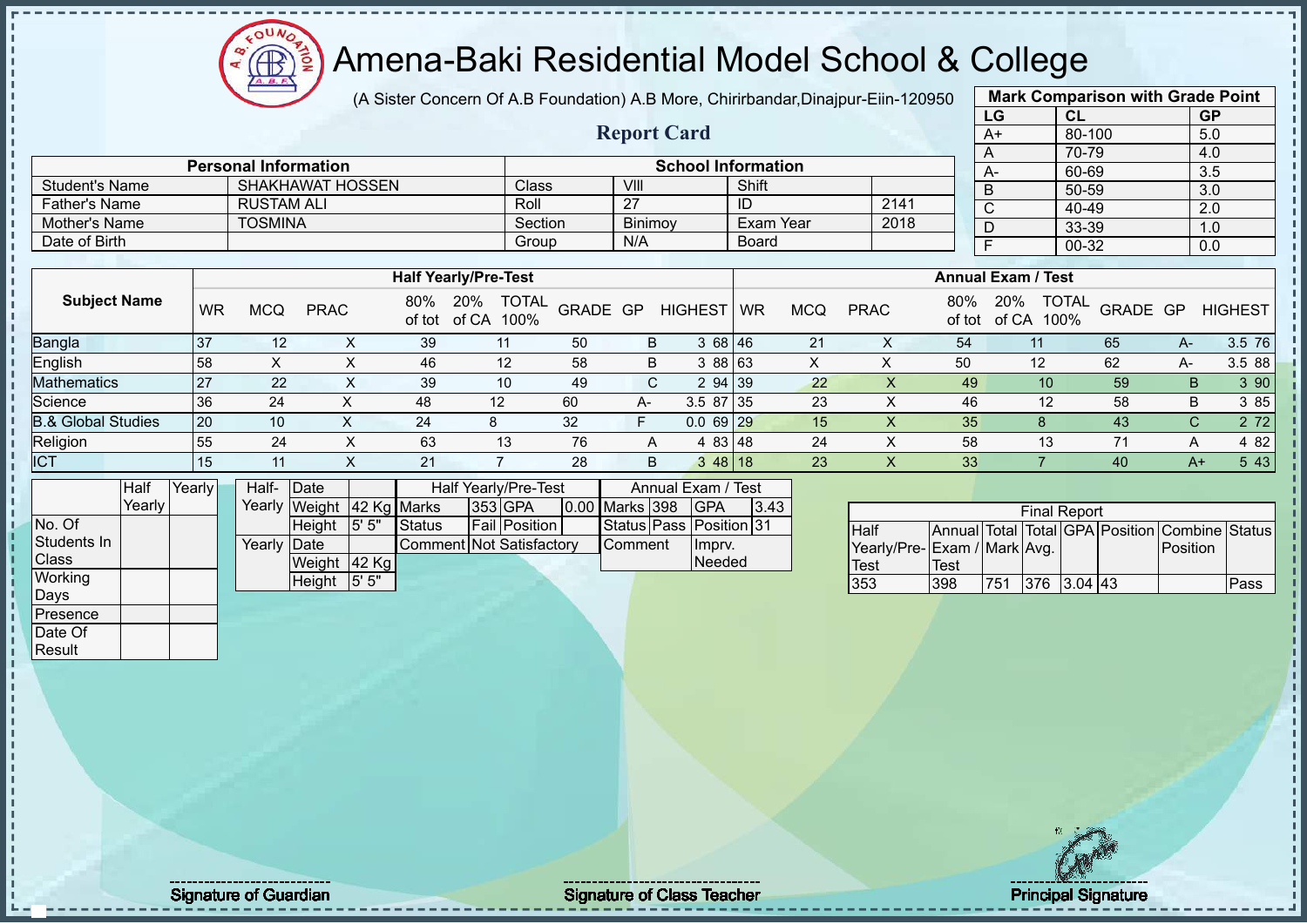### Amena-Baki Residential Model School & College

(A Sister Concern Of A.B Foundation) A.B More, Chirirbandar,Dinajpur-Eiin-120950

**Report Card**

|                 | <b>Mark Comparison with Grade Point</b> |           |
|-----------------|-----------------------------------------|-----------|
| LG              | CL                                      | <b>GP</b> |
| $\overline{A+}$ | 80-100                                  | 5.0       |
| A               | 70-79                                   | 4.0       |
| A-              | 60-69                                   | 3.5       |
| B               | 50-59                                   | 3.0       |
| $\overline{C}$  | 40-49                                   | 2.0       |
| D               | 33-39                                   | 1.0       |
| F               | 00-32                                   | 0.0       |
|                 |                                         |           |

|                       | <b>Personal Information</b> |                             |         | <b>School Information</b> |      | $A-$                      | 60-69 |
|-----------------------|-----------------------------|-----------------------------|---------|---------------------------|------|---------------------------|-------|
| <b>Student's Name</b> | <b>MUSFIQUR RAHMAN</b>      | Class <sup>1</sup>          | -VIII   | Shift                     |      |                           | 50-59 |
| Father's Name         | <b>ARIFUR RAHMAN</b>        | Roll                        | 28      | -ID                       | 2168 |                           | 40-49 |
| Mother's Name         | <b>RINA</b>                 | Section                     | Binimov | Exam Year                 | 2018 |                           | 33-39 |
| Date of Birth         |                             | Group                       | N/A     | <b>Board</b>              |      |                           | 00-32 |
|                       |                             |                             |         |                           |      |                           |       |
|                       |                             | <b>Half Yearly/Pre-Test</b> |         |                           |      | <b>Annual Exam / Test</b> |       |

|                               |              |            |             |     | ונסוו וכםוופורוכ-וכאנ                       |          |      |                |           |     |             |               | AIIIIUAI LAAIII / IGJL |                          |    |                |
|-------------------------------|--------------|------------|-------------|-----|---------------------------------------------|----------|------|----------------|-----------|-----|-------------|---------------|------------------------|--------------------------|----|----------------|
| <b>Subject Name</b>           | <b>WR</b>    | <b>MCQ</b> | <b>PRAC</b> | 80% | 20%<br><b>TOTAL</b><br>of tot of CA<br>100% | GRADE GP |      | <b>HIGHEST</b> | <b>WR</b> | MCQ | <b>PRAC</b> | 80%<br>of tot | 20%<br>of CA<br>100%   | <b>TOTAL</b><br>GRADE GP |    | <b>HIGHEST</b> |
| <b>Bangla</b>                 | $4^{\prime}$ | 22         |             | 50  | 13                                          | 63       | A-   | $3.568$ 51     |           | 23  |             | 59            | 13                     | 72                       |    | 4 7 6          |
| English                       | 82           |            |             | 66  | 12                                          | 78       | A    | 4 88 64        |           |     |             | 51            | 12                     | 63                       | А- | 3.5 88         |
| <b>Mathematics</b>            | 39           | 20         |             | 47  | 16                                          | 63       | A-   | $3.5$ 94 23    |           | 18  |             | 33            | 16                     | 49                       | C. | 2 90           |
| Science                       | 43           | 21         |             | 51  | 14                                          | 65       | $A-$ | $3.587$   46   |           | 25  |             | 57            | 14                     |                          | A  | 4 85           |
| <b>B.&amp; Global Studies</b> | 30           | 18         |             | 38  | 10                                          | 48       |      | 2 69 35        |           | 24  |             | 47            | 10 <sup>°</sup>        | 57                       | B. | 3 72           |
| Religion                      | 54           | 27         |             | 65  | 16                                          | 81       | A+   | 5 83 55        |           | 25  |             | 64            | 16                     | 80                       | A+ | 5 82           |
| <b>ICT</b>                    | 15           | 21         |             | 29  | 8                                           | 37       | A    | $\overline{4}$ | 48   12   | 21  |             | 26            |                        | 34                       | А- | 3.5 43         |

|              | Half    | Yearly | Half-        | Date          |      |               |     | Half Yearly/Pre-Test |                | Annual Exam / Test      |      |
|--------------|---------|--------|--------------|---------------|------|---------------|-----|----------------------|----------------|-------------------------|------|
|              | YearlvT |        |              | Yearly Weight | 72   | <b>Marks</b>  | 435 | <b>IGPA</b>          | 3.64 Marks 426 | <b>GPA</b>              | 3.57 |
| No. Of       |         |        |              |               | Kg   | <b>Status</b> |     | Pass Position 14     |                | Status Pass Position 21 |      |
| Students In  |         |        |              | Height        | 5'3" | Comment Good  |     |                      | <b>Comment</b> | Imprv.                  |      |
| <b>Class</b> |         |        | Yearly IDate |               |      |               |     |                      |                | <b>Needed</b>           |      |
| Working      |         |        |              | Weight        | 172  |               |     |                      |                |                         |      |
| Days         |         |        |              |               | Kg   |               |     |                      |                |                         |      |
| Presence     |         |        |              | Height        | 5'3" |               |     |                      |                |                         |      |
| Date Of      |         |        |              |               |      |               |     |                      |                |                         |      |

|                             |      |     | <b>Final Report</b> |         |                                                |      |
|-----------------------------|------|-----|---------------------|---------|------------------------------------------------|------|
| <b>Half</b>                 |      |     |                     |         | Annual Total Total GPA Position Combine Status |      |
| Yearly/Pre-Exam / Mark Avg. |      |     |                     |         | <b>IPosition</b>                               |      |
| <b>Test</b>                 | Test |     |                     |         |                                                |      |
| 435                         | 426  | 861 | 431                 | 3.61118 |                                                | Pass |

Result

Signature of Guardian Signature of Class T Teacher Principal Signature 7/51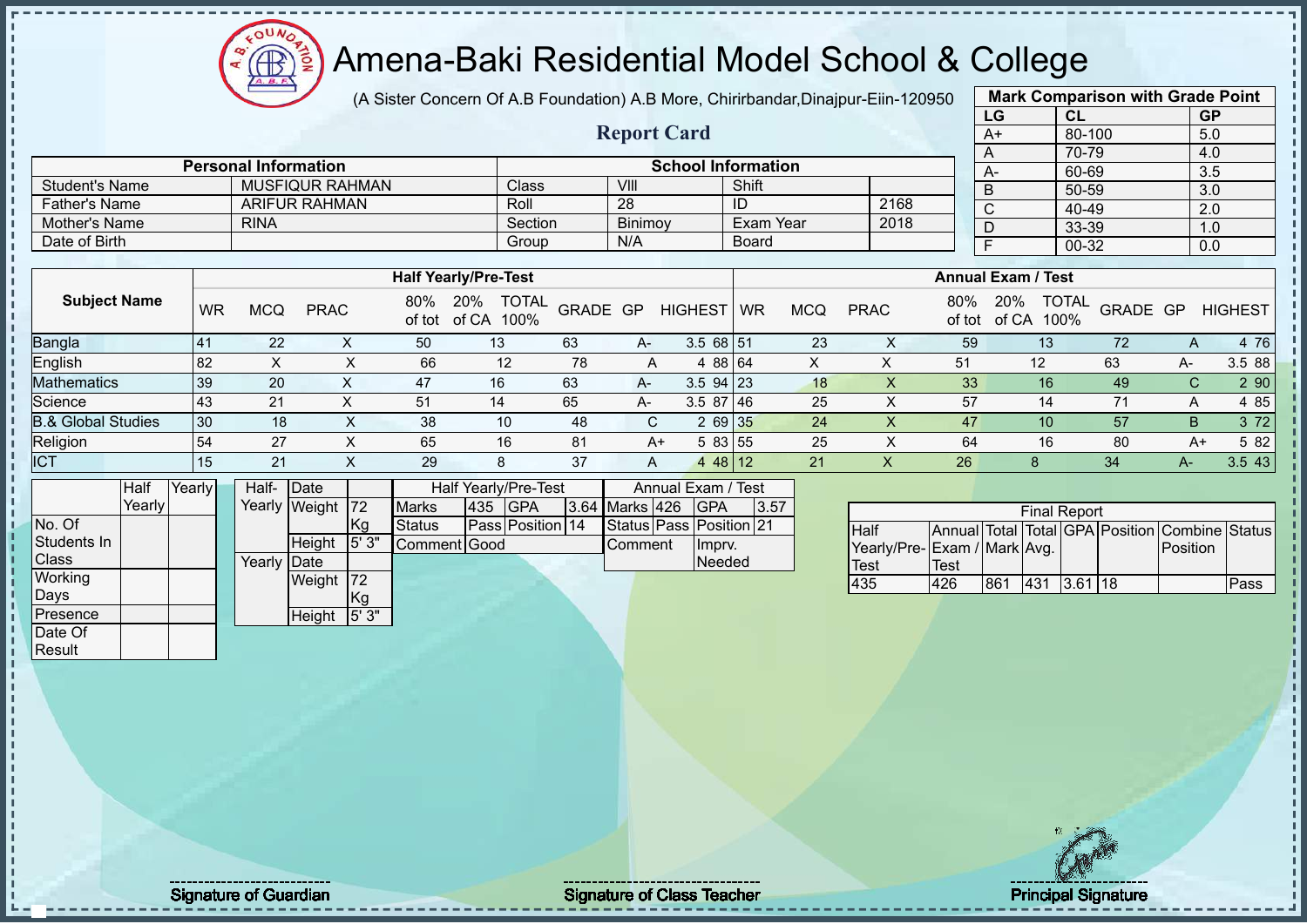(A Sister Concern Of A.B Foundation) A.B More, Chirirbandar,Dinajpur-Eiin-120950

 $12\mu\text{V}$ 

**CB** 

|                               |        |           |                              |                  |      |                             |              |                      |         |                         |                    |                |                           |                  |                           |                             | LG                        |    | CL                   |          | <b>GP</b>                                      |                |
|-------------------------------|--------|-----------|------------------------------|------------------|------|-----------------------------|--------------|----------------------|---------|-------------------------|--------------------|----------------|---------------------------|------------------|---------------------------|-----------------------------|---------------------------|----|----------------------|----------|------------------------------------------------|----------------|
|                               |        |           |                              |                  |      |                             |              |                      |         | <b>Report Card</b>      |                    |                |                           |                  |                           |                             | $A+$                      |    | 80-100               |          | 5.0                                            |                |
|                               |        |           |                              |                  |      |                             |              |                      |         |                         |                    |                |                           |                  |                           |                             | A                         |    | 70-79                |          | 4.0                                            |                |
|                               |        |           | <b>Personal Information</b>  |                  |      |                             |              |                      |         |                         |                    |                | <b>School Information</b> |                  |                           |                             | A-                        |    | 60-69                |          | 3.5                                            |                |
| <b>Student's Name</b>         |        |           | <b>SHANTO CHANDRO SARKAR</b> |                  |      |                             |              |                      | Class   |                         | VIII               |                | Shift                     |                  |                           |                             | $\overline{B}$            |    | $50 - 59$            |          | $\overline{3.0}$                               |                |
| <b>Father's Name</b>          |        |           | <b>ATUL CHANDRO SARKAR</b>   |                  |      |                             |              |                      | Roll    |                         | 29                 |                | $\overline{1}$            |                  | 2171                      |                             | $\overline{C}$            |    | 40-49                |          | 2.0                                            |                |
| Mother's Name                 |        |           | <b>SUMOTI ROY</b>            |                  |      |                             |              |                      | Section |                         | Binimoy            |                |                           | <b>Exam Year</b> | 2018                      |                             | D                         |    | 33-39                |          | 1.0                                            |                |
| Date of Birth                 |        |           |                              |                  |      |                             |              |                      | Group   |                         | N/A                |                | <b>Board</b>              |                  |                           |                             | F                         |    | 00-32                |          | 0.0                                            |                |
|                               |        |           |                              |                  |      |                             |              |                      |         |                         |                    |                |                           |                  |                           |                             |                           |    |                      |          |                                                |                |
|                               |        |           |                              |                  |      | <b>Half Yearly/Pre-Test</b> |              |                      |         |                         |                    |                |                           |                  |                           |                             | <b>Annual Exam / Test</b> |    |                      |          |                                                |                |
| <b>Subject Name</b>           |        | <b>WR</b> | <b>MCQ</b>                   | <b>PRAC</b>      |      | 80%<br>of tot               | 20%<br>of CA | <b>TOTAL</b><br>100% |         | GRADE GP                |                    | <b>HIGHEST</b> | <b>WR</b>                 | <b>MCQ</b>       | <b>PRAC</b>               | 80%<br>of tot               | 20%<br>of CA              |    | <b>TOTAL</b><br>100% | GRADE GP |                                                | <b>HIGHEST</b> |
| <b>Bangla</b>                 |        | 34        | 20                           |                  | X    | 43                          | 8            |                      | 51      |                         | B                  | 3 68 46        |                           | 25               | X                         | 57                          |                           | 8  |                      | 65       | A-                                             | 3.5 76         |
| English                       |        | 53        | X                            |                  | X    | 42                          |              | 11                   | 53      |                         | B                  | 3 8 8          | 59                        | X                | X                         |                             | 47                        | 11 |                      | 58       | B                                              | 3 88           |
| <b>Mathematics</b>            |        | 24        | 28                           |                  | X    | 42                          | 9            |                      | 51      |                         | B                  | 3 94           | 23                        | 17               | $\times$                  |                             | 32                        | 9  |                      | 41       | C                                              | 2 90           |
| Science                       |        | 32        | 25                           |                  | X    | 46                          | 9            |                      | 55      |                         | B                  | 3 87           | 32                        | 22               | $\sf X$                   |                             | 43                        | 9  |                      | 52       | B                                              | 3 85           |
| <b>B.&amp; Global Studies</b> |        | 23        | 19                           |                  | X    | 34                          | 9            |                      | 43      |                         | C.                 | 2 69           | 29                        | 19               | X                         |                             | 38                        | 9  |                      | 47       | $\mathsf{C}$                                   | 2 7 2          |
| Religion                      |        | 54        | 20                           |                  | X    | 59                          |              | 13                   | 72      | Α                       |                    | 4 83 47        |                           | 24               | X                         |                             | 57                        | 13 |                      | 70       | Α                                              | 4 8 2          |
| <b>ICT</b>                    |        | 15        | 17                           |                  | X    | 26                          | 9            |                      | 35      |                         | A                  | 448 16         |                           | 20               | $\boldsymbol{\mathsf{X}}$ |                             | 29                        | 9  |                      | 38       | A                                              | 4 4 3          |
|                               | Half   | Yearly    | Half- Date                   |                  |      |                             |              | Half Yearly/Pre-Test |         |                         | Annual Exam / Test |                |                           |                  |                           |                             |                           |    |                      |          |                                                |                |
|                               | Yearly |           |                              | Yearly Weight 47 |      | <b>Marks</b>                | 360          | <b>GPA</b>           | 3.14    | Marks 371               |                    | <b>GPA</b>     | 3.07                      |                  |                           |                             |                           |    | <b>Final Report</b>  |          |                                                |                |
| No. Of                        |        |           |                              |                  | Kg   | Status                      |              | Pass Position 34     |         | Status Pass Position 40 |                    |                |                           |                  | Half                      |                             |                           |    |                      |          | Annual Total Total GPA Position Combine Status |                |
| Students In                   |        |           |                              | Height           | 5'3" | Comment Imprv. Needed       |              |                      |         | Comment                 |                    | More Impr.     |                           |                  |                           | Yearly/Pre-Exam / Mark Avg. |                           |    |                      |          | Position                                       |                |
| Class                         |        |           | Yearly Date                  |                  |      |                             |              |                      |         |                         |                    | Needed         |                           |                  | <b>Test</b>               | <b>Test</b>                 |                           |    |                      |          |                                                |                |
| Working                       |        |           |                              | Weight 47        |      |                             |              |                      |         |                         |                    |                |                           |                  | 360                       | 371                         | 731                       |    | 366 3.11 39          |          |                                                | Pass           |
| Days                          |        |           |                              |                  | Kg   |                             |              |                      |         |                         |                    |                |                           |                  |                           |                             |                           |    |                      |          |                                                |                |
| Presence                      |        |           |                              | Height           | 5'3" |                             |              |                      |         |                         |                    |                |                           |                  |                           |                             |                           |    |                      |          |                                                |                |
| Date Of                       |        |           |                              |                  |      |                             |              |                      |         |                         |                    |                |                           |                  |                           |                             |                           |    |                      |          |                                                |                |
| Result                        |        |           |                              |                  |      |                             |              |                      |         |                         |                    |                |                           |                  |                           |                             |                           |    |                      |          |                                                |                |

**Mark Comparison with Grade Point**

л

Signature of Guardian Signature of Class Teacher Principal Signature of Class Teacher Principal Signature 8/5<br>Signature 8/51 and Signature 8/51 and Signature 8/51 and Signature 8/51 and Signature 8/51 and Signature 8/51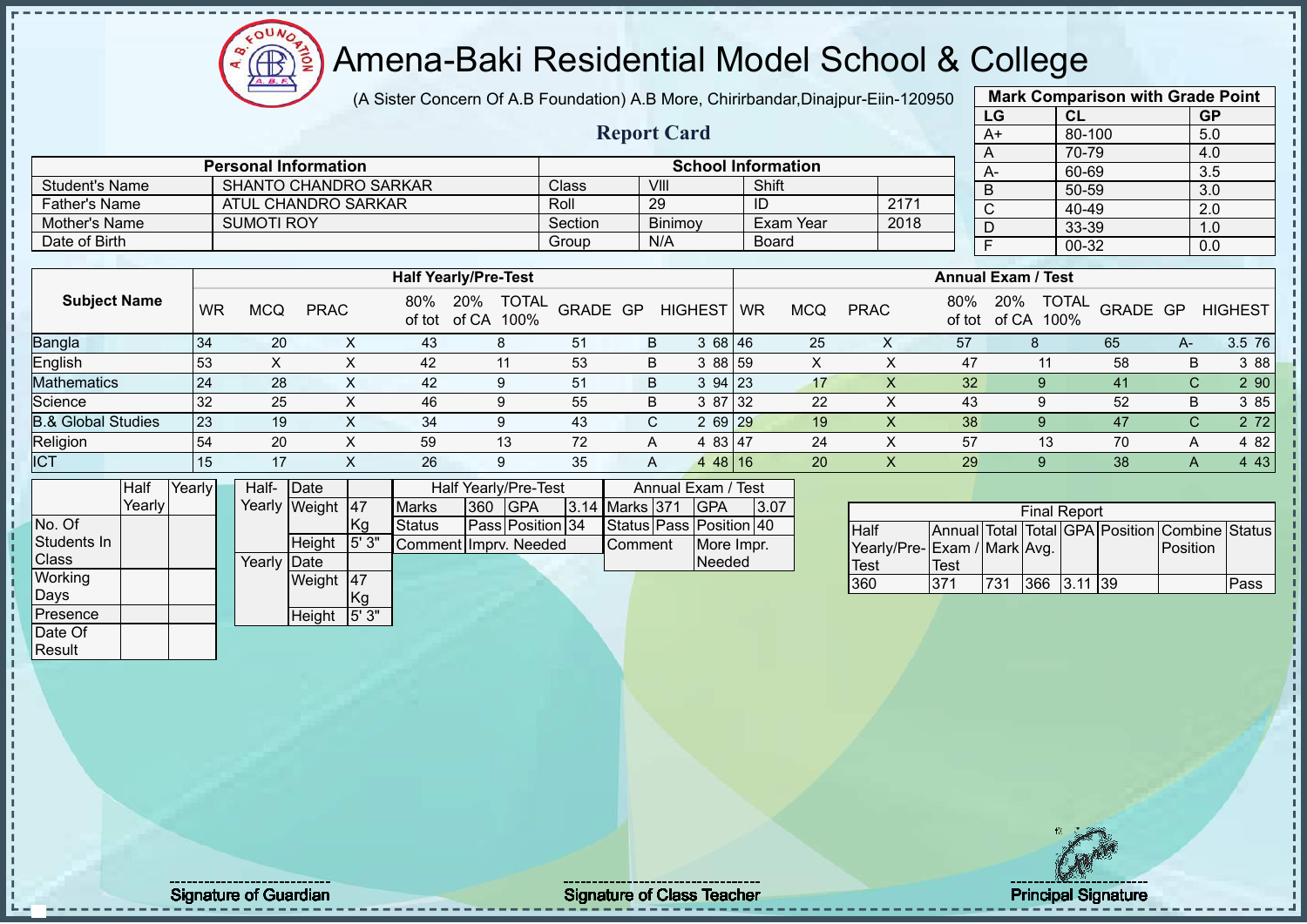(A Sister Concern Of A.B Foundation) A.B More, Chirirbandar,Dinajpur-Eiin-120950

 $12\mu\text{V}$ 

Æ

|                               |                     |           |                             |                           |                 |                             |                |                      |          |                    |                           |              |                  |                           |                             |               | LG                        | <b>CL</b>                       |          |              | <b>GP</b>        |
|-------------------------------|---------------------|-----------|-----------------------------|---------------------------|-----------------|-----------------------------|----------------|----------------------|----------|--------------------|---------------------------|--------------|------------------|---------------------------|-----------------------------|---------------|---------------------------|---------------------------------|----------|--------------|------------------|
|                               |                     |           |                             |                           |                 |                             |                |                      |          | <b>Report Card</b> |                           |              |                  |                           |                             |               | $A+$                      | 80-100                          |          |              | 5.0              |
|                               |                     |           |                             |                           |                 |                             |                |                      |          |                    |                           |              |                  |                           |                             |               | A                         | 70-79                           |          |              | 4.0              |
|                               |                     |           | <b>Personal Information</b> |                           |                 |                             |                |                      |          |                    | <b>School Information</b> |              |                  |                           |                             |               | $A-$                      | 60-69                           |          |              | 3.5              |
| <b>Student's Name</b>         |                     |           |                             | SOYAB AKHTER SAIKAT       |                 |                             |                | Class                |          | VIII               |                           | Shift        |                  |                           |                             |               | $\overline{B}$            | 50-59                           |          |              | $\overline{3.0}$ |
| <b>Father's Name</b>          |                     |           |                             | <b>MD.ALAMGIR KUBIR</b>   |                 |                             |                | Roll                 |          | 30                 |                           | ID           |                  |                           | 2175                        |               | $\overline{C}$            | 40-49                           |          |              | 2.0              |
| Mother's Name                 |                     |           |                             | <b>MOST.SOMPA AKHTER</b>  |                 |                             |                | Section              |          | Binimoy            |                           |              | <b>Exam Year</b> |                           | 2018                        |               | $\overline{D}$            | 33-39                           |          |              | 1.0              |
| Date of Birth                 |                     |           |                             |                           |                 |                             |                | Group                |          | N/A                |                           | <b>Board</b> |                  |                           |                             |               | $\overline{F}$            | $00 - 32$                       |          |              | 0.0              |
|                               |                     |           |                             |                           |                 | <b>Half Yearly/Pre-Test</b> |                |                      |          |                    |                           |              |                  |                           |                             |               | <b>Annual Exam / Test</b> |                                 |          |              |                  |
|                               |                     |           |                             |                           |                 |                             |                |                      |          |                    |                           |              |                  |                           |                             |               |                           |                                 |          |              |                  |
|                               | <b>Subject Name</b> | <b>WR</b> | <b>MCQ</b>                  | <b>PRAC</b>               |                 | 80%<br>of tot of CA 100%    | 20%            | <b>TOTAL</b>         | GRADE GP |                    | <b>HIGHEST</b>            | <b>WR</b>    | <b>MCQ</b>       | <b>PRAC</b>               |                             | 80%<br>of tot | 20%                       | <b>TOTAL</b><br>of CA 100%      | GRADE GP |              | <b>HIGHEST</b>   |
| Bangla                        |                     | 36        | 23                          |                           | X               | 47                          | 11             |                      | 58       | B                  | 3 68 48                   |              | 23               | X                         |                             | 57            |                           | 11                              | 68       | $A-$         | 3.5 76           |
| English                       |                     | 62        | $\times$                    | X                         |                 | 50                          | 11             |                      | 61       | A-                 | 3.5 88 58                 |              | X                | X                         |                             | 46            |                           | 11                              | 57       | B            | 3 8 8            |
| <b>Mathematics</b>            |                     | 15        | 27                          |                           | $\mathsf X$     | 34                          | 12             |                      | 46       | $\mathsf{C}$       | 2 94 3                    |              | 15               | X                         |                             | 14            |                           | 12                              | 26       | F.           | 0.090            |
| Science                       |                     | 26        | 15                          |                           | X               | 33                          | 10             |                      | 43       | C                  | 2 87 38                   |              | 13               | $\times$                  |                             | 41            |                           | 10                              | 51       | B            | 3 85             |
| <b>B.&amp; Global Studies</b> |                     | 27        | 20                          |                           | X               | 38                          | 9              |                      | 47       | $\mathsf{C}$       | 2 69 29                   |              | 16               | $\times$                  |                             | 36            |                           | 9                               | 45       | $\mathsf{C}$ | 2 7 2            |
| Religion                      |                     | 51        | 21                          |                           | $\mathsf{X}$    | 58                          | 16             |                      | 74       | A                  | 4 83 54                   |              | 16               | $\sf X$                   |                             | 56            |                           | 16                              | 72       | A            | 4 8 2            |
| <b>ICT</b>                    |                     | 15        | 23                          |                           | X               | 30                          | $\overline{7}$ |                      | 37       | A                  | 44816                     |              | 19               | $\boldsymbol{\mathsf{X}}$ |                             | 28            |                           | $\overline{7}$                  | 35       | $\mathsf{A}$ | 4 4 3            |
|                               | Half                | Yearly    | Half-                       | Date                      |                 |                             |                | Half Yearly/Pre-Test |          |                    | Annual Exam / Test        |              |                  |                           |                             |               |                           |                                 |          |              |                  |
|                               | Yearly              |           |                             | Yearly Weight 48 Kg Marks |                 |                             | 366            | <b>GPA</b>           |          |                    | 2.93 Marks 354 GPA        | 0.00         |                  |                           |                             |               |                           | <b>Final Report</b>             |          |              |                  |
| No. Of                        |                     |           |                             | Height                    | 5'3"            | <b>Status</b>               |                | Pass Position 38     |          | Status Fail        | Position                  |              |                  | Half                      |                             |               |                           | Annual Total Total GPA Position |          |              | Combine Status   |
| Students In                   |                     |           | Yearly Date                 |                           |                 | Comment More Impr. Needed   |                |                      |          | Comment            | Not                       |              |                  |                           | Yearly/Pre-Exam / Mark Avg. |               |                           |                                 |          | Position     |                  |
| Class                         |                     |           |                             | Weight 48 Kg              |                 |                             |                |                      |          |                    |                           | Satisfactory |                  | <b>Test</b>               | <b>Test</b>                 |               |                           |                                 |          |              |                  |
| Working                       |                     |           |                             | Height                    | $\sqrt{5}$ ' 3" |                             |                |                      |          |                    |                           |              |                  | 366                       | 354                         |               | 720                       | 366                             |          |              |                  |
| Days                          |                     |           |                             |                           |                 |                             |                |                      |          |                    |                           |              |                  |                           |                             |               |                           |                                 |          |              |                  |
| Presence                      |                     |           |                             |                           |                 |                             |                |                      |          |                    |                           |              |                  |                           |                             |               |                           |                                 |          |              |                  |
| Date Of                       |                     |           |                             |                           |                 |                             |                |                      |          |                    |                           |              |                  |                           |                             |               |                           |                                 |          |              |                  |
| Result                        |                     |           |                             |                           |                 |                             |                |                      |          |                    |                           |              |                  |                           |                             |               |                           |                                 |          |              |                  |
|                               |                     |           |                             |                           |                 |                             |                |                      |          |                    |                           |              |                  |                           |                             |               |                           |                                 |          |              |                  |
|                               |                     |           |                             |                           |                 |                             |                |                      |          |                    |                           |              |                  |                           |                             |               |                           |                                 |          |              |                  |
|                               |                     |           |                             |                           |                 |                             |                |                      |          |                    |                           |              |                  |                           |                             |               |                           |                                 |          |              |                  |

**Mark Comparison with Grade Point**

Signature of Guardian Signature of Class Teacher Principal Signature of Class Teacher Principal Signature 9/5<br>
Signature 9/51 and the Signature of Class Teacher Principal Signature 9/51 and the Principal Signature 1971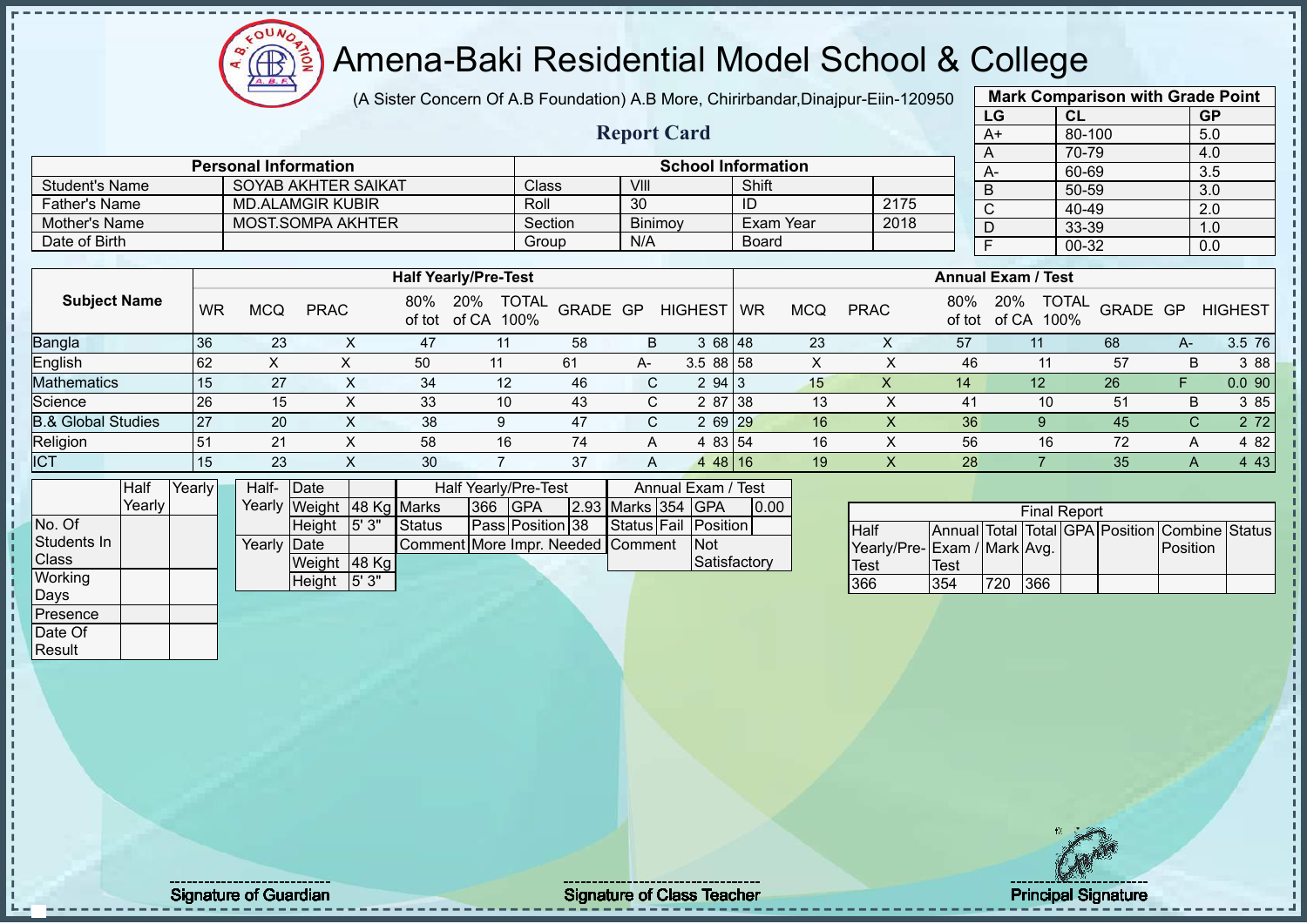### Amena-Baki Residential Model School & College

(A Sister Concern Of A.B Foundation) A.B More, Chirirbandar,Dinajpur-Eiin-120950

**Report Card**

|                 | <b>Mark Comparison with Grade Point</b> |           |
|-----------------|-----------------------------------------|-----------|
| LG              | <b>CL</b>                               | <b>GP</b> |
| $\overline{A+}$ | 80-100                                  | 5.0       |
| A               | 70-79                                   | 4.0       |
| $A-$            | 60-69                                   | 3.5       |
| B               | 50-59                                   | 3.0       |
| C               | 40-49                                   | 2.0       |
| D               | 33-39                                   | 1.0       |
| F               | 00-32                                   | 0.0       |
|                 |                                         |           |

| Date of Birth<br>Group<br>Board<br>N/A<br>00-32<br>0.0<br><b>Annual Exam / Test</b><br><b>Half Yearly/Pre-Test</b><br><b>Subject Name</b><br><b>TOTAL</b><br><b>TOTAL</b><br>80%<br>80%<br>20%<br>20%<br>GRADE GP<br>GRADE GP<br><b>HIGHEST</b><br><b>PRAC</b><br><b>PRAC</b><br><b>WR</b><br>MCQ<br><b>MCQ</b><br>WR<br>of tot of CA 100%<br>of CA<br>100%<br>of tot<br>Bangla<br>3 68 38<br>27<br>53<br>27<br>43<br>51<br>45<br>18<br>X<br>B<br>X<br>8<br>B.<br>English<br>4 88 74<br>62<br>59<br>73<br>78<br>76<br>X<br>14<br>14<br>A<br><b>Mathematics</b><br>25<br>294 33<br>53<br>32<br>42<br>43<br>19<br>C.<br>B.<br>15<br>11<br>X<br>Science<br>3 87 46<br>55<br>36<br>46<br>23<br>21<br>55<br>64<br>B.<br>9<br>9<br>A-<br><b>B.&amp; Global Studies</b><br>$269$ 29<br>26<br>23<br>53<br>20<br>43<br>34<br>44<br>C.<br>9<br>B.<br>Religion<br>$3.583$ 43<br>22<br>45<br>23<br>54<br>12<br>66<br>53<br>12<br>65<br>A-<br>A-<br>ᄉ<br>ICT<br>$3.548$ 14<br>22<br>27<br>33<br>29<br>35<br>15<br>19<br>6<br>A-<br>A |                                                                                                                 |                   |  |                                                                                                                                                          |  |        |                          |  |  |  |  |                |
|-------------------------------------------------------------------------------------------------------------------------------------------------------------------------------------------------------------------------------------------------------------------------------------------------------------------------------------------------------------------------------------------------------------------------------------------------------------------------------------------------------------------------------------------------------------------------------------------------------------------------------------------------------------------------------------------------------------------------------------------------------------------------------------------------------------------------------------------------------------------------------------------------------------------------------------------------------------------------------------------------------------------------|-----------------------------------------------------------------------------------------------------------------|-------------------|--|----------------------------------------------------------------------------------------------------------------------------------------------------------|--|--------|--------------------------|--|--|--|--|----------------|
|                                                                                                                                                                                                                                                                                                                                                                                                                                                                                                                                                                                                                                                                                                                                                                                                                                                                                                                                                                                                                         |                                                                                                                 |                   |  |                                                                                                                                                          |  |        |                          |  |  |  |  | <b>HIGHEST</b> |
|                                                                                                                                                                                                                                                                                                                                                                                                                                                                                                                                                                                                                                                                                                                                                                                                                                                                                                                                                                                                                         |                                                                                                                 |                   |  |                                                                                                                                                          |  |        |                          |  |  |  |  | 3 76           |
|                                                                                                                                                                                                                                                                                                                                                                                                                                                                                                                                                                                                                                                                                                                                                                                                                                                                                                                                                                                                                         |                                                                                                                 |                   |  |                                                                                                                                                          |  |        |                          |  |  |  |  | 4 8 8          |
|                                                                                                                                                                                                                                                                                                                                                                                                                                                                                                                                                                                                                                                                                                                                                                                                                                                                                                                                                                                                                         |                                                                                                                 |                   |  |                                                                                                                                                          |  |        |                          |  |  |  |  | 390            |
|                                                                                                                                                                                                                                                                                                                                                                                                                                                                                                                                                                                                                                                                                                                                                                                                                                                                                                                                                                                                                         |                                                                                                                 |                   |  |                                                                                                                                                          |  |        |                          |  |  |  |  | 3.5 85         |
|                                                                                                                                                                                                                                                                                                                                                                                                                                                                                                                                                                                                                                                                                                                                                                                                                                                                                                                                                                                                                         |                                                                                                                 |                   |  |                                                                                                                                                          |  |        |                          |  |  |  |  | 372            |
|                                                                                                                                                                                                                                                                                                                                                                                                                                                                                                                                                                                                                                                                                                                                                                                                                                                                                                                                                                                                                         |                                                                                                                 |                   |  |                                                                                                                                                          |  |        |                          |  |  |  |  | 3.5 82         |
|                                                                                                                                                                                                                                                                                                                                                                                                                                                                                                                                                                                                                                                                                                                                                                                                                                                                                                                                                                                                                         |                                                                                                                 |                   |  |                                                                                                                                                          |  |        |                          |  |  |  |  | 4 4 3          |
| .                                                                                                                                                                                                                                                                                                                                                                                                                                                                                                                                                                                                                                                                                                                                                                                                                                                                                                                                                                                                                       | and the state of the state of the state of the state of the state of the state of the state of the state of the | $\cdots$ $\cdots$ |  | $\mathbf{1}$ $\mathbf{1}$ $\mathbf{1}$ $\mathbf{1}$ $\mathbf{1}$ $\mathbf{1}$ $\mathbf{1}$ $\mathbf{1}$ $\mathbf{1}$ $\mathbf{1}$ $\mathbf{1}$<br>$\sim$ |  | $\sim$ | $\overline{\phantom{a}}$ |  |  |  |  |                |

|             | Half   | Yearly | Half-        | <b>IDate</b>  |             |                        |      | Half Yearly/Pre-Test                     |                  | Annual Exam / Test |      |
|-------------|--------|--------|--------------|---------------|-------------|------------------------|------|------------------------------------------|------------------|--------------------|------|
|             | Yearlv |        |              | Yearly Weight | 41 Kg Marks |                        | 1367 | <b>IGPA</b>                              | Marks 396        | <b>IGPA</b>        | 3.43 |
| No. Of      |        |        |              | <b>Height</b> | 15'1''      | <b>Status</b>          |      | Pass Position 37 Status Pass Position 32 |                  |                    |      |
| Students In |        |        | Yearly IDate |               |             | Comment IImpry, Needed |      |                                          | <b>I</b> Comment | Impry.             |      |
| Class       |        |        |              | Weight        | $ 41$ Kg    |                        |      |                                          |                  | Needed             |      |
| Working     |        |        |              | <b>Height</b> | 5'1"        |                        |      |                                          |                  |                    |      |
| Days        |        |        |              |               |             |                        |      |                                          |                  |                    |      |

Student's Name SAMIUL ISLAM Class VIII Shift<br>
Father's Name SAFIQUL ISLAM Roll 31 ID

**Personal Information**<br>
SAMIUL ISLAM Class VIII VIII Shift

Father's Name SAFIQUL ISLAM Roll 31 ID 2959 Mother's Name EASMIN SULTANA SECtion Binimoy Exam Year 2018

|                             |      |     | <b>Final Report</b> |  |                                                |      |
|-----------------------------|------|-----|---------------------|--|------------------------------------------------|------|
| <b>Half</b>                 |      |     |                     |  | Annual Total Total GPA Position Combine Status |      |
| Yearly/Pre-Exam / Mark Avg. |      |     |                     |  | <b>IPosition</b>                               |      |
| <b>Test</b>                 | Test |     |                     |  |                                                |      |
| 367                         | 396  | 763 | 382 3.21 34         |  |                                                | Pass |

Presence Date Of **Result** 

 $\mathbf{I}$  $\blacksquare$  $\mathbf{I}$  $\mathbf{I}$  $\mathbf{I}$ 

Signature of Guardian Signature of Class Teacher Principal Signature of Class Teacher Principal Signature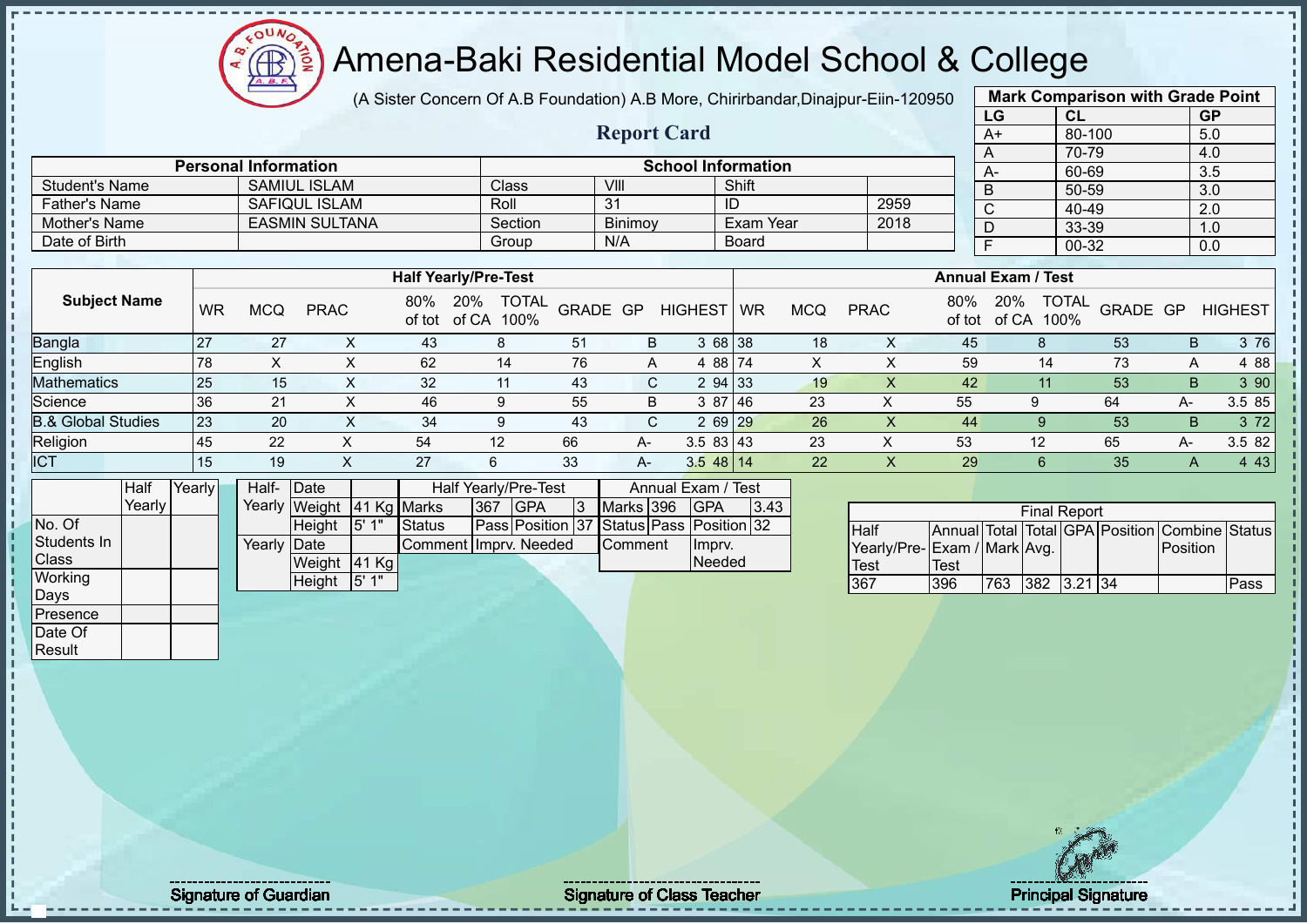# Amena-Baki Residential Model School & College

(A Sister Concern Of A.B Foundation) A.B More, Chirirbandar,Dinajpur-Eiin-120950

**Report Card**

|      | <b>Mark Comparison with Grade Point</b> |                  |
|------|-----------------------------------------|------------------|
| LG   | CL                                      | <b>GP</b>        |
| $A+$ | 80-100                                  | 5.0              |
| A    | 70-79                                   | 4.0              |
| А-   | 60-69                                   | $\overline{3.5}$ |
| B    | 50-59                                   | 3.0              |
| C    | 40-49                                   | 2.0              |
| D    | 33-39                                   | 1.0              |
| F    | 00-32                                   | 0.0              |
|      |                                         |                  |

|                       | <b>Personal Information</b> |         |                | <b>School Information</b> |      | $A-$ |  |
|-----------------------|-----------------------------|---------|----------------|---------------------------|------|------|--|
| <b>Student's Name</b> | ABDULLA AL SAFIN            | Class   | VIII           | Shift                     |      |      |  |
| Father's Name         | AL-FARUK                    | Roll    | 32             |                           | 3182 |      |  |
| Mother's Name         | <b>SHULY</b>                | Section | <b>Binimov</b> | Exam Year                 | 2018 |      |  |
| Date of Birth         |                             | Group   | N/A            | Board                     |      |      |  |

|                               |           |     |             |     | <b>Half Yearly/Pre-Test</b>              |          |      |                |           |            |             |     | <b>Annual Exam / Test</b>   |                          |   |                |
|-------------------------------|-----------|-----|-------------|-----|------------------------------------------|----------|------|----------------|-----------|------------|-------------|-----|-----------------------------|--------------------------|---|----------------|
| <b>Subject Name</b>           | <b>WR</b> | MCQ | <b>PRAC</b> | 80% | <b>TOTAL</b><br>20%<br>of tot of CA 100% | GRADE GP |      | <b>HIGHEST</b> | <b>WR</b> | <b>MCQ</b> | <b>PRAC</b> | 80% | 20%<br>100%<br>of tot of CA | <b>TOTAL</b><br>GRADE GP |   | <b>HIGHEST</b> |
| Bangla                        | 33        | 23  |             | 45  | 10                                       | 55       | B    | 3 68 38        |           | 22         |             | 48  |                             | 58                       |   | 3 76<br>B.     |
| English                       | 66        |     |             | 53  | 10                                       | 63       | $A-$ | $3.588$ 54     |           |            |             | 43  | 10                          | 53                       |   | 3 88<br>B      |
| <b>Mathematics</b>            | 20        | 17  |             | 30  | 12                                       | -42      | C.   | 2 94 30        |           | 21         |             | 41  | 12                          | 53                       |   | 3 90<br>B      |
| Science                       | 38        | 19  |             | 46  | 14                                       | 60       | A-   | $3.587$   46   |           | 27         |             | 58  | 14                          | 72                       |   | 4 85           |
| <b>B.&amp; Global Studies</b> | 21        | 22  | $\sim$      | 34  | 9                                        | 43       | C.   | 2 69 30        |           | 28         |             | 46  | 9                           | 55                       |   | 3 7 2<br>B.    |
| Religion                      | 53        | 24  | ㅅ           | 62  | 14                                       | 76       | A    | 4 83 56        |           | 25         |             | 65  | 14                          | 79                       | A | 4 82           |
| <b>ICT</b>                    | 15        | 20  |             | 28  | 8                                        | 36       | A    | 4 48 13        |           | 21         |             | 27  | 8                           | 35                       |   | 4 4 3          |

|              | Half   | Yearly | Half-       | Date          |       |                        |     | <b>Half Yearly/Pre-Test</b> |                | Annual Exam / Test      |      |
|--------------|--------|--------|-------------|---------------|-------|------------------------|-----|-----------------------------|----------------|-------------------------|------|
|              | Yearly |        |             | Yearly Weight | 58    | <b>Marks</b>           | 375 | <b>IGPA</b>                 | 3.14 Marks 405 | <b>GPA</b>              | 3.43 |
| No. Of       |        |        |             |               | Kg    | <b>Status</b>          |     | Pass Position 31            |                | Status Pass Position 30 |      |
| Students In  |        |        |             | Height        | 5' 5" | Comment IImprv. Needed |     |                             | Comment        | Impry.                  |      |
| <b>Class</b> |        |        | Yearly Date |               |       |                        |     |                             |                | <b>Needed</b>           |      |
| Working      |        |        |             | Weight        | 58    |                        |     |                             |                |                         |      |
| Days         |        |        |             |               | Kg    |                        |     |                             |                |                         |      |
| Presence     |        |        |             | Height        | 5' 5" |                        |     |                             |                |                         |      |
| Date Of      |        |        |             |               |       |                        |     |                             |                |                         |      |

|                              |      |     | <b>Final Report</b> |  |                                                |      |
|------------------------------|------|-----|---------------------|--|------------------------------------------------|------|
| <b>I</b> Half                |      |     |                     |  | Annual Total Total GPA Position Combine Status |      |
| Yearly/Pre- Exam / Mark Avg. |      |     |                     |  | <b>IPosition</b>                               |      |
| <b>Test</b>                  | Test |     |                     |  |                                                |      |
| 375                          | 405  | 780 | 390 3.29 32         |  |                                                | Pass |

Result

Signature of Guardian Signature of Class Teacher Principal Signature of Class Teacher Principal Signature 11/5<br>Signature 11/511/512 and Signature 11/511/512 and Signature 11/511/512 and Signature 11/51/512 and Signature 1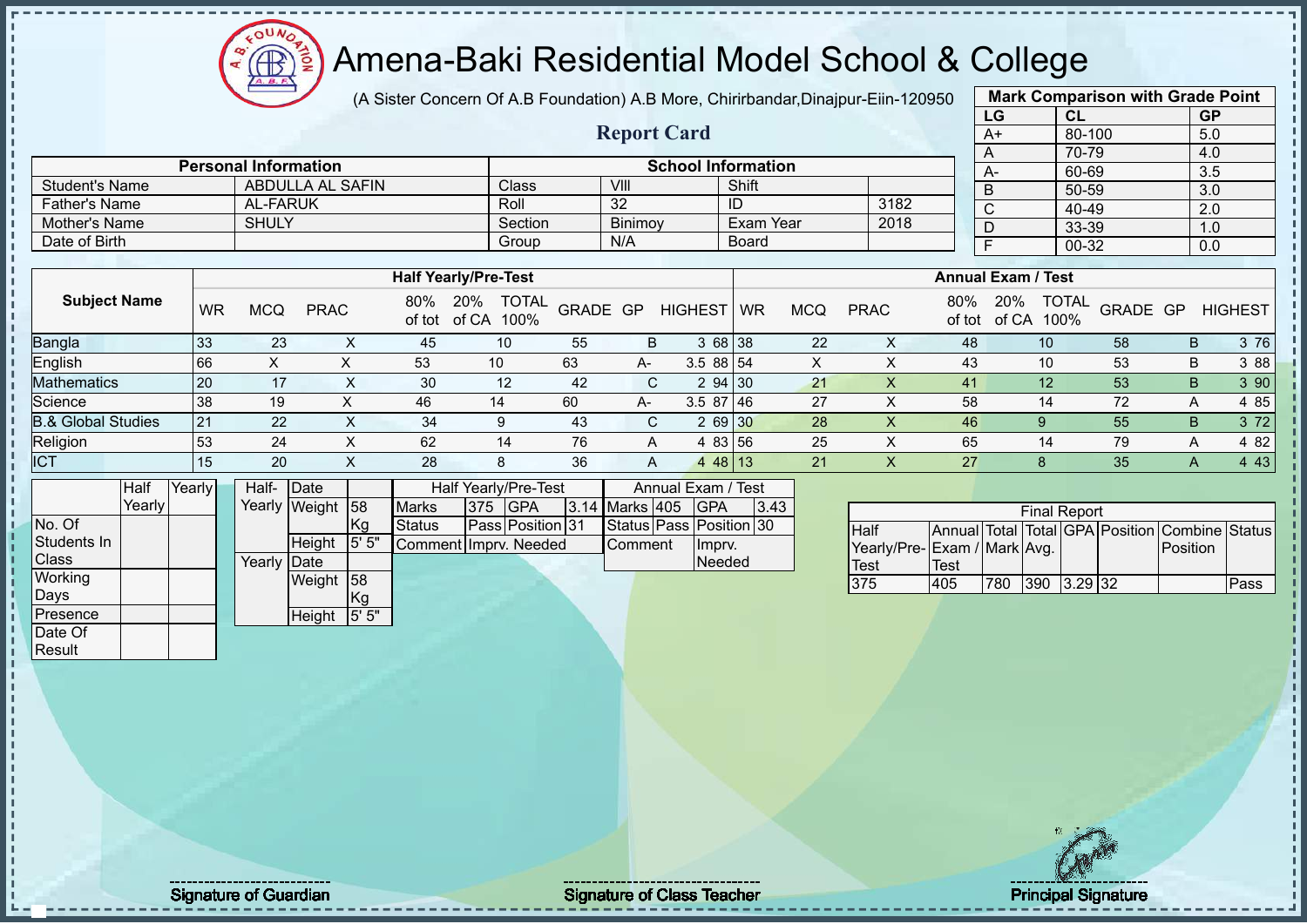(A Sister Concern Of A.B Foundation) A.B More, Chirirbandar,Dinajpur-Eiin-120950

 $12\mu\text{V}$ 

|                               |        |           |                             |                            |                |               |                                      |          |                    |                           |                  |            |                             |                                 | LG             |            | CL                  |          |              | <b>GP</b>      |
|-------------------------------|--------|-----------|-----------------------------|----------------------------|----------------|---------------|--------------------------------------|----------|--------------------|---------------------------|------------------|------------|-----------------------------|---------------------------------|----------------|------------|---------------------|----------|--------------|----------------|
|                               |        |           |                             |                            |                |               |                                      |          | <b>Report Card</b> |                           |                  |            |                             |                                 | $A+$           |            | 80-100              |          |              | 5.0            |
|                               |        |           | <b>Personal Information</b> |                            |                |               |                                      |          |                    | <b>School Information</b> |                  |            |                             |                                 | A              |            | 70-79               |          |              | 4.0            |
| <b>Student's Name</b>         |        |           |                             | <b>FAISAL AHMED SHIHAB</b> |                |               |                                      | Class    | VIII               |                           | Shift            |            |                             |                                 | A-             |            | 60-69               |          |              | 3.5            |
| <b>Father's Name</b>          |        |           |                             | <b>KHATIBUR RAHMAN</b>     |                |               | Roll                                 |          | 33                 |                           | ID               |            | 3184                        |                                 | B              |            | 50-59               |          |              | 3.0            |
|                               |        |           |                             |                            |                |               |                                      |          |                    |                           |                  |            |                             |                                 | $\mathbf C$    |            | 40-49               |          |              | 2.0            |
| Mother's Name                 |        |           |                             | <b>FARIDA PERVIN</b>       |                |               |                                      | Section  | Binimoy            |                           | <b>Exam Year</b> |            | 2018                        |                                 | D              |            | 33-39               |          |              | 1.0            |
| Date of Birth                 |        |           |                             |                            |                |               |                                      | Group    | N/A                |                           | <b>Board</b>     |            |                             |                                 | $\overline{F}$ |            | $00 - 32$           |          |              | 0.0            |
|                               |        |           |                             |                            |                |               | <b>Half Yearly/Pre-Test</b>          |          |                    |                           |                  |            |                             | <b>Annual Exam / Test</b>       |                |            |                     |          |              |                |
|                               |        |           |                             |                            |                |               |                                      |          |                    |                           |                  |            |                             |                                 |                |            |                     |          |              |                |
| <b>Subject Name</b>           |        | <b>WR</b> | <b>MCQ</b>                  | <b>PRAC</b>                |                | 80%<br>of tot | 20%<br><b>TOTAL</b><br>of CA<br>100% | GRADE GP |                    | <b>HIGHEST</b>            | <b>WR</b>        | <b>MCQ</b> | <b>PRAC</b>                 | 80%<br>of tot                   | 20%            | of CA 100% | <b>TOTAL</b>        | GRADE GP |              | <b>HIGHEST</b> |
| Bangla                        |        | 43        | 25                          |                            | X              | 54            | 9                                    | 63       | A-                 | 3.5 68 49                 |                  | 20         | X                           | 55                              |                | 9          |                     | 64       | $A-$         | 3.5 76         |
| English                       |        | 60        | X                           |                            | $\pmb{\times}$ | 48            | 14                                   | 62       | A-                 | 3.5 88 53                 |                  | X          | X                           | 42                              |                | 14         |                     | 56       | B            | 3 88           |
| Mathematics                   |        | 18        | 15                          |                            | X              | 26            | 14                                   | 40       | C                  | 2 94                      | 27               | 17         | X                           | 35                              |                | 14         |                     | 49       | $\mathsf{C}$ | 2 90           |
| Science                       |        | 27        | 13                          |                            | X              | 32            | 11                                   | 43       | C                  | 287 41                    |                  | 27         | X                           | 54                              |                | 11         |                     | 65       | A-           | 3.5 85         |
| <b>B.&amp; Global Studies</b> |        | 25        | 15                          |                            | X              | 32            | 8                                    | 40       | $\mathsf{C}$       | 2 69                      | 29               | 24         | $\sf X$                     | 42                              |                | 8          |                     | 50       | B            | 3 7 2          |
| Religion                      |        | 54        | 21                          |                            | $\sf X$        | 60            | 13                                   | 73       | A                  | 4 83 53                   |                  | 26         | X                           | 63                              |                | 13         |                     | 76       | A            | 4 8 2          |
| <b>ICT</b>                    |        | 15        | 11                          |                            | X              | 21            | 8                                    | 29       | B                  | 348 13                    |                  | 22         | X                           | 28                              |                | 8          |                     | 36       | A            | 4 4 3          |
|                               | Half   | Yearly    | Half-                       | Date                       |                |               | Half Yearly/Pre-Test                 |          |                    | Annual Exam / Test        |                  |            |                             |                                 |                |            |                     |          |              |                |
|                               | Yearly |           | Yearly                      | Weight                     | 40             | <b>Marks</b>  | GPA<br>350                           |          | 2.86 Marks 396     | <b>GPA</b>                | 3.29             |            |                             |                                 |                |            | <b>Final Report</b> |          |              |                |
| No. Of                        |        |           |                             |                            | <b>Kg</b>      | <b>Status</b> | Pass Position 42                     |          |                    | Status Pass Position 37   |                  |            | <b>Half</b>                 | Annual Total Total GPA Position |                |            |                     |          |              | Combine Status |
| Students In                   |        |           |                             | Height                     | 5'9''          |               | Comment More Impr. Needed Comment    |          |                    |                           | More Impr.       |            | Yearly/Pre-Exam / Mark Avg. |                                 |                |            |                     |          | Position     |                |
| Class                         |        |           | Yearly                      | Date                       |                |               |                                      |          |                    | Needed                    |                  |            | <b>Test</b>                 | <b>Test</b>                     |                |            |                     |          |              |                |
| Working                       |        |           |                             | Weight 40                  |                |               |                                      |          |                    |                           |                  |            | 350                         | 396                             | 746            |            | 373 3.07 42         |          |              | Pass           |
| Days                          |        |           |                             |                            | Kg             |               |                                      |          |                    |                           |                  |            |                             |                                 |                |            |                     |          |              |                |
| Presence                      |        |           |                             | Height                     | 5' 9"          |               |                                      |          |                    |                           |                  |            |                             |                                 |                |            |                     |          |              |                |
| Date Of                       |        |           |                             |                            |                |               |                                      |          |                    |                           |                  |            |                             |                                 |                |            |                     |          |              |                |
| Result                        |        |           |                             |                            |                |               |                                      |          |                    |                           |                  |            |                             |                                 |                |            |                     |          |              |                |
|                               |        |           |                             |                            |                |               |                                      |          |                    |                           |                  |            |                             |                                 |                |            |                     |          |              |                |

**Mark Comparison with Grade Point**

Signature of Guardian Signature of Class T Teacher Principal Signature 12/51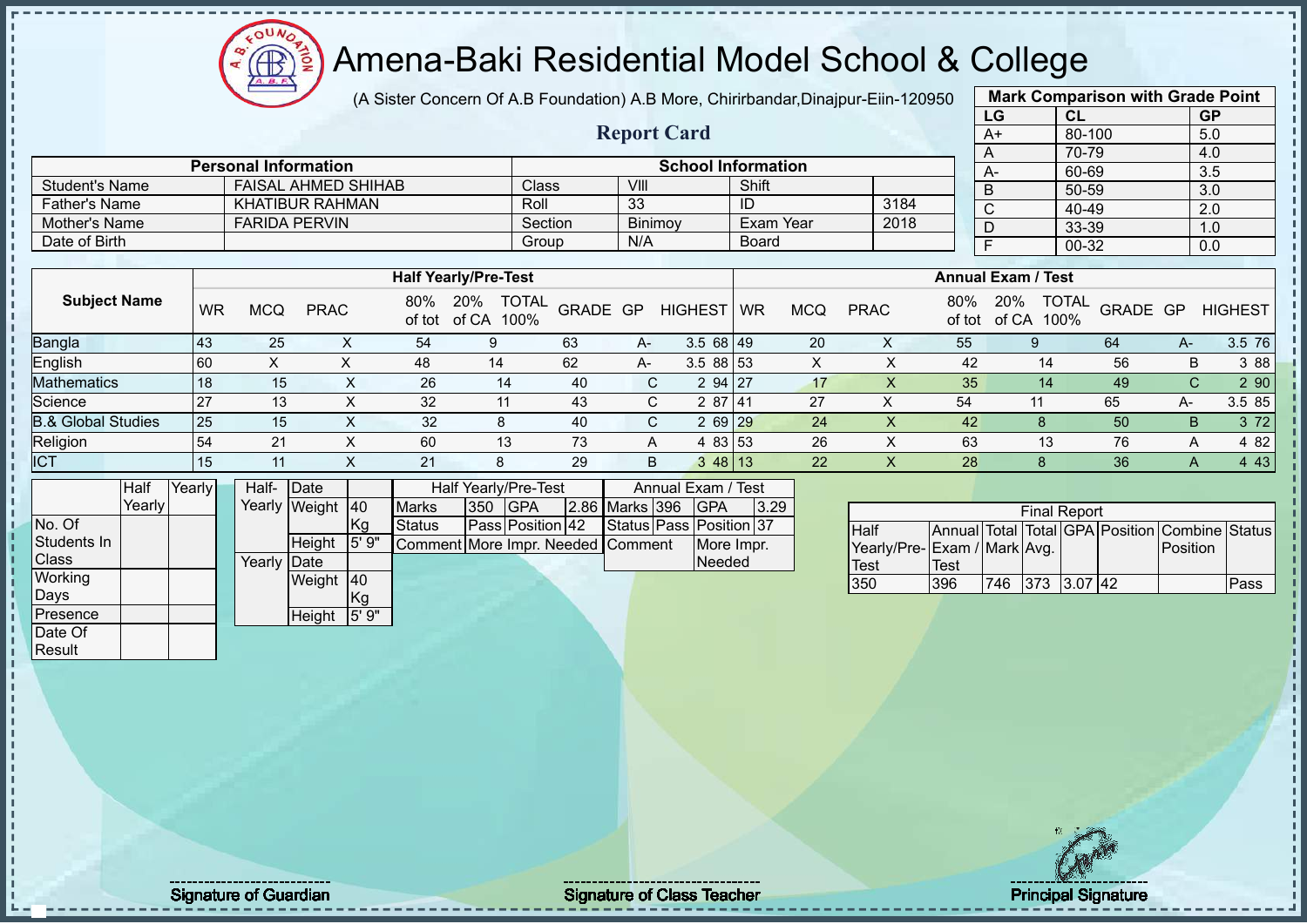(A Sister Concern Of A.B Foundation) A.B More, Chirirbandar,Dinajpur-Eiin-120950

 $12\mu\text{V}$ 

 $\bigoplus$ 

|                               |        |           |                   |                             |                     |                             |              |                      |          |                    |                           |                |                  |                           |                             | LG             |     | CL                   |                                                | <b>GP</b>        |                |
|-------------------------------|--------|-----------|-------------------|-----------------------------|---------------------|-----------------------------|--------------|----------------------|----------|--------------------|---------------------------|----------------|------------------|---------------------------|-----------------------------|----------------|-----|----------------------|------------------------------------------------|------------------|----------------|
|                               |        |           |                   |                             |                     |                             |              |                      |          | <b>Report Card</b> |                           |                |                  |                           |                             | A+             |     | 80-100               |                                                | 5.0              |                |
|                               |        |           |                   |                             |                     |                             |              |                      |          |                    |                           |                |                  |                           |                             | Α              |     | 70-79                |                                                | 4.0              |                |
|                               |        |           |                   | <b>Personal Information</b> |                     |                             |              |                      |          |                    | <b>School Information</b> |                |                  |                           |                             | $A -$          |     | 60-69                |                                                | 3.5              |                |
| <b>Student's Name</b>         |        |           | <b>ADITTO ROY</b> |                             |                     |                             |              | Class                |          | VIII               |                           | Shift          |                  |                           |                             | B              |     | $50 - 59$            |                                                | $\overline{3.0}$ |                |
| <b>Father's Name</b>          |        |           |                   | <b>BRIEN CHANDRO ROY</b>    |                     |                             |              | Roll                 |          | 34                 |                           | $\overline{D}$ |                  | 3198                      |                             | C              |     | 40-49                |                                                | 2.0              |                |
| <b>Mother's Name</b>          |        |           |                   | <b>GOLAPI RANI</b>          |                     |                             |              | Section              |          | Binimoy            |                           |                | <b>Exam Year</b> | 2018                      |                             | D              |     | 33-39                |                                                | 1.0              |                |
| Date of Birth                 |        |           |                   |                             |                     |                             |              | Group                |          | N/A                |                           | <b>Board</b>   |                  |                           |                             | $\overline{F}$ |     | $00 - 32$            |                                                | 0.0              |                |
|                               |        |           |                   |                             |                     |                             |              |                      |          |                    |                           |                |                  |                           |                             |                |     |                      |                                                |                  |                |
|                               |        |           |                   |                             |                     | <b>Half Yearly/Pre-Test</b> |              |                      |          |                    |                           |                |                  |                           | <b>Annual Exam / Test</b>   |                |     |                      |                                                |                  |                |
| <b>Subject Name</b>           |        | <b>WR</b> | <b>MCQ</b>        | <b>PRAC</b>                 |                     | 80%<br>of tot               | 20%<br>of CA | <b>TOTAL</b><br>100% | GRADE GP |                    | <b>HIGHEST</b>            | <b>WR</b>      | <b>MCQ</b>       | <b>PRAC</b>               | 80%<br>of tot               | 20%<br>of CA   |     | <b>TOTAL</b><br>100% | GRADE GP                                       |                  | <b>HIGHEST</b> |
| Bangla                        |        | 40        | 26                |                             | X                   | 53                          |              | 12                   | 65       | A-                 | $3.568$ 51                |                | 22               | X                         | 58                          |                | 11  |                      | 69                                             | $A-$             | 3.5 76         |
| English                       |        | 71        | X                 |                             | X                   | 57                          |              | 16                   | 73       | A                  | 4 88 66                   |                | X                | X                         | 53                          |                | 16  |                      | 69                                             | $A-$             | 3.5 88         |
| Mathematics                   |        | 35        | 18                |                             | X                   | 42                          |              | 19                   | 61       | А-                 | $3.5$ 94 46               |                | 22               | $\times$                  | 54                          |                | 19  |                      | 73                                             | A                | 4 90           |
| Science                       |        | 42        | 21                |                             | X                   | 50                          |              | 14                   | 64       | А-                 | $3.587$ 48                |                | 26               | X                         | 59                          |                | 14  |                      | 73                                             | A                | 4 8 5          |
| <b>B.&amp; Global Studies</b> |        | 27        | 23                |                             | X                   | 40                          |              | 11                   | 51       | B                  | 3 69 37                   |                | 26               | $\boldsymbol{\mathsf{X}}$ | 50                          |                | 11  |                      | 61                                             | $A -$            | 3.5 72         |
| Religion                      |        | 55        | 26                |                             | X                   | 65                          |              | 15                   | 80       | $A+$               | 5 83 51                   |                | 21               | X                         | 58                          |                | 15  |                      | 73                                             | Α                | 4 8 2          |
| <b>ICT</b>                    |        | 25        | 25                |                             | X                   | 40                          |              | 8                    | 48       | $A+$               | $548$ 19                  |                | 22               | X                         | 33                          |                | 8   |                      | 41                                             | $A+$             | 5 4 3          |
|                               | Half   | Yearly    | Half-             | Date                        |                     |                             |              | Half Yearly/Pre-Test |          |                    | Annual Exam / Test        |                |                  |                           |                             |                |     |                      |                                                |                  |                |
|                               | Yearly |           | Yearly            | Weight                      | 40                  | <b>Marks</b>                | 442          | <b>GPA</b>           |          | 3.93 Marks 459     | <b>GPA</b>                |                | 3.93             |                           |                             |                |     | <b>Final Report</b>  |                                                |                  |                |
| No. Of                        |        |           |                   |                             | Kg                  | <b>Status</b>               |              | Pass Position 8      |          |                    | Status Pass Position 11   |                |                  | Half                      |                             |                |     |                      | Annual Total Total GPA Position Combine Status |                  |                |
| Students In                   |        |           |                   | Height                      | $\overline{5}$ ' 3" | Comment Good                |              |                      |          | Comment            | Imprv.                    |                |                  |                           | Yearly/Pre-Exam / Mark Avg. |                |     |                      |                                                | Position         |                |
| Class                         |        |           | Yearly            | Date                        |                     |                             |              |                      |          |                    | Needed                    |                |                  | Test                      | <b>Test</b>                 |                |     |                      |                                                |                  |                |
| Working                       |        |           |                   | Weight 40                   |                     |                             |              |                      |          |                    |                           |                |                  | 442                       | 459                         | 901            | 451 | 3.93 9               |                                                |                  | Pass           |
| Days                          |        |           |                   |                             | Kg                  |                             |              |                      |          |                    |                           |                |                  |                           |                             |                |     |                      |                                                |                  |                |
| Presence                      |        |           |                   | Height                      | 5'3"                |                             |              |                      |          |                    |                           |                |                  |                           |                             |                |     |                      |                                                |                  |                |
| Date Of                       |        |           |                   |                             |                     |                             |              |                      |          |                    |                           |                |                  |                           |                             |                |     |                      |                                                |                  |                |
| Result                        |        |           |                   |                             |                     |                             |              |                      |          |                    |                           |                |                  |                           |                             |                |     |                      |                                                |                  |                |

**Mark Comparison with Grade Point**

Signature of Guardian Signature of Class T Teacher Principal Signature 13/51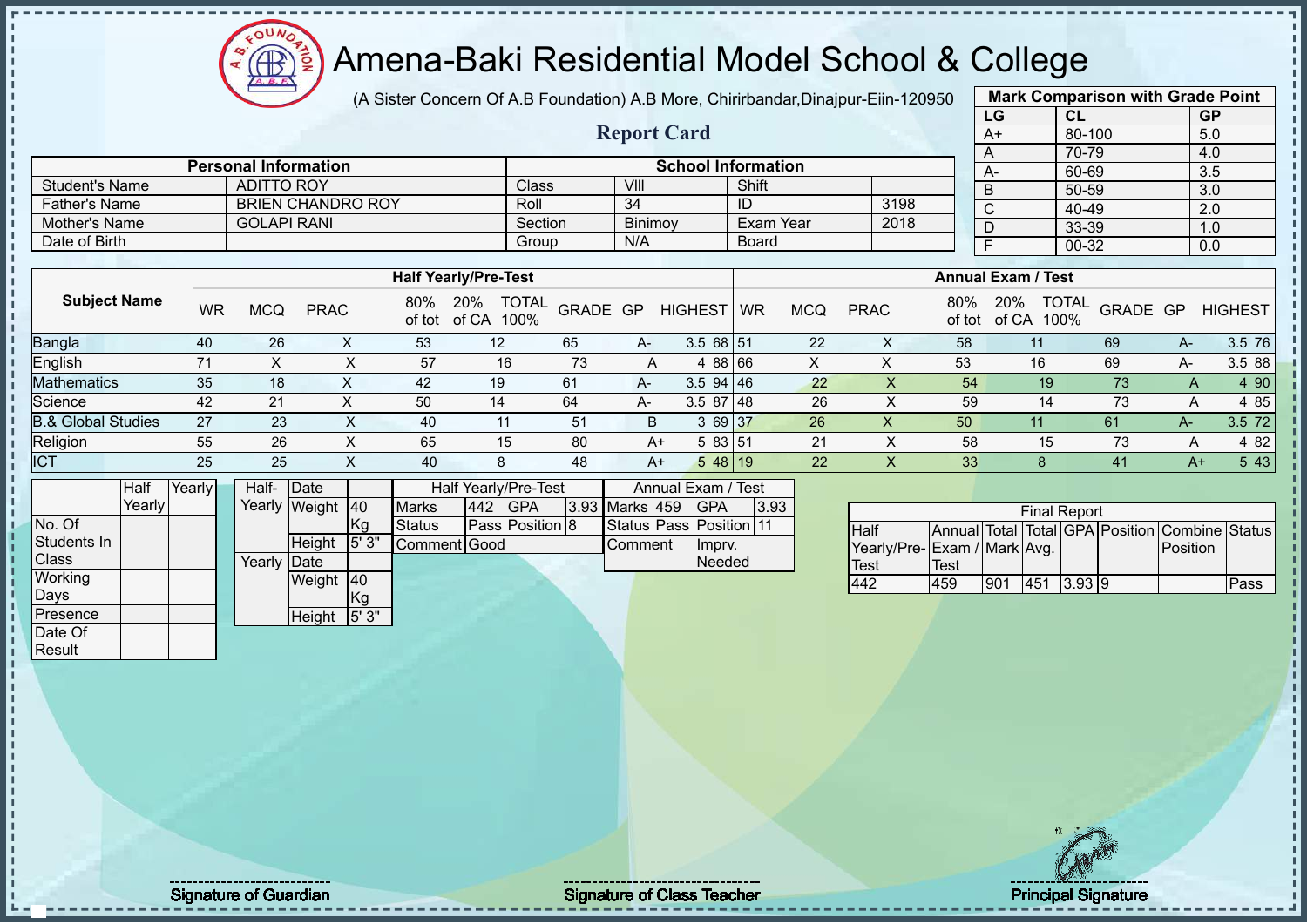

(A Sister Concern Of A.B Foundation) A.B More, Chirirbandar,Dinajpur-Eiin-120950

**Report Card**

|      | <b>Mark Comparison with Grade Point</b> |           |
|------|-----------------------------------------|-----------|
| LG   | <b>CL</b>                               | <b>GP</b> |
| $A+$ | 80-100                                  | 5.0       |
| A    | 70-79                                   | 4.0       |
| A-   | 60-69                                   | 3.5       |
| B    | 50-59                                   | 3.0       |
| C    | 40-49                                   | 2.0       |
| D    | 33-39                                   | 1.0       |
| F    | $00 - 32$                               | 0.0       |
|      |                                         |           |

|                             |                 |         |         |                           |      |    | 70-79 |  |
|-----------------------------|-----------------|---------|---------|---------------------------|------|----|-------|--|
| <b>Personal Information</b> |                 |         |         | <b>School Information</b> |      | А- | 60-69 |  |
| <b>Student's Name</b>       | ELIAS AHMAD     | Class   | VIII    | Shift                     |      |    | 50-59 |  |
| Father's Name               | <b>RYFULLA</b>  | Roll    | 35      | ΙU                        | 3224 |    | 40-49 |  |
| Mother's Name               | <b>ISMOTARA</b> | Section | Binimoy | Exam Year                 | 2018 |    | 33-39 |  |
| Date of Birth               |                 | Group   | N/A     | <b>Board</b>              |      |    | 00-32 |  |

|                               |    |     |             |     | <b>Half Yearly/Pre-Test</b>              |          |      |                |           |            |             |     | <b>Annual Exam / Test</b>                   |          |    |                |
|-------------------------------|----|-----|-------------|-----|------------------------------------------|----------|------|----------------|-----------|------------|-------------|-----|---------------------------------------------|----------|----|----------------|
| <b>Subject Name</b>           | WR | MCQ | <b>PRAC</b> | 80% | <b>TOTAL</b><br>20%<br>of tot of CA 100% | GRADE GP |      | <b>HIGHEST</b> | <b>WR</b> | <b>MCQ</b> | <b>PRAC</b> | 80% | <b>TOTAL</b><br>20%<br>100%<br>of tot of CA | GRADE GP |    | <b>HIGHEST</b> |
| <b>Bangla</b>                 | 35 | 22  |             | 46  | 13                                       | -59      | B    | 3 68 46        |           | 23         | X           | 55  | 13                                          | 68       | А- | 3.5 76         |
| English                       | 63 | ⌒   |             | 50  | 12                                       | 62       | $A-$ | $3.588$ 58     |           |            |             | 46  | $12 \overline{ }$                           | 58       | B  | 3 88           |
| <b>Mathematics</b>            | 30 | 28  |             | 46  | 15                                       | 61       | A-   | $3.5$ 94 21    |           | 23         |             | 35  | 15                                          | 50       | B  | 3 90           |
| Science                       | 34 | 16  |             | 40  | 15                                       | 55       | B.   | 3 87 53        |           | 14         | ∧           | 54  | 15                                          | 69       | А- | 3.5 85         |
| <b>B.&amp; Global Studies</b> | 29 | 17  | $\sim$      | 37  | 12                                       | 49       | C.   | 2 69 37        |           | 19         |             | 45  | 12                                          | 57       | B. | 3 7 2          |
| Religion                      | 53 | 22  | ㅅ           | 60  | 16                                       | 76       | A    | 4 83 52        |           | 24         |             | 61  | 16                                          | 77       | A  | 4 82           |
| <b>ICT</b>                    | 15 | 16  |             | 25  |                                          | 32       | $A-$ | $3.548$ 20     |           | 20         |             | 32  |                                             | 39       |    | 4 4 3          |

|              | Half   | Yearly | Half-  | Date          |               |                       |     | Half Yearly/Pre-Test |                | Annual Exam / Test      |      |
|--------------|--------|--------|--------|---------------|---------------|-----------------------|-----|----------------------|----------------|-------------------------|------|
|              | Yearly |        |        | Yearly Weight | 33.8          | <b>Marks</b>          | 394 | IGPA                 | 3.21 Marks 418 | <b>IGPA</b>             | 3.43 |
| No. Of       |        |        |        |               | Kg            | Status                |     | Pass Position 29     |                | Status Pass Position 29 |      |
| Students In  |        |        |        | <b>Height</b> | 5' 0"         | Comment Imprv. Needed |     |                      | Comment        | Imprv.                  |      |
| <b>Class</b> |        |        | Yearly | <b>IDate</b>  |               |                       |     |                      |                | Needed                  |      |
| Working      |        |        |        | Weight        | 33.8          |                       |     |                      |                |                         |      |
| Days         |        |        |        |               | <sub>Kg</sub> |                       |     |                      |                |                         |      |
| Presence     |        |        |        | Height        | 5'0"          |                       |     |                      |                |                         |      |
| Date Of      |        |        |        |               |               |                       |     |                      |                |                         |      |

|                             |      |     | <b>Final Report</b> |  |                                                |      |
|-----------------------------|------|-----|---------------------|--|------------------------------------------------|------|
| <b>Half</b>                 |      |     |                     |  | Annual Total Total GPA Position Combine Status |      |
| Yearly/Pre-Exam / Mark Avg. |      |     |                     |  | <b>IPosition</b>                               |      |
| <b>Test</b>                 | Test |     |                     |  |                                                |      |
| 394                         | 418  | 812 | 406 3.32 30         |  |                                                | Pass |

**Result** 

Signature of Guardian Signature of Class Teacher Principal Signature of Class Teacher Principal Signature 14/5<br>Signature 14/511/512 and Signature 14/511/512 and Signature 14/51/512 and Signature 14/51/512 and Signature 14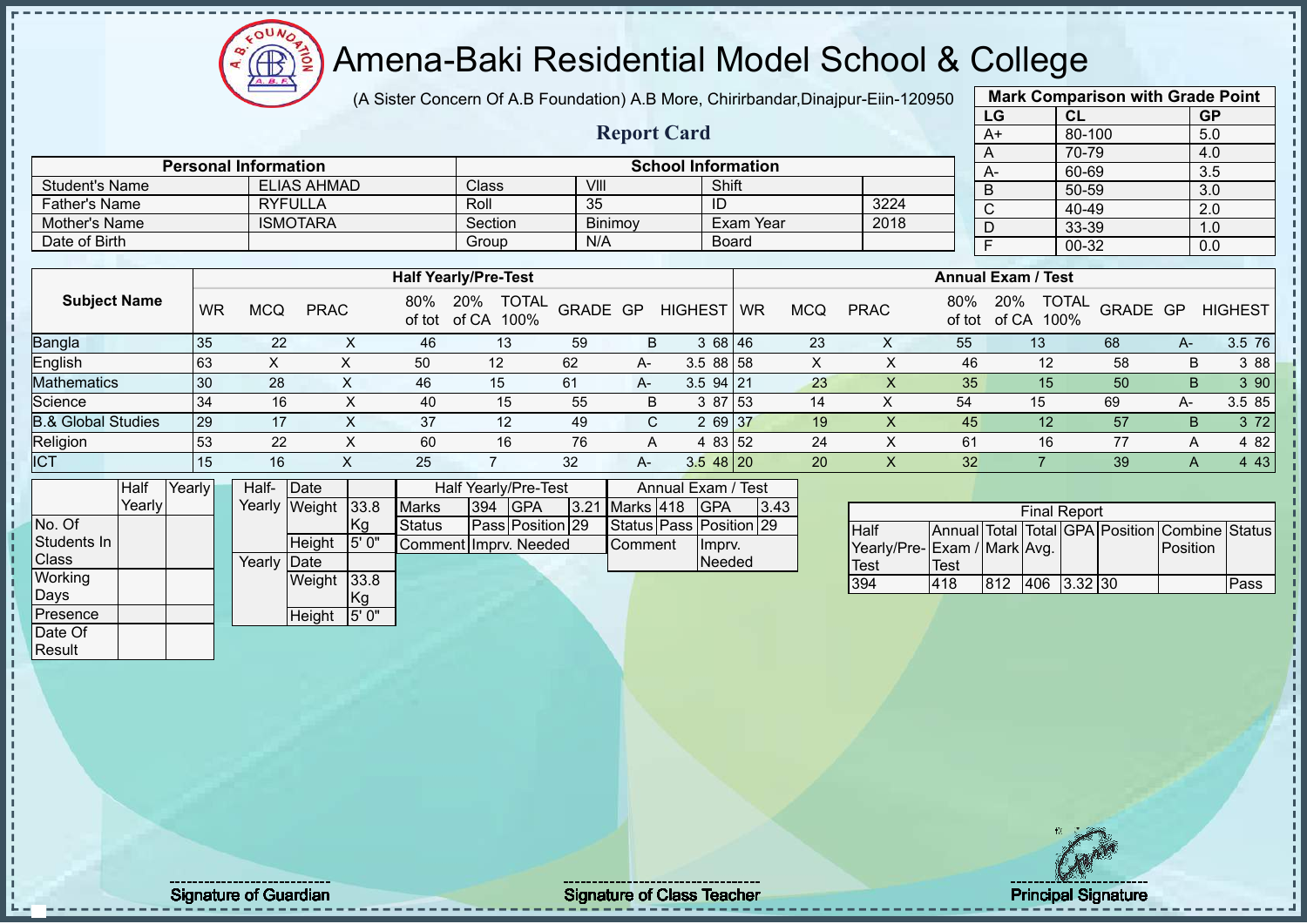(A Sister Concern Of A.B Foundation) A.B More, Chirirbandar,Dinajpur-Eiin-120950

 $12\mu\text{V}$ 

 $\bigoplus$ 

|                               |        |           |                             |                         |               |                                 |                      |                    |                           |              |                  |                             |               | LG                        | CL                  |          | <b>GP</b>                                      |                |
|-------------------------------|--------|-----------|-----------------------------|-------------------------|---------------|---------------------------------|----------------------|--------------------|---------------------------|--------------|------------------|-----------------------------|---------------|---------------------------|---------------------|----------|------------------------------------------------|----------------|
|                               |        |           |                             |                         |               |                                 |                      | <b>Report Card</b> |                           |              |                  |                             |               | $A+$                      | 80-100              |          | 5.0                                            |                |
|                               |        |           | <b>Personal Information</b> |                         |               |                                 |                      |                    | <b>School Information</b> |              |                  |                             |               | A                         | 70-79               |          | 4.0                                            |                |
|                               |        |           |                             |                         |               |                                 |                      |                    |                           |              |                  |                             |               | A-                        | 60-69               |          | 3.5                                            |                |
| <b>Student's Name</b>         |        |           |                             | <b>ALMUSABBIR RAFIJ</b> |               |                                 | Class                | VIII               |                           | Shift        |                  |                             |               | $\overline{B}$            | 50-59               |          | $\overline{3.0}$                               |                |
| <b>Father's Name</b>          |        |           |                             | ABDUL OADUD MADOL       |               |                                 | Roll                 | 36                 |                           | ID           |                  | 3238                        |               | $\overline{C}$            | 40-49               |          | 2.0                                            |                |
| Mother's Name                 |        |           |                             | NAHIDA UNAYAJA BANU     |               |                                 | Section              |                    | Binimoy                   |              | <b>Exam Year</b> | 2018                        |               | D                         | 33-39               |          | 1.0                                            |                |
| Date of Birth                 |        |           |                             |                         |               |                                 | Group                | N/A                |                           | <b>Board</b> |                  |                             |               | E                         | 00-32               |          | 0.0                                            |                |
|                               |        |           |                             |                         |               |                                 |                      |                    |                           |              |                  |                             |               |                           |                     |          |                                                |                |
|                               |        |           |                             |                         |               | <b>Half Yearly/Pre-Test</b>     |                      |                    |                           |              |                  |                             |               | <b>Annual Exam / Test</b> |                     |          |                                                |                |
| <b>Subject Name</b>           |        | <b>WR</b> | <b>MCQ</b>                  | <b>PRAC</b>             | 80%<br>of tot | 20%<br>of CA                    | <b>TOTAL</b><br>100% | GRADE GP           | <b>HIGHEST</b>            | <b>WR</b>    | <b>MCQ</b>       | <b>PRAC</b>                 | 80%<br>of tot | 20%<br>of CA 100%         | <b>TOTAL</b>        | GRADE GP |                                                | <b>HIGHEST</b> |
| Bangla                        |        | 20        | 16                          | X                       | 29            | 9                               | 38                   | F.                 | $0.068$ 47                |              | 24               | X                           | 57            | 9                         |                     | 66       | $A-$                                           | 3.5 76         |
| English                       |        | 67        | X                           | X                       | 54            | 8                               | 62                   | $A -$              | 3.5 88 58                 |              | X                | X                           | 46            |                           | 8                   | 54       | B                                              | 3 8 8          |
| Mathematics                   |        | 37        | 23                          | X                       | 48            | 13                              | 61                   | A-                 | $3.5$ 94 42               |              | 23               | X                           | 52            | 13                        |                     | 65       | A-                                             | 3.5 90         |
| Science                       |        | 31        | 19                          | $\pmb{\times}$          | 40            | 9                               | 49                   | C                  | 2 87 47                   |              | 20               | $\mathsf X$                 | 54            | 9                         |                     | 63       | $A-$                                           | 3.5 85         |
| <b>B.&amp; Global Studies</b> |        | 16        | 11                          | X                       | 22            | 10                              | 32                   | F                  | 0.06930                   |              | 19               | $\sf X$                     | 39            |                           | 10                  | 49       | $\mathsf{C}$                                   | 2 7 2          |
| Religion                      |        | 35        | 20                          | $\pmb{\times}$          | 44            | 12                              | 56                   | B                  | 3 83 47                   |              | 22               | $\boldsymbol{\mathsf{X}}$   | 55            | 12                        |                     | 67       | A-                                             | 3.5 82         |
| <b>ICT</b>                    |        | 15        | 19                          | X                       | 27            | $\overline{7}$                  | 34                   | A-                 | $3.548$ 17                |              | 21               | $\boldsymbol{\mathsf{X}}$   | 30            | $\overline{7}$            |                     | 37       | A                                              | 4 4 3          |
|                               | Half   | Yearly    | Half-Date                   |                         |               | Half Yearly/Pre-Test            |                      |                    | Annual Exam / Test        |              |                  |                             |               |                           |                     |          |                                                |                |
|                               | Yearly |           |                             | Yearly Weight           | <b>Marks</b>  | 332 GPA                         |                      | 0.00 Marks 401     | <b>GPA</b>                | 3.29         |                  |                             |               |                           | <b>Final Report</b> |          |                                                |                |
| No. Of                        |        |           |                             | Height                  | <b>Status</b> | Fail Position                   |                      |                    | Status Pass Position 36   |              |                  | Half                        |               |                           |                     |          | Annual Total Total GPA Position Combine Status |                |
| Students In                   |        |           | Yearly Date                 |                         |               | <b>Comment Not Satisfactory</b> |                      | Comment            | More Impr.                |              |                  | Yearly/Pre-Exam / Mark Avg. |               |                           |                     |          | Position                                       |                |
| Class                         |        |           |                             | Weight                  |               |                                 |                      |                    | Needed                    |              |                  | <b>Test</b>                 | <b>Test</b>   |                           |                     |          |                                                |                |
| Working                       |        |           |                             | Height                  |               |                                 |                      |                    |                           |              |                  | 332                         | 401           | 733                       | 367 2.75 45         |          |                                                | Pass           |
| Days                          |        |           |                             |                         |               |                                 |                      |                    |                           |              |                  |                             |               |                           |                     |          |                                                |                |
| Presence                      |        |           |                             |                         |               |                                 |                      |                    |                           |              |                  |                             |               |                           |                     |          |                                                |                |
| Date Of                       |        |           |                             |                         |               |                                 |                      |                    |                           |              |                  |                             |               |                           |                     |          |                                                |                |
| Result                        |        |           |                             |                         |               |                                 |                      |                    |                           |              |                  |                             |               |                           |                     |          |                                                |                |
|                               |        |           |                             |                         |               |                                 |                      |                    |                           |              |                  |                             |               |                           |                     |          |                                                |                |

**Mark Comparison with Grade Point**

Signature of Guardian Signature of Class T Teacher Principal Signature 15/51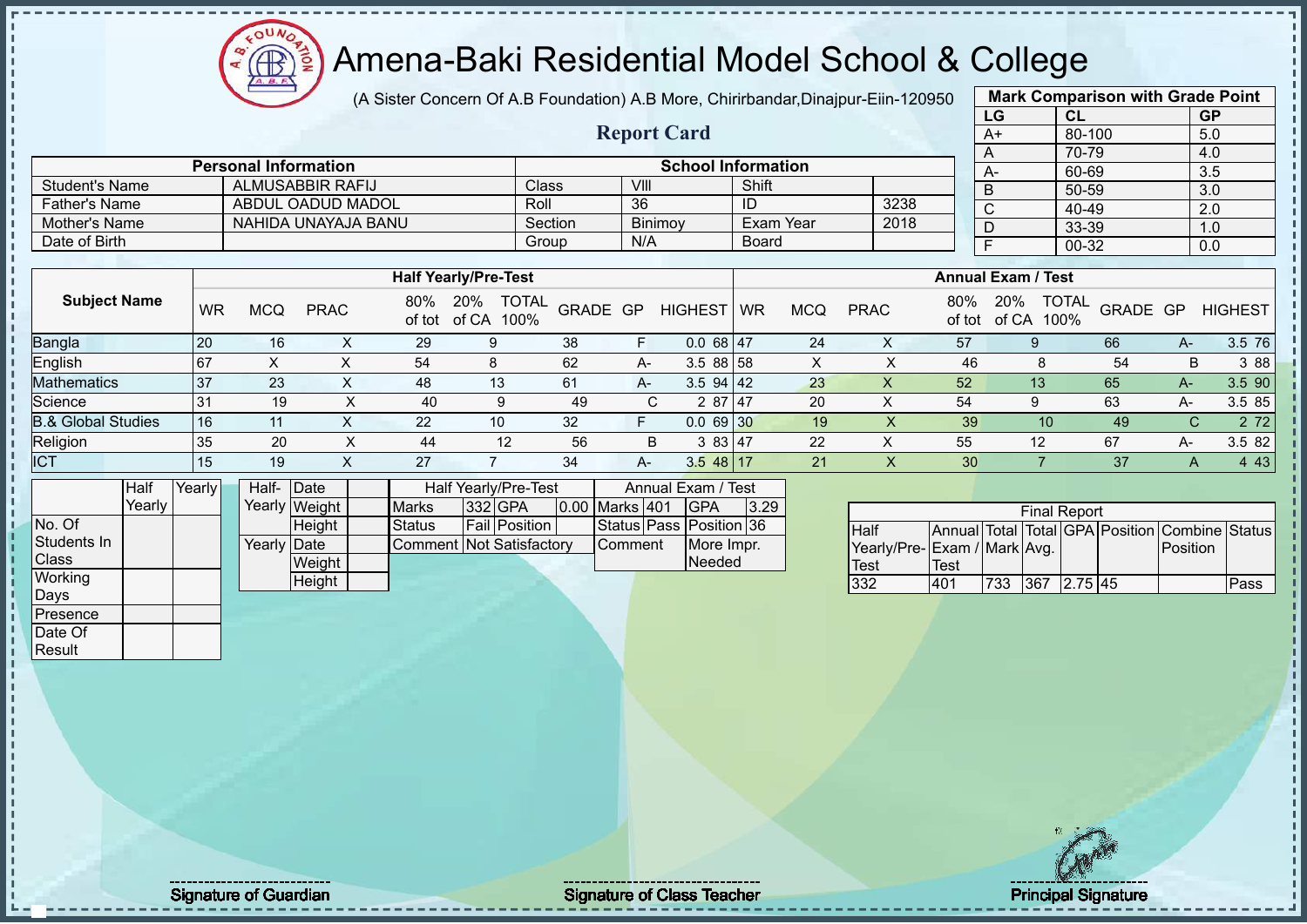(A Sister Concern Of A.B Foundation) A.B More, Chirirbandar,Dinajpur-Eiin-120950

 $12\mu\text{V}$ 

**CB** 

|                               |        |           |             |                              |                           |                                          |                  |                    |                           |              |                  |                             |                | LG                        | CL                  |                | <b>GP</b>                                      |                |
|-------------------------------|--------|-----------|-------------|------------------------------|---------------------------|------------------------------------------|------------------|--------------------|---------------------------|--------------|------------------|-----------------------------|----------------|---------------------------|---------------------|----------------|------------------------------------------------|----------------|
|                               |        |           |             |                              |                           |                                          |                  | <b>Report Card</b> |                           |              |                  |                             |                | $A+$                      | 80-100              |                | 5.0                                            |                |
|                               |        |           |             |                              |                           |                                          |                  |                    |                           |              |                  |                             |                | A                         | 70-79               |                | 4.0                                            |                |
|                               |        |           |             | <b>Personal Information</b>  |                           |                                          |                  |                    | <b>School Information</b> |              |                  |                             |                | $A-$                      | 60-69               |                | 3.5                                            |                |
| <b>Student's Name</b>         |        |           |             |                              | SHOHANUR ISLAM SHORNO     |                                          | Class            | VIII               |                           | Shift        |                  |                             |                | B                         | 50-59               |                | 3.0                                            |                |
| <b>Father's Name</b>          |        |           |             | <b>SHAHIDUL ISLAM SHAHID</b> |                           |                                          | Roll             | $\overline{37}$    |                           | ID           |                  | 3243                        |                | $\overline{\text{c}}$     | 40-49               |                | $\overline{2.0}$                               |                |
| Mother's Name                 |        |           |             | <b>TOHOSINA BEGUM RANI</b>   |                           |                                          | Section          |                    | Binimoy                   |              | <b>Exam Year</b> | 2018                        |                | $\overline{D}$            | $33 - 39$           |                | 1.0                                            |                |
| Date of Birth                 |        |           |             |                              |                           |                                          | Group            | N/A                |                           | <b>Board</b> |                  |                             |                | F                         | 00-32               |                | 0.0                                            |                |
|                               |        |           |             |                              |                           |                                          |                  |                    |                           |              |                  |                             |                |                           |                     |                |                                                |                |
|                               |        |           |             |                              |                           | <b>Half Yearly/Pre-Test</b>              |                  |                    |                           |              |                  |                             |                | <b>Annual Exam / Test</b> |                     |                |                                                |                |
| <b>Subject Name</b>           |        | <b>WR</b> | <b>MCQ</b>  | <b>PRAC</b>                  | 80%                       | 20%<br><b>TOTAL</b><br>of tot of CA 100% | GRADE GP         |                    | <b>HIGHEST</b>            | <b>WR</b>    | <b>MCQ</b>       | <b>PRAC</b>                 | 80%<br>of tot  | 20%                       | TOTAL<br>of CA 100% | GRADE GP       |                                                | <b>HIGHEST</b> |
| Bangla                        |        | 39        | 23          | X                            | 50                        | 11                                       | 61               | A-                 | $3.568$ 21                |              | 23               | $\boldsymbol{\mathsf{X}}$   | 35             |                           | 11                  | 46             | $\mathsf{C}$                                   | 2 76           |
| English                       |        | 74        | X           | X                            | 59                        | 17                                       | 76               | A                  | 4 88 57                   |              | X                | X                           | 46             |                           | 17                  | 63             | A-                                             | 3.5 88         |
| <b>Mathematics</b>            |        | 37        | 25          | X                            | 50                        | 10                                       | 60               | A-                 | 3.594 0                   |              | $\overline{0}$   | $\pmb{\times}$              | $\overline{0}$ |                           | 10                  | 10             | F                                              | 0.090          |
| Science                       |        | 38        | 26          | X                            | 51                        | 10                                       | 61               | A-                 | 3.5870                    |              | $\mathbf 0$      | $\pmb{\times}$              | $\Omega$       |                           | 10                  | 10             | F                                              | 0.085          |
| <b>B.&amp; Global Studies</b> |        | 29        | 19          | $\pmb{\times}$               | 38                        | 10                                       | 48               | C                  | 2690                      |              | $\overline{0}$   | $\pmb{\times}$              | $\overline{0}$ |                           | 10                  | 10             | F                                              | 0.072          |
| Religion                      |        | 48        | 21          | X                            | 55                        | 14                                       | 69               | A-                 | 3.5830                    |              | 0                | $\times$                    | $\Omega$       |                           | 14                  | 14             | F                                              | 0.082          |
| <b>ICT</b>                    |        | 15        | 25          | $\boldsymbol{\mathsf{X}}$    | 32                        | $\overline{7}$                           | 39               | Α                  | 4480                      |              | $\overline{0}$   | $\mathsf X$                 | $\overline{0}$ |                           | $\overline{7}$      | $\overline{7}$ | F                                              | 0.043          |
|                               | Half   | Yearly    | Half- Date  |                              |                           | Half Yearly/Pre-Test                     |                  |                    | Annual Exam / Test        |              |                  |                             |                |                           |                     |                |                                                |                |
|                               | Yearly |           |             |                              | Yearly Weight 50 Kg Marks | 414 GPA                                  |                  |                    | 3.43 Marks 160 GPA        | 0.00         |                  |                             |                |                           | <b>Final Report</b> |                |                                                |                |
| No. Of                        |        |           |             | Height                       | 5' 5"<br><b>Status</b>    |                                          | Pass Position 21 | Status Fail        | Position                  |              |                  | Half                        |                |                           |                     |                | Annual Total Total GPA Position Combine Status |                |
| Students In                   |        |           | Yearly Date |                              |                           | Comment Imprv. Needed                    |                  | Comment            | <b>Not</b>                |              |                  | Yearly/Pre-Exam / Mark Avg. |                |                           |                     |                | Position                                       |                |
| Class                         |        |           |             | Weight 50 Kg                 |                           |                                          |                  |                    | Satisfactory              |              |                  | Test                        | <b>Test</b>    |                           |                     |                |                                                |                |
| Working                       |        |           |             | Height                       | 5' 5"                     |                                          |                  |                    |                           |              |                  | 414                         | 160            | 574                       | 367                 |                |                                                |                |
| <b>Days</b>                   |        |           |             |                              |                           |                                          |                  |                    |                           |              |                  |                             |                |                           |                     |                |                                                |                |
| Presence                      |        |           |             |                              |                           |                                          |                  |                    |                           |              |                  |                             |                |                           |                     |                |                                                |                |
| Date Of                       |        |           |             |                              |                           |                                          |                  |                    |                           |              |                  |                             |                |                           |                     |                |                                                |                |
| Result                        |        |           |             |                              |                           |                                          |                  |                    |                           |              |                  |                             |                |                           |                     |                |                                                |                |
|                               |        |           |             |                              |                           |                                          |                  |                    |                           |              |                  |                             |                |                           |                     |                |                                                |                |
|                               |        |           |             |                              |                           |                                          |                  |                    |                           |              |                  |                             |                |                           |                     |                |                                                |                |

**Mark Comparison with Grade Point**

Signature of Guardian Signature of Class Teacher Principal Signature of Class Teacher Principal Signature 16/5<br>
Signature of Class Teacher Principal Signature 16/511/511/511/511/511/511/511/51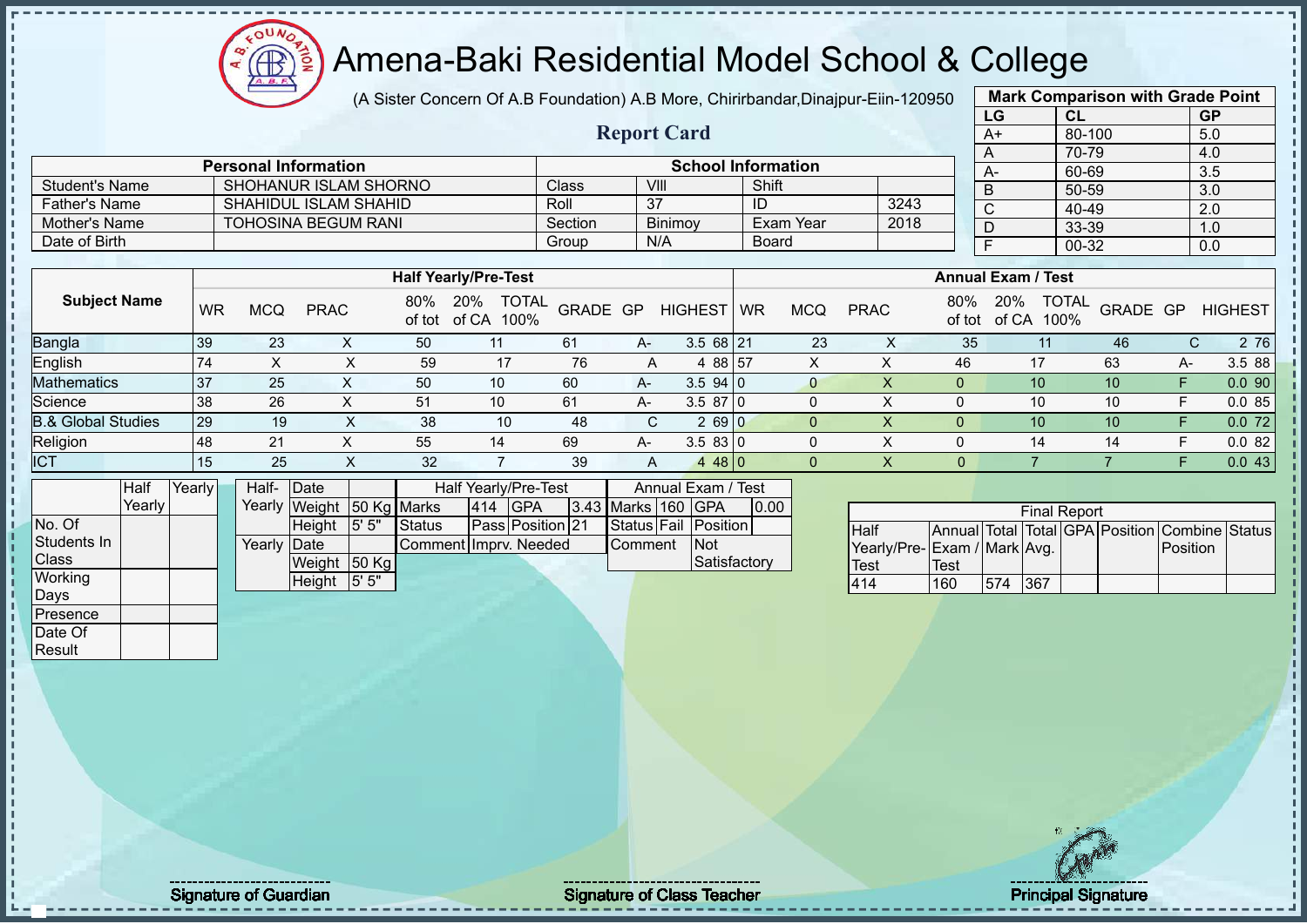(A Sister Concern Of A.B Foundation) A.B More, Chirirbandar,Dinajpur-Eiin-120950

 $12\mu\text{V}$ 

**CB** 

|                               |           |                             |                |                             |                                             |         |                    |                           |              |            |                              |               | LG                        | CL                  |                                                | <b>GP</b>        |                |
|-------------------------------|-----------|-----------------------------|----------------|-----------------------------|---------------------------------------------|---------|--------------------|---------------------------|--------------|------------|------------------------------|---------------|---------------------------|---------------------|------------------------------------------------|------------------|----------------|
|                               |           |                             |                |                             |                                             |         | <b>Report Card</b> |                           |              |            |                              |               | $A+$                      | 80-100              |                                                | 5.0              |                |
|                               |           |                             |                |                             |                                             |         |                    |                           |              |            |                              |               | A                         | 70-79               |                                                | 4.0              |                |
|                               |           | <b>Personal Information</b> |                |                             |                                             |         |                    | <b>School Information</b> |              |            |                              |               | A-                        | 60-69               |                                                | 3.5              |                |
| <b>Student's Name</b>         |           |                             |                | <b>IFTEKHAR MUNEM RONOK</b> |                                             | Class   | VIII               |                           | Shift        |            |                              |               | $\overline{B}$            | 50-59               |                                                | $\overline{3.0}$ |                |
| <b>Father's Name</b>          |           | <b>HAFIJ SARKER</b>         |                |                             |                                             | Roll    | $\overline{38}$    |                           | ID           |            | 3248                         |               | C                         | 40-49               |                                                | 2.0              |                |
| <b>Mother's Name</b>          |           | <b>REBA SARKER</b>          |                |                             |                                             | Section |                    | Binimoy                   |              | Exam Year  | 2018                         |               | D                         | 33-39               |                                                | 1.0              |                |
| Date of Birth                 |           |                             |                |                             |                                             | Group   | N/A                |                           | <b>Board</b> |            |                              |               | F                         | $00 - 32$           |                                                | 0.0              |                |
|                               |           |                             |                |                             |                                             |         |                    |                           |              |            |                              |               |                           |                     |                                                |                  |                |
|                               |           |                             |                |                             | <b>Half Yearly/Pre-Test</b>                 |         |                    |                           |              |            |                              |               | <b>Annual Exam / Test</b> |                     |                                                |                  |                |
| <b>Subject Name</b>           | <b>WR</b> | <b>MCQ</b>                  | <b>PRAC</b>    | 80%                         | 20%<br><b>TOTAL</b><br>of tot of CA<br>100% |         | GRADE GP           | <b>HIGHEST</b>            | <b>WR</b>    | <b>MCQ</b> | <b>PRAC</b>                  | 80%<br>of tot | 20%<br>of CA 100%         | <b>TOTAL</b>        | GRADE GP                                       |                  | <b>HIGHEST</b> |
| <b>Bangla</b>                 | 35        | 22                          | X              | 46                          | 12                                          | 58      | B                  | 3 68 38                   |              | 19         | X                            | 46            |                           | 12                  | 58                                             | B                | 3 76           |
| English                       | 84        | $\pmb{\times}$              | X              | 67                          | 18                                          | 85      | $A+$               | 5 88 75                   |              | X          | X                            | 60            |                           | 18                  | 78                                             | A                | 4 8 8          |
| <b>Mathematics</b>            | 30        | 19                          | X              | 39                          | 14                                          | 53      | B                  | 3 94                      | 36           | 17         | $\sf X$                      | 42            |                           | 14                  | 56                                             | B.               | 3 90           |
| Science                       | 45        | 17                          | X              | 50                          | 13                                          | 63      | A-                 | $3.587$ 48                |              | 21         | $\pmb{\times}$               | 55            | 13                        |                     | 68                                             | A-               | 3.5 85         |
| <b>B.&amp; Global Studies</b> | 28        | 20                          | X              | 38                          | 10                                          | 48      | C                  | 2 69 33                   |              | 14         | $\mathsf{X}$                 | 38            |                           | 10                  | 48                                             | C                | 2 7 2          |
| Religion                      | 50        | 19                          | $\pmb{\times}$ | 55                          | 16                                          | 71      | A                  | 4 83 55                   |              | 25         | $\boldsymbol{\mathsf{X}}$    | 64            |                           | 16                  | 80                                             | $A+$             | 5 82           |
| <b>ICT</b>                    | 15        | 21                          | X              | 29                          | $\overline{7}$                              | 36      | A                  | 4 48 14                   |              | 21         | X                            | 28            |                           | 7                   | 35                                             | A                | 4 4 3          |
| Half                          | Yearly    | Half- Date                  |                |                             | Half Yearly/Pre-Test                        |         |                    | Annual Exam / Test        |              |            |                              |               |                           |                     |                                                |                  |                |
| Yearly                        |           |                             | Yearly Weight  | <b>Marks</b>                | 414 GPA                                     |         | 3.5 Marks 423      | <b>GPA</b>                | 3.5          |            |                              |               |                           | <b>Final Report</b> |                                                |                  |                |
| No. Of                        |           |                             | Height         | <b>Status</b>               | Pass Position 19                            |         |                    | Status Pass Position 26   |              |            | Half                         |               |                           |                     | Annual Total Total GPA Position Combine Status |                  |                |
| Students In                   |           | Yearly Date                 |                |                             | Comment Good                                |         | Comment            | Imprv.                    |              |            | Yearly/Pre- Exam / Mark Avg. |               |                           |                     |                                                | Position         |                |
| Class                         |           |                             | Weight         |                             |                                             |         |                    | Needed                    |              |            | <b>Test</b>                  | Test          |                           |                     |                                                |                  |                |
| Working                       |           |                             | Height         |                             |                                             |         |                    |                           |              |            | 414                          | 423           | 837                       | 419 3.5             | 23                                             |                  | Pass           |
| Days                          |           |                             |                |                             |                                             |         |                    |                           |              |            |                              |               |                           |                     |                                                |                  |                |
| Presence                      |           |                             |                |                             |                                             |         |                    |                           |              |            |                              |               |                           |                     |                                                |                  |                |
| Date Of                       |           |                             |                |                             |                                             |         |                    |                           |              |            |                              |               |                           |                     |                                                |                  |                |
| Result                        |           |                             |                |                             |                                             |         |                    |                           |              |            |                              |               |                           |                     |                                                |                  |                |
|                               |           |                             |                |                             |                                             |         |                    |                           |              |            |                              |               |                           |                     |                                                |                  |                |

**Mark Comparison with Grade Point**

Signature of Guardian Signature of Class Teacher Principal Signature of Class Teacher Principal Signature 17/5<br>Signature 17/511/512 and Signature 17/51/512 and Signature 17/51/512 and Signature 17/51/512 and Signature 17/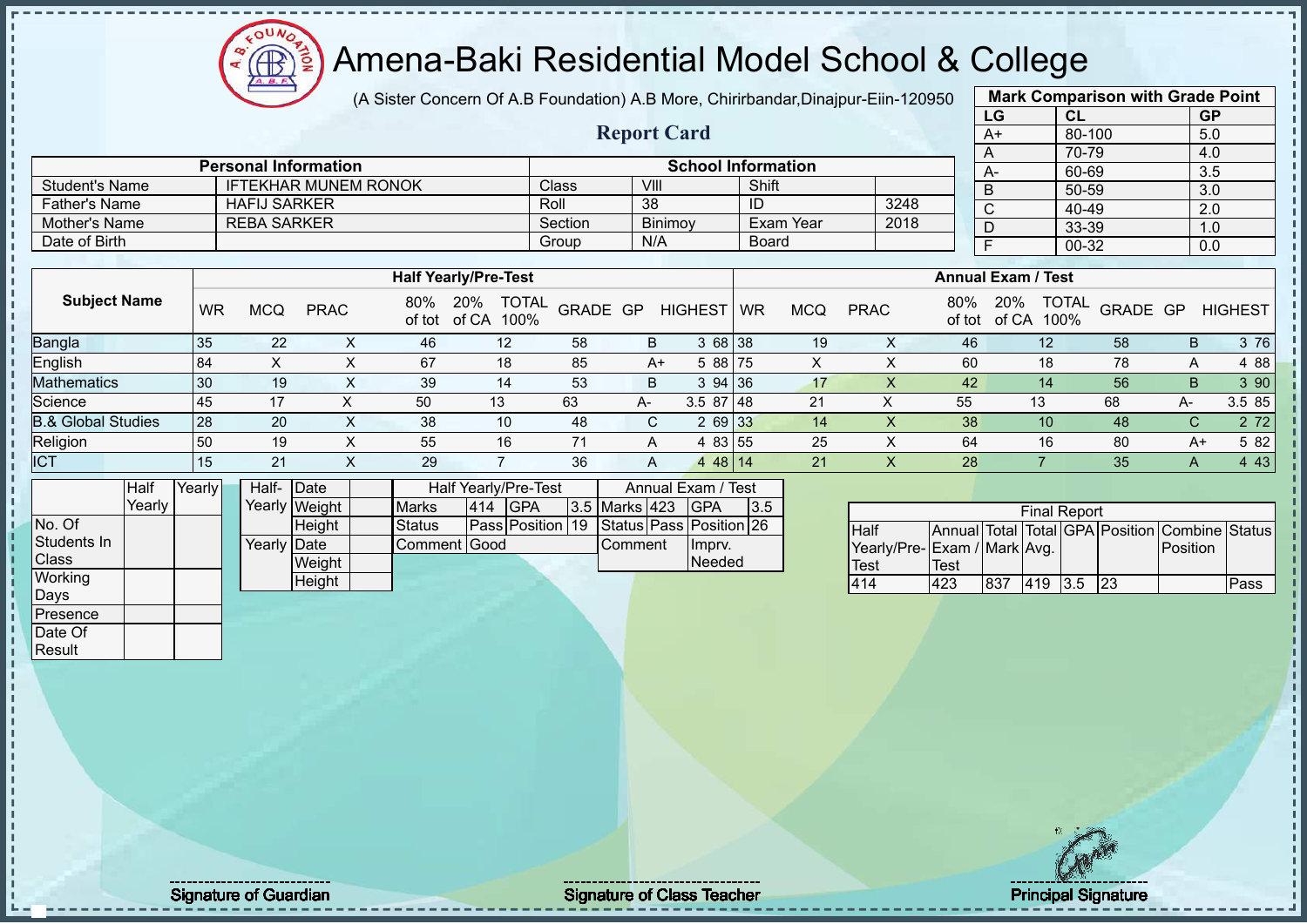

(A Sister Concern Of A.B Foundation) A.B More, Chirirbandar,Dinajpur-Eiin-120950

**Report Card**

|      | <b>Mark Comparison with Grade Point</b> |           |
|------|-----------------------------------------|-----------|
| LG   | CL                                      | <b>GP</b> |
| $A+$ | 80-100                                  | 5.0       |
| A    | 70-79                                   | 4.0       |
| A-   | 60-69                                   | 3.5       |
| B    | 50-59                                   | 3.0       |
| C    | 40-49                                   | 2.0       |
| D    | 33-39                                   | 1.0       |
| F    | 00-32                                   | 0.0       |
|      |                                         |           |

|                             |                 |         |         |                           |      |      | 70-79 |  |
|-----------------------------|-----------------|---------|---------|---------------------------|------|------|-------|--|
| <b>Personal Information</b> |                 |         |         | <b>School Information</b> |      | $A-$ | 60-69 |  |
| <b>Student's Name</b>       | PARVEJ ALOM     | Class   | VIII    | Shift                     |      |      | 50-59 |  |
| Father's Name               | <b>NUR ISAM</b> | Roll    | 39      | ID                        | 3252 |      | 40-49 |  |
| Mother's Name               | <b>PARVIN</b>   | Section | Binimoy | Exam Year                 | 2018 |      | 33-39 |  |
| Date of Birth               |                 | Group   | N/A     | Board                     |      |      | 00-32 |  |

|                               |     |            |             |     | <b>Half Yearly/Pre-Test</b>                 |          |    |                |           |            |             |               | <b>Annual Exam / Test</b>            |          |      |                |
|-------------------------------|-----|------------|-------------|-----|---------------------------------------------|----------|----|----------------|-----------|------------|-------------|---------------|--------------------------------------|----------|------|----------------|
| <b>Subject Name</b>           | WR  | <b>MCQ</b> | <b>PRAC</b> | 80% | <b>TOTAL</b><br>20%<br>of tot of CA<br>100% | GRADE GP |    | <b>HIGHEST</b> | <b>WR</b> | <b>MCQ</b> | <b>PRAC</b> | 80%<br>of tot | <b>TOTAL</b><br>20%<br>100%<br>of CA | GRADE GP |      | <b>HIGHEST</b> |
| <b>Bangla</b>                 | 36  | 24         |             | 48  | 13                                          | 61       | A- | $3.568$   40   |           | 23         | ∧           | 50            | 13                                   | 63       | $A-$ | 3.5 76         |
| English                       | 167 |            |             | 54  | 10                                          | 64       | A- | $3.588$ 61     |           |            |             | 49            | 10                                   | 59       | B    | 3 88           |
| <b>Mathematics</b>            | 35  | 19         |             | 43  | 10                                          | 53       | B  | 394144         |           | 16         |             | 48            | 10                                   | 58       | B    | 3 90           |
| Science                       | 35  | 18         |             | 42  | 15                                          | 57       | B  | 3 87 41        |           | 23         | ∧           | 51            | 15                                   | 66       | A-   | 3.5 85         |
| <b>B.&amp; Global Studies</b> | 30  | 21         | X           | 41  | 10                                          | 51       | B. | 369140         |           | 24         | х           | 51            | 10                                   | 61       | A-   | 3.5 72         |
| Religion                      | 55  | 25         |             | 64  | 16                                          | 80       | A+ | 5 83 54        |           | 26         |             | 64            | 16                                   | 80       | A+   | 5 82           |
| <b>ICT</b>                    | 15  | 25         |             | 32  | 6                                           | 38       | A  | 4 48 13        |           | 21         |             | 27            | 6                                    | 33       |      | 3.543          |

|                | Half    | Yearly | Half-  | Date          |       |               |     | Half Yearly/Pre-Test |                | Annual Exam / Test      |      |
|----------------|---------|--------|--------|---------------|-------|---------------|-----|----------------------|----------------|-------------------------|------|
|                | Yearlvl |        | Yearly | Weight        | 41.5  | <b>Marks</b>  | 404 | <b>IGPA</b>          | 3.57 Marks 420 | <b>IGPA</b>             | 3.57 |
| No. Of         |         |        |        |               | Kg    | <b>Status</b> |     | Pass Position 17     |                | Status Pass Position 24 |      |
| Students In    |         |        |        | <b>Height</b> | 5' 0" | Comment Good  |     |                      | Comment        | Imprv.                  |      |
| <b>Class</b>   |         |        | Yearly | <b>IDate</b>  |       |               |     |                      |                | Needed                  |      |
| <b>Working</b> |         |        |        | Weight        | 41.5  |               |     |                      |                |                         |      |
| Days           |         |        |        |               | Kg    |               |     |                      |                |                         |      |
| Presence       |         |        |        | Height        | 5' 0" |               |     |                      |                |                         |      |
| Date Of        |         |        |        |               |       |               |     |                      |                |                         |      |

|                             |      |     | <b>Final Report</b> |  |                                                |      |
|-----------------------------|------|-----|---------------------|--|------------------------------------------------|------|
| <b>Half</b>                 |      |     |                     |  | Annual Total Total GPA Position Combine Status |      |
| Yearly/Pre-Exam / Mark Avg. |      |     |                     |  | <b>IPosition</b>                               |      |
| <b>Test</b>                 | Test |     |                     |  |                                                |      |
| LN4                         | 420  | 824 | 412 3.57 21         |  |                                                | Pass |

Result

Signature of Guardian Signature of Class Teacher Principal Signature of Class Teacher Principal Signature 18/5<br>Signature 18/511/512 and Signature 18/511/512 and Signature 18/511/512 and Signature 18/51/512 and Signature 1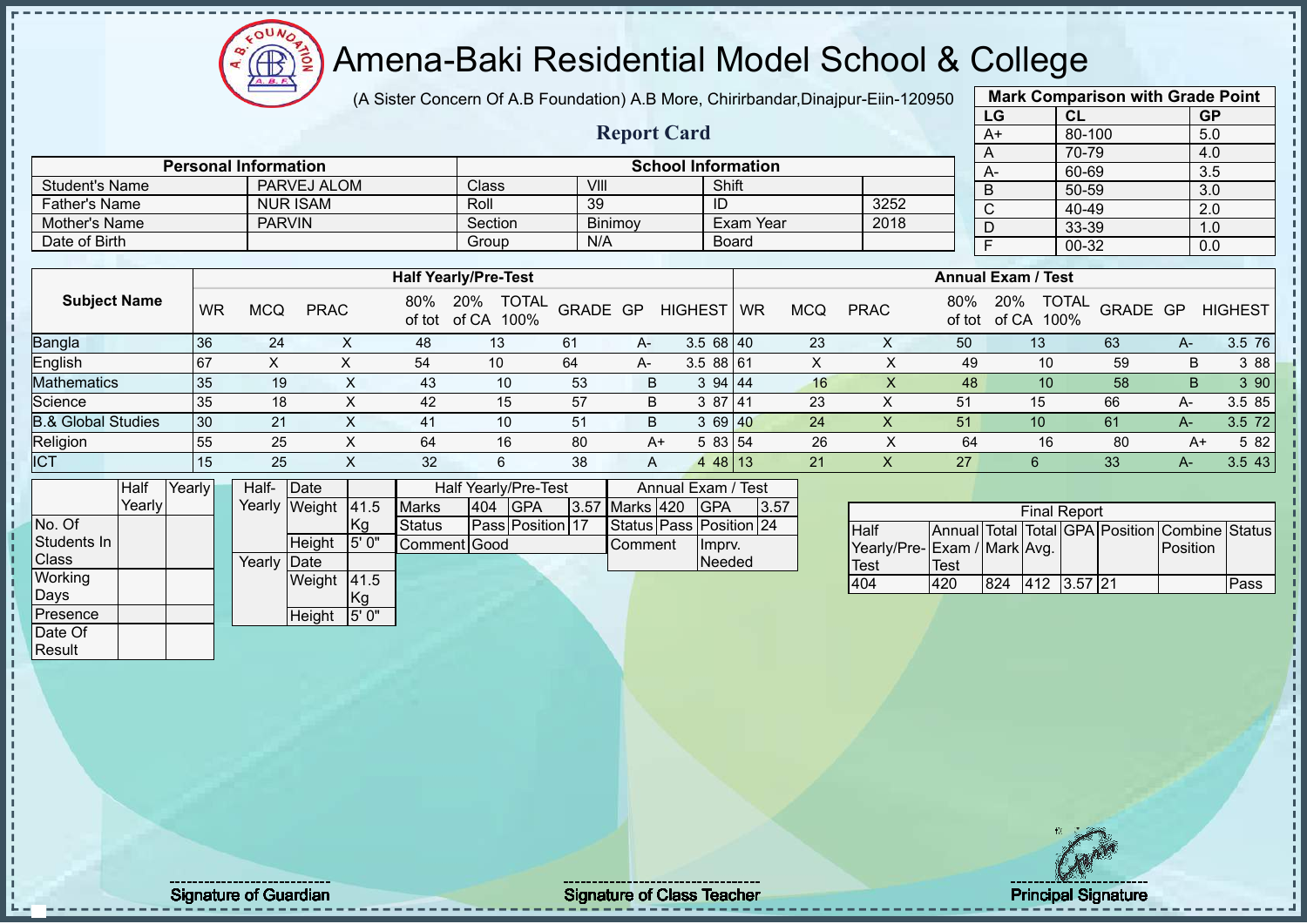(A Sister Concern Of A.B Foundation) A.B More, Chirirbandar, Dinajpur-Eiin-1

**Report Card**

| 20950          |                           | <b>Mark Comparison with Grade Point</b> |                  |
|----------------|---------------------------|-----------------------------------------|------------------|
|                | LG                        | <b>CL</b>                               | <b>GP</b>        |
|                | A+                        | 80-100                                  | 5.0              |
|                | A                         | 70-79                                   | 4.0              |
|                | А-                        | 60-69                                   | $\overline{3.5}$ |
|                | B                         | 50-59                                   | 3.0              |
| 3              | C                         | 40-49                                   | 2.0              |
| $\overline{8}$ | D                         | 33-39                                   | 1.0              |
|                | F                         | $00 - 32$                               | 0.0              |
|                |                           |                                         |                  |
|                | <b>Annual Exam / Test</b> |                                         |                  |

|                      | <b>Personal Information</b> |              |                | <b>School Information</b> |      | $A-$ |
|----------------------|-----------------------------|--------------|----------------|---------------------------|------|------|
| Student's Name       | <b>TAUHID ISLAM MOON</b>    | <b>Class</b> | VIII           | Shift                     |      |      |
| <b>Father's Name</b> | <b>JAMINUR RAHMAN</b>       | Roll         | 40             | ID                        | 3253 |      |
| Mother's Name        | KHADIJA BEGUM               | Section      | <b>Binimov</b> | Exam Year                 | 2018 |      |
| Date of Birth        |                             | Group        | N/A            | <b>Board</b>              |      |      |

|                               |           |     |             |     | <b>Half Yearly/Pre-Test</b>              |          |      |                |    |            |             |               | <b>Annual Exam / Test</b> |                      |          |                |
|-------------------------------|-----------|-----|-------------|-----|------------------------------------------|----------|------|----------------|----|------------|-------------|---------------|---------------------------|----------------------|----------|----------------|
| <b>Subject Name</b>           | <b>WR</b> | MCQ | <b>PRAC</b> | 80% | 20%<br><b>TOTAL</b><br>of tot of CA 100% | GRADE GP |      | <b>HIGHEST</b> | WR | <b>MCQ</b> | <b>PRAC</b> | 80%<br>of tot | 20%<br>of CA              | <b>TOTAL</b><br>100% | GRADE GP | <b>HIGHEST</b> |
| <b>Bangla</b>                 | -37       | 16  | ⌒           | 42  | 12                                       | 54       | B    | 3 68 42        |    | 15         |             | 46            | 12 <sup>°</sup>           | 58                   |          | 3 76<br>B      |
| English                       | 53        |     |             | 42  | 14                                       | 56       | B    | 3 88 47        |    | X          |             | 38            | 14                        | 52                   |          | 3 8 8<br>B     |
| <b>Mathematics</b>            | -12       | 18  |             | 24  | 10                                       | 34       |      | $0.0$ 94 36    |    | 20         |             | 45            | 10                        | 55                   |          | 3 90<br>B      |
| Science                       | -22       | 19  | X           | 33  | 9                                        | 42       | ⌒    | 2 87 34        |    | 21         | v           | 44            |                           | 53                   |          | 3 85<br>B      |
| <b>B.&amp; Global Studies</b> | 25        | 15  | X           | 32  | 9                                        | 41       | C.   | $269$ $29$     |    | 11         |             | 32            |                           | 41                   |          | 2 7 2<br>C.    |
| Religion                      | 51        | 19  |             | 56  | 13                                       | 69       | A-   | $3.583$ 55     |    | 20         |             | 60            | 13                        | 73                   |          | 4 8 2<br>A     |
| <b>ICT</b>                    | 15        | 17  |             | 26  | 6                                        | 32       | $A-$ | $3.548$ 13     |    | 21         | Х           | 27            | 6                         | 33                   | А-       | 3.543          |

|              | Half   | Yearly | Half-  | Date          |       |                          | Half Yearly/Pre-Test |                | Annual Exam / Test      |      |  |
|--------------|--------|--------|--------|---------------|-------|--------------------------|----------------------|----------------|-------------------------|------|--|
|              | Yearly |        |        | Yearly Weight | 41.5  | <b>Marks</b>             | 328 GPA              | 0.00 Marks 365 | <b>IGPA</b>             | 3.07 |  |
| No. Of       |        |        |        |               | Kg    | <b>Status</b>            | <b>Fail Position</b> |                | Status Pass Position 41 |      |  |
| Students In  |        |        |        | Height        | 5' 4" | Comment Not Satisfactory |                      | <b>Comment</b> | More Impr.              |      |  |
| <b>Class</b> |        |        | Yearly | <b>IDate</b>  |       |                          |                      |                | Needed                  |      |  |
| Working      |        |        |        | Weight        | 41.5  |                          |                      |                |                         |      |  |
| Days         |        |        |        |               | Кg    |                          |                      |                |                         |      |  |
| Presence     |        |        |        | Height        | 5' 4" |                          |                      |                |                         |      |  |
| Date Of      |        |        |        |               |       |                          |                      |                |                         |      |  |
| Result       |        |        |        |               |       |                          |                      |                |                         |      |  |

 $12\mu\text{V}$ 

|                             |      |     | <b>Final Report</b> |  |                                                |      |
|-----------------------------|------|-----|---------------------|--|------------------------------------------------|------|
| <b>Half</b>                 |      |     |                     |  | Annual Total Total GPA Position Combine Status |      |
| Yearly/Pre-Exam / Mark Avg. |      |     |                     |  | <b>IPosition</b>                               |      |
| <b>Test</b>                 | Test |     |                     |  |                                                |      |
| 328                         | 365  | 693 | 347 2.75 46         |  |                                                | Pass |

Signature of Guardian Signature of Class T Teacher Principal Signature 19/51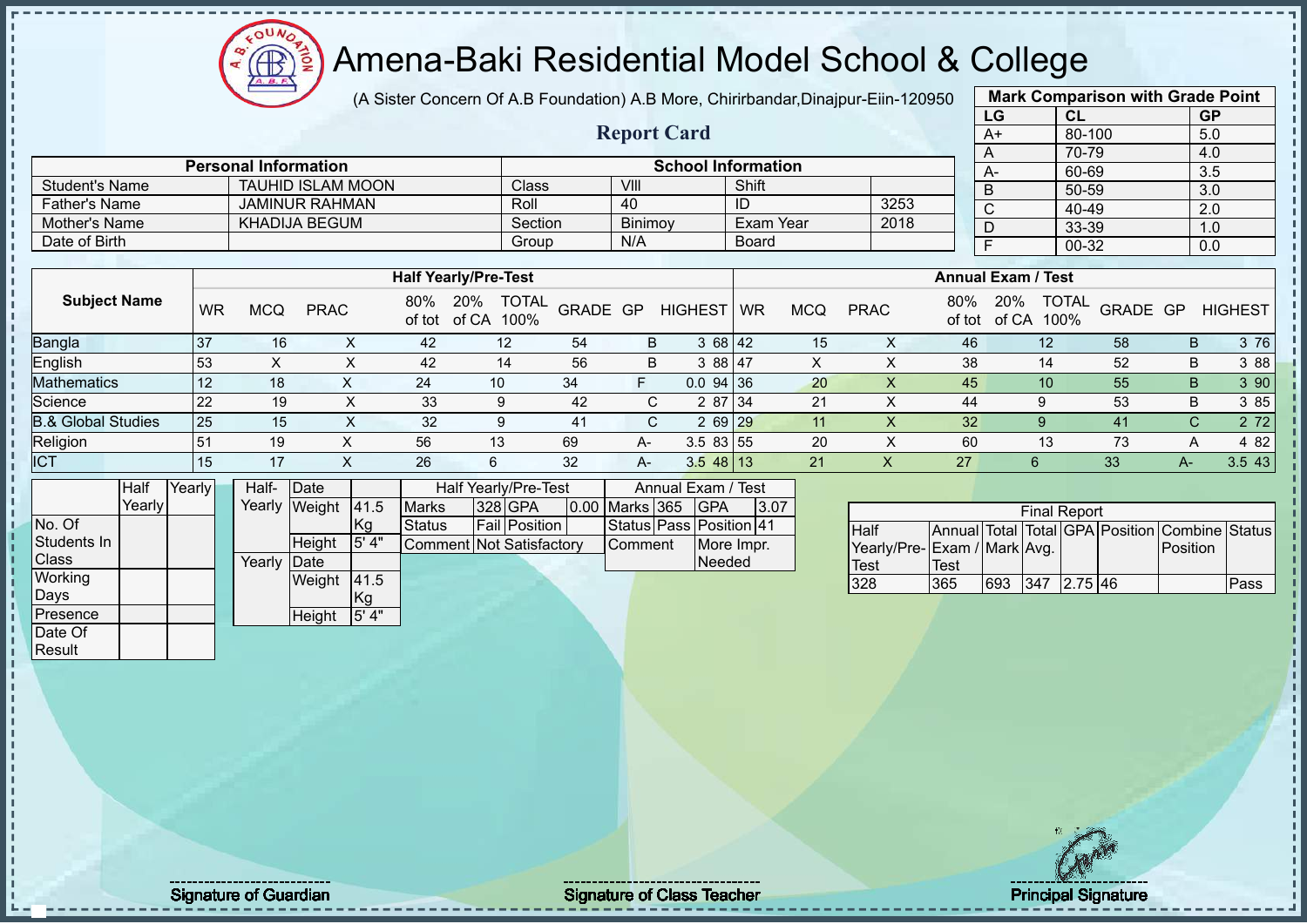# Amena-Baki Residential Model School & College

(A Sister Concern Of A.B Foundation) A.B More, Chirirbandar,Dinajpur-Eiin-120950

**Report Card**

| <b>Mark Comparison with Grade Point</b><br>LG<br><b>GP</b><br>CL<br>$A+$<br>80-100<br>5.0<br>70-79<br>4.0<br>A<br>3.5<br>60-69<br>A-<br>3.0<br>50-59<br>B<br>40-49<br>C<br>2.0<br>D |       |     |  |  |  |  |  |  |  |
|-------------------------------------------------------------------------------------------------------------------------------------------------------------------------------------|-------|-----|--|--|--|--|--|--|--|
|                                                                                                                                                                                     |       |     |  |  |  |  |  |  |  |
|                                                                                                                                                                                     |       |     |  |  |  |  |  |  |  |
|                                                                                                                                                                                     |       |     |  |  |  |  |  |  |  |
|                                                                                                                                                                                     |       |     |  |  |  |  |  |  |  |
|                                                                                                                                                                                     |       |     |  |  |  |  |  |  |  |
|                                                                                                                                                                                     |       |     |  |  |  |  |  |  |  |
|                                                                                                                                                                                     | 33-39 | 1.0 |  |  |  |  |  |  |  |
| F                                                                                                                                                                                   | 00-32 | 0.0 |  |  |  |  |  |  |  |
|                                                                                                                                                                                     |       |     |  |  |  |  |  |  |  |

|                      |                             |                    |                |                           |      |       | 70-79 |
|----------------------|-----------------------------|--------------------|----------------|---------------------------|------|-------|-------|
|                      | <b>Personal Information</b> |                    |                | <b>School Information</b> |      | $A^2$ | 60-69 |
| Student's Name       | <b>JYOTIRMOY ROY</b>        | Class <sup>1</sup> | VII.           | Shift                     |      | B     | 50-59 |
| <b>Father's Name</b> | <b>ANANTA ROY</b>           | Roll               |                | ID                        | 3327 | ∼     | 40-49 |
| Mother's Name        | <b>NAJU RANI ROY</b>        | Section            | <b>Binimov</b> | ∖Exam Year                | 2018 |       | 33-39 |
| Date of Birth        |                             | Group              | N/A            | Board                     |      |       | 00-32 |
|                      |                             |                    |                |                           |      |       |       |

|                               |     |     |             |     | <b>Half Yearly/Pre-Test</b> |              |          |      |                |           |            |             |     |                     | <b>Annual Exam / Test</b> |          |             |                |
|-------------------------------|-----|-----|-------------|-----|-----------------------------|--------------|----------|------|----------------|-----------|------------|-------------|-----|---------------------|---------------------------|----------|-------------|----------------|
| <b>Subject Name</b>           | WR  | MCQ | <b>PRAC</b> | 80% | 20%<br>of tot of CA 100%    | <b>TOTAL</b> | GRADE GP |      | <b>HIGHEST</b> | <b>WR</b> | <b>MCQ</b> | <b>PRAC</b> | 80% | 20%<br>of tot of CA | <b>TOTAL</b><br>100%      | GRADE GP |             | <b>HIGHEST</b> |
| Bangla                        | 39  | 17  |             | 45  | 11                          |              | 56       | B    | 3 68 38        |           | 21         |             | 47  |                     |                           | 58       | B.          | 3 76           |
| English                       | -54 |     |             | 43  | 13                          |              | 56       | B    | 3 88 44        |           |            |             | 35  |                     | 13                        | 48       | $\sim$<br>U | 2 8 8          |
| <b>Mathematics</b>            | 36  | 13  |             | 39  | 11                          |              | 50       | B    | 394141         |           | 21         | ∧           | 50  |                     |                           | 61       | $A-$        | 3.5 90         |
| Science                       | 26  | 14  | $\sim$      | 32  | 10                          |              | 42       |      | 2 87 28        |           | 26         |             | 43  |                     |                           | 53       | B           | 3 85           |
| <b>B.&amp; Global Studies</b> | 25  | 15  |             | 32  |                             |              | 41       | C.   | 2 69 28        |           | 26         |             | 43  |                     | 9                         | 52       | B.          | 3 7 2          |
| Religion                      | 48  | 25  |             | 58  | 12                          |              | 70       | A    | 4 83 36        |           | 22         |             | 46  |                     | 12                        | 58       | B           | 3 82           |
| <b>ICT</b>                    | 15  | 18  | Λ           | 26  |                             |              | 32       | $A-$ | $3.548$ 11     |           | 23         | ∧           | 27  |                     |                           | 33       | A-          | 3.543          |

|              | Half   | Yearly | Half- Date           |               |                                   |     | Half Yearly/Pre-Test |                | Annual Exam / Test      |   |  |
|--------------|--------|--------|----------------------|---------------|-----------------------------------|-----|----------------------|----------------|-------------------------|---|--|
|              | Yearlv |        |                      | Yearly Weight | <b>Marks</b>                      | 347 | <b>IGPA</b>          | 2.93 Marks 363 | <b>IGPA</b>             | 3 |  |
| No. Of       |        |        |                      | <b>Height</b> | <b>Status</b>                     |     | Pass Position 40     |                | Status Pass Position 43 |   |  |
| Students In  |        |        | Yearlv <b>I</b> Date |               | Comment More Impr. Needed Comment |     |                      |                | More Impr.              |   |  |
| <b>Class</b> |        |        |                      | Weight        |                                   |     |                      |                | Needed                  |   |  |
| Working      |        |        |                      | Height        |                                   |     |                      |                |                         |   |  |
| Days         |        |        |                      |               |                                   |     |                      |                |                         |   |  |
| IPresence    |        |        |                      |               |                                   |     |                      |                |                         |   |  |

| <b>Final Report</b>         |      |     |             |  |  |                                                |      |  |  |  |  |  |  |  |
|-----------------------------|------|-----|-------------|--|--|------------------------------------------------|------|--|--|--|--|--|--|--|
| <b>Half</b>                 |      |     |             |  |  | Annual Total Total GPA Position Combine Status |      |  |  |  |  |  |  |  |
| Yearly/Pre-Exam / Mark Avg. |      |     |             |  |  | <b>IPosition</b>                               |      |  |  |  |  |  |  |  |
| <b>Test</b>                 | Test |     |             |  |  |                                                |      |  |  |  |  |  |  |  |
| 347                         | 363  | 710 | 355 2.96 44 |  |  |                                                | Pass |  |  |  |  |  |  |  |

Date Of Result

Signature of Guardian Signature of Class Teacher Principal Signature of Class Teacher Principal Signature 2015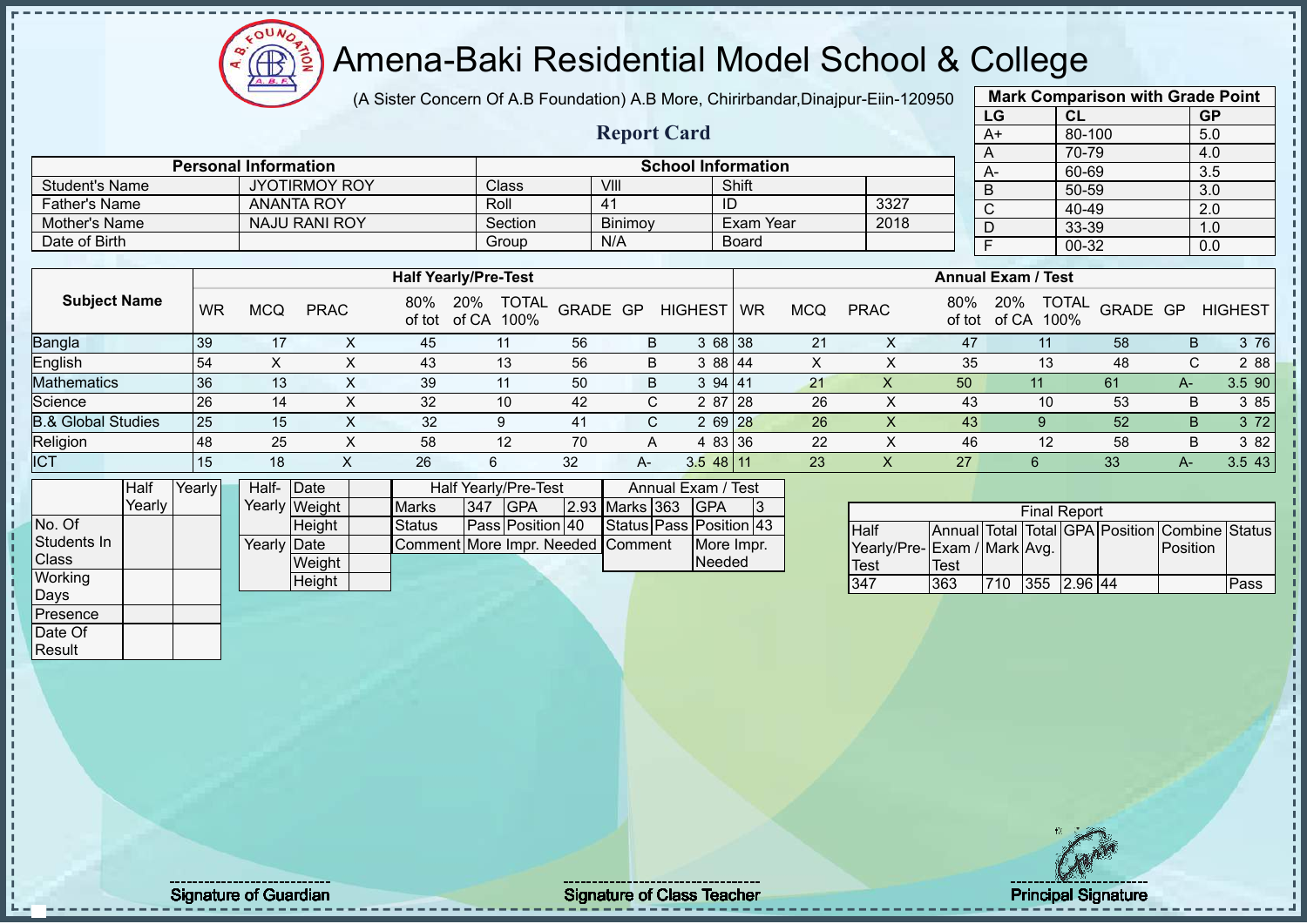(A Sister Concern Of A.B Foundation) A.B More, Chirirbandar,Dinajpur-Eiin-120950

**Report Card**

|      | <b>Mark Comparison with Grade Point</b> |           |
|------|-----------------------------------------|-----------|
| LG   | <b>CL</b>                               | <b>GP</b> |
| $A+$ | $80 - 100$                              | 5.0       |
| A    | 70-79                                   | 4.0       |
| А-   | 60-69                                   | 3.5       |
| B    | 50-59                                   | 3.0       |
| C    | 40-49                                   | 2.0       |
| D    | 33-39                                   | 1.0       |
|      | 00-32                                   | 0.0       |
|      |                                         |           |

|                               |           |            |                      |               |                                      |          |       |                |             |            |             |               | ◡                         | <u>oo oo </u>        |          |    | v.v            |
|-------------------------------|-----------|------------|----------------------|---------------|--------------------------------------|----------|-------|----------------|-------------|------------|-------------|---------------|---------------------------|----------------------|----------|----|----------------|
| Father's Name                 |           |            | SHOFIKAR RAHMAN      |               | Roll                                 |          | 42    |                |             |            | 3331        |               | $\sim$                    | 40-49                |          |    | 2.0            |
| Mother's Name                 |           |            | <b>REZOANA AKTER</b> |               | Section                              |          |       | Binimoy        |             | Exam Year  | 2018        |               |                           | 33-39                |          |    | 1.0            |
| Date of Birth                 |           |            |                      |               | Group                                |          | N/A   |                | Board       |            |             |               |                           | 00-32                |          |    | 0.0            |
|                               |           |            |                      |               |                                      |          |       |                |             |            |             |               |                           |                      |          |    |                |
|                               |           |            |                      |               | <b>Half Yearly/Pre-Test</b>          |          |       |                |             |            |             |               | <b>Annual Exam / Test</b> |                      |          |    |                |
| <b>Subject Name</b>           | <b>WR</b> | <b>MCQ</b> | <b>PRAC</b>          | 80%<br>of tot | <b>TOTAL</b><br>20%<br>of CA<br>100% | GRADE GP |       | <b>HIGHEST</b> | <b>I</b> WR | <b>MCQ</b> | <b>PRAC</b> | 80%<br>of tot | <b>20%</b><br>of CA       | <b>TOTAL</b><br>100% | GRADE GP |    | <b>HIGHEST</b> |
| <b>Bangla</b>                 | 41        | 20         | $\sim$               | 49            | 12                                   | 61       | $A -$ | 3.568145       |             | 19         | X           | 51            | 12                        |                      | 63       | A- | 3.5 76         |
| English                       | 78        | X          | ᄉ                    | 62            | 18                                   | 80       | $A+$  | 5 88 76        |             | X          | X           | 61            |                           | 18                   | 79       | A  | 4 8 8          |
| Mathematics                   | 42        | 25         | $\sim$               | 54            | 13                                   | 67       | A-    | 3.594148       |             | 23         | X           | 57            |                           | 13                   | 70       | A  | 4 90           |
| Science                       | 42        | 21         | $\lambda$            | 50            | 14                                   | 64       | A-    | $3.587$ 49     |             | 29         | X           | 62            |                           | 14                   | 76       | A  | 4 8 5          |
| <b>B.&amp; Global Studies</b> | 33        | 20         | X.                   | 42            | 9                                    | 51       | B     | 3 69 35        |             | 25         | X           | 48            |                           |                      | 57       | B  | 3 7 2          |
| Religion                      | 55        | 26         |                      | 65            | 16                                   | 81       | A+    | 5 83 56        |             | 27         |             | 66            | 14                        |                      | 80       | A+ | 5 82           |

ICT 15 20 X 28 7 35 A 4 48 11 22 X 26 7 33 A- 3.5 43

|                 | Half   | Yearly | Half-  | Date          |       |               |     | <b>Half Yearly/Pre-Test</b> | Annual Exam / Test |           |  |                         |      |
|-----------------|--------|--------|--------|---------------|-------|---------------|-----|-----------------------------|--------------------|-----------|--|-------------------------|------|
|                 | Yearly |        |        | Yearly Weight | 35    | <b>Marks</b>  | 439 | <b>GPA</b>                  | 3.93               | Marks 458 |  | <b>IGPA</b>             | 3.86 |
| No. Of          |        |        |        |               | Kg    | <b>Status</b> |     | Pass Position 9             |                    |           |  | Status Pass Position 12 |      |
| Students In     |        |        |        | Height        | 15'2" | Comment Good  |     |                             |                    | Comment   |  | Impry.                  |      |
| Class           |        |        | Yearlv | <b>IDate</b>  |       |               |     |                             |                    |           |  | Needed                  |      |
| Working         |        |        |        | Weight        | 35    |               |     |                             |                    |           |  |                         |      |
| Days            |        |        |        |               | Kg    |               |     |                             |                    |           |  |                         |      |
| Presence        |        |        |        | Height        | 5'2"  |               |     |                             |                    |           |  |                         |      |
| Date Of         |        |        |        |               |       |               |     |                             |                    |           |  |                         |      |
| <b>I</b> Result |        |        |        |               |       |               |     |                             |                    |           |  |                         |      |

 $12\mu\text{V}$ 

**Personal Information**<br> **RANAK IKRAM SOMIN**<br> **Class**<br> **School Information**<br> **School Information**<br> **Shift** 

| <b>Final Report</b>          |       |     |     |           |  |                                                |      |  |  |  |  |  |  |  |
|------------------------------|-------|-----|-----|-----------|--|------------------------------------------------|------|--|--|--|--|--|--|--|
| <b>I</b> Half                |       |     |     |           |  | Annual Total Total GPA Position Combine Status |      |  |  |  |  |  |  |  |
| Yearly/Pre- Exam / Mark Avg. |       |     |     |           |  | <b>IPosition</b>                               |      |  |  |  |  |  |  |  |
| <b>Test</b>                  | 'Test |     |     |           |  |                                                |      |  |  |  |  |  |  |  |
| 439                          | 458   | 897 | 449 | $3.89$ 11 |  |                                                | Pass |  |  |  |  |  |  |  |

Student's Name RANAK IKRAM SOMIN

Æ

Signature of Guardian Signature Signature of Class Teacher Principal Signature 21/51/51 Principal Signature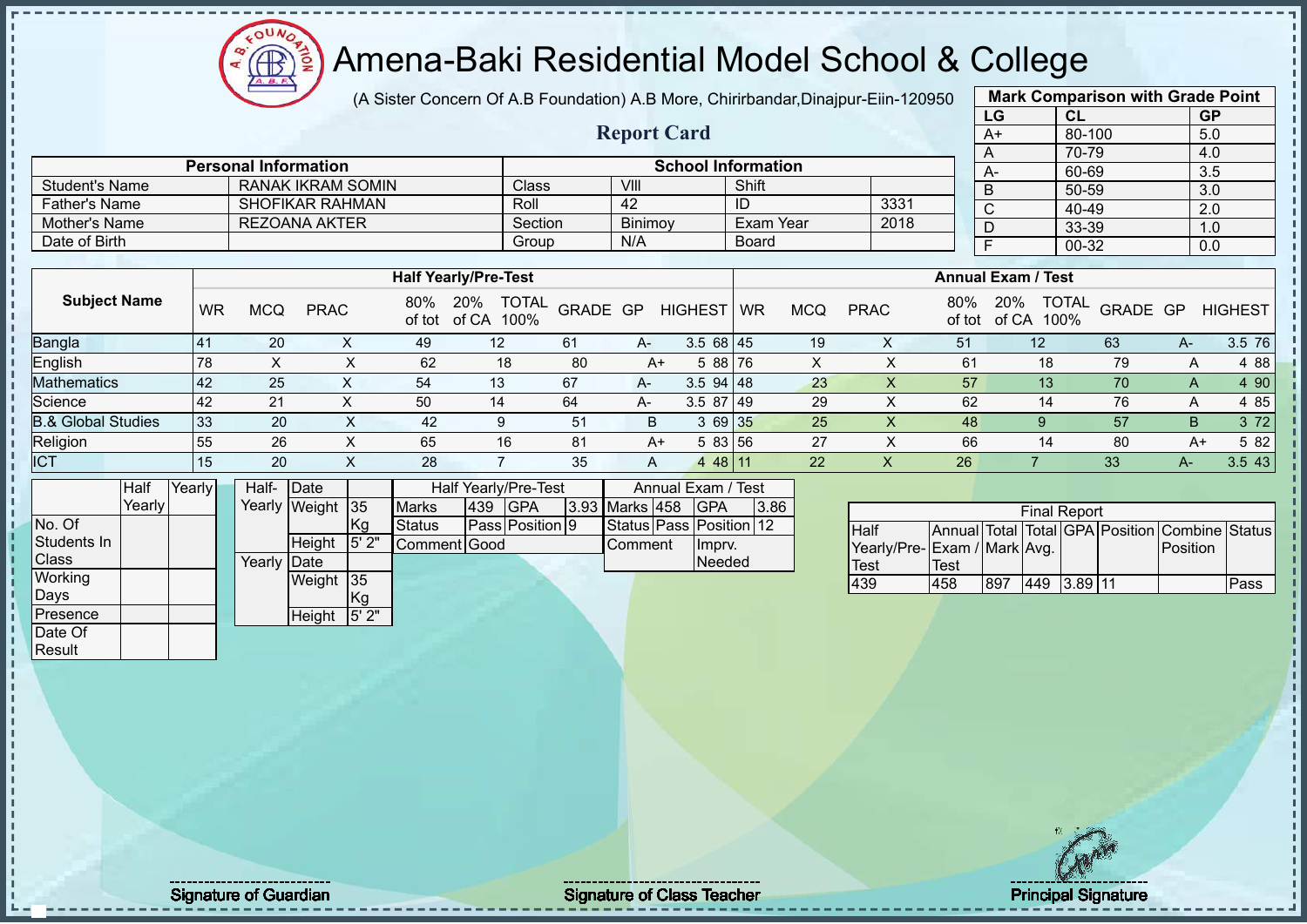### Amena-Baki Residential Model School & College

(A Sister Concern Of A.B Foundation) A.B More, Chirirbandar,Dinajpur-Eiin-120950

**Report Card**

|                         | <b>Mark Comparison with Grade Point</b> |           |
|-------------------------|-----------------------------------------|-----------|
| LG                      | <b>CL</b>                               | <b>GP</b> |
| $A+$                    | 80-100                                  | 5.0       |
| A                       | 70-79                                   | 4.0       |
| A-                      | 60-69                                   | 3.5       |
| B                       | $50 - 59$                               | 3.0       |
| $\overline{\mathsf{C}}$ | $40 - 49$                               | 2.0       |
| D                       | 33-39                                   | 1.0       |
| F                       | 00-32                                   | 0.0       |
|                         |                                         |           |

| Mother's Name                 |           | <b>RIFA</b> |             |               | Section                     |          | Binimoy |                | Exam Year                 |            | 2018        |               |                      | 33-39                    |      | 1.0            |
|-------------------------------|-----------|-------------|-------------|---------------|-----------------------------|----------|---------|----------------|---------------------------|------------|-------------|---------------|----------------------|--------------------------|------|----------------|
| Date of Birth                 |           |             |             |               | Group                       |          | N/A     |                | Board                     |            |             |               |                      | 00-32                    |      | 0.0            |
|                               |           |             |             |               |                             |          |         |                |                           |            |             |               |                      |                          |      |                |
|                               |           |             |             |               | <b>Half Yearly/Pre-Test</b> |          |         |                | <b>Annual Exam / Test</b> |            |             |               |                      |                          |      |                |
| <b>Subject Name</b>           | <b>WR</b> | <b>MCQ</b>  | <b>PRAC</b> | 80%<br>of tot | TOTAL<br>20%<br>of CA 100%  | GRADE GP |         | <b>HIGHEST</b> | <b>WR</b>                 | <b>MCQ</b> | <b>PRAC</b> | 80%<br>of tot | 20%<br>of CA<br>100% | <b>TOTAL</b><br>GRADE GP |      | <b>HIGHEST</b> |
| Bangla                        | 32        | 24          | x           | 45            | 10                          | 55       | B       |                | 3 68 40                   | 27         | X           | 54            | 10 <sup>°</sup>      | 64                       | $A-$ | 3.5 76         |
| English                       | 167       | X           |             | 54            | 13                          | 67       | A-      | 3.588158       |                           | X          | х           | 46            | 13                   | 59                       | B    | 3 88           |
| <b>Mathematics</b>            | 29        | 17          | X.          | 37            | 16                          | 53       | B       |                | 394 48                    | 22         | X           | 56            | 16                   | 72                       | A    | 4 90           |
| Science                       | 35        | 19          | X           | 43            | 10                          | 53       | B       |                | 3 87 42                   | 29         | X           | 57            | 10                   | 67                       | A-   | 3.5 85         |
| <b>B.&amp; Global Studies</b> | 28        | 22          | X           | 40            | 8                           | 48       | C       |                | 2 69 30                   | 24         | X.          | 43            | 8                    | 51                       | B.   | 3 7 2          |
| Religion                      | 45        | 24          |             | 55            | 14                          | 69       | A-      | 3.583150       |                           | 27         |             | 62            | 14                   | 76                       | A    | 4 8 2          |
| <b>ICT</b>                    | 15        | 21          | X           | 29            | 6                           | 35       | A       |                | 4 48 12                   | 21         | х           | 26            | 6                    | 32                       | A-   | 3.543          |

|              | Half     | Yearly | Half-                | Date                      |          |                       |     | Half Yearly/Pre-Test |  | Annual Exam / Test |                         |     |
|--------------|----------|--------|----------------------|---------------------------|----------|-----------------------|-----|----------------------|--|--------------------|-------------------------|-----|
|              | Yearlv l |        |                      | Yearly Weight 48 Kg Marks |          |                       | 380 | <b>IGPA</b>          |  | 3.14 Marks 421     | <b>IGPA</b>             | 3.5 |
| No. Of       |          |        |                      | <b>Height</b>             | 15'5''   | <b>Status</b>         |     | Pass Position 30     |  |                    | Status Pass Position 28 |     |
| Students In  |          |        | Yearlv <b>I</b> Date |                           |          | Comment Imprv. Needed |     |                      |  | <b>Comment</b>     | Ilmpry.                 |     |
| <b>Class</b> |          |        |                      | Weight                    | $ 48$ Kg |                       |     |                      |  |                    | Needed                  |     |
| Working      |          |        |                      | Height                    | 5' 5"    |                       |     |                      |  |                    |                         |     |
| Days         |          |        |                      |                           |          |                       |     |                      |  |                    |                         |     |
| Presence     |          |        |                      |                           |          |                       |     |                      |  |                    |                         |     |

Student's Name RUMMAN MAHFUZ Class VIII Shift<br>Father's Name RASHED ROII 43 ID

**Personal Information School Information** 

Father's Name RASHED ROLL 43 ID 3333

| <b>Final Report</b>         |      |     |     |           |  |                                                |      |  |  |  |  |  |  |
|-----------------------------|------|-----|-----|-----------|--|------------------------------------------------|------|--|--|--|--|--|--|
| <b>I</b> Half               |      |     |     |           |  | Annual Total Total GPA Position Combine Status |      |  |  |  |  |  |  |
| Yearly/Pre-Exam / Mark Avg. |      |     |     |           |  | <b>IPosition</b>                               |      |  |  |  |  |  |  |
| Test                        | Test |     |     |           |  |                                                |      |  |  |  |  |  |  |
| 380                         | 421  | 801 | 401 | $3.32$ 31 |  |                                                | Pass |  |  |  |  |  |  |

Date Of **Result** 

 $\blacksquare$ 

Signature of Guardian Signature Signature of Class Teacher New York Constitution of Class Teacher Principal Signature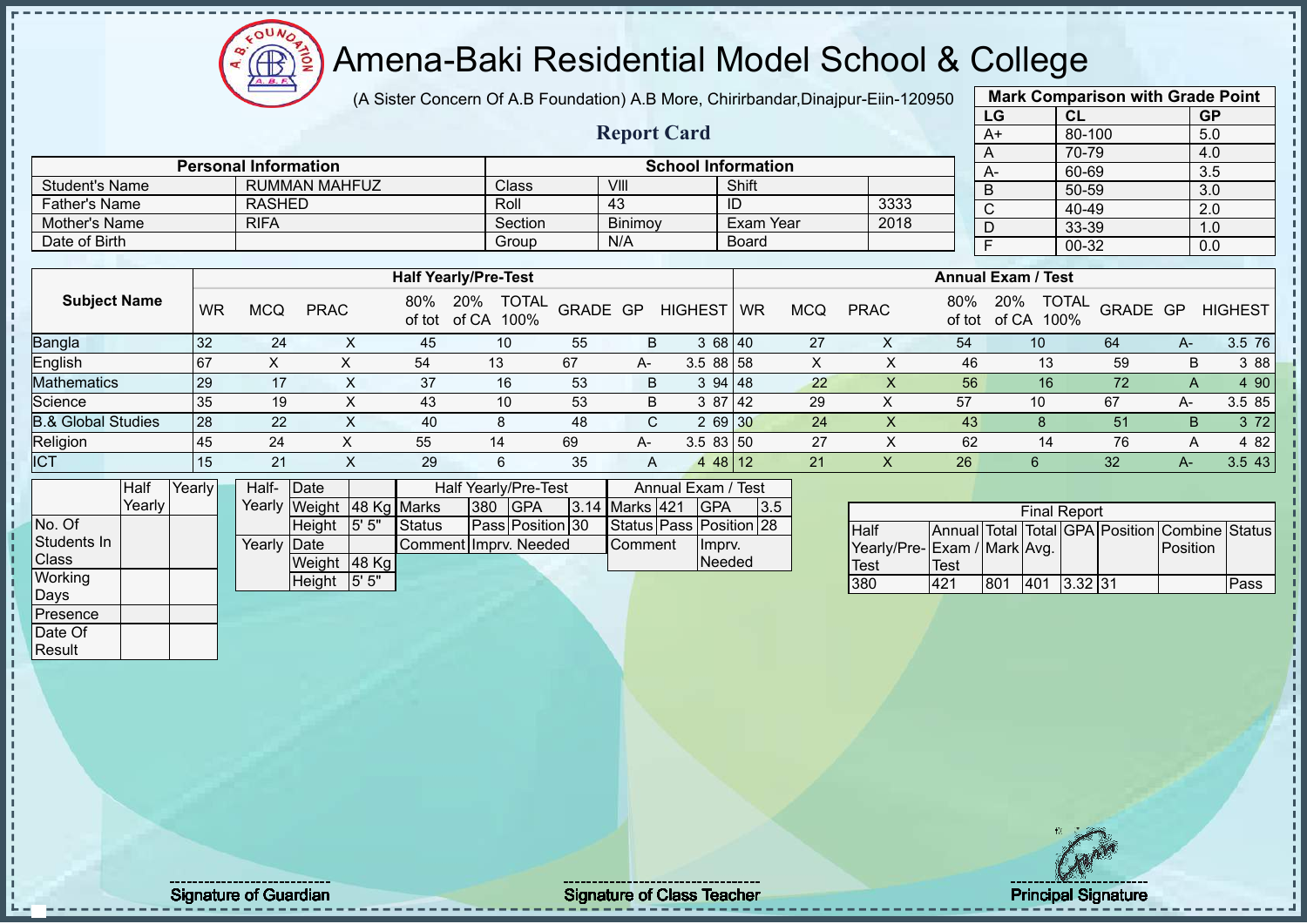(A Sister Concern Of A.B Foundation) A.B More, Chirirbandar,Dinajpur-Eiin-120950

**Report Card**

| <b>Mark Comparison with Grade Point</b> |           |           |  |  |  |  |  |  |  |  |  |  |
|-----------------------------------------|-----------|-----------|--|--|--|--|--|--|--|--|--|--|
| LG                                      | <b>CL</b> | <b>GP</b> |  |  |  |  |  |  |  |  |  |  |
| $A+$                                    | 80-100    | 5.0       |  |  |  |  |  |  |  |  |  |  |
| A                                       | 70-79     | 4.0       |  |  |  |  |  |  |  |  |  |  |
| A-                                      | 60-69     | 3.5       |  |  |  |  |  |  |  |  |  |  |
| $rac{B}{C}$                             | 50-59     | 3.0       |  |  |  |  |  |  |  |  |  |  |
|                                         | 40-49     | 2.0       |  |  |  |  |  |  |  |  |  |  |
| D                                       | 33-39     | 1.0       |  |  |  |  |  |  |  |  |  |  |
| F                                       | $00 - 32$ | 0.0       |  |  |  |  |  |  |  |  |  |  |
|                                         |           |           |  |  |  |  |  |  |  |  |  |  |

|                      | <b>Personal Information</b>  |         |                | <b>School Information</b> |      |
|----------------------|------------------------------|---------|----------------|---------------------------|------|
| Student's Name       | <b>FAHIM MUNTASIR SHAWON</b> | Class   | VIII           | Shift                     |      |
| <b>Father's Name</b> | AZIZUL ISLAM                 | Roll    | 44             | ID                        | 3340 |
| Mother's Name        | FATEMA BEGOM                 | Section | <b>Binimov</b> | Exam Year                 | 2018 |
| Date of Birth        |                              | Group   | N/A            | Board                     |      |

|                               |           | <b>Half Yearly/Pre-Test</b> |             |               |                                      |          |    |                |           | <b>Annual Exam / Test</b> |             |               |              |                                  |    |                |  |
|-------------------------------|-----------|-----------------------------|-------------|---------------|--------------------------------------|----------|----|----------------|-----------|---------------------------|-------------|---------------|--------------|----------------------------------|----|----------------|--|
| <b>Subject Name</b>           | <b>WR</b> | <b>MCQ</b>                  | <b>PRAC</b> | 80%<br>of tot | <b>TOTAL</b><br>20%<br>of CA<br>100% | GRADE GP |    | <b>HIGHEST</b> | <b>WR</b> | <b>MCQ</b>                | <b>PRAC</b> | 80%<br>of tot | 20%<br>of CA | <b>TOTAL</b><br>GRADE GP<br>100% |    | <b>HIGHEST</b> |  |
| <b>Bangla</b>                 | 36        | 21                          |             | 46            | 11                                   | 57       | B  | 368 44         |           | 22                        | ∧           | 53            |              | 64                               | A- | 3.5 76         |  |
| English                       | 57        |                             |             | 46            | 13                                   | 59       | B  | 3 88 62        |           |                           | ⌒           | 50            | 12           | 62                               | A- | 3.5 88         |  |
| <b>Mathematics</b>            | 27        | 21                          |             | 38            | 10                                   | 48       | C. | 294 36         |           | 23                        |             | 47            |              | 56                               | B  | 3 90           |  |
| Science                       | 40        | 25                          |             | 52            | 15                                   | 67       | A- | $3.587$   41   |           | 25                        | v<br>́      | 53            | 15           | 68                               | A- | 3.5 85         |  |
| <b>B.&amp; Global Studies</b> | 32        | 23                          |             | 44            | 10                                   | 54       | B  | 3 69 35        |           | 22                        |             | 46            | 10           | 56                               | B. | 3 72           |  |
| Religion                      | 52        | 23                          |             | 60            | 15                                   | 75       | A  | 4 83 54        |           | 25                        |             | 63            | 15           | 78                               | A  | 4 8 2          |  |
| <b>ICT</b>                    | 15        | 25                          |             | 32            | 8                                    | 40       | A+ | 548 11         |           | 22                        | х           | 26            |              | 34                               |    | 3.543          |  |

|              | Half    | Yearly | Half-  | Date         |                 |                       |     | <b>Half Yearly/Pre-Test</b> | Annual Exam / Test |                |  |                         |      |
|--------------|---------|--------|--------|--------------|-----------------|-----------------------|-----|-----------------------------|--------------------|----------------|--|-------------------------|------|
|              | Yearlvl |        | Yearly | Weight       | 50.2            | <b>Marks</b>          | 400 | <b>GPA</b>                  |                    | 3.36 Marks 418 |  | <b>IGPA</b>             | 3.43 |
| No. Of       |         |        |        |              | Kg              | <b>Status</b>         |     | Pass Position 24            |                    |                |  | Status Pass Position 29 |      |
| Students In  |         |        |        | Height       | 5'4"            | Comment Imprv. Needed |     |                             |                    | Comment        |  | Impry.                  |      |
| <b>Class</b> |         |        | Yearly | <b>IDate</b> |                 |                       |     |                             |                    |                |  | <b>Needed</b>           |      |
| Working      |         |        |        | Weight       | 50.2            |                       |     |                             |                    |                |  |                         |      |
| Days         |         |        |        |              | <sub>I</sub> Kg |                       |     |                             |                    |                |  |                         |      |
| Presence     |         |        |        | Height       | 5' 4"           |                       |     |                             |                    |                |  |                         |      |
| Date Of      |         |        |        |              |                 |                       |     |                             |                    |                |  |                         |      |

 $12\mu\text{V}$ 

**AR** 

| <b>Final Report</b><br>Annual Total Total GPA Position Combine Status |             |     |     |         |  |          |      |  |  |  |  |  |
|-----------------------------------------------------------------------|-------------|-----|-----|---------|--|----------|------|--|--|--|--|--|
| <b>I</b> Half                                                         |             |     |     |         |  |          |      |  |  |  |  |  |
| Yearly/Pre-Exam / Mark Avg.                                           |             |     |     |         |  | Position |      |  |  |  |  |  |
| Test                                                                  | <b>Test</b> |     |     |         |  |          |      |  |  |  |  |  |
| 400                                                                   | 418         | 818 | 409 | 3.39 27 |  |          | Pass |  |  |  |  |  |

Result

Signature of Guardian Signature of Class Teacher Principal Signature of Class Teacher Principal Signature 23/5<br>
23/51 Signature 23/51 Signature 23/51 Signature 23/51 Signature 23/51 Signature 23/51 Signature 23/51 Signatur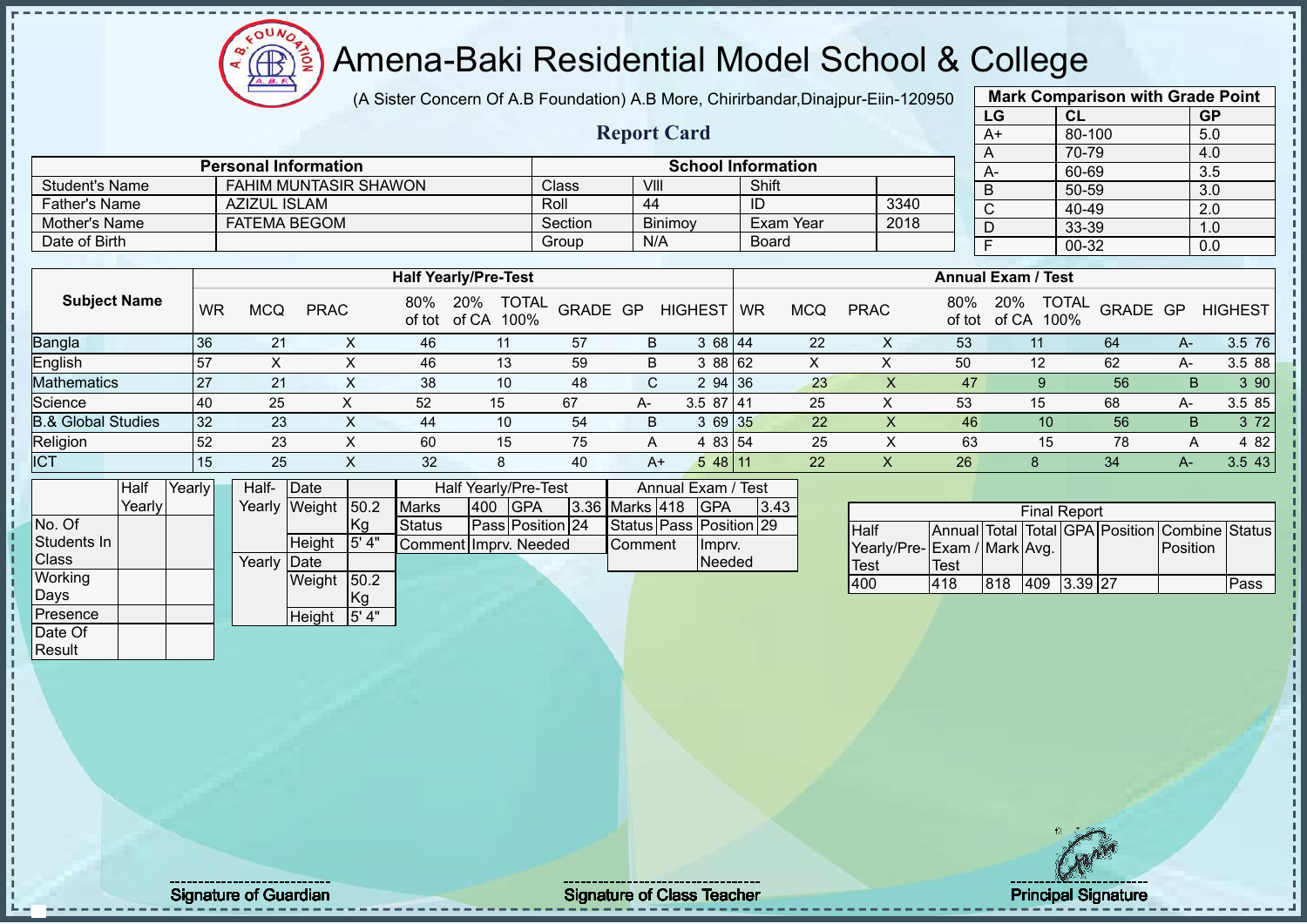

(A Sister Concern Of A.B Foundation) A.B More, Chirirbandar,Dinajpur-Eiin-120950

**Report Card**

| <b>Mark Comparison with Grade Point</b> |        |           |  |  |  |  |  |  |  |
|-----------------------------------------|--------|-----------|--|--|--|--|--|--|--|
| LG                                      | CL     | <b>GP</b> |  |  |  |  |  |  |  |
| $A+$                                    | 80-100 | 5.0       |  |  |  |  |  |  |  |
| A                                       | 70-79  | 4.0       |  |  |  |  |  |  |  |
| A-                                      | 60-69  | 3.5       |  |  |  |  |  |  |  |
| B                                       | 50-59  | 3.0       |  |  |  |  |  |  |  |
| $\mathsf{C}$                            | 40-49  | 2.0       |  |  |  |  |  |  |  |
| D                                       | 33-39  | 1.0       |  |  |  |  |  |  |  |
| F<br>00-32<br>0.0                       |        |           |  |  |  |  |  |  |  |
|                                         |        |           |  |  |  |  |  |  |  |

| Date of Birth                 |     |            |             |     |                             | Group        | N/A      |                | Board |            |             |               |                           | 00-32                |          |        | 0.0            |
|-------------------------------|-----|------------|-------------|-----|-----------------------------|--------------|----------|----------------|-------|------------|-------------|---------------|---------------------------|----------------------|----------|--------|----------------|
|                               |     |            |             |     |                             |              |          |                |       |            |             |               |                           |                      |          |        |                |
|                               |     |            |             |     | <b>Half Yearly/Pre-Test</b> |              |          |                |       |            |             |               | <b>Annual Exam / Test</b> |                      |          |        |                |
| <b>Subject Name</b>           | WR  | <b>MCQ</b> | <b>PRAC</b> | 80% | 20%<br>of tot of CA 100%    | <b>TOTAL</b> | GRADE GP | HIGHEST WR     |       | <b>MCQ</b> | <b>PRAC</b> | 80%<br>of tot | 20%<br>of CA              | <b>TOTAL</b><br>100% | GRADE GP |        | <b>HIGHEST</b> |
| Bangla                        | 42  | 18         |             | 48  | 13                          | -61          | A-       | 3.568147       |       | 19         | $\lambda$   | 53            |                           | 13                   | 66       | А-     | 3.5 76         |
| English                       | 55  |            | ∧           | 44  | 9                           | 53           |          | 3 88 48<br>B   |       | X          |             | 38            |                           | 9                    | 47       | ⌒<br>U | 2 8 8          |
| <b>Mathematics</b>            | 30  | 17         | ㅅ           | 38  | 16                          | 54           |          | 394 16<br>B    |       | 17         |             | 26            |                           | 16                   | 42       | С      | 2 90           |
| Science                       | 35  | 20         | ㅅ           | 44  | 11                          | 55           |          | 3 87 46<br>B   |       | 19         | ⋏           | 52            |                           | 11                   | 63       | A-     | 3.5 85         |
| <b>B.&amp; Global Studies</b> | 25  | 23         | X           | 38  | 9                           | 47           |          | $269$ 29<br>C. |       | 23         | X           | 42            |                           | 9                    | 51       | B.     | 3 7 2          |
| Religion                      | 147 | 25         | х           | 58  | 16                          | 74           |          | 4 83 55<br>A   |       | 25         | x           | 64            |                           | 16                   | 80       | $A+$   | 5 82           |
| <b>ICT</b>                    | 15  | 15         |             | 24  |                             | 31           | A-       | $3.548$ 15     |       | 22         |             | 30            |                           |                      | 37       | A      | 4 4 3          |

|              | Half   | Yearly | Half-  | Date             |       |                       |     | Half Yearly/Pre-Test | Annual Exam / Test |  |                         |      |
|--------------|--------|--------|--------|------------------|-------|-----------------------|-----|----------------------|--------------------|--|-------------------------|------|
|              | Yearly |        |        | Yearly Weight 67 |       | <b>Marks</b>          | 375 | <b>IGPA</b>          | 3.14 Marks 386     |  | <b>IGPA</b>             | 3.29 |
| No. Of       |        |        |        |                  | Kg.   | Status                |     | Pass Position 31     |                    |  | Status Pass Position 38 |      |
| Students In  |        |        |        | Height           | 5' 5" | Comment Imprv. Needed |     |                      | Comment            |  | More Impr.              |      |
| <b>Class</b> |        |        | Yearly | <b>IDate</b>     |       |                       |     |                      |                    |  | Needed                  |      |
| Working      |        |        |        | Weight           | 167   |                       |     |                      |                    |  |                         |      |
| Days         |        |        |        |                  | Kg    |                       |     |                      |                    |  |                         |      |
| Presence     |        |        |        | Height           | 5'5'' |                       |     |                      |                    |  |                         |      |
| Date Of      |        |        |        |                  |       |                       |     |                      |                    |  |                         |      |
| Result       |        |        |        |                  |       |                       |     |                      |                    |  |                         |      |

Student's Name MD.HOSSIN MEJBA Class VIII Shift<br>Father's Name MD.JAMINUR ISLAM Roll 45 ID

**Personal Information School Information** 

Father's Name MD.JAMINUR ISLAM Roll 45 ID 3341 Mother's Name MOST.LABONI LOTA Section Binimoy Exam Year 2018

|                             |      |     | <b>Final Report</b> |  |                                                |      |
|-----------------------------|------|-----|---------------------|--|------------------------------------------------|------|
| <b>Half</b>                 |      |     |                     |  | Annual Total Total GPA Position Combine Status |      |
| Yearly/Pre-Exam / Mark Avg. |      |     |                     |  | Position                                       |      |
| <b>Test</b>                 | Test |     |                     |  |                                                |      |
| 375                         | 386  | 761 | 381 3.21 35         |  |                                                | Pass |

Signature of Guardian Signature Signature of Class Teacher Number 2016 2017 2017 2018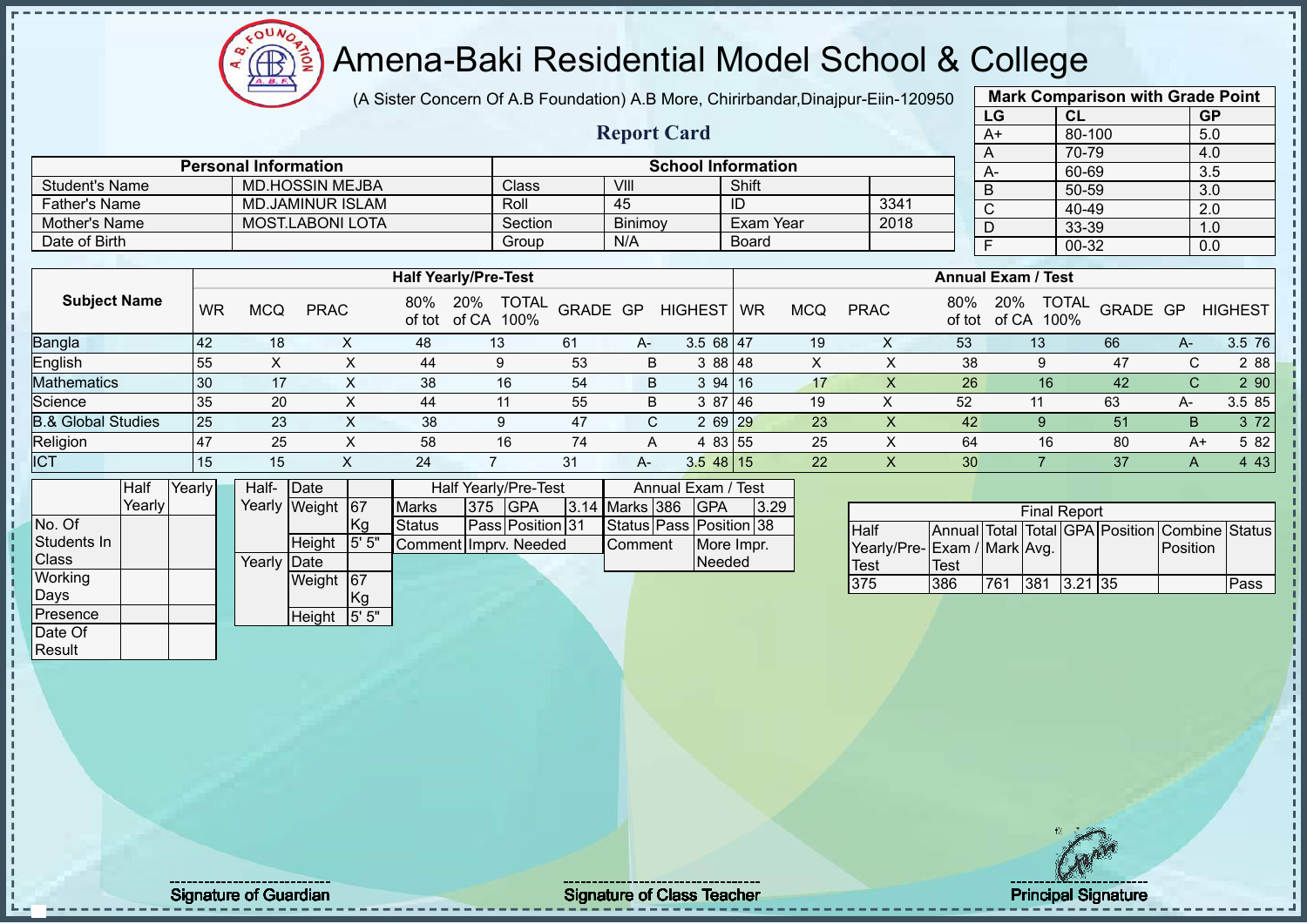### Amena-Baki Residential Model School & College

(A Sister Concern Of A.B Foundation) A.B More, Chirirbandar,Dinajpur-Eiin-120950

**Report Card**

| <b>Mark Comparison with Grade Point</b> |           |           |  |  |  |  |  |  |
|-----------------------------------------|-----------|-----------|--|--|--|--|--|--|
| LG                                      | <b>CL</b> | <b>GP</b> |  |  |  |  |  |  |
| $A+$                                    | 80-100    | 5.0       |  |  |  |  |  |  |
| A                                       | 70-79     | 4.0       |  |  |  |  |  |  |
| A-                                      | 60-69     | 3.5       |  |  |  |  |  |  |
| B                                       | 50-59     | 3.0       |  |  |  |  |  |  |
| $\overline{\text{c}}$                   | 40-49     | 2.0       |  |  |  |  |  |  |
| D                                       | 33-39     | 1.0       |  |  |  |  |  |  |
| F                                       | 0.0       |           |  |  |  |  |  |  |
|                                         |           |           |  |  |  |  |  |  |

| Date of Birth                 |           |            |             |               | Group                                |          | N/A  |                | <b>Board</b>              |     |             |               |              | 00-32                |          |      | 0.0            |  |
|-------------------------------|-----------|------------|-------------|---------------|--------------------------------------|----------|------|----------------|---------------------------|-----|-------------|---------------|--------------|----------------------|----------|------|----------------|--|
|                               |           |            |             |               |                                      |          |      |                |                           |     |             |               |              |                      |          |      |                |  |
|                               |           |            |             |               | <b>Half Yearly/Pre-Test</b>          |          |      |                | <b>Annual Exam / Test</b> |     |             |               |              |                      |          |      |                |  |
| <b>Subject Name</b>           | <b>WR</b> | <b>MCQ</b> | <b>PRAC</b> | 80%<br>of tot | <b>TOTAL</b><br>20%<br>of CA<br>100% | GRADE GP |      | <b>HIGHEST</b> | <b>WR</b>                 | MCQ | <b>PRAC</b> | 80%<br>of tot | 20%<br>of CA | <b>TOTAL</b><br>100% | GRADE GP |      | <b>HIGHEST</b> |  |
| <b>Bangla</b>                 | 42        | 21         |             | 50            | 13                                   | 63       | $A-$ | $3.568$ 50     |                           | 17  |             | 54            | 13           |                      | 67       | A-   | 3.5 76         |  |
| English                       | 68        | X          |             | 54            | 12                                   | 66       | A-   | $3.588$ 74     |                           | X.  |             | 59            |              | 12                   |          | A    | 4 8 8          |  |
| <b>Mathematics</b>            | 45        | 21         |             | 53            | 12                                   | 65       | A-   | $3.5$ 94 33    |                           | 23  |             | 45            |              | 12 <sup>°</sup>      | 57       | B.   | 3 90           |  |
| Science                       | 45        | 18         |             | 50            | 16                                   | 66       | A-   | $3.587$ 52     |                           | 25  |             | 62            |              | 16                   | 78       | A    | 4 8 5          |  |
| <b>B.&amp; Global Studies</b> | 32        | 18         |             | 40            | 10                                   | 50       | B    | 3 69 36        |                           | 21  |             | 46            |              | 10                   | 56       | B.   | 3 72           |  |
| Religion                      | 54        | 23         |             | 62            | 13                                   | 75       | A    | 4 83 51        |                           | 25  |             | 61            |              | 13                   | 74       | A    | 4 8 2          |  |
| <b>ICT</b>                    | 15        | 21         |             | 29            | 9                                    | 38       | A    | 4 48 20        |                           | 23  |             | 34            |              |                      | 43       | $A+$ | 5 4 3          |  |

|              | Half    | Yearly | Half-  | Date   |      |               |     | <b>Half Yearly/Pre-Test</b> | Annual Exam / Test |  |                               |      |  |
|--------------|---------|--------|--------|--------|------|---------------|-----|-----------------------------|--------------------|--|-------------------------------|------|--|
|              | Yearlvl |        | Yearly | Weight | 5'1" | <b>Marks</b>  | 423 | <b>IGPA</b>                 | 3.57 Marks 446     |  | IGPA                          | 3.79 |  |
| No. Of       |         |        |        | Height | 42.3 | <b>Status</b> |     | Pass Position 16            |                    |  | Status   Pass   Position   17 |      |  |
| Students In  |         |        |        |        | Kg   | Comment Good  |     |                             | Comment            |  | Impry.                        |      |  |
| <b>Class</b> |         |        | Yearlv | Date   |      |               |     |                             |                    |  | <b>Needed</b>                 |      |  |
| Working      |         |        |        | Weight | 5'1" |               |     |                             |                    |  |                               |      |  |
| Days         |         |        |        | Height | 42.3 |               |     |                             |                    |  |                               |      |  |
| Presence     |         |        |        |        | Kg   |               |     |                             |                    |  |                               |      |  |
| Date Of      |         |        |        |        |      |               |     |                             |                    |  |                               |      |  |

**Personal Information**<br>
MARCLOCH ROY Class VIII Shift Shift

Father's Name SHISHIR ROY Roll 1 ID 1911<br>
Mother's Name BIVA ROY Section Binimov Exam Year 2018

Student's Name MARCLOCH ROY Class VIII VIII Shift

Mother's Name BIVA ROY Section Binimoy Exam Year

| <b>Final Report</b><br>Annual Total Total GPA Position Combine Status |       |     |             |  |  |          |      |  |  |  |  |  |
|-----------------------------------------------------------------------|-------|-----|-------------|--|--|----------|------|--|--|--|--|--|
| <b>Half</b>                                                           |       |     |             |  |  |          |      |  |  |  |  |  |
| Yearly/Pre-Exam / Mark Avg.                                           |       |     |             |  |  | Position |      |  |  |  |  |  |
| Test                                                                  | 'Test |     |             |  |  |          |      |  |  |  |  |  |
| 423                                                                   | 446   | 869 | 435 3.68 16 |  |  |          | Pass |  |  |  |  |  |

**Result** 

ň J.

Signature of Guardian Signature of Class Teacher Principal Signature 25/51 Principal Signature 25/51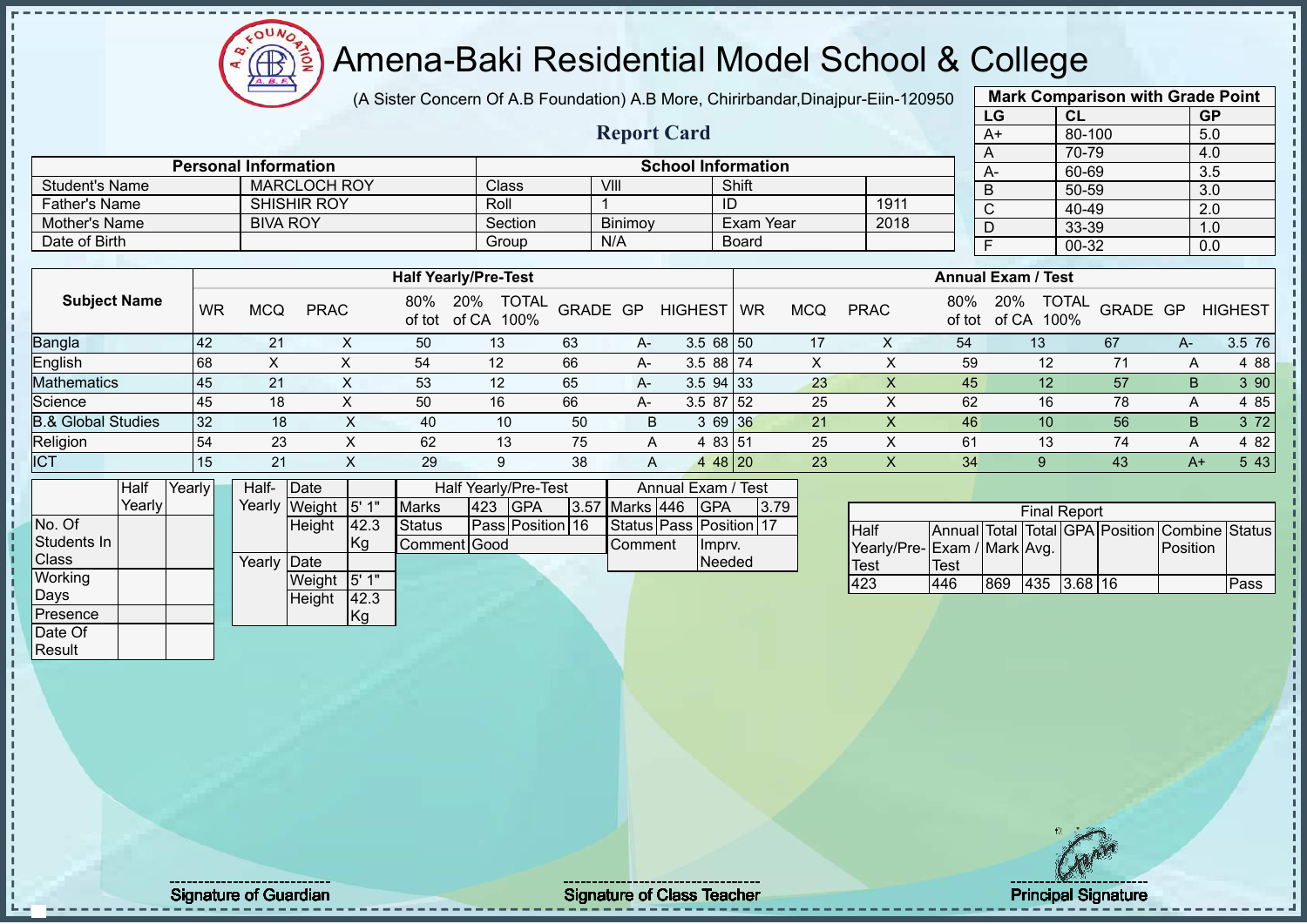$12\mu\text{V}$ **AB** 

# Amena-Baki Residential Model School & College

(A Sister Concern Of A.B Foundation) A.B More, Chirirbandar,Dinajpur-Eiin-120950

**Report Card**

| <b>Mark Comparison with Grade Point</b> |        |           |  |  |  |  |  |  |  |
|-----------------------------------------|--------|-----------|--|--|--|--|--|--|--|
| LG                                      | CL     | <b>GP</b> |  |  |  |  |  |  |  |
| $A+$                                    | 80-100 | 5.0       |  |  |  |  |  |  |  |
| A                                       | 70-79  | 4.0       |  |  |  |  |  |  |  |
| А-                                      | 60-69  | 3.5       |  |  |  |  |  |  |  |
| B                                       | 50-59  | 3.0       |  |  |  |  |  |  |  |
| C                                       | 40-49  | 2.0       |  |  |  |  |  |  |  |
| D                                       | 33-39  | 1.0       |  |  |  |  |  |  |  |
| F<br>00-32<br>0.0                       |        |           |  |  |  |  |  |  |  |
|                                         |        |           |  |  |  |  |  |  |  |

|                      | <b>Personal Information</b> |                    | <b>School Information</b> |                  |      |  |  |  |  |  |  |  |
|----------------------|-----------------------------|--------------------|---------------------------|------------------|------|--|--|--|--|--|--|--|
| Student's Name       | ABDUS SUBHAN                | Class <sup>®</sup> | VIII                      | Shift            |      |  |  |  |  |  |  |  |
| <b>Father's Name</b> | MD ZIKRUL ISLAM             | Roll               |                           | ID               | 1931 |  |  |  |  |  |  |  |
| Mother's Name        | <b>SELINA AKTER</b>         | Section            | <b>Binimov</b>            | <b>Exam Year</b> | 2018 |  |  |  |  |  |  |  |
| Date of Birth        |                             | Group              | N/A                       | <b>Board</b>     |      |  |  |  |  |  |  |  |

|                               |    |            |             |     | <b>Half Yearly/Pre-Test</b>              |          |      |                |           |     |             |               | <b>Annual Exam / Test</b> |                          |      |                |
|-------------------------------|----|------------|-------------|-----|------------------------------------------|----------|------|----------------|-----------|-----|-------------|---------------|---------------------------|--------------------------|------|----------------|
| <b>Subject Name</b>           | WR | <b>MCQ</b> | <b>PRAC</b> | 80% | <b>TOTAL</b><br>20%<br>of tot of CA 100% | GRADE GP |      | <b>HIGHEST</b> | <b>WR</b> | MCQ | <b>PRAC</b> | 80%<br>of tot | 20%<br>of CA<br>100%      | <b>TOTAL</b><br>GRADE GP |      | <b>HIGHEST</b> |
| <b>Bangla</b>                 | 46 | 23         |             | 55  | 13                                       | 68       | $A-$ | $3.568$   47   |           | 24  |             | 57            | 13                        | 70                       | A    | 4 76           |
| English                       | 82 |            |             | 66  | 15                                       | -81      | $A+$ | 5 88 76        |           | X   |             | 61            | 15                        | 76                       | A    | 4 8 8          |
| <b>Mathematics</b>            | 58 | 23         | $\sim$      | 65  | 18                                       | 83       | A+   | 594 45         |           | 25  |             | 56            | 18 <sup>°</sup>           | 74                       | A    | 4 90           |
| Science                       | 42 | 21         |             | 50  | 16                                       | 66       | A-   | $3.587$ 59     |           | 27  |             | 69            | 16                        | 85                       | A+   | 5 85           |
| <b>B.&amp; Global Studies</b> | 34 | 18         |             | 42  | 11                                       | 53       | B    | 3 69 44        |           | 23  | X           | 54            | 11                        | 65                       | $A-$ | 3.5 72         |
| Religion                      | 55 | 28         |             | 66  | 16                                       | 82       | $A+$ | 5 83 54        |           | 28  |             | 66            | 16                        | 82                       | A+   | 5 82           |
| <b>ICT</b>                    | 15 | 21         |             | 29  | 8                                        | 37       | A    | 4 48 19        |           | 23  | ∧           | 34            |                           | 42                       | $A+$ | 5 4 3          |

|                  | Half   | Yearly | $\vert$ Date<br>Half-<br>Half Yearly/Pre-Test |        |                    |      |               |     |                 |                | Annual Exam / Test     |      |
|------------------|--------|--------|-----------------------------------------------|--------|--------------------|------|---------------|-----|-----------------|----------------|------------------------|------|
|                  | Yearly |        |                                               |        | Yearly Weight 67.8 |      | <b>Marks</b>  | 470 | <b>IGPA</b>     | 4.14 Marks 494 | <b>IGPA</b>            | 4.36 |
| No. Of           |        |        |                                               |        |                    | Kg   | <b>Status</b> |     | Pass Position 4 |                | Status Pass Position 4 |      |
| Students In      |        |        |                                               |        | Height             | 5'2" | Comment Good  |     |                 | Comment        | Good                   |      |
| <b>Class</b>     |        |        |                                               | Yearlv | <b>IDate</b>       |      |               |     |                 |                |                        |      |
| <b>Working</b>   |        |        |                                               |        | Weight             | 67.8 |               |     |                 |                |                        |      |
| Days             |        |        |                                               |        |                    | Kg   |               |     |                 |                |                        |      |
| <b>IPresence</b> |        |        |                                               |        | Height             | 5'2" |               |     |                 |                |                        |      |
| Date Of          |        |        |                                               |        |                    |      |               |     |                 |                |                        |      |

| <b>Final Report</b>         |      |     |            |  |  |                                                |      |  |  |  |  |  |  |
|-----------------------------|------|-----|------------|--|--|------------------------------------------------|------|--|--|--|--|--|--|
| <b>I</b> Half               |      |     |            |  |  | Annual Total Total GPA Position Combine Status |      |  |  |  |  |  |  |
| Yearly/Pre-Exam / Mark Avg. |      |     |            |  |  | <b>IPosition</b>                               |      |  |  |  |  |  |  |
| <b>Test</b>                 | Test |     |            |  |  |                                                |      |  |  |  |  |  |  |
| 470                         | 494  | 964 | 482 4.25 4 |  |  |                                                | Pass |  |  |  |  |  |  |

**Result** 

Signature of Guardian Number of Class Teacher Signature of Class Teacher Principal Signature of Guardian Signature 26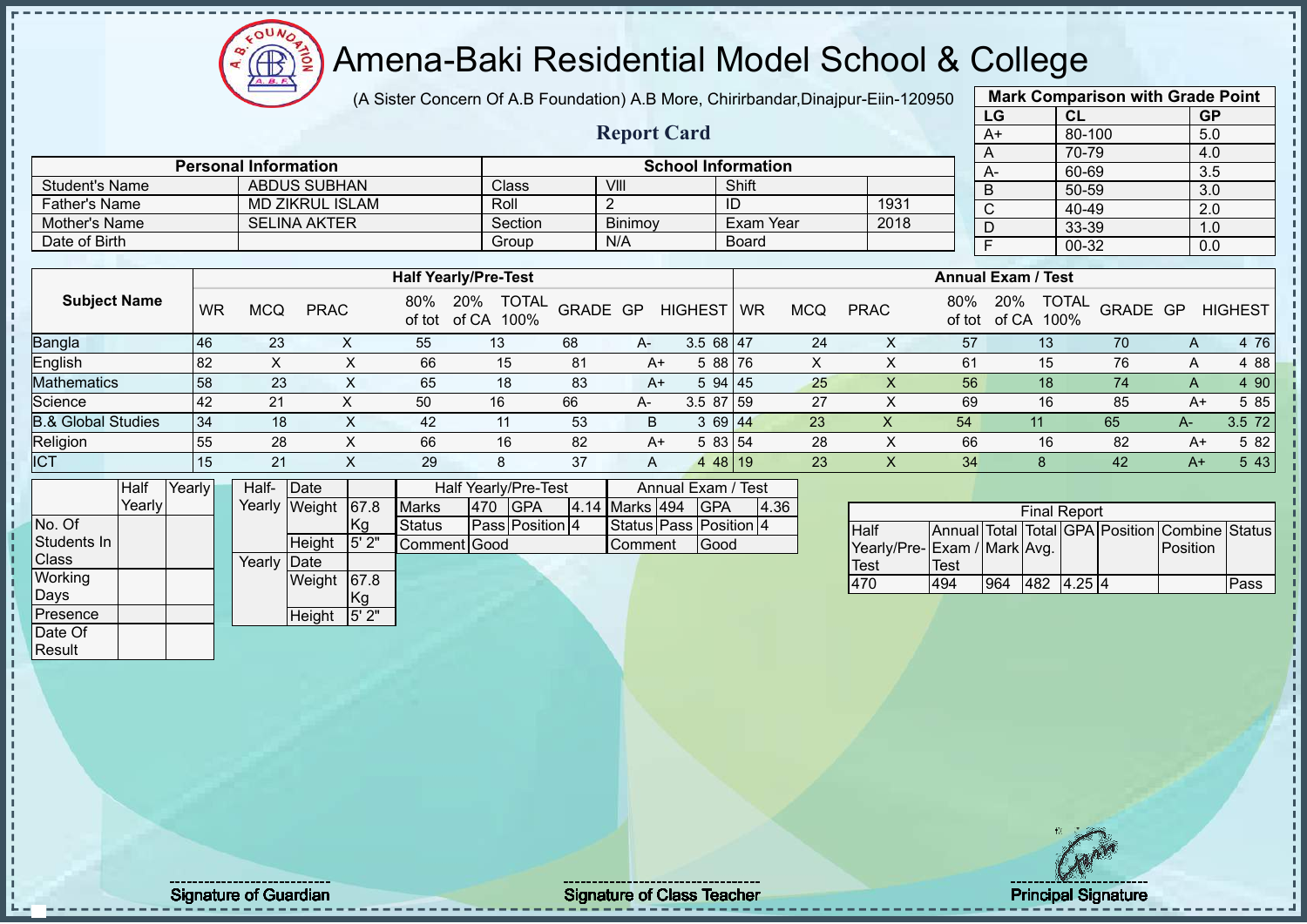$12\mu\text{V}$ Amena-Baki Residential Model School & College **AB** 

(A Sister Concern Of A.B Foundation) A.B More, Chirirbandar,Dinajpur-Eiin-120950

|                               |        |        |           |                   |                             |      |               |                             |              |          |                    |                           |              |                           |                |                                            | LG             |            | CL                  |          | <b>GP</b>                                      |                |
|-------------------------------|--------|--------|-----------|-------------------|-----------------------------|------|---------------|-----------------------------|--------------|----------|--------------------|---------------------------|--------------|---------------------------|----------------|--------------------------------------------|----------------|------------|---------------------|----------|------------------------------------------------|----------------|
|                               |        |        |           |                   |                             |      |               |                             |              |          | <b>Report Card</b> |                           |              |                           |                |                                            | $A+$           |            | 80-100              |          | 5.0                                            |                |
|                               |        |        |           |                   |                             |      |               |                             |              |          |                    |                           |              |                           |                |                                            | A              |            | 70-79               |          | 4.0                                            |                |
|                               |        |        |           |                   | <b>Personal Information</b> |      |               |                             |              |          |                    | <b>School Information</b> |              |                           |                |                                            | $A -$          |            | 60-69               |          | 3.5                                            |                |
| <b>Student's Name</b>         |        |        |           | <b>ABU HAMJA</b>  |                             |      |               |                             | Class        |          | VIII               |                           | Shift        |                           |                |                                            | $\overline{B}$ |            | 50-59               |          | $\overline{3.0}$                               |                |
| <b>Father's Name</b>          |        |        |           |                   | <b>MD. KHADEMUL ISLAM</b>   |      |               |                             | Roll         |          | 3                  |                           | ID           |                           | 1933           |                                            | C              |            | 40-49               |          | 2.0                                            |                |
| Mother's Name                 |        |        |           | <b>AMINA LAKI</b> |                             |      |               |                             | Section      |          | Binimoy            |                           |              | Exam Year                 | 2018           |                                            | D              |            | 33-39               |          | 1.0                                            |                |
| Date of Birth                 |        |        |           |                   |                             |      |               |                             | Group        |          | N/A                |                           | <b>Board</b> |                           |                |                                            | F              |            | 00-32               |          | 0.0                                            |                |
|                               |        |        |           |                   |                             |      |               |                             |              |          |                    |                           |              |                           |                |                                            |                |            |                     |          |                                                |                |
|                               |        |        |           |                   |                             |      |               | <b>Half Yearly/Pre-Test</b> |              |          |                    |                           |              |                           |                | <b>Annual Exam / Test</b>                  |                |            |                     |          |                                                |                |
| <b>Subject Name</b>           |        |        | <b>WR</b> | <b>MCQ</b>        | <b>PRAC</b>                 |      | 80%<br>of tot | 20%<br>of CA 100%           | <b>TOTAL</b> | GRADE GP |                    | <b>HIGHEST</b>            | <b>WR</b>    | <b>MCQ</b>                | <b>PRAC</b>    | 80%<br>of tot                              | 20%            | of CA 100% | <b>TOTAL</b>        | GRADE GP |                                                | <b>HIGHEST</b> |
| Bangla                        |        | 40     |           | 25                |                             | X    | 52            | 12                          |              | 64       | A-                 | $3.568$ 49                |              | 20                        | X              | 55                                         |                | 12         |                     | 67       | A-                                             | 3.5 76         |
| English                       |        | 75     |           | X                 |                             | X    | 60            | 14                          |              | 74       | A                  | 4 88 80                   |              | $\boldsymbol{\mathsf{X}}$ | $\times$       | 64                                         |                | 14         |                     | 78       | Α                                              | 4 8 8          |
| <b>Mathematics</b>            |        | 35     |           | 24                |                             | X    | 47            | 18                          |              | 65       | A-                 | $3.5$ 94 56               |              | 24                        | X              | 64                                         |                | 18         |                     | 82       | $A+$                                           | 5 90           |
| Science                       |        | 44     |           | 20                |                             | X    | 51            | 16                          |              | 67       | A-                 | $3.587$ 44                |              | 24                        | $\pmb{\times}$ | 54                                         |                | 16         |                     | 70       | Α                                              | 4 8 5          |
| <b>B.&amp; Global Studies</b> |        | 29     |           | 20                |                             | X    | 39            | 12                          |              | 51       | B                  | 3 69 40                   |              | 27                        | X              | 54                                         |                | 12         |                     | 66       | A-                                             | 3.5 72         |
| Religion                      |        | 56     |           | 28                |                             | X    | 67            | 16                          |              | 83       | $A+$               | 5 83 52                   |              | 28                        | X              | 64                                         |                | 16         |                     | 80       | $A+$                                           | 5 82           |
| <b>ICT</b>                    |        |        | 15        | 23                |                             | X    | 30            | 9                           |              | 39       | A                  | $448$ 16                  |              | 22                        | $\times$       | 30                                         |                | 9          |                     | 39       | A                                              | 4 4 3          |
|                               | Half   | Yearly |           | Half-             | Date                        |      |               | Half Yearly/Pre-Test        |              |          |                    | Annual Exam / Test        |              |                           |                |                                            |                |            |                     |          |                                                |                |
|                               | Yearly |        |           |                   | Yearly Weight               | 51.6 | <b>Marks</b>  | 443                         | GPA          | 3.79     | Marks 482          | <b>GPA</b>                |              | 4.14                      |                |                                            |                |            |                     |          |                                                |                |
| No. Of                        |        |        |           |                   |                             | Kg   | <b>Status</b> | Pass Position 12            |              |          |                    | Status Pass Position 5    |              |                           | Half           |                                            |                |            | <b>Final Report</b> |          | Annual Total Total GPA Position Combine Status |                |
| Students In                   |        |        |           |                   | Height                      | 5'7" |               | Comment Good                |              |          | Comment            | Good                      |              |                           |                |                                            |                |            |                     |          | Position                                       |                |
| Class                         |        |        |           | Yearly            | Date                        |      |               |                             |              |          |                    |                           |              |                           | <b>Test</b>    | Yearly/Pre-Exam / Mark Avg.<br><b>Test</b> |                |            |                     |          |                                                |                |
| Working                       |        |        |           |                   | Weight 51.6                 |      |               |                             |              |          |                    |                           |              |                           | 443            | 482                                        | 925            |            | 463 3.96 8          |          |                                                | Pass           |
| Days                          |        |        |           |                   |                             | Kg   |               |                             |              |          |                    |                           |              |                           |                |                                            |                |            |                     |          |                                                |                |
| Presence                      |        |        |           |                   | Height                      | 5'7" |               |                             |              |          |                    |                           |              |                           |                |                                            |                |            |                     |          |                                                |                |
| Date Of                       |        |        |           |                   |                             |      |               |                             |              |          |                    |                           |              |                           |                |                                            |                |            |                     |          |                                                |                |
| Result                        |        |        |           |                   |                             |      |               |                             |              |          |                    |                           |              |                           |                |                                            |                |            |                     |          |                                                |                |
|                               |        |        |           |                   |                             |      |               |                             |              |          |                    |                           |              |                           |                |                                            |                |            |                     |          |                                                |                |

**Mark Comparison with Grade Point**

j. J.  $\mathbf I$  $\mathbf{I}$ j

Signature of Guardian Signature of Class T Teacher Principal Signature 27/51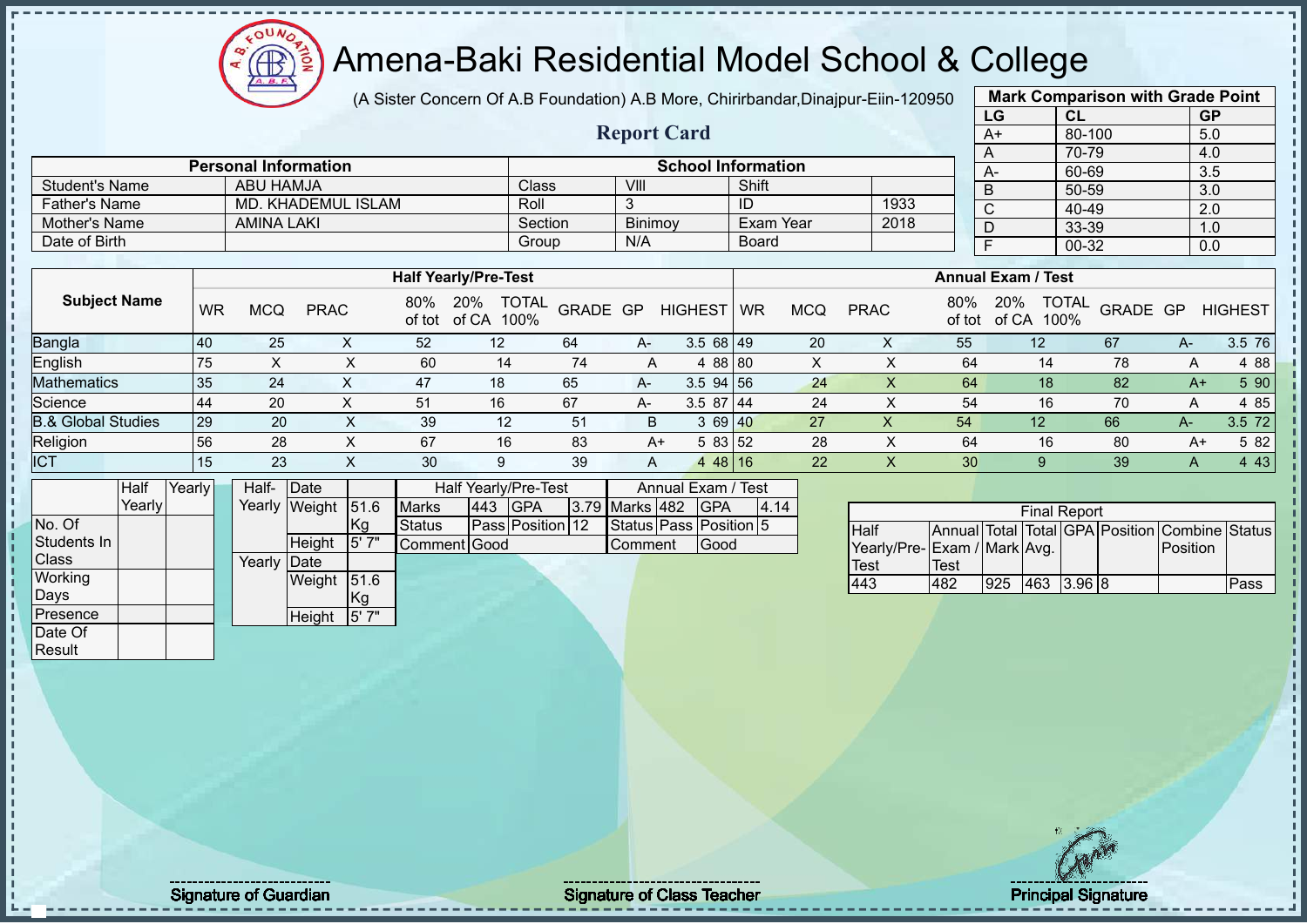(A Sister Concern Of A.B Foundation) A.B More, Chirirbandar,Dinajpur-Eiin-120950

**Report Card**

| <b>Mark Comparison with Grade Point</b><br>LG<br>CL |           |  |  |  |  |  |  |  |  |  |  |  |
|-----------------------------------------------------|-----------|--|--|--|--|--|--|--|--|--|--|--|
|                                                     | <b>GP</b> |  |  |  |  |  |  |  |  |  |  |  |
| 80-100                                              | 5.0       |  |  |  |  |  |  |  |  |  |  |  |
| 70-79                                               | 4.0       |  |  |  |  |  |  |  |  |  |  |  |
| 60-69                                               | 3.5       |  |  |  |  |  |  |  |  |  |  |  |
| 50-59                                               | 3.0       |  |  |  |  |  |  |  |  |  |  |  |
| 40-49                                               | 2.0       |  |  |  |  |  |  |  |  |  |  |  |
| 33-39                                               | 1.0       |  |  |  |  |  |  |  |  |  |  |  |
| 00-32                                               | 0.0       |  |  |  |  |  |  |  |  |  |  |  |
|                                                     |           |  |  |  |  |  |  |  |  |  |  |  |

|                      | <b>Personal Information</b> |         |                | <b>School Information</b> |      |
|----------------------|-----------------------------|---------|----------------|---------------------------|------|
| Student's Name       | RIFAT RAHMAN SHAH           | Class   | VIII           | Shift                     |      |
| <b>Father's Name</b> | LUTFOR RAHMAN SHAH          | Roll    |                | ID                        | 1938 |
| Mother's Name        | NARGIS RAHMAN RINA          | Section | <b>Binimov</b> | Exam Year                 | 2018 |
| Date of Birth        |                             | Group   | N/A            | Board                     |      |

|                               |    |     |             |               | <b>Half Yearly/Pre-Test</b>          |          |    |                |           |            |             |               | <b>Annual Exam / Test</b>            |          |      |                |
|-------------------------------|----|-----|-------------|---------------|--------------------------------------|----------|----|----------------|-----------|------------|-------------|---------------|--------------------------------------|----------|------|----------------|
| <b>Subject Name</b>           | WR | MCQ | <b>PRAC</b> | 80%<br>of tot | <b>TOTAL</b><br>20%<br>of CA<br>100% | GRADE GP |    | <b>HIGHEST</b> | <b>WR</b> | <b>MCQ</b> | <b>PRAC</b> | 80%<br>of tot | <b>TOTAL</b><br>20%<br>of CA<br>100% | GRADE GP |      | <b>HIGHEST</b> |
| <b>Bangla</b>                 | 44 | 18  |             | 50            | 12                                   | 62       | A- | 3.568147       |           | 21         |             | 54            | 12                                   | 66       | $A-$ | 3.5 76         |
| English                       | 82 |     |             | 66            | 18                                   | 84       | A+ | 5 88 84        |           |            |             | 67            | 18                                   | 85       | A+   | 5 88           |
| <b>Mathematics</b>            | 33 | 25  | ⌒           | 46            | 13                                   | 59       | B  | 394148         |           | 25         | $\lambda$   | 58            | 13                                   | 71       | A    | 4 90           |
| Science                       | 37 | 15  | ∧           | 42            | 12                                   | 54       | B  | 3 87 41        |           | 22         |             | 50            | 12                                   | 62       | A-   | 3.5 85         |
| <b>B.&amp; Global Studies</b> | 25 | 16  |             | 33            | 9                                    | 42       | C. | 2 69 35        |           | <b>20</b>  |             | 44            |                                      | 53       | B    | 3 7 2          |
| Religion                      | 49 | 23  |             | 58            | 15                                   | 73       |    | 83 51          |           | 23         |             | 59            | 15                                   | 74       | A    | 4 8 2          |
| <b>ICT</b>                    | 15 | 19  | ∧           | 27            | 8                                    | 35       | A  | 4 48 16        |           | 23         |             | 31            |                                      | 39       | A    | 4 4 3          |

|              | Half    | Yearly | Half-  | Date   |      |               |     | Half Yearly/Pre-Test |               | Annual Exam / Test      |      |
|--------------|---------|--------|--------|--------|------|---------------|-----|----------------------|---------------|-------------------------|------|
|              | Yearlvl |        | Yearly | Weight | 48.8 | <b>Marks</b>  | 409 | <b>GPA</b>           | 3.5 Marks 450 | <b>GPA</b>              | 3.86 |
| No. Of       |         |        |        |        | Kg   | <b>Status</b> |     | Pass Position 20     |               | Status Pass Position 13 |      |
| Students In  |         |        |        | Height | 5'4" | Comment Good  |     |                      | Comment       | Impry.                  |      |
| <b>Class</b> |         |        | Yearly | Date   |      |               |     |                      |               | <b>Needed</b>           |      |
| Working      |         |        |        | Weight | 48.8 |               |     |                      |               |                         |      |
| Days         |         |        |        |        | Kg   |               |     |                      |               |                         |      |
| Presence     |         |        |        | Height | 5'4" |               |     |                      |               |                         |      |
| Date Of      |         |        |        |        |      |               |     |                      |               |                         |      |
| Result       |         |        |        |        |      |               |     |                      |               |                         |      |

 $12\mu\text{V}$ 

| <b>Final Report</b>         |      |     |             |  |  |                                                |      |  |  |  |  |  |
|-----------------------------|------|-----|-------------|--|--|------------------------------------------------|------|--|--|--|--|--|
| <b>Half</b>                 |      |     |             |  |  | Annual Total Total GPA Position Combine Status |      |  |  |  |  |  |
| Yearly/Pre-Exam / Mark Avg. |      |     |             |  |  | <b>IPosition</b>                               |      |  |  |  |  |  |
| <b>Test</b>                 | Test |     |             |  |  |                                                |      |  |  |  |  |  |
| 409                         | 450  | 859 | 430 3.68 17 |  |  |                                                | Pass |  |  |  |  |  |

Signature of Guardian Signature of Class Teacher Principal Signature of Class Teacher Principal Signature 28/5<br>
28/51 Signature 28/51 Signature 28/51 Signature 28/51 Signature 28/51 Signature 28/51 Signature 28/51 Signatu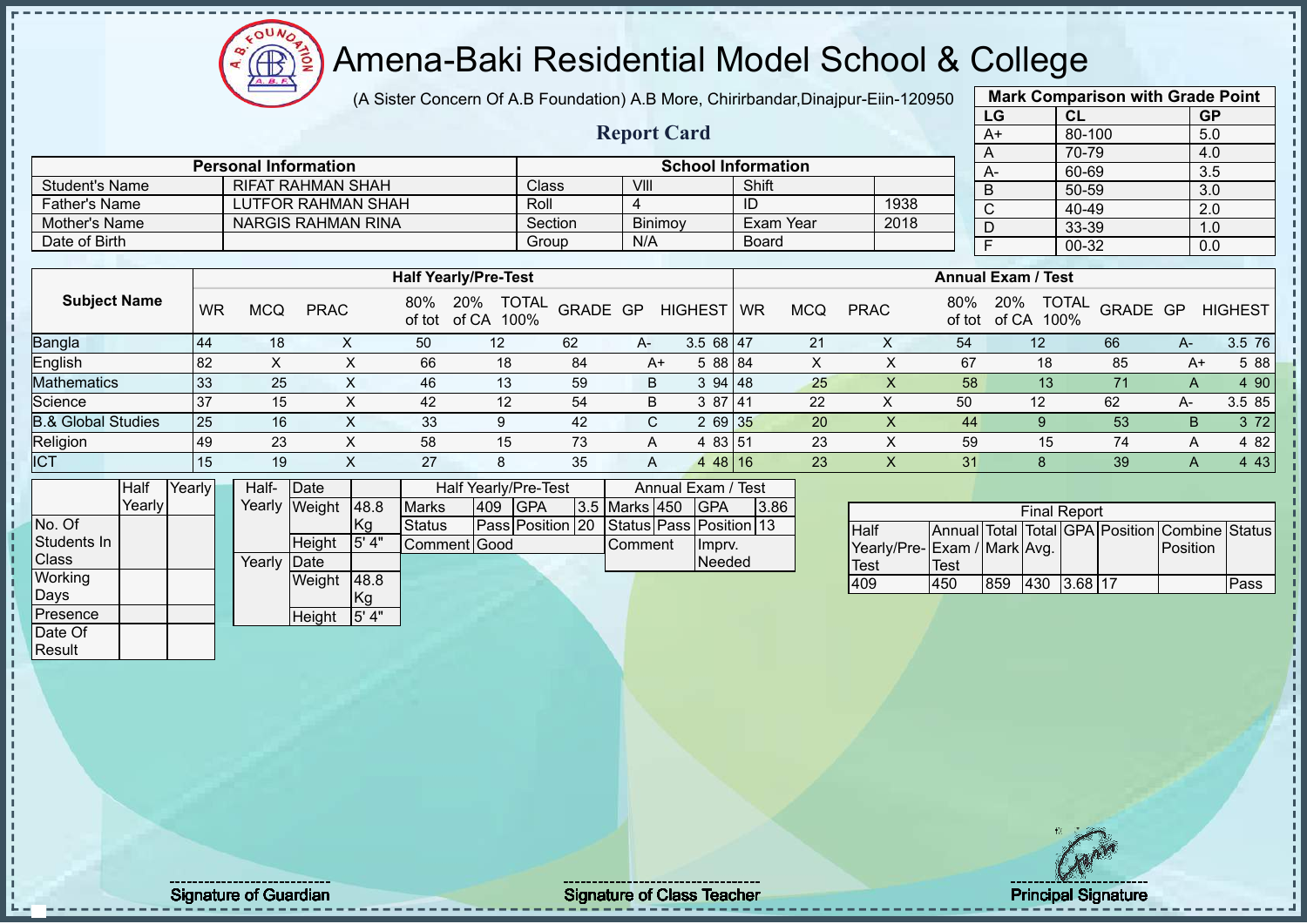

(A Sister Concern Of A.B Foundation) A.B More, Chirirbandar,Dinajpur-Eiin-120950

**Report Card**

|    | <b>Mark Comparison with Grade Point</b> |           |
|----|-----------------------------------------|-----------|
| LG | CL                                      | <b>GP</b> |
| A+ | 80-100                                  | 5.0       |
| A  | 70-79                                   | 4.0       |
| A- | 60-69                                   | 3.5       |
| B  | 50-59                                   | 3.0       |
| C  | 40-49                                   | 2.0       |
| D  | 33-39                                   | 1.0       |
| F  | 00-32                                   | 0.0       |
|    |                                         |           |

|                               |           |            |             |     | <b>Half Yearly/Pre-Test</b>              |          |      |                |           |     |             |     | <b>Annual Exam / Test</b>                   |          |    |                |
|-------------------------------|-----------|------------|-------------|-----|------------------------------------------|----------|------|----------------|-----------|-----|-------------|-----|---------------------------------------------|----------|----|----------------|
| <b>Subject Name</b>           | <b>WR</b> | <b>MCQ</b> | <b>PRAC</b> | 80% | <b>TOTAL</b><br>20%<br>of tot of CA 100% | GRADE GP |      | <b>HIGHEST</b> | <b>WR</b> | MCQ | <b>PRAC</b> | 80% | <b>TOTAL</b><br>20%<br>of tot of CA<br>100% | GRADE GP |    | <b>HIGHEST</b> |
| Bangla                        | -37       | 17         |             | 43  | 10                                       | 53       | B    | 3 68 44        |           | 17  |             | 49  | 10                                          | 59       | B  | 3 76           |
| English                       | 63        | ∧          |             | 50  | 14                                       | 64       | A-   | 3.58864        |           |     |             | 51  | 14                                          | 65       | А- | 3.5 88         |
| <b>Mathematics</b>            | 38        | 17         |             | 44  | 10                                       | 54       | B.   | 3 94 35        |           | 21  |             | 45  | 10 <sup>°</sup>                             | 55       | B  | 3 9 0          |
| Science                       | 30        | 14         |             | 35  | 11                                       | 46       |      | 2 87 38        |           | 18  |             | 45  |                                             | 56       | B  | 3 85           |
| <b>B.&amp; Global Studies</b> | 24        | 16         |             | 32  |                                          | 41       |      | 2 69 29        |           | 15  |             | 35  |                                             | 44       | C. | 2 7 2          |
| Religion                      | 43        | 22         |             | 52  | 15                                       | 67       | $A-$ | $3.583$ 53     |           | 24  |             | 62  | 15                                          | 77       |    | 4 82           |
| <b>ICT</b>                    |           | 17         |             | 26  |                                          | 34       | $A-$ | $3.548$ 16     |           | 18  |             | 27  |                                             | 35       |    | 4 4 3          |

|              | Half   | Yearly | Half-       | Date          |            |                                   |     | Half Yearly/Pre-Test |                | Annual Exam / Test      |      |
|--------------|--------|--------|-------------|---------------|------------|-----------------------------------|-----|----------------------|----------------|-------------------------|------|
|              | Yearly |        |             | Yearly Weight | <b>148</b> | <b>Marks</b>                      | 359 | <b>IGPA</b>          | 2.93 Marks 391 | <b>IGPA</b>             | 3.21 |
| No. Of       |        |        |             |               | Kg         | <b>Status</b>                     |     | Pass Position 39     |                | Status Pass Position 39 |      |
| Students In  |        |        |             | Height        | 5'0"       | Comment More Impr. Needed Comment |     |                      |                | More Impr.              |      |
| <b>Class</b> |        |        | Yearly Date |               |            |                                   |     |                      |                | Needed                  |      |
| Working      |        |        |             | Weight        | <b>148</b> |                                   |     |                      |                |                         |      |
| Days         |        |        |             |               | Kg         |                                   |     |                      |                |                         |      |
| Presence     |        |        |             | Height        | 5'0"       |                                   |     |                      |                |                         |      |
| Date Of      |        |        |             |               |            |                                   |     |                      |                |                         |      |
| Result       |        |        |             |               |            |                                   |     |                      |                |                         |      |

**Personal Information**<br>
ABDUL AZIZ Class VIII Shift Shift

Father's Name ANSAR ALI Roll 5 ID 1945

Student's Name ABDUL AZIZ Class VIII Shift<br>
Father's Name ANSAR ALI Roll 5 ID

Mother's Name AMENA KHATUN Section Binimoy Exam Year<br>
Date of Birth Board Date of Birth Board Group N/A Board

|                             |      |     | <b>Final Report</b> |  |                                                |      |
|-----------------------------|------|-----|---------------------|--|------------------------------------------------|------|
| <b>I</b> Half               |      |     |                     |  | Annual Total Total GPA Position Combine Status |      |
| Yearly/Pre-Exam / Mark Avg. |      |     |                     |  | Position                                       |      |
| <b>Test</b>                 | Test |     |                     |  |                                                |      |
| 359                         | 391  | 750 | 375 3.07 41         |  |                                                | Pass |

j.  $\mathbf{I}$ - II

Signature of Guardian Signature Signature of Class Teacher Principal Signature 2015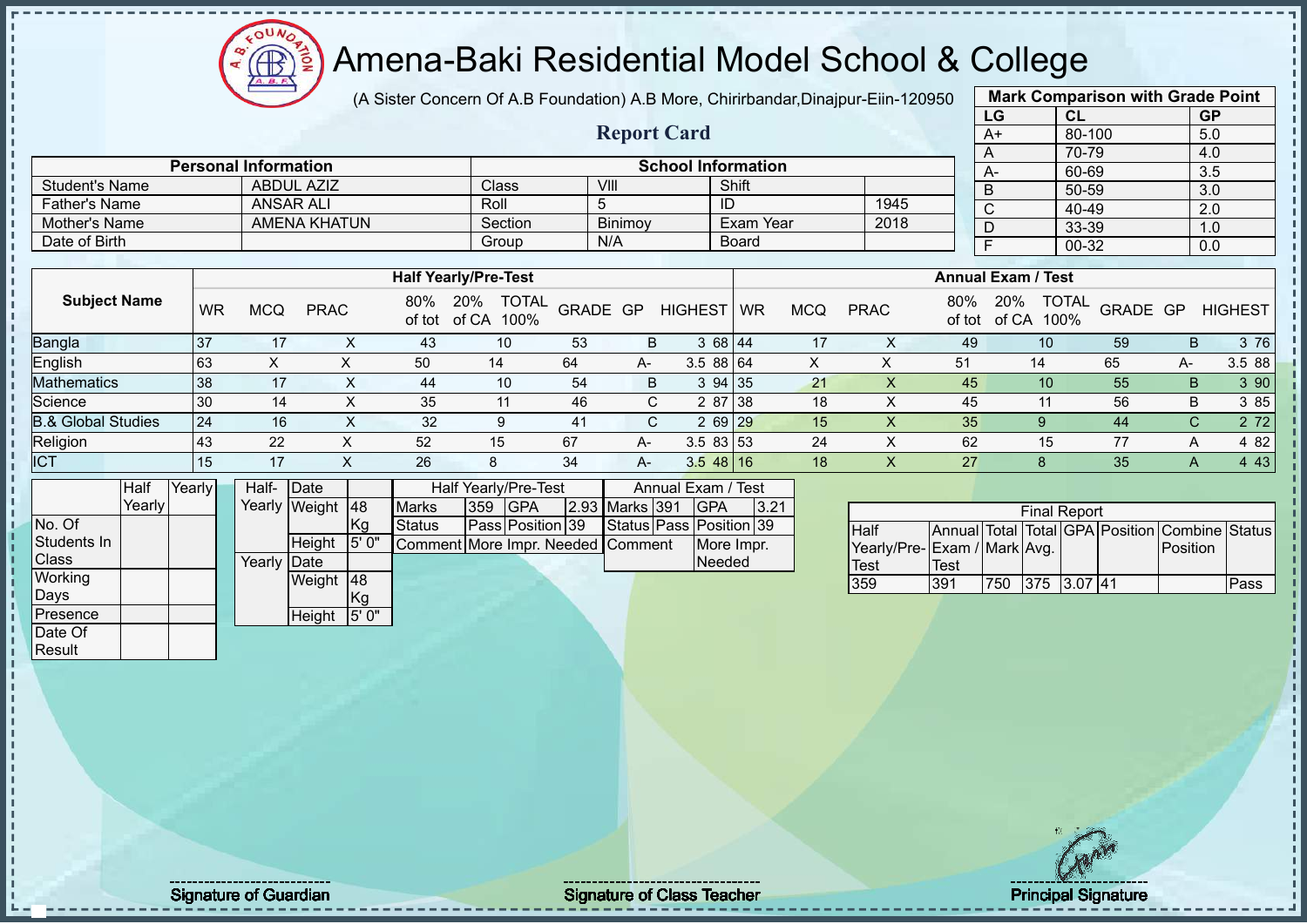# Amena-Baki Residential Model School & College

(A Sister Concern Of A.B Foundation) A.B More, Chirirbandar,Dinajpur-Eiin-120950

|      | <b>Mark Comparison with Grade Point</b> |           |
|------|-----------------------------------------|-----------|
| LG   | <b>CL</b>                               | <b>GP</b> |
| $A+$ | 80-100                                  | 5.0       |
| Α    | 70-79                                   | 4.0       |
| A-   | 60-69                                   | 3.5       |
| B    | 50-59                                   | 3.0       |
| C    | 40-49                                   | 2.0       |
| D    | 33-39                                   | 1.0       |
|      | 00-32                                   | 0.0       |
|      |                                         |           |

|                      |                             |                    | <b>Report Card</b> |                           |      | A+ |
|----------------------|-----------------------------|--------------------|--------------------|---------------------------|------|----|
|                      | <b>Personal Information</b> |                    |                    | <b>School Information</b> |      | A- |
| Student's Name       | <b>SANANDA ROY</b>          | Class <sup>1</sup> | VIII               | Shift                     |      |    |
| <b>Father's Name</b> | DHANYA KUMAR ROY            | Roll               |                    | ID                        | 1948 |    |
| Mother's Name        | <b>MINU RANI</b>            | Section            | Binimoy            | Exam Year                 | 2018 |    |
| Date of Birth        |                             | Group              | N/A                | Board                     |      |    |

|                               |    |            |             |     | <b>Half Yearly/Pre-Test</b>                 |          |      |                |           |     |              |               | <b>Annual Exam / Test</b> |                                  |      |                |
|-------------------------------|----|------------|-------------|-----|---------------------------------------------|----------|------|----------------|-----------|-----|--------------|---------------|---------------------------|----------------------------------|------|----------------|
| <b>Subject Name</b>           | WR | <b>MCQ</b> | <b>PRAC</b> | 80% | <b>TOTAL</b><br>20%<br>of tot of CA<br>100% | GRADE GP |      | <b>HIGHEST</b> | <b>WR</b> | MCQ | <b>PRAC</b>  | 80%<br>of tot | 20%<br>of CA              | <b>TOTAL</b><br>GRADE GP<br>100% |      | <b>HIGHEST</b> |
| <b>Bangla</b>                 | 39 |            |             | 45  | 14                                          | 59       | B    | 3 68 52        |           | 21  |              | 58            | 14.                       | 72                               | A    | 4 76           |
| English                       | 84 |            |             | 67  | 18                                          | 85       | $A+$ | 5 88 78        |           |     |              | 62            | 18                        | 80                               | A+   | 5 88           |
| <b>Mathematics</b>            | 42 | 24         | $\lambda$   | 53  | 17                                          | 70       | A    | 4 94 48        |           | 24  |              | 58            | 17                        | 75                               | A    | 4 90           |
| Science                       | 44 | 21         |             | 52  | 12                                          | 64       | A-   | $3.587$   47   |           | 24  | ∧            | 57            | 12                        | 69                               | A-   | 3.5 85         |
| <b>B.&amp; Global Studies</b> | 37 | 20         |             | 46  | 11                                          | 57       | B    | 3 69 45        |           | 21  | Χ            | 53            | 11                        | 64                               | $A-$ | 3.5 72         |
| Religion                      | 57 | 23         |             | 64  | 16                                          | 80       | $A+$ | 5 83 51        |           | 24  | $\checkmark$ | 60            | 16                        | 76                               | A    | 4 8 2          |
| <b>ICT</b>                    | 15 | 26         |             | 33  | 9                                           | 42       | $A+$ | $548$  17      |           | 21  |              | 30            |                           | 39                               | A    | 4 4 3          |

|                | Half     | Yearly | Half-       | <b>IDate</b>              |        |               |     | Half Yearly/Pre-Test   |                  | Annual Exam / Test           |    |
|----------------|----------|--------|-------------|---------------------------|--------|---------------|-----|------------------------|------------------|------------------------------|----|
|                | Yearlv l |        |             | Yearly Weight 45 Kg Marks |        |               | 457 | <b>IGPA</b>            | 4.07 Marks 475   | <b>IGPA</b>                  | 14 |
| No. Of         |          |        |             | <b>Height</b>             | 15'3'' | <b>Status</b> |     | <b>Pass Position 6</b> |                  | Status   Pass   Position   7 |    |
| Students In    |          |        | Yearly Date |                           |        | Comment Good  |     |                        | <b>I</b> Comment | Good                         |    |
| <b>Class</b>   |          |        |             | Weight                    | 45 Kg  |               |     |                        |                  |                              |    |
| <b>Working</b> |          |        |             | Height                    | 5'3"   |               |     |                        |                  |                              |    |
| Days           |          |        |             |                           |        |               |     |                        |                  |                              |    |
| Presence       |          |        |             |                           |        |               |     |                        |                  |                              |    |

|                             |      |     | <b>Final Report</b> |        |                                                |      |
|-----------------------------|------|-----|---------------------|--------|------------------------------------------------|------|
| <b>Half</b>                 |      |     |                     |        | Annual Total Total GPA Position Combine Status |      |
| Yearly/Pre-Exam / Mark Avg. |      |     |                     |        | <b>IPosition</b>                               |      |
| <b>Test</b>                 | Test |     |                     |        |                                                |      |
| 457                         | 475  | 932 | 466                 | 4.04 6 |                                                | Pass |

Date Of **Result** 

Signature of Guardian Signature of Class T Teacher Principal Signature 30/51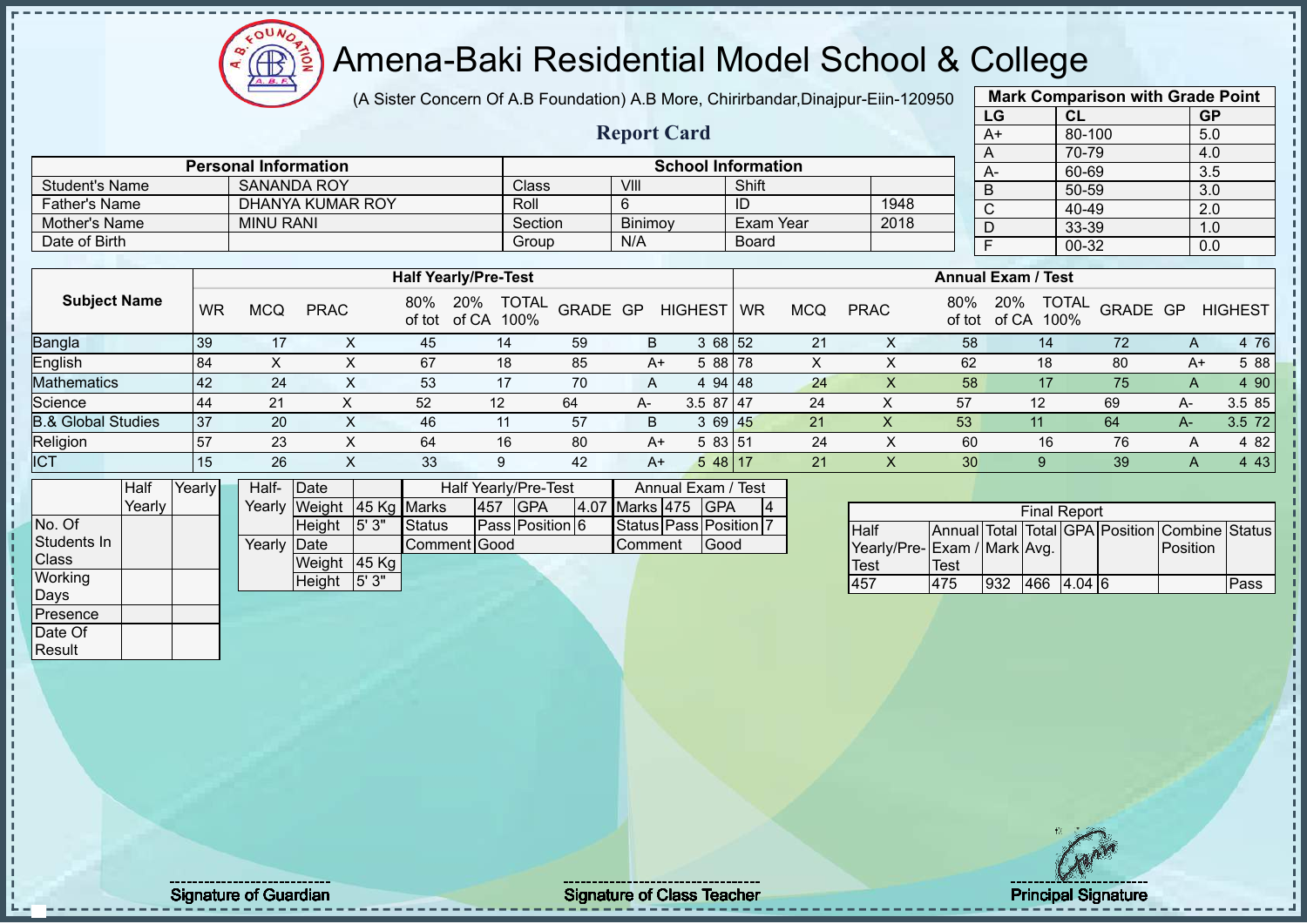# Amena-Baki Residential Model School & College

(A Sister Concern Of A.B Foundation) A.B More, Chirirbandar,Dinajpur-Eiin-120950

**Report Card**

| <b>Mark Comparison with Grade Point</b><br>LG<br><b>CL</b><br><b>GP</b><br>$A+$<br>80-100<br>5.0<br>70-79<br>4.0<br>A<br>3.5<br>60-69<br>$A-$<br>50-59<br>3.0<br>B |           |     |  |  |  |  |  |  |  |  |  |  |
|--------------------------------------------------------------------------------------------------------------------------------------------------------------------|-----------|-----|--|--|--|--|--|--|--|--|--|--|
|                                                                                                                                                                    |           |     |  |  |  |  |  |  |  |  |  |  |
|                                                                                                                                                                    |           |     |  |  |  |  |  |  |  |  |  |  |
|                                                                                                                                                                    |           |     |  |  |  |  |  |  |  |  |  |  |
|                                                                                                                                                                    |           |     |  |  |  |  |  |  |  |  |  |  |
|                                                                                                                                                                    |           |     |  |  |  |  |  |  |  |  |  |  |
| C                                                                                                                                                                  | $40 - 49$ | 2.0 |  |  |  |  |  |  |  |  |  |  |
| D                                                                                                                                                                  | 33-39     | 1.0 |  |  |  |  |  |  |  |  |  |  |
| F                                                                                                                                                                  | 00-32     | 0.0 |  |  |  |  |  |  |  |  |  |  |
|                                                                                                                                                                    |           |     |  |  |  |  |  |  |  |  |  |  |

|                       | <b>Personal Information</b> |         |                | <b>School Information</b> |      | $A-$ |
|-----------------------|-----------------------------|---------|----------------|---------------------------|------|------|
| <b>Student's Name</b> | <b>TALHA JUBAYER</b>        | Class   | VIII           | Shift                     |      |      |
| <b>Father's Name</b>  | MD ZOHURUL ALAM             | Roll    |                | ID                        | 1959 |      |
| Mother's Name         | MST RUMANA AKTER            | Section | <b>Binimov</b> | Exam Year                 | 2018 |      |
| Date of Birth         |                             | Group   | N/A            | Board                     |      |      |

|                               |    |            |             |               | <b>Half Yearly/Pre-Test</b> |                      |          |                 |    |     |             |               | <b>Annual Exam / Test</b>            |          |    |                |
|-------------------------------|----|------------|-------------|---------------|-----------------------------|----------------------|----------|-----------------|----|-----|-------------|---------------|--------------------------------------|----------|----|----------------|
| <b>Subject Name</b>           | WR | <b>MCQ</b> | <b>PRAC</b> | 80%<br>of tot | 20%<br>of CA                | <b>TOTAL</b><br>100% | GRADE GP | <b>HIGHEST</b>  | WR | MCQ | <b>PRAC</b> | 80%<br>of tot | <b>TOTAL</b><br>20%<br>100%<br>of CA | GRADE GP |    | <b>HIGHEST</b> |
| <b>Bangla</b>                 | 37 |            |             | 43            | 13                          | 56                   |          | 3 68 47<br>B    |    | 21  | ↗           | 54            | 13                                   | 67       | A- | 3.5 76         |
| English                       | 72 |            |             | 58            | 16                          | 74                   |          | 4 88 63<br>A    |    |     |             | 50            | 16                                   | 66       | A- | 3.5 88         |
| <b>Mathematics</b>            | 24 | 16         |             | 32            | 16                          | 48                   |          | 2 94 32<br>C.   |    | 17  |             | 39            | 16 <sup>1</sup>                      | 55       | B  | 3 90           |
| Science                       | 30 | 16         |             | 37            | 12                          | -49                  |          | 2 87 42         |    | 20  | ∧           | 50            | 12                                   | 62       | A- | 3.5 85         |
| <b>B.&amp; Global Studies</b> | 35 | 20         |             | 44            | 11                          | 55                   |          | 3 69 37<br>B    |    | 20  |             | 46            |                                      | 57       | B  | 3 7 2          |
| Religion                      | 55 | 25         |             | 64            | 16                          | 80                   |          | 5 83 56<br>$A+$ |    | 20  |             | 61            | 16                                   | 77       |    | 4 82           |
| <b>ICT</b>                    | 15 | 20         |             | 28            | 8                           | 36                   |          | 4 48 17<br>A    |    | 20  |             | 30            |                                      | 38       | A  | 4 4 3          |

|                 | Half    | Yearly | Half-  | <b>IDate</b>              |         |                       |     | Half Yearly/Pre-Test |                | Annual Exam / Test      |      |  |
|-----------------|---------|--------|--------|---------------------------|---------|-----------------------|-----|----------------------|----------------|-------------------------|------|--|
|                 | Yearlvl |        |        | Yearly Weight 39 Kg Marks |         |                       | 398 | <b>IGPA</b>          | 3.29 Marks 422 | <b>IGPA</b>             | 13.5 |  |
| No. Of          |         |        |        | Height                    |         | 4' 10" Status         |     | Pass Position 27     |                | Status Pass Position 27 |      |  |
| Students In     |         |        | Yearlv | <b>IDate</b>              |         | Comment Imprv. Needed |     |                      | Comment        | Ilmprv.                 |      |  |
| <b>Class</b>    |         |        |        | Weight                    | $39$ Kg |                       |     |                      |                | Needed                  |      |  |
| Working         |         |        |        | Height                    | 4' 10"  |                       |     |                      |                |                         |      |  |
| Days            |         |        |        |                           |         |                       |     |                      |                |                         |      |  |
| <b>Presence</b> |         |        |        |                           |         |                       |     |                      |                |                         |      |  |

|                              |      |     | <b>Final Report</b> |  |                                                |      |
|------------------------------|------|-----|---------------------|--|------------------------------------------------|------|
| Half                         |      |     |                     |  | Annual Total Total GPA Position Combine Status |      |
| Yearly/Pre- Exam / Mark Avg. |      |     |                     |  | <b>IPosition</b>                               |      |
| <b>Test</b>                  | Test |     |                     |  |                                                |      |
| 398                          | 422  | 820 | 410 3.39 26         |  |                                                | Pass |

Date Of **Result** 

Signature of Guardian Signature of Class T Teacher Principal Signature 31/51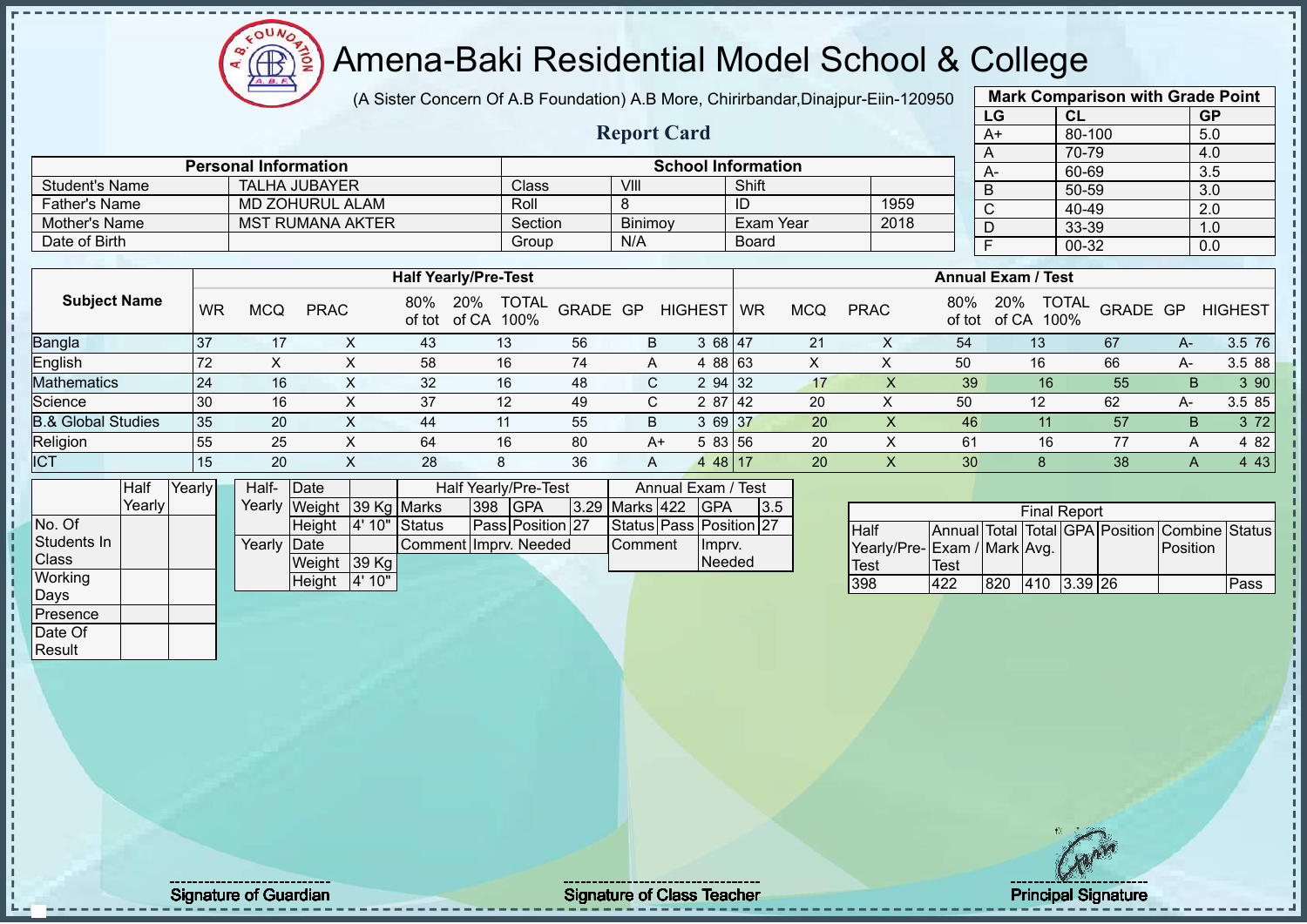$12\mu\text{V}$  $A, B$ **B TION** 

# Amena-Baki Residential Model School & College

|                                                                                |              |        |  |             |                             |              |                             |                      |                      | (A Sister Concern Of A.B Foundation) A.B More, Chirirbandar, Dinajpur-Eiin-120950 |                                   |          |                           |              |            |             |             |                                     |                |       |                      |          |          | <b>Mark Comparison with Grade Point</b>        |
|--------------------------------------------------------------------------------|--------------|--------|--|-------------|-----------------------------|--------------|-----------------------------|----------------------|----------------------|-----------------------------------------------------------------------------------|-----------------------------------|----------|---------------------------|--------------|------------|-------------|-------------|-------------------------------------|----------------|-------|----------------------|----------|----------|------------------------------------------------|
|                                                                                |              |        |  |             |                             |              |                             |                      |                      |                                                                                   |                                   |          |                           |              |            |             |             |                                     | LG             |       | CL                   |          |          | <b>GP</b>                                      |
|                                                                                |              |        |  |             |                             |              |                             |                      |                      |                                                                                   | <b>Report Card</b>                |          |                           |              |            |             |             |                                     | $A+$           |       | 80-100               |          |          | 5.0                                            |
|                                                                                |              |        |  |             |                             |              |                             |                      |                      |                                                                                   |                                   |          |                           |              |            |             |             |                                     | A              |       | 70-79                |          |          | 4.0                                            |
|                                                                                |              |        |  |             | <b>Personal Information</b> |              |                             |                      |                      |                                                                                   |                                   |          | <b>School Information</b> |              |            |             |             |                                     | $A -$          |       | 60-69                |          |          | 3.5                                            |
| <b>Student's Name</b>                                                          |              |        |  |             | <b>SM MUNEM SHAHRIAR</b>    |              |                             |                      | Class                |                                                                                   | VIII                              |          |                           | Shift        |            |             |             |                                     | B              |       | 50-59                |          |          | 3.0                                            |
| <b>Father's Name</b>                                                           |              |        |  |             | <b>MD MAZIBAR RAHMAN</b>    |              |                             |                      | Roll                 |                                                                                   | 9                                 |          |                           | ID           |            |             | 1960        |                                     | $\overline{C}$ |       | 40-49                |          |          | 2.0                                            |
| Mother's Name                                                                  |              |        |  |             | <b>MOST MARINA AKHTER</b>   |              |                             |                      | Section              |                                                                                   | Binimoy                           |          |                           |              | Exam Year  |             | 2018        |                                     | D              | 33-39 |                      |          | 1.0      |                                                |
| Date of Birth                                                                  |              |        |  |             |                             |              |                             |                      | Group                |                                                                                   | N/A                               |          |                           | <b>Board</b> |            |             |             |                                     | $\overline{F}$ |       | $00 - 32$            |          |          | 0.0                                            |
|                                                                                |              |        |  |             |                             |              |                             |                      |                      |                                                                                   |                                   |          |                           |              |            |             |             |                                     |                |       |                      |          |          |                                                |
|                                                                                |              |        |  |             |                             |              | <b>Half Yearly/Pre-Test</b> |                      |                      |                                                                                   |                                   |          |                           |              |            |             |             | <b>Annual Exam / Test</b>           |                |       |                      |          |          |                                                |
| <b>Subject Name</b><br>80%<br><b>WR</b><br><b>MCQ</b><br><b>PRAC</b><br>of tot |              |        |  |             |                             |              |                             | 20%<br>of CA         | <b>TOTAL</b><br>100% | GRADE GP                                                                          |                                   |          | <b>HIGHEST</b>            | <b>WR</b>    | <b>MCQ</b> | <b>PRAC</b> |             | 80%<br>of tot                       | 20%<br>of CA   |       | <b>TOTAL</b><br>100% | GRADE GP |          | <b>HIGHEST</b>                                 |
| Bangla<br>43<br>20<br>X<br>50                                                  |              |        |  |             |                             | 13           |                             | 63                   | A-                   |                                                                                   | $3.568$ 52                        |          | 21                        |              | X          | 58          |             | 13                                  |                | 71    | A                    | 4 76     |          |                                                |
| 82<br>X<br>English<br>X<br>66                                                  |              |        |  |             |                             | 16           | 82                          | $A+$                 |                      | 5 88 76                                                                           |                                   | $\times$ |                           | X            | 61         |             | 16          |                                     | 77             | Α     | 4 8 8                |          |          |                                                |
| <b>Mathematics</b>                                                             |              | 48     |  | 24          |                             | $\times$     | 58                          |                      | 20                   | 78                                                                                | A                                 |          | 4 94 54                   |              | 25         |             | $\times$    | 63                                  | 20             |       |                      | 83       | $A+$     | 5 90                                           |
| Science                                                                        |              | 41     |  | 23          |                             | X            | 51                          | 15                   |                      | 66                                                                                | A-                                |          | 3.5 87 54                 |              | 24         |             | X           | 62                                  |                | 15    |                      | 77       | Α        | 4 8 5                                          |
| <b>B.&amp; Global Studies</b>                                                  |              | 39     |  | 22          |                             | $\mathsf{X}$ | 49                          | 13                   |                      | 62                                                                                |                                   |          | 3.5 69 40                 |              | 21         |             | $\mathsf X$ | 49                                  |                | 13    |                      | 62       | $A-$     | 3.5 72                                         |
| Religion                                                                       |              | 55     |  | 23          |                             | X            | 62                          |                      | 16                   | 78                                                                                | $\overline{A}$                    |          | 4 83 56                   |              | 19         |             | X           | 60                                  |                | 16    |                      | 76       | A        | 4 8 2                                          |
| <b>ICT</b>                                                                     |              | 15     |  | 25          |                             | X            | 32                          |                      | 8                    | 40                                                                                | $A+$                              |          | $548$ 17                  |              | 20         |             | X           | 30                                  |                | 8     |                      | 38       | A        | 4 4 3                                          |
|                                                                                | Half         | Yearly |  | Half-Date   |                             |              |                             | Half Yearly/Pre-Test |                      |                                                                                   |                                   |          | Annual Exam / Test        |              |            |             |             |                                     |                |       |                      |          |          |                                                |
|                                                                                | Yearly       |        |  |             | Yearly Weight               | $\sqrt{52}$  | <b>Marks</b>                | 469                  | <b>GPA</b>           | 4.07 Marks 484                                                                    |                                   |          | <b>GPA</b>                | 4.07         |            |             |             |                                     |                |       | <b>Final Report</b>  |          |          |                                                |
| No. Of<br>Students In<br>Class                                                 |              |        |  | Yearly Date | Height                      | Kg<br> 5'3"  | <b>Status</b>               | Comment Good         | Pass Position 5      |                                                                                   | Status Pass Position 6<br>Comment |          | Good                      |              |            | Half        |             | Yearly/Pre-Exam / Mark Avg.<br>Test |                |       |                      |          | Position | Annual Total Total GPA Position Combine Status |
| Working                                                                        | 52<br>Weight |        |  |             |                             |              |                             |                      |                      |                                                                                   |                                   |          | Test<br>469               |              | 484        | 953         |             | 477 4.07 5                          |                |       | Pass                 |          |          |                                                |
|                                                                                | Days<br>Kg   |        |  |             |                             |              |                             |                      |                      |                                                                                   |                                   |          |                           |              |            |             |             |                                     |                |       |                      |          |          |                                                |
| Presence<br>5'3''<br>Height                                                    |              |        |  |             |                             |              |                             |                      |                      |                                                                                   |                                   |          |                           |              |            |             |             |                                     |                |       |                      |          |          |                                                |
| Date Of                                                                        |              |        |  |             |                             |              |                             |                      |                      |                                                                                   |                                   |          |                           |              |            |             |             |                                     |                |       |                      |          |          |                                                |
| Result                                                                         |              |        |  |             |                             |              |                             |                      |                      |                                                                                   |                                   |          |                           |              |            |             |             |                                     |                |       |                      |          |          |                                                |

experiment to the contract of Class Teacher and the Class Teacher and the Class Teacher Principal Signature 32<br>Signature 32/511 Signature 32/51 Signature 32/51 Signature 32/51 Signature 32/51 Signature 32/51 Signature 32/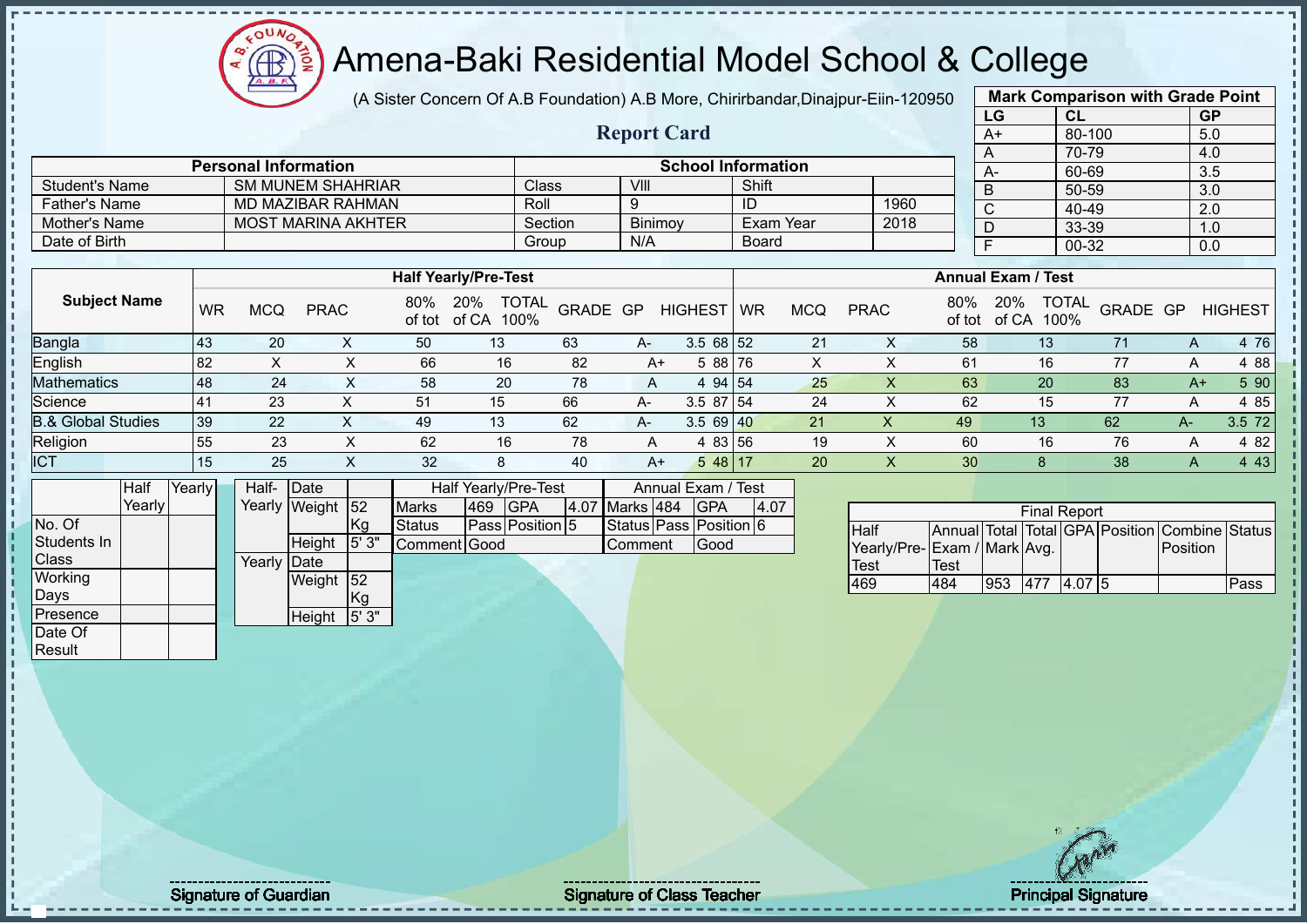(A Sister Concern Of A.B Foundation) A.B More, Chirirbandar,Dinajpur-Eiin-120950

**Report Card**

|                       | <b>Mark Comparison with Grade Point</b> |           |
|-----------------------|-----------------------------------------|-----------|
| LG                    | CL                                      | <b>GP</b> |
| $\overline{A+}$       | 80-100                                  | 5.0       |
| A                     | 70-79                                   | 4.0       |
| A-                    | 60-69                                   | 3.5       |
| B                     | 50-59                                   | 3.0       |
| $\overline{\text{c}}$ | 40-49                                   | 2.0       |
| D                     | 33-39                                   | 1.0       |
| F                     | $00 - 32$                               | 0.0       |
|                       |                                         |           |

|                       | <b>Personal Information</b> |         |                | <b>School Information</b> |      | A- |
|-----------------------|-----------------------------|---------|----------------|---------------------------|------|----|
| <b>Student's Name</b> | MD, RAFIUL HASSAN           | Class   | VIII           | Shift                     |      | B  |
| <b>Father's Name</b>  | MD ABDUL MANNAN             | Roll    | 10             | ID                        | 1961 | ◡  |
| Mother's Name         | <b>MRS REHANA PARVIN</b>    | Section | <b>Binimov</b> | Exam Year                 | 2018 | D  |
| Date of Birth         |                             | Group   | N/A            | Board                     |      |    |

|                               |           |     |             |     | <b>Half Yearly/Pre-Test</b>              |          |      |                |    |            |             |               | <b>Annual Exam / Test</b>            |          |    |                |
|-------------------------------|-----------|-----|-------------|-----|------------------------------------------|----------|------|----------------|----|------------|-------------|---------------|--------------------------------------|----------|----|----------------|
| <b>Subject Name</b>           | <b>WR</b> | MCQ | <b>PRAC</b> | 80% | <b>TOTAL</b><br>20%<br>of tot of CA 100% | GRADE GP |      | <b>HIGHEST</b> | WR | <b>MCQ</b> | <b>PRAC</b> | 80%<br>of tot | <b>TOTAL</b><br>20%<br>100%<br>of CA | GRADE GP |    | <b>HIGHEST</b> |
| Bangla                        | 28        | 22  | $\sim$      | 40  | 9                                        | -49      |      | $268$ 44       |    | 20         | ∧           | 51            |                                      | 60       | A- | 3.5 76         |
| English                       | 69        |     | $\sim$      | 55  | 15                                       | 70       | A    | 4 88 76        |    | X          |             | 61            | 15                                   | 76       | A  | 4 88           |
| <b>Mathematics</b>            |           | 21  |             | 26  | 10                                       | 36       |      | $0.0$ 94 24    |    | 19         | X           | 34            | 10 <sup>1</sup>                      | 44       | С  | 2 90           |
| Science                       | 38        | 23  |             | 49  | 13                                       | 62       | $A-$ | $3.587$   42   |    | 23         | ↗           | 52            | 13                                   | 65       | А- | 3.5 85         |
| <b>B.&amp; Global Studies</b> | 22        | 20  | ∧           | -34 | 10                                       | 44       | C.   | 2 69 36        |    | 19         |             | 44            | 10                                   | 54       | B  | 3 7 2          |
| Religion                      | 54        | 25  |             | 63  | 15                                       | 78       | А    | 4 83 55        |    | 26         |             | 65            | 15                                   | 80       | A+ | 5 82           |
| <b>ICT</b>                    | 15        | 23  | ∧           | 30  | 8                                        | 38       | A    | 4 48 16        |    | 20         | ∧           | 29            |                                      | 37       | A  | 4 4 3          |

|              | Half     | Yearlvl | Half-        | <b>IDate</b>              |        |                          | Half Yearly/Pre-Test |                  | Annual Exam / Test      |      |
|--------------|----------|---------|--------------|---------------------------|--------|--------------------------|----------------------|------------------|-------------------------|------|
|              | Yearlv l |         |              | Yearly Weight 47 Kg Marks |        |                          | <b>377 GPA</b>       | 0.00 Marks 416   | <b>IGPA</b>             | 3.57 |
| No. Of       |          |         |              | <b>Height</b>             | 15'3'' | <b>Status</b>            | <b>Fail Position</b> |                  | Status Pass Position 25 |      |
| Students In  |          |         | Yearly  Date |                           |        | Comment Not Satisfactory |                      | <b>I</b> Comment | Impry.                  |      |
| <b>Class</b> |          |         |              | Weight 47 Kg              |        |                          |                      |                  | Needed                  |      |
| Working      |          |         |              | Height                    | 15'3'' |                          |                      |                  |                         |      |
| Days         |          |         |              |                           |        |                          |                      |                  |                         |      |

 $12\mu\text{V}$ 

**AR** 

|                             |      |     | <b>Final Report</b> |  |                                                |      |
|-----------------------------|------|-----|---------------------|--|------------------------------------------------|------|
| <b>Half</b>                 |      |     |                     |  | Annual Total Total GPA Position Combine Status |      |
| Yearly/Pre-Exam / Mark Avg. |      |     |                     |  | Position                                       |      |
| <b>Test</b>                 | Test |     |                     |  |                                                |      |
| 377                         | 416  | 793 | 397 3.18 36         |  |                                                | Pass |

Presence Date Of Result

Signature of Guardian Signature of Class Teacher Principal Signature of Class Teacher Principal Signature 33/5<br>Signature 33/511/511 Signature 33/511/511 Signature 33/511/51 Signature 33/511/51 Signature 33/511/51 Signature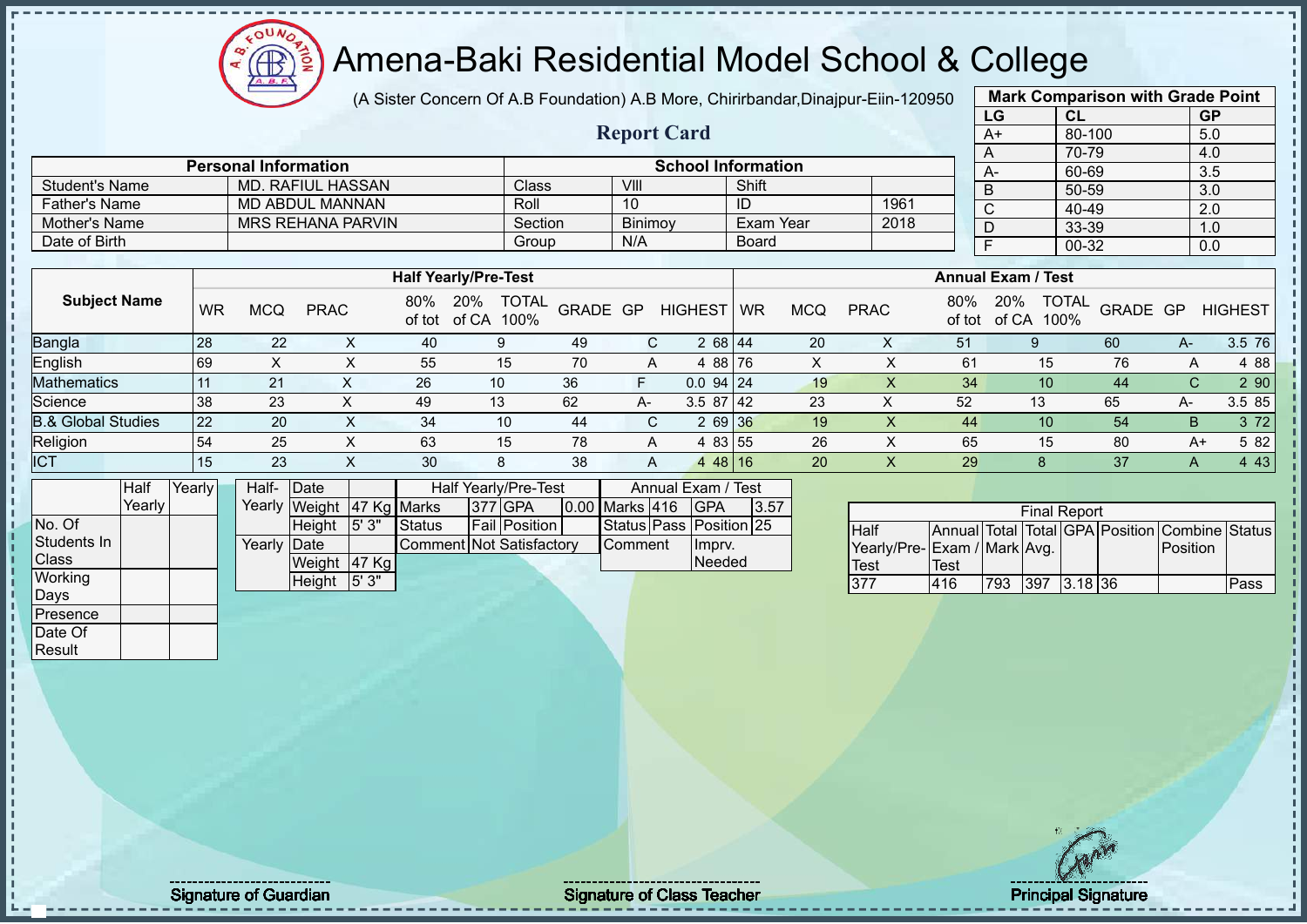Amena-Baki Residential Model School & College  $\circledR$ ğ

 $12\mu\text{V}$ 

(A Sister Concern Of A.B Foundation) A.B More, Chirirbandar,Dinajpur-Eiin-120950 **Mark Comparison with Grade Point**

|                               |        |        |           |                   |                             |           |                             |              |                      |          |                    |                    |            |                           |            |             |          |                             | LG           |            | CL                  |          | GP               |                                                |
|-------------------------------|--------|--------|-----------|-------------------|-----------------------------|-----------|-----------------------------|--------------|----------------------|----------|--------------------|--------------------|------------|---------------------------|------------|-------------|----------|-----------------------------|--------------|------------|---------------------|----------|------------------|------------------------------------------------|
|                               |        |        |           |                   |                             |           |                             |              |                      |          | <b>Report Card</b> |                    |            |                           |            |             |          |                             | A+           |            | 80-100              |          | 5.0              |                                                |
|                               |        |        |           |                   |                             |           |                             |              |                      |          |                    |                    |            |                           |            |             |          |                             | Α            |            | 70-79               |          | 4.0              |                                                |
|                               |        |        |           |                   | <b>Personal Information</b> |           |                             |              |                      |          |                    |                    |            | <b>School Information</b> |            |             |          |                             | $A-$         |            | 60-69               |          | 3.5              |                                                |
| <b>Student's Name</b>         |        |        |           |                   | <b>KOWSIK ROY</b>           |           |                             |              | Class                |          | VIII               |                    |            | Shift                     |            |             |          |                             | B            |            | 50-59               |          | 3.0              |                                                |
| <b>Father's Name</b>          |        |        |           |                   | PHONIBHUSHON ROY            |           |                             |              | Roll                 |          | 11                 |                    |            | ID                        |            |             | 1970     |                             | $\mathsf{C}$ |            | 40-49               |          | $\overline{2.0}$ |                                                |
| Mother's Name                 |        |        |           | <b>KABITA ROY</b> |                             |           |                             |              | Section              |          | Binimoy            |                    |            | <b>Exam Year</b>          |            |             | 2018     |                             | D            |            | 33-39               |          | 1.0              |                                                |
| Date of Birth                 |        |        |           |                   |                             |           |                             |              | Group                |          | N/A                |                    |            | <b>Board</b>              |            |             |          |                             | F            |            | $00 - 32$           |          | 0.0              |                                                |
|                               |        |        |           |                   |                             |           |                             |              |                      |          |                    |                    |            |                           |            |             |          |                             |              |            |                     |          |                  |                                                |
|                               |        |        |           |                   |                             |           | <b>Half Yearly/Pre-Test</b> |              |                      |          |                    |                    |            |                           |            |             |          | <b>Annual Exam / Test</b>   |              |            |                     |          |                  |                                                |
| <b>Subject Name</b>           |        |        | <b>WR</b> | <b>MCQ</b>        | <b>PRAC</b>                 |           | 80%<br>of tot               | 20%<br>of CA | <b>TOTAL</b><br>100% | GRADE GP |                    | <b>HIGHEST</b>     |            | <b>WR</b>                 | <b>MCQ</b> | <b>PRAC</b> |          | 80%<br>of tot               | 20%          | of CA 100% | <b>TOTAL</b>        | GRADE GP |                  | <b>HIGHEST</b>                                 |
| Bangla                        |        | 42     |           | 22                |                             | X         | 51                          | 14           |                      | 65       | A-                 |                    | $3.568$ 45 |                           | 22         |             | X        | 54                          |              | 14         |                     | 68       | $A-$             | 3.5 76                                         |
| English                       |        | 76     |           | X                 |                             | X         | 61                          |              | 15                   | 76       | A                  |                    | 4 88 65    |                           | X          |             | X        | 52                          |              | 15         |                     | 67       | $A -$            | 3.5 88                                         |
| Mathematics                   |        | 32     |           | 21                |                             | X         | 42                          |              | 15                   | 57       | B                  |                    | 3 94 47    |                           | 18         |             | X        | 52                          |              | 15         |                     | 67       | $A-$             | 3.5 90                                         |
| Science                       |        | 36     |           | 18                |                             | X         | 43                          |              | 11                   | 54       | B                  |                    | 3 87 44    |                           | 24         |             | X        | 54                          |              | 11         |                     | 65       | $A -$            | 3.5 85                                         |
| <b>B.&amp; Global Studies</b> |        | 25     |           | 17                |                             | X         | 34                          |              | 10                   | 44       | C.                 |                    | 2 69 31    |                           | 19         |             | $\times$ | 40                          |              | 10         |                     | 50       | B.               | 3 7 2                                          |
| Religion                      |        | 53     |           | 23                |                             | X         | 61                          |              | 15                   | 76       | A                  |                    | 4 83 51    |                           | 20         |             | X        | 57                          |              | 15         |                     | 72       | A                | 4 8 2                                          |
| <b>ICT</b>                    |        | 15     |           | 20                |                             | X         | 28                          |              | $\overline{7}$       | 35       | Α                  |                    | 4 48 17    |                           | 19         |             | X        | 29                          |              |            |                     | 36       | A                | 4 4 3                                          |
|                               | Half   | Yearly |           | Half-             | Date                        |           |                             |              | Half Yearly/Pre-Test |          |                    | Annual Exam / Test |            |                           |            |             |          |                             |              |            |                     |          |                  |                                                |
|                               | Yearly |        |           | Yearly            | Weight                      | 34.5      | <b>Marks</b>                | 407          | <b>GPA</b>           | 3.36     | Marks 425          |                    | <b>GPA</b> | 3.57                      |            |             |          |                             |              |            | <b>Final Report</b> |          |                  |                                                |
| No. Of                        |        |        |           |                   |                             | <b>Kg</b> | <b>Status</b>               |              | Pass Position 23     |          |                    |                    |            | Status Pass Position 22   |            | Half        |          |                             |              |            |                     |          |                  | Annual Total Total GPA Position Combine Status |
| Students In                   |        |        |           |                   | Height                      | 5' 2"     | Comment Imprv. Needed       |              |                      |          | Comment            |                    | Imprv.     |                           |            |             |          | Yearly/Pre-Exam / Mark Avg. |              |            |                     |          | Position         |                                                |
| Class                         |        |        |           | Yearly            | Date                        |           |                             |              |                      |          |                    |                    | Needed     |                           |            | <b>Test</b> |          | Test                        |              |            |                     |          |                  |                                                |
| Working                       |        |        |           |                   | Weight                      | 34.5      |                             |              |                      |          |                    |                    |            |                           |            | 407         |          | 425                         | 832          |            | 416 3.46 24         |          |                  | Pass                                           |
| Days                          |        |        |           |                   |                             | Kg        |                             |              |                      |          |                    |                    |            |                           |            |             |          |                             |              |            |                     |          |                  |                                                |
| Presence                      |        |        |           |                   | Height                      | 5'2"      |                             |              |                      |          |                    |                    |            |                           |            |             |          |                             |              |            |                     |          |                  |                                                |
| Date Of                       |        |        |           |                   |                             |           |                             |              |                      |          |                    |                    |            |                           |            |             |          |                             |              |            |                     |          |                  |                                                |
| Result                        |        |        |           |                   |                             |           |                             |              |                      |          |                    |                    |            |                           |            |             |          |                             |              |            |                     |          |                  |                                                |

Signature of Guardian Signature of Class T Teacher Principal Signature 34/51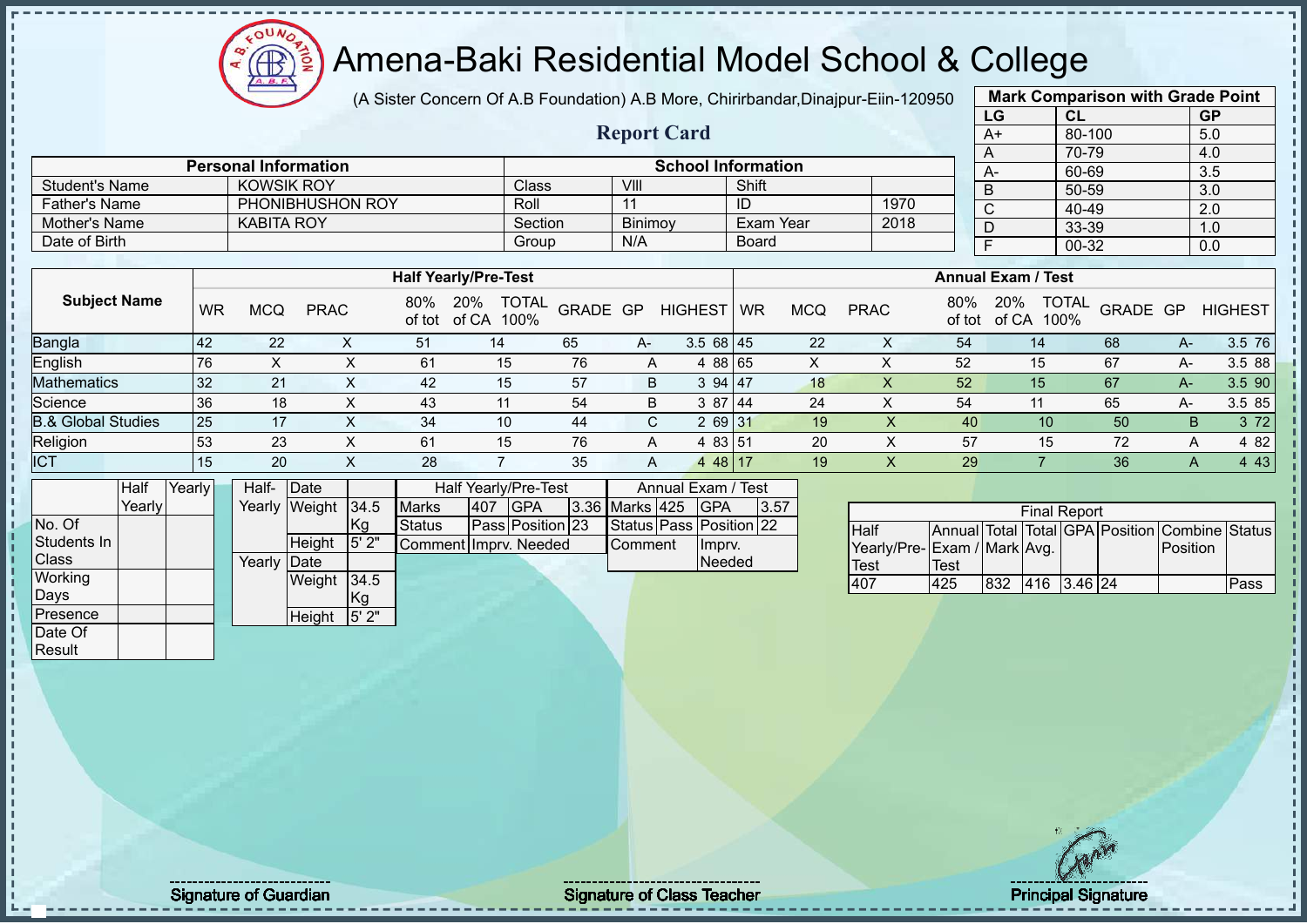$12\mu\text{V}$ **AR** 

### Amena-Baki Residential Model School & College

(A Sister Concern Of A.B Foundation) A.B More, Chirirbandar,Dinajpur-Eiin-120950

**Report Card**

|              | <b>Mark Comparison with Grade Point</b> |           |
|--------------|-----------------------------------------|-----------|
| LG           | CL                                      | <b>GP</b> |
| $A+$         | $80 - 100$                              | 5.0       |
| A            | 70-79                                   | 4.0       |
| A-           | 60-69                                   | 3.5       |
| B            | 50-59                                   | 3.0       |
| $\mathsf{C}$ | 40-49                                   | 2.0       |
| D            | 33-39                                   | 1.0       |
| F            | $00 - 32$                               | 0.0       |
|              |                                         |           |

|                       |                 | <b>Half Yearly/Pre-Test</b> |         |           |      | <b>Annual Exam / Test</b> |        |
|-----------------------|-----------------|-----------------------------|---------|-----------|------|---------------------------|--------|
|                       |                 |                             |         |           |      |                           |        |
| Date of Birth         |                 | Group                       | N/A     | Board     |      |                           | 00-32  |
|                       |                 |                             |         |           |      | D                         | 33-39  |
| Mother's Name         | MAHMUDA BEGUM   | Section                     | Binimoy | Exam Year | 2018 |                           |        |
| Father's Name         | MAHFUJAR RAHMAN | Roll                        |         | ID        | 1972 |                           | 40-49  |
| <b>Student's Name</b> | MEZBAHUL ISLAM  | Class                       | VIII    | Shift     |      |                           | 50-59  |
|                       |                 |                             |         |           |      | $\Gamma$                  | ັບບ-ບວ |

**Personal Information School Information** 

| <b>Subject Name</b>           | <b>WR</b> | MCQ | <b>PRAC</b> | 80%<br>of tot | 20%<br><b>TOTAL</b><br>of CA<br>100% | GRADE GP |    | <b>HIGHEST</b>            | WR | MCQ | <b>PRAC</b> | 80%<br>of tot | 20%<br>of CA<br>100% | <b>TOTAL</b><br>GRADE GP |    | <b>HIGHEST</b> |
|-------------------------------|-----------|-----|-------------|---------------|--------------------------------------|----------|----|---------------------------|----|-----|-------------|---------------|----------------------|--------------------------|----|----------------|
| <b>Bangla</b>                 | l 44      | 16  |             | 48            | 13                                   | 61       | A- | $3.568$   42              |    | 21  | ∧           | 50            | 13                   | 63                       | A- | 3.5 76         |
| English                       | l 60      |     |             | 48            | 13                                   | 61       | A- | 3.5 88 65                 |    |     |             | 52            | 13                   | 65                       | A- | 3.5 88         |
| <b>Mathematics</b>            | 16        | 22  |             | 30            | 12                                   | 42       |    | 2 94 51                   |    | 22  |             | 58            | 12                   | 70                       |    | 4 90           |
| Science                       | 31        | 19  |             | 40            |                                      | 51       | B  | 3 87 53                   |    | 22  |             | 60            |                      |                          |    | 4 85           |
| <b>B.&amp; Global Studies</b> | <b>27</b> | 19  |             | 37            | 10 <sup>°</sup>                      | 47       |    | 2 69 30                   |    | 16  |             | 37            | 10                   | 47                       | r  | 2 72           |
| Religion                      | 51        | 18  |             | 55            | 15                                   | 70       | A  | 4 83 47                   |    | 24  |             | 57            | 15                   | 72                       |    | 4 82           |
| ICT                           | 15        | 25  |             | 32            |                                      | 39       | A  | 48   15<br>$\overline{4}$ |    | 22  |             | 30            |                      | 37                       |    | 4 4 3          |

|                 | Half   | Yearly | Half-  | <b>IDate</b>  |       |                       |      | Half Yearly/Pre-Test |                | Annual Exam / Test      |      |
|-----------------|--------|--------|--------|---------------|-------|-----------------------|------|----------------------|----------------|-------------------------|------|
|                 | Yearly |        | Yearly | Weight        | 49.1  | <b>Marks</b>          | 1371 | <b>IGPA</b>          | 3.14 Marks 425 | <b>IGPA</b>             | 3.57 |
| No. Of          |        |        |        |               | Kg    | <b>Status</b>         |      | Pass Position 32     |                | Status Pass Position 22 |      |
| Students In     |        |        |        | <b>Height</b> | 5' 3" | Comment Imprv. Needed |      |                      | Comment        | Impry.                  |      |
| <b>Class</b>    |        |        | Yearly | <b>IDate</b>  |       |                       |      |                      |                | <b>Needed</b>           |      |
| Working         |        |        |        | Weight        | 49.1  |                       |      |                      |                |                         |      |
| Days            |        |        |        |               | Kg    |                       |      |                      |                |                         |      |
| <b>Presence</b> |        |        |        | Height        | 5'3"  |                       |      |                      |                |                         |      |
| Date Of         |        |        |        |               |       |                       |      |                      |                |                         |      |

|                             |      |     | <b>Final Report</b> |  |                                                |      |
|-----------------------------|------|-----|---------------------|--|------------------------------------------------|------|
| <b>I</b> Half               |      |     |                     |  | Annual Total Total GPA Position Combine Status |      |
| Yearly/Pre-Exam / Mark Avg. |      |     |                     |  | <b>Position</b>                                |      |
| Test                        | Test |     |                     |  |                                                |      |
| 371                         | 425  | 796 | 398 3.36 29         |  |                                                | Pass |

Result

Signature of Guardian Signature of Class T Teacher Principal Signature 35/51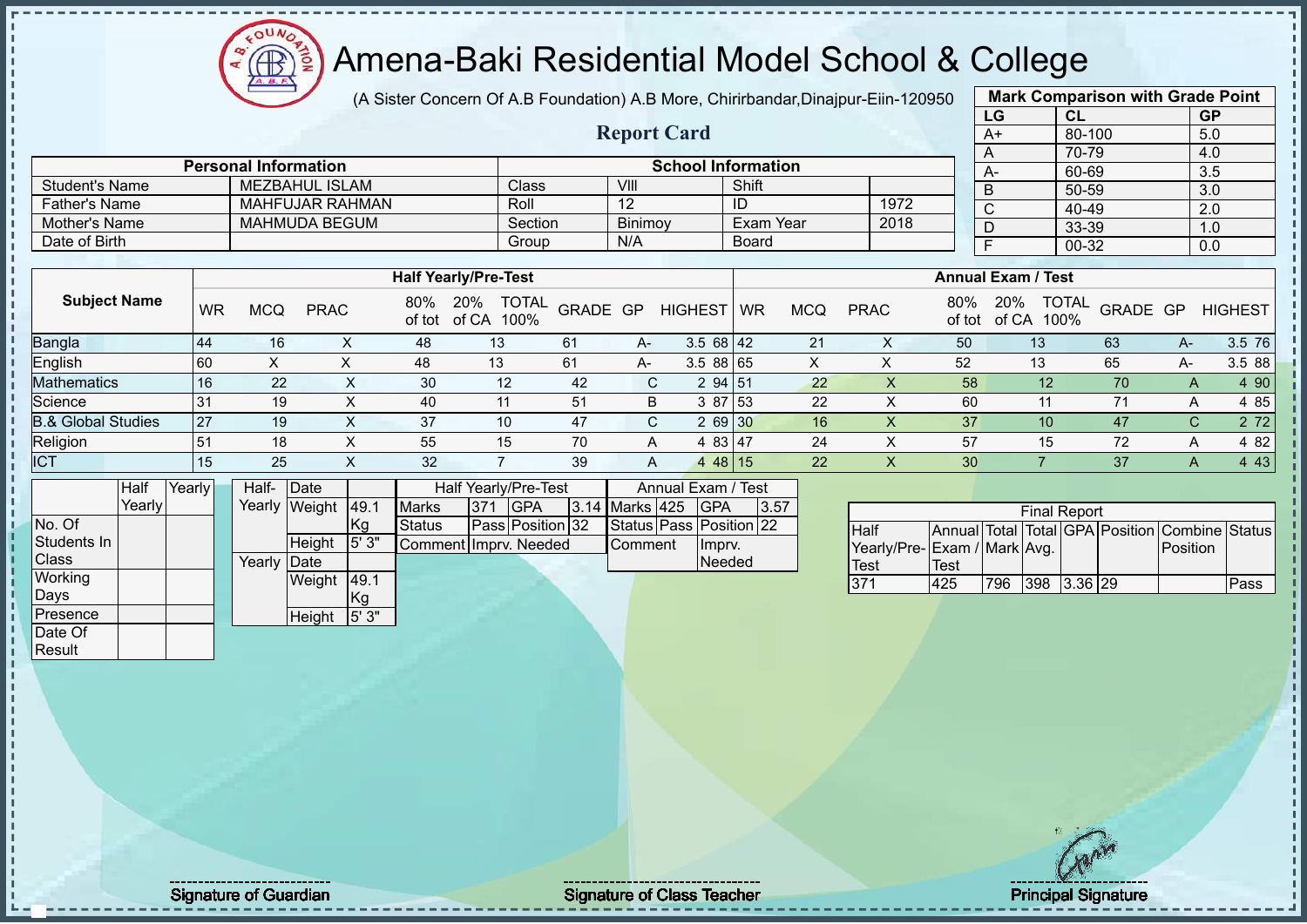$12\mu\text{V}$ **AR** 

# Amena-Baki Residential Model School & College

(A Sister Concern Of A.B Foundation) A.B More, Chirirbandar,Dinajpur-Eiin-120950

**Report Card**

|      | <b>Mark Comparison with Grade Point</b> |           |  |  |  |  |  |  |  |  |
|------|-----------------------------------------|-----------|--|--|--|--|--|--|--|--|
| LG   | CL                                      | <b>GP</b> |  |  |  |  |  |  |  |  |
| $A+$ | 80-100                                  | 5.0       |  |  |  |  |  |  |  |  |
| A    | 70-79                                   | 4.0       |  |  |  |  |  |  |  |  |
| A-   | 60-69                                   | 3.5       |  |  |  |  |  |  |  |  |
| B    | 50-59                                   | 3.0       |  |  |  |  |  |  |  |  |
| C    | 40-49                                   | 2.0       |  |  |  |  |  |  |  |  |
| D    | 33-39                                   | 1.0       |  |  |  |  |  |  |  |  |
| F    | 00-32                                   | 0.0       |  |  |  |  |  |  |  |  |
|      |                                         |           |  |  |  |  |  |  |  |  |

|                      | <b>Personal Information</b> |              |                | <b>School Information</b> |      |
|----------------------|-----------------------------|--------------|----------------|---------------------------|------|
| Student's Name       | SHAHAJADA SOUROV            | <b>Class</b> | VIII           | Shift                     |      |
| <b>Father's Name</b> | MD MOKSED ALI               | Roll         | 13             | ID                        | 1974 |
| Mother's Name        | <b>MOST SELINA KHATUN</b>   | Section      | <b>Binimov</b> | Exam Year                 | 2018 |
| Date of Birth        |                             | Group        | N/A            | <b>Board</b>              |      |

|                               |     |            |             |               | <b>Half Yearly/Pre-Test</b>       |          |      |                |           |            |             |               | <b>Annual Exam / Test</b>            |          |      |                |
|-------------------------------|-----|------------|-------------|---------------|-----------------------------------|----------|------|----------------|-----------|------------|-------------|---------------|--------------------------------------|----------|------|----------------|
| <b>Subject Name</b>           | WR  | <b>MCQ</b> | <b>PRAC</b> | 80%<br>of tot | <b>TOTAL</b><br>20%<br>of CA 100% | GRADE GP |      | <b>HIGHEST</b> | <b>WR</b> | <b>MCQ</b> | <b>PRAC</b> | 80%<br>of tot | <b>TOTAL</b><br>20%<br>of CA<br>100% | GRADE GP |      | <b>HIGHEST</b> |
| <b>Bangla</b>                 | -37 | 15         |             | 42            | 12                                | 54       | В    | 3 68 45        |           | 22         |             | 54            | 12                                   | 66       | $A-$ | 3.5 76         |
| English                       | 76  |            |             | 61            | 14                                | 75       |      | 4 88 75        |           |            |             | 60            | 14                                   | 74       | A    | 4 8 8          |
| <b>Mathematics</b>            | 45  | 18         | ∧           | 50            | 15                                | 65       | $A-$ | 3.594 30       |           | 23         | X           | 42            | 15                                   | 57       | B    | 3 90           |
| Science                       | 36  | 17         |             | 42            | 11                                | 53       | B    | 3 87 42        |           | 22         |             | 51            | 11                                   | 62       | А-   | 3.5 85         |
| <b>B.&amp; Global Studies</b> | 20  | 20         |             | 32            | 9                                 | 41       | C.   | 2 69 32        |           | 17         |             | 39            |                                      | 48       |      | 2 7 2          |
| Religion                      | 52  | 20         |             | 58            | 15                                | 73       | A    | 4 83 50        |           | 25         |             | 60            | 15                                   | 75       | A    | 4 8 2          |
| <b>ICT</b>                    | 15  | 20         | $\sim$      | 28            | 8                                 | 36       | A    | 4 48 17        |           | 25         |             | 34            |                                      | 42       | $A+$ | 5 4 3          |

|              | Half   | Yearly | Half-  | Date          |               |                         |     | <b>Half Yearly/Pre-Test</b> |                | Annual Exam / Test      |      |
|--------------|--------|--------|--------|---------------|---------------|-------------------------|-----|-----------------------------|----------------|-------------------------|------|
|              | Yearly |        |        | Yearly Weight | 43.6          | <b>Marks</b>            | 397 | <b>GPA</b>                  | 3.36 Marks 424 | <b>IGPA</b>             | 3.57 |
| No. Of       |        |        |        |               | Kg            | <b>Status</b>           |     | Pass Position 25            |                | Status Pass Position 23 |      |
| Students In  |        |        |        | <b>Height</b> | 5'2"          | Comment I Impry. Needed |     |                             | Comment        | Imprv.                  |      |
| <b>Class</b> |        |        | Yearly | <b>IDate</b>  |               |                         |     |                             |                | <b>Needed</b>           |      |
| Working      |        |        |        | Weight        | 43.6          |                         |     |                             |                |                         |      |
| Days         |        |        |        |               | <sub>Kg</sub> |                         |     |                             |                |                         |      |
| Presence     |        |        |        | Height        | 5'2"          |                         |     |                             |                |                         |      |
| Date Of      |        |        |        |               |               |                         |     |                             |                |                         |      |

| <b>Final Report</b>          |             |     |     |           |  |                                                |      |  |  |  |  |  |  |
|------------------------------|-------------|-----|-----|-----------|--|------------------------------------------------|------|--|--|--|--|--|--|
| Half                         |             |     |     |           |  | Annual Total Total GPA Position Combine Status |      |  |  |  |  |  |  |
| Yearly/Pre- Exam / Mark Avg. |             |     |     |           |  | Position                                       |      |  |  |  |  |  |  |
| <b>Test</b>                  | <b>Test</b> |     |     |           |  |                                                |      |  |  |  |  |  |  |
| 397                          | 424         | 821 | 411 | $3.46$ 25 |  |                                                | Pass |  |  |  |  |  |  |

Result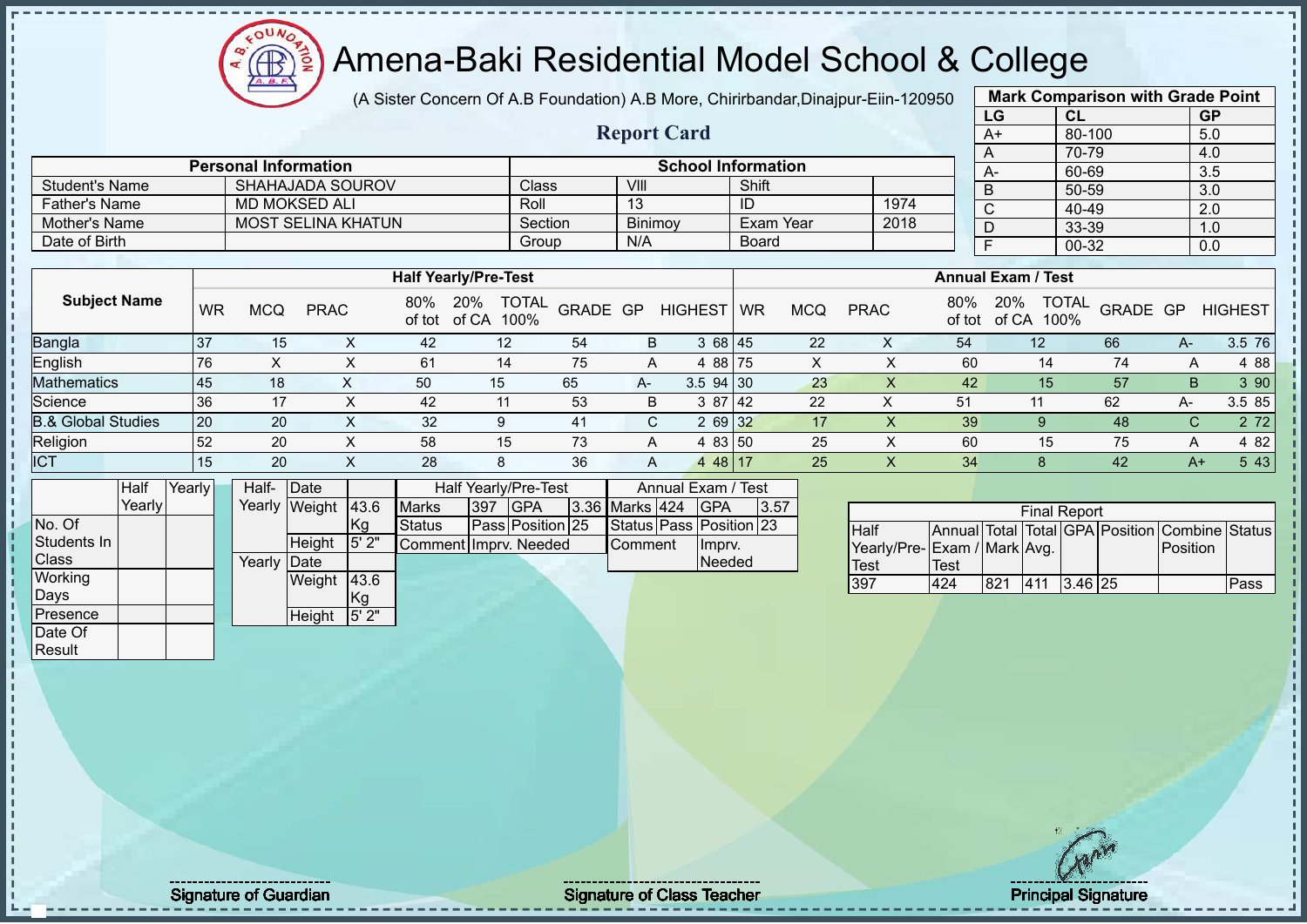### Amena-Baki Residential Model School & College

(A Sister Concern Of A.B Foundation) A.B More, Chirirbandar, Dinajpur-Eiin-120

**Report Card**

| 950 |                           | <b>Mark Comparison with Grade Point</b> |                  |
|-----|---------------------------|-----------------------------------------|------------------|
|     | LG                        | <b>CL</b>                               | <b>GP</b>        |
|     | A+                        | 80-100                                  | 5.0              |
|     | A                         | 70-79                                   | 4.0              |
|     | А-                        | 60-69                                   | $\overline{3.5}$ |
|     | в                         | 50-59                                   | 3.0              |
|     | C                         | 40-49                                   | 2.0              |
|     | D                         | 33-39                                   | 1.0              |
|     | F                         | 00-32                                   | 0.0              |
|     |                           |                                         |                  |
|     | <b>Annual Exam / Test</b> |                                         |                  |

| Date of Birth                 |           |     |             |               |                                      | Group    | N/A |              | <b>Board</b> |            |             |               |                                      | 00-32    |       | 0.0         |
|-------------------------------|-----------|-----|-------------|---------------|--------------------------------------|----------|-----|--------------|--------------|------------|-------------|---------------|--------------------------------------|----------|-------|-------------|
|                               |           |     |             |               |                                      |          |     |              |              |            |             |               |                                      |          |       |             |
|                               |           |     |             |               | <b>Half Yearly/Pre-Test</b>          |          |     |              |              |            |             |               | <b>Annual Exam / Test</b>            |          |       |             |
| <b>Subject Name</b>           | WR        | MCQ | <b>PRAC</b> | 80%<br>of tot | <b>TOTAL</b><br>20%<br>100%<br>of CA | GRADE GP |     | HIGHEST      | WR           | <b>MCQ</b> | <b>PRAC</b> | 80%<br>of tot | <b>TOTAL</b><br>20%<br>100%<br>of CA | GRADE GP |       | HIGHEST     |
| <b>Bangla</b>                 | <b>40</b> | 22  |             | 50            | 10 <sup>°</sup>                      | 60       | A-  | 3.568154     |              | 19         | ⋏           | 58            | 10                                   | 68       | $A -$ | 3.5 76      |
| <b>English</b>                | 84        | X   |             | 67            | 11                                   | 78       | A   | 4 88 70      |              |            | X           | 56            | 11                                   | 67       | А-    | 3.5 88      |
| Mathematics                   | 33        | 20  |             | 42            | 18                                   | 60       | A-  | $3.594$   29 |              | 20         | X           | 39            | 18                                   | 57       | B.    | 390         |
| Science                       | 40        | 16  |             | 45            | 15                                   | 60       | A-  | 3.58750      |              | 22         | Χ           | 58            | 15                                   | 73       | A     | 4 85        |
| <b>B.&amp; Global Studies</b> | 23        | 18  |             | 33            | 11                                   | 44       | C.  | 2 69 34      |              | 19         |             | 42            | 11                                   | 53       | B.    | 372         |
| Religion                      | 55        | 23  | ∧           | 62            | 16                                   | 78       | A   | 4 83 53      |              | 26         | X           | 63            | 16                                   | 79       | A     | 4 82        |
| <b>ICT</b>                    | 15        | 15  |             | 24            | 8                                    | 32       | A-  | $3.548$ 19   |              | 23         |             | 34            |                                      | 42       |       | 543<br>$A+$ |

|              | Half   | Yearly | Half-  | Date        |       |                        |     | Half Yearly/Pre-Test |                | Annual Exam / Test      |      |
|--------------|--------|--------|--------|-------------|-------|------------------------|-----|----------------------|----------------|-------------------------|------|
|              | Yearly |        | Yearly | Weight      | 47.1  | <b>Marks</b>           | 412 | <b>IGPA</b>          | 3.43 Marks 439 | <b>IGPA</b>             | 3.71 |
| No. Of       |        |        |        |             | .Kg   | <b>Status</b>          |     | Pass Position 22     |                | Status Pass Position 18 |      |
| Students In  |        |        |        | Height      | 5' 5" | Comment IImprv. Needed |     |                      | <b>Comment</b> | Impry.                  |      |
| <b>Class</b> |        |        | Yearlv | <b>Date</b> |       |                        |     |                      |                | Needed                  |      |
| Working      |        |        |        | Weight      | 47.1  |                        |     |                      |                |                         |      |
| Days         |        |        |        |             | Kg    |                        |     |                      |                |                         |      |
| Presence     |        |        |        | Height      | 5' 5" |                        |     |                      |                |                         |      |
| Date Of      |        |        |        |             |       |                        |     |                      |                |                         |      |

Student's Name AL SALAMIN SIAM Class VIII Shift<br>
Father's Name MD. ABDUS SATTAR Roll 14 ID

Mother's Name MST. ABFSANA BEGUM Section Binimoy Exam Year

**Personal Information School Information** 

Father's Name MD. ABDUS SATTAR Roll 14 ID 1981<br>
Mother's Name MST. ABFSANA BEGUM Section Binimoy Exam Year 2018

| <b>Final Report</b><br>Annual Total Total GPA Position Combine Status |      |     |             |  |  |          |      |  |  |  |  |  |  |
|-----------------------------------------------------------------------|------|-----|-------------|--|--|----------|------|--|--|--|--|--|--|
| <b>I</b> Half                                                         |      |     |             |  |  |          |      |  |  |  |  |  |  |
| Yearly/Pre-Exam / Mark Avg.                                           |      |     |             |  |  | Position |      |  |  |  |  |  |  |
| <b>Test</b>                                                           | Test |     |             |  |  |          |      |  |  |  |  |  |  |
| 412                                                                   | 439  | 851 | 426 3.57 19 |  |  |          | Pass |  |  |  |  |  |  |

Result

Signature of Guardian Signature Signature of Class Teacher Number of Class Teacher Principal Signature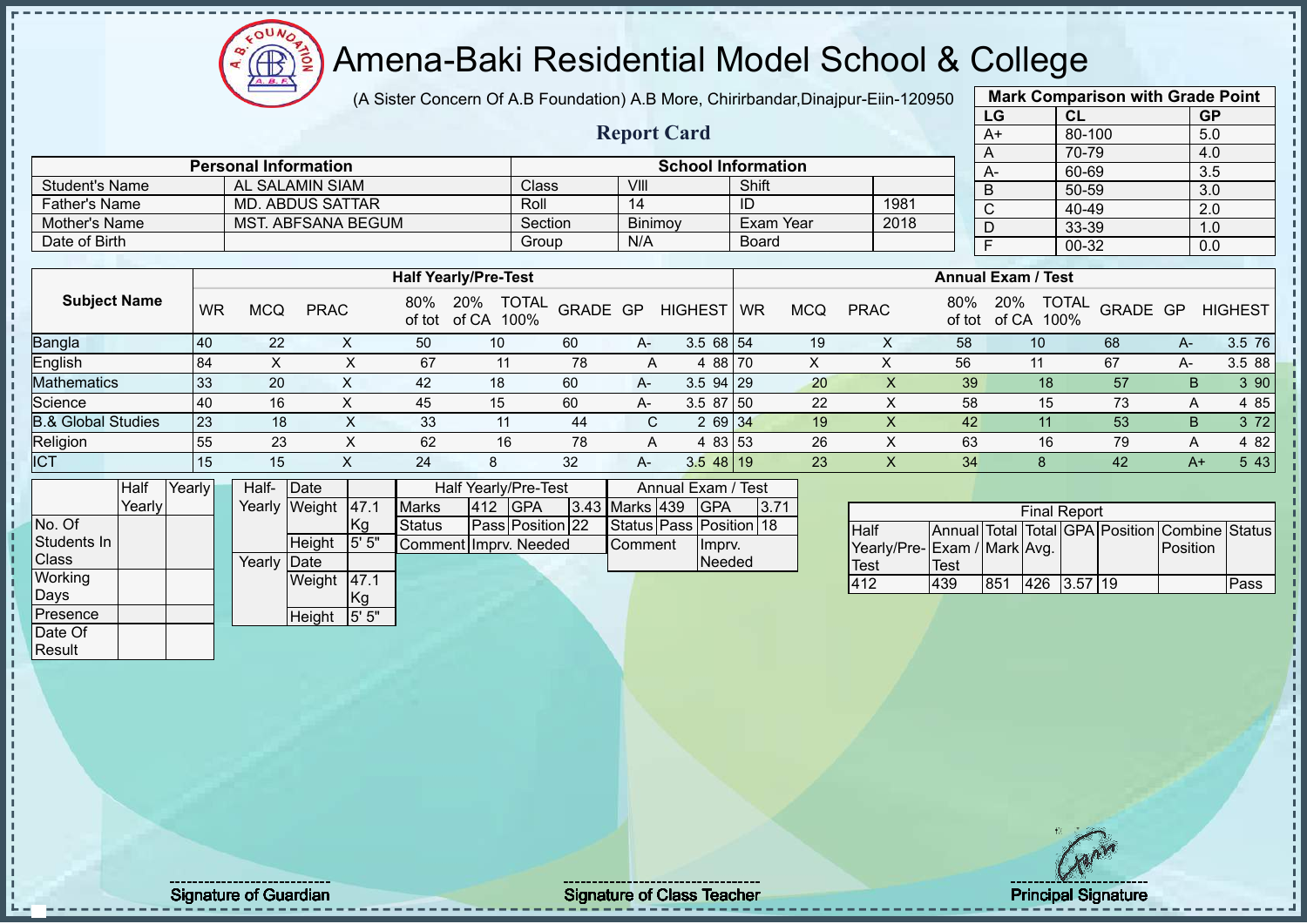(A Sister Concern Of A.B Foundation) A.B More, Chirirbandar,Dinajpur-Eiin-120950

 $12\mu\text{V}$ 

Æ

|                               |        |           |                             |                |                         |                                      |              |                    |                           |              |            |                             |               | LG                        | CL                   |                                                | <b>GP</b>   |                |
|-------------------------------|--------|-----------|-----------------------------|----------------|-------------------------|--------------------------------------|--------------|--------------------|---------------------------|--------------|------------|-----------------------------|---------------|---------------------------|----------------------|------------------------------------------------|-------------|----------------|
|                               |        |           |                             |                |                         |                                      |              | <b>Report Card</b> |                           |              |            |                             |               | $A+$                      |                      | 80-100                                         | 5.0         |                |
|                               |        |           |                             |                |                         |                                      |              |                    |                           |              |            |                             |               | A                         | 70-79                |                                                | 4.0         |                |
|                               |        |           | <b>Personal Information</b> |                |                         |                                      |              |                    | <b>School Information</b> |              |            |                             |               | A-                        | 60-69                |                                                | 3.5         |                |
| <b>Student's Name</b>         |        |           | SHAHRIAR MAHMUD TAJ         |                |                         |                                      | <b>Class</b> | VIII               |                           | Shift        |            |                             |               | B                         |                      | 50-59                                          | 3.0         |                |
| <b>Father's Name</b>          |        |           |                             |                | MD MAHATAB UDDIN SARKAR |                                      | Roll         | 15                 |                           | ID           |            | 1985                        |               | $\mathsf{C}$              |                      | 40-49                                          | 2.0         |                |
| <b>Mother's Name</b>          |        |           | <b>SHAHNAJ PARVIN</b>       |                |                         |                                      | Section      |                    | Binimoy                   |              | Exam Year  | 2018                        |               | D                         |                      | 33-39                                          | 1.0         |                |
| Date of Birth                 |        |           |                             |                |                         |                                      | Group        | N/A                |                           | <b>Board</b> |            |                             |               | $\mathsf{F}$              | 00-32                |                                                | 0.0         |                |
|                               |        |           |                             |                |                         |                                      |              |                    |                           |              |            |                             |               |                           |                      |                                                |             |                |
|                               |        |           |                             |                |                         | <b>Half Yearly/Pre-Test</b>          |              |                    |                           |              |            |                             |               | <b>Annual Exam / Test</b> |                      |                                                |             |                |
| <b>Subject Name</b>           |        | <b>WR</b> | <b>MCQ</b>                  | <b>PRAC</b>    | 80%<br>of tot           | <b>TOTAL</b><br>20%<br>of CA<br>100% |              | GRADE GP           | <b>HIGHEST</b>            | <b>WR</b>    | <b>MCQ</b> | <b>PRAC</b>                 | 80%<br>of tot | 20%<br>of CA              | <b>TOTAL</b><br>100% | GRADE GP                                       |             | <b>HIGHEST</b> |
| Bangla                        |        | 36        | 19                          | X              | 44                      | 8                                    | 52           | B                  | 3 68                      | 35           | 19         | $\times$                    | 43            |                           | 8                    | 51                                             | B           | 3 76           |
| English                       |        | 61        | $\boldsymbol{\mathsf{X}}$   | X              | 49                      | 12                                   | 61           | A-                 | 3.5 88 53                 |              | X          | X                           | 42            |                           | 12                   | 54                                             | B           | 3 8 8          |
| Mathematics                   |        | 28        | 14                          | $\mathsf X$    | 34                      | 10                                   | 44           | C                  | 294 18                    |              | 23         | $\overline{\mathsf{X}}$     | 33            |                           | 10                   | 43                                             | $\mathbf C$ | 2 90           |
| Science                       |        | 23        | 22                          | X              | 36                      | 8                                    | 44           | C                  | 2 87                      | 28           | 17         | X                           | 36            |                           | 8                    | 44                                             | C           | 2 85           |
| <b>B.&amp; Global Studies</b> |        | 16        | 15                          | X              | 25                      | 6                                    | 31           | F                  | $0.069$ 28                |              | 19         | X                           | 38            |                           | 6                    | 44                                             | С           | 2 7 2          |
| Religion                      |        | 43        | 17                          | $\pmb{\times}$ | 48                      | 14                                   | 62           | A-                 | 3.5 83 37                 |              | 22         | $\pmb{\times}$              | 47            |                           | 14                   | 61                                             | $A -$       | 3.5 82         |
| <b>ICT</b>                    |        | 15        | 17                          | X              | 26                      | 6                                    | 32           | $A-$               | $3.548$ 11                |              | 20         | X                           | 25            |                           | $6\phantom{1}$       | 31                                             | $A-$        | 3.5 43         |
|                               | Half   | Yearly    |                             | Half- Date     |                         | Half Yearly/Pre-Test                 |              |                    | Annual Exam / Test        |              |            |                             |               |                           |                      |                                                |             |                |
|                               | Yearly |           |                             | Yearly Weight  | <b>Marks</b>            | 326 GPA                              |              | 0.00 Marks 328     | <b>GPA</b>                | 2.71         |            |                             |               |                           | <b>Final Report</b>  |                                                |             |                |
| No. Of                        |        |           |                             | Height         | <b>Status</b>           | Fail Position                        |              |                    | Status Pass Position 45   |              |            | Half                        |               |                           |                      | Annual Total Total GPA Position Combine Status |             |                |
| Students In                   |        |           | Yearly Date                 |                |                         | <b>Comment Not Satisfactory</b>      |              | Comment            | More Impr.                |              |            | Yearly/Pre-Exam / Mark Avg. |               |                           |                      |                                                | Position    |                |
| Class                         |        |           |                             | Weight         |                         |                                      |              |                    | Needed                    |              |            | Test                        | <b>Test</b>   |                           |                      |                                                |             |                |
| Working                       |        |           |                             | Height         |                         |                                      |              |                    |                           |              |            | 326                         | 328           | 654                       | 327                  | $2.61$ 48                                      |             | Pass           |
| Days                          |        |           |                             |                |                         |                                      |              |                    |                           |              |            |                             |               |                           |                      |                                                |             |                |
| Presence                      |        |           |                             |                |                         |                                      |              |                    |                           |              |            |                             |               |                           |                      |                                                |             |                |
| Date Of                       |        |           |                             |                |                         |                                      |              |                    |                           |              |            |                             |               |                           |                      |                                                |             |                |
| Result                        |        |           |                             |                |                         |                                      |              |                    |                           |              |            |                             |               |                           |                      |                                                |             |                |

**Mark Comparison with Grade Point**

Signature of Guardian Signature of Class T Teacher Principal Signature 38/51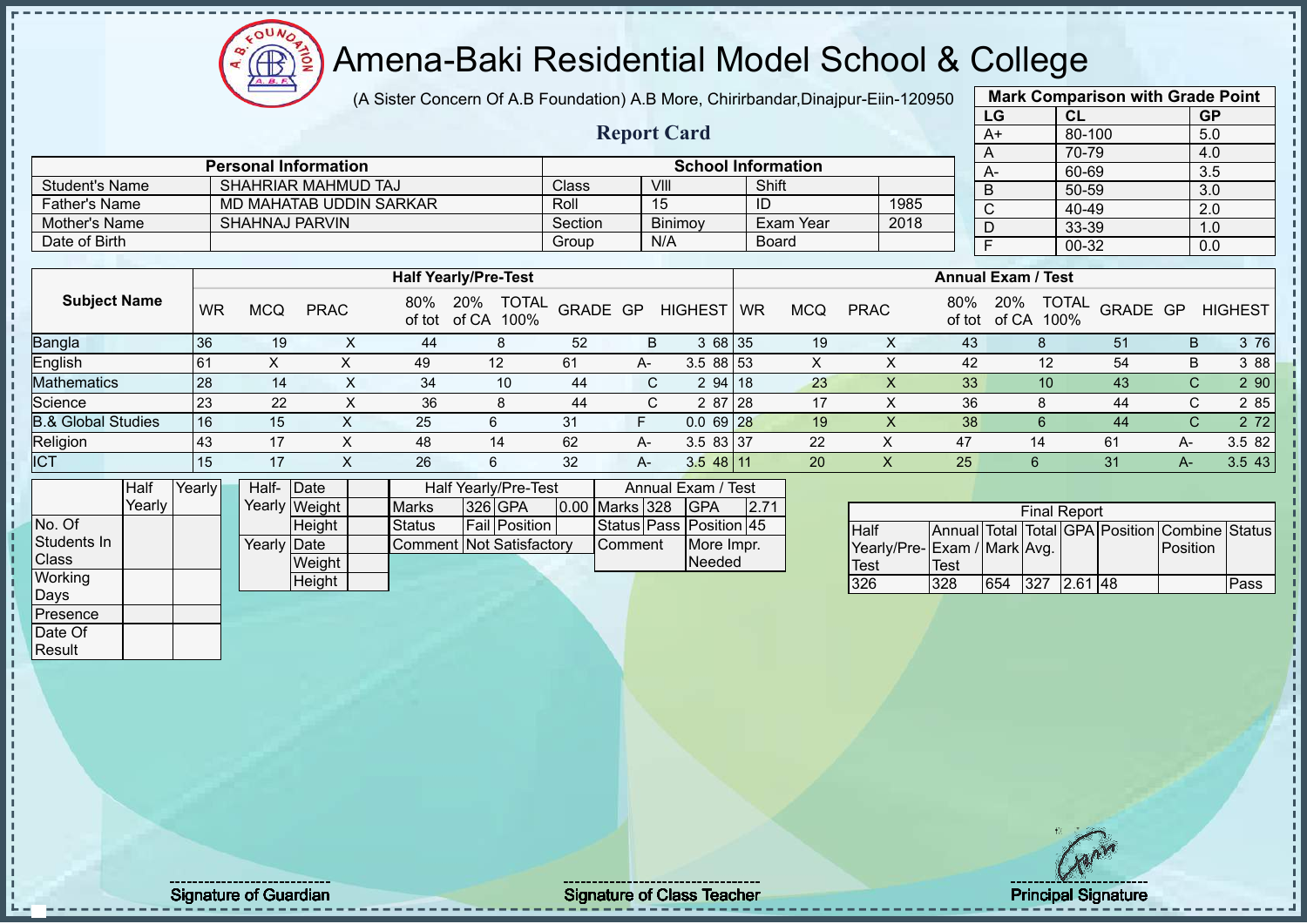

(A Sister Concern Of A.B Foundation) A.B More, Chirirbandar,Dinajpur-Eiin-120950

**Report Card**

|                       | <b>Mark Comparison with Grade Point</b> |           |
|-----------------------|-----------------------------------------|-----------|
| LG                    | <b>CL</b>                               | <b>GP</b> |
| $A+$                  | 80-100                                  | 5.0       |
| Α                     | 70-79                                   | 4.0       |
| A-                    | 60-69                                   | 3.5       |
| B                     | 50-59                                   | 3.0       |
| $\overline{\text{c}}$ | 40-49                                   | 2.0       |
| D                     | 33-39                                   | 1.0       |
| F                     | $00 - 32$                               | 0.0       |
|                       |                                         |           |

|                               |    |                  |             |               | <b>Half Yearly/Pre-Test</b> |                                  |      |                |           |            |             |               | <b>Annual Exam / Test</b> |                                         |    |                |
|-------------------------------|----|------------------|-------------|---------------|-----------------------------|----------------------------------|------|----------------|-----------|------------|-------------|---------------|---------------------------|-----------------------------------------|----|----------------|
| <b>Subject Name</b>           | WR | <b>MCQ</b>       | <b>PRAC</b> | 80%<br>of tot | 20%<br>of CA                | <b>TOTAL</b><br>GRADE GP<br>100% |      | <b>HIGHEST</b> | <b>WR</b> | <b>MCQ</b> | <b>PRAC</b> | 80%<br>of tot | 20%<br>of CA              | <b>TOTAL</b><br><b>GRADE GP</b><br>100% |    | <b>HIGHEST</b> |
| <b>Bangla</b>                 | 28 | 20               | ㅅ           | 38            | 9                           | -47                              | C.   | 2 68 37        |           | 17         |             | 43            |                           | 52                                      | B. | 3 76           |
| English                       | 63 | $\check{ }$<br>∧ |             | 50            | 12                          | 62                               | $A-$ | 3.5 88 67      |           |            |             | 54            | 12                        | 66                                      | A- | 3.5 88         |
| <b>Mathematics</b>            |    | 12 <sup>°</sup>  |             | 16            |                             | 25                               | E    | $0.094$ 22     |           | 24         |             | 37            |                           | 46                                      | C. | 2 90           |
| Science                       | 25 | 9                |             | 27            |                             | 36                               | F    | $0.087$ 29     |           | 18         | ㅅ           | 38            | 9                         | 47                                      | C. | 2 8 5          |
| <b>B.&amp; Global Studies</b> | 25 | 15               | $\sim$      | 32            | O                           | 40                               | C.   | $269$ $29$     |           | 24         |             | 42            |                           | 50                                      | B  | 3 7 2          |
| Religion                      | 48 | 21               |             | 55            | 14                          | 69                               | A-   | 3.583 46       |           | 23         | ∧           | 55            | 14                        | 69                                      | А- | 3.5 82         |
| <b>ICT</b>                    | 15 | 20               | $\sim$      | 28            | 6                           | 34                               | A-   | $3.548$ 19     |           | 20         |             | 31            | 6                         | 37                                      | A  | 4 4 3          |
|                               |    |                  |             |               |                             |                                  |      |                |           |            |             |               |                           |                                         |    |                |

|                 | Half   | Yearly | Half-               | <b>IDate</b>  |             |                          | Half Yearly/Pre-Test |                | Annual Exam / Test            |  |
|-----------------|--------|--------|---------------------|---------------|-------------|--------------------------|----------------------|----------------|-------------------------------|--|
|                 | Yearlv |        |                     | Yearly Weight | 40 Kg Marks |                          | $ 313 $ GPA          | 0.00 Marks 367 | IGPA                          |  |
| No. Of          |        |        |                     | <b>Height</b> | 5'1"        | <b>Status</b>            | <b>Fail Position</b> |                | Status   Pass   Position   42 |  |
| Students In     |        |        | Yearly <b>IDate</b> |               |             | Comment Not Satisfactory |                      | <b>Comment</b> | More Impr.                    |  |
| Class           |        |        |                     | <b>Weight</b> | $ 40$ Kg    |                          |                      |                | Needed                        |  |
| Working<br>Days |        |        |                     | Height        | 5' 1"       |                          |                      |                |                               |  |

**Personal Information**<br>
SHUVO ROY Class VIII Shift Shift

Father's Name **DULOT ROY** Roll 16 ID 1987<br>
Mother's Name GETA ROY Section Binimoy Exam Year 2018

Student's Name SHUVO ROY Class VIII Shift<br>
Father's Name DULOT ROY Roll 16 ID

Mother's Name GETA ROY Section Binimoy Exam Year Date of Birth Board Group N/A Board

|                              | <b>Final Report</b> |     |             |  |  |                                                |      |  |  |  |  |  |  |  |
|------------------------------|---------------------|-----|-------------|--|--|------------------------------------------------|------|--|--|--|--|--|--|--|
| <b>Half</b>                  |                     |     |             |  |  | Annual Total Total GPA Position Combine Status |      |  |  |  |  |  |  |  |
| Yearly/Pre- Exam / Mark Avg. |                     |     |             |  |  | <b>IPosition</b>                               |      |  |  |  |  |  |  |  |
| Test                         | Test                |     |             |  |  |                                                |      |  |  |  |  |  |  |  |
| 313                          | 367                 | 680 | 340 2.54 49 |  |  |                                                | Pass |  |  |  |  |  |  |  |

Presence Date Of **Result** 

Signature of Guardian Signature Signature of Class Teacher Number of Class Teacher Principal Signature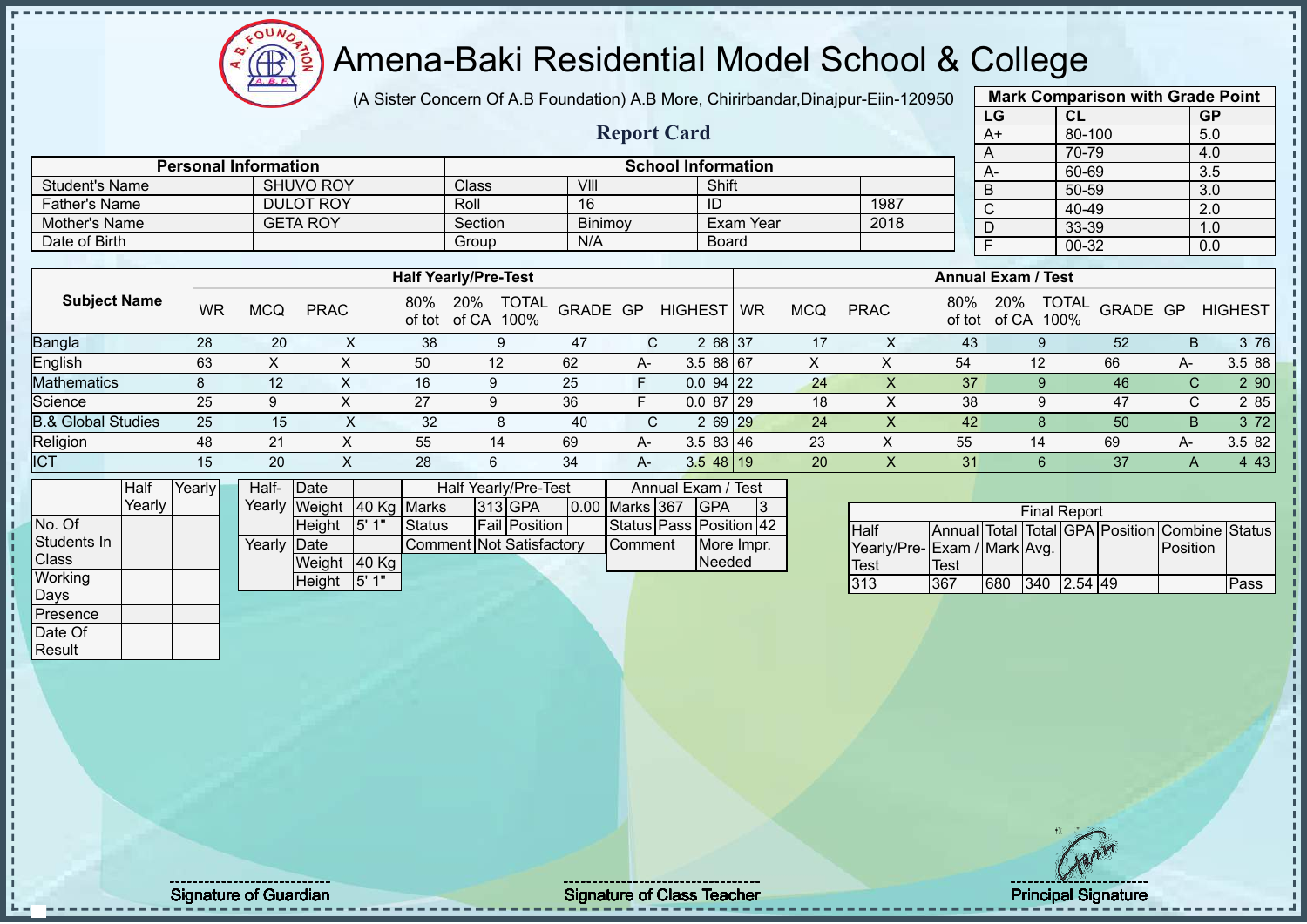(A Sister Concern Of A.B Foundation) A.B More, Chirirbandar,Dinajpur-Eiin-120950

 $12\mu\text{V}$ 

|                               |           |                             |                       |            |               |                                           |              |                        |                                  |              |                  |                             |                           | LG           | CL                   |                                                | <b>GP</b>    |                |
|-------------------------------|-----------|-----------------------------|-----------------------|------------|---------------|-------------------------------------------|--------------|------------------------|----------------------------------|--------------|------------------|-----------------------------|---------------------------|--------------|----------------------|------------------------------------------------|--------------|----------------|
|                               |           |                             |                       |            |               |                                           |              | <b>Report Card</b>     |                                  |              |                  |                             |                           | A+           |                      | 80-100                                         | 5.0          |                |
|                               |           | <b>Personal Information</b> |                       |            |               |                                           |              |                        | <b>School Information</b>        |              |                  |                             |                           | Α            | 70-79                |                                                | 4.0          |                |
| <b>Student's Name</b>         |           | <b>ASIM KUMER SARKAR</b>    |                       |            |               |                                           | <b>Class</b> | VIII                   |                                  | Shift        |                  |                             |                           | A-           | 60-69                |                                                | 3.5          |                |
| <b>Father's Name</b>          |           | <b>RANJOUN KUMAR SARKER</b> |                       |            |               |                                           | Roll         | 17                     |                                  | ID           |                  | 1989                        |                           | B            | $50 - 59$            |                                                | 3.0          |                |
| <b>Mother's Name</b>          |           | <b>RINA RANI SARKER</b>     |                       |            |               |                                           | Section      | Binimoy                |                                  |              | <b>Exam Year</b> | 2018                        |                           | C            | 40-49                |                                                | 2.0          |                |
| Date of Birth                 |           |                             |                       |            |               |                                           | Group        | N/A                    |                                  | <b>Board</b> |                  |                             |                           | D            | 33-39                |                                                | 1.0          |                |
|                               |           |                             |                       |            |               |                                           |              |                        |                                  |              |                  |                             |                           | F.           | 00-32                |                                                | 0.0          |                |
|                               |           |                             |                       |            |               | <b>Half Yearly/Pre-Test</b>               |              |                        |                                  |              |                  |                             | <b>Annual Exam / Test</b> |              |                      |                                                |              |                |
| <b>Subject Name</b>           | <b>WR</b> | <b>MCQ</b>                  | <b>PRAC</b>           |            | 80%<br>of tot | 20%<br><b>TOTAL</b><br>of CA<br>100%      | GRADE GP     |                        | HIGHEST WR                       |              | <b>MCQ</b>       | <b>PRAC</b>                 | 80%<br>of tot             | 20%<br>of CA | <b>TOTAL</b><br>100% | GRADE GP                                       |              | <b>HIGHEST</b> |
| <b>Bangla</b>                 | 40        | 25                          |                       | X          | 52            | 13                                        | 65           | A-                     | $3.568$ 54                       |              | 23               | X                           | 62                        |              | 13                   | 75                                             | $\mathsf{A}$ | 4 76           |
| English                       | 87        | X                           |                       | X          | 70            | 18                                        | 88           | $A+$                   | 5 88 88                          |              | X                | X                           | 70                        |              | 18                   | 88                                             | $A+$         | 5 88           |
| <b>Mathematics</b>            | 66        | 26                          |                       | X          | 74            | 20                                        | 94           | $A+$                   | 5 94 60                          |              | 28               | $\mathsf X$                 | 70                        |              | 20                   | 90                                             | $A+$         | 5 90           |
| Science                       | 62        | 24                          |                       | X          | 69            | 18                                        | 87           | $A+$                   | 5 87 53                          |              | 24               | X                           | 62                        |              | 18                   | 80                                             | $A+$         | 5 8 5          |
| <b>B.&amp; Global Studies</b> | 44        | 26                          |                       | X          | 56            | 13                                        | 69           | А-                     | $3.569$ 45                       |              | 25               | X                           | 56                        |              | 16                   | 72                                             | A            | 4 72           |
| Religion                      | 58        | 25                          |                       | X          | 66            | 17                                        | 83           | $A+$                   | 583 55                           |              | 24               | $\sf X$                     | 63                        |              | 13                   | 76                                             | A            | 4 8 2          |
| <b>ICT</b>                    | 15        | 28                          |                       | X          | 34            | 9                                         | 43           | $A+$                   | $548$ 20                         |              | 20               | $\times$                    | 32                        |              | 9                    | 41                                             | $A+$         | 5 4 3          |
| Half<br>Yearly<br>Yearly      |           | Half-                       | Date<br>Yearly Weight | 40.6       | <b>Marks</b>  | Half Yearly/Pre-Test<br>529<br><b>GPA</b> |              | 4.57 Marks 522         | Annual Exam / Test<br><b>GPA</b> | 4.57         |                  |                             |                           |              |                      |                                                |              |                |
| No. Of                        |           |                             |                       | Kg         | <b>Status</b> | Pass Position 1                           |              | Status Pass Position 1 |                                  |              |                  | <b>Half</b>                 |                           |              | <b>Final Report</b>  | Annual Total Total GPA Position Combine Status |              |                |
| Students In                   |           |                             | Height                | 5'3"       |               | Comment Very Good                         |              | Comment                | Good                             |              |                  | Yearly/Pre-Exam / Mark Avg. |                           |              |                      |                                                | Position     |                |
| Class                         |           | Yearly                      | Date                  |            |               |                                           |              |                        |                                  |              |                  | <b>Test</b>                 | <b>Test</b>               |              |                      |                                                |              |                |
| Working<br>Days               |           |                             | Weight                | 40.6<br>Kg |               |                                           |              |                        |                                  |              |                  | 529                         | 522                       | 1051 526     | 4.57 1               |                                                |              | Pass           |
| Presence<br>Date Of           |           |                             | Height                | 5'3"       |               |                                           |              |                        |                                  |              |                  |                             |                           |              |                      |                                                |              |                |
| Result                        |           |                             |                       |            |               |                                           |              |                        |                                  |              |                  |                             |                           |              |                      |                                                |              |                |
|                               |           |                             |                       |            |               |                                           |              |                        |                                  |              |                  |                             |                           |              |                      |                                                |              |                |

**Mark Comparison with Grade Point**

 $\mathbf{I}$ J.  $\frac{1}{4}$ j.

Signature of Guardian and Signature of Class Teacher All and Signature of Class Teacher Principal Signature 40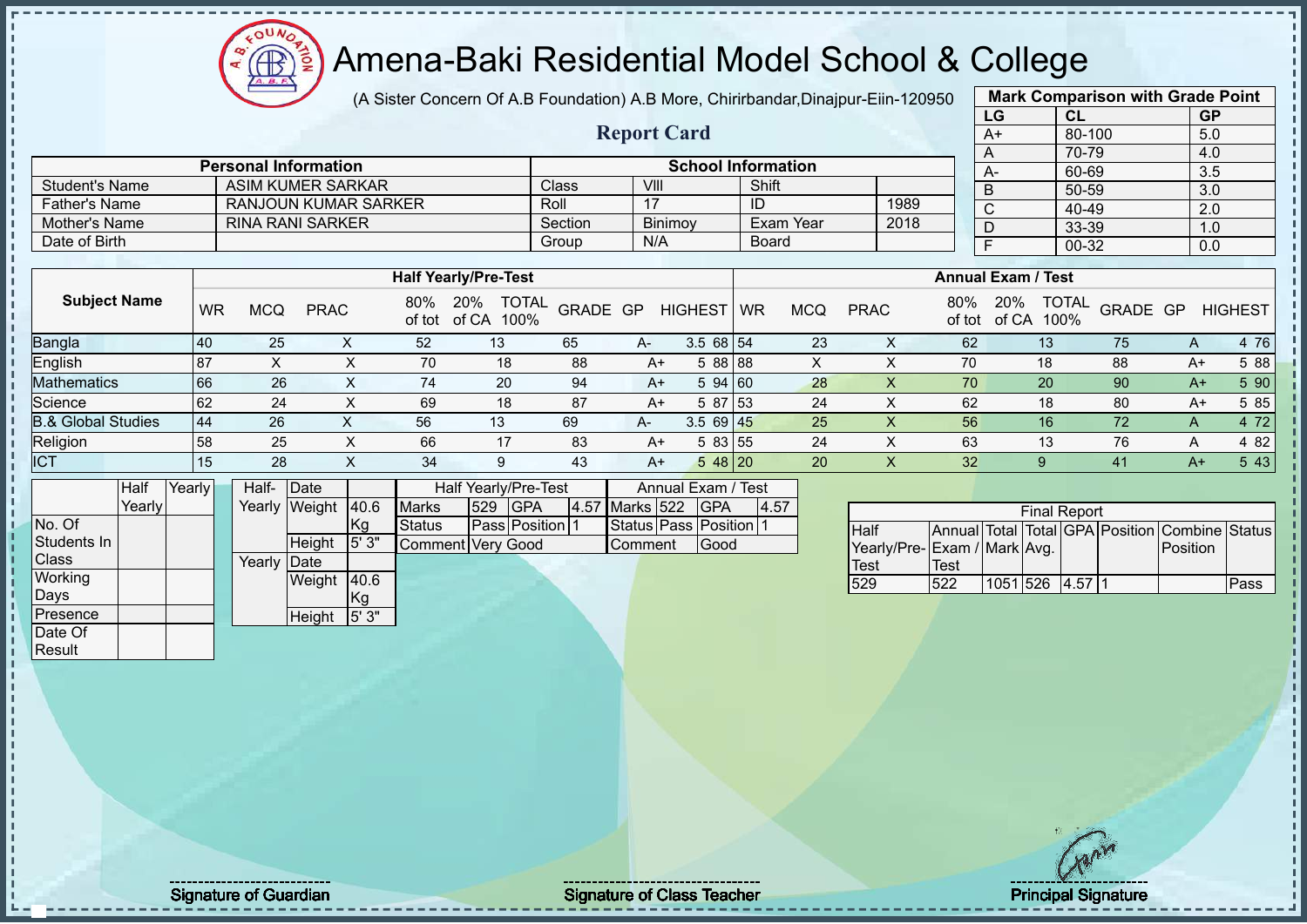$12\mu\text{V}$ Amena-Baki Residential Model School & College

(A Sister Concern Of A.B Foundation) A.B More, Chirirbandar,Dinajpur-Eiin-120950

**Report Card**

|                       | <b>Mark Comparison with Grade Point</b> |           |
|-----------------------|-----------------------------------------|-----------|
| LG                    | <b>CL</b>                               | <b>GP</b> |
| $A+$                  | 80-100                                  | 5.0       |
| Α                     | 70-79                                   | 4.0       |
| A-                    | 60-69                                   | 3.5       |
| B                     | 50-59                                   | 3.0       |
| $\overline{\text{c}}$ | 40-49                                   | 2.0       |
| D                     | 33-39                                   | 1.0       |
| F                     | 00-32                                   | 0.0       |
|                       |                                         |           |

|                | <b>Personal Information</b> |         | <b>School Information</b> |           |      |  |  |  |  |  |
|----------------|-----------------------------|---------|---------------------------|-----------|------|--|--|--|--|--|
| Student's Name | <b>SHOHAN SHRABON</b>       | Class   | VIII                      | Shift     |      |  |  |  |  |  |
| Father's Name  | <b>SAYDUR RAHMAN</b>        | Roll    | 18                        | ID        | 1992 |  |  |  |  |  |
| Mother's Name  | <b>MOST SHAPNA KHATUN</b>   | Section | <b>Binimov</b>            | Exam Year | 2018 |  |  |  |  |  |
| Date of Birth  |                             | Group   | N/A                       | Board     |      |  |  |  |  |  |

|                               |           |            |             |               | <b>Half Yearly/Pre-Test</b> |                      |          |      |                       |           |            |             |               | <b>Annual Exam / Test</b> |                      |          |      |                |
|-------------------------------|-----------|------------|-------------|---------------|-----------------------------|----------------------|----------|------|-----------------------|-----------|------------|-------------|---------------|---------------------------|----------------------|----------|------|----------------|
| <b>Subject Name</b>           | <b>WR</b> | <b>MCQ</b> | <b>PRAC</b> | 80%<br>of tot | 20%<br>of CA                | <b>TOTAL</b><br>100% | GRADE GP |      | <b>HIGHEST</b>        | <b>WR</b> | <b>MCQ</b> | <b>PRAC</b> | 80%<br>of tot | 20%<br>of CA              | <b>TOTAL</b><br>100% | GRADE GP |      | <b>HIGHEST</b> |
| <b>Bangla</b>                 | -27       | 14         | ∧           | 33            | 10 <sup>°</sup>             |                      | 43       | С    | 2 68 41               |           | 19         |             | 48            |                           | 10                   | 58       | B    | 3 76           |
| English                       | 52        |            |             | 42            | 9                           |                      | 51       | B    | 3 88 58               |           | X          |             | 46            |                           |                      | 55       | B    | 3 8 8          |
| <b>Mathematics</b>            | 28        | 13         |             | 33            | 17                          |                      | 50       | B    | $394$   21            |           | 15         |             | 29            |                           | 17                   | 46       | C    | 2 9 0          |
| Science                       |           | 20         |             | 34            |                             |                      | 43       | C.   | 2 87 38               |           | 18         |             | 45            |                           |                      | 54       | B    | 3 85           |
| <b>B.&amp; Global Studies</b> | 13        | 10         |             | 18            | 10                          |                      | 28       |      | $0.069$ <sub>28</sub> |           | 16         |             | 35            |                           | 10                   | 45       | C    | 2 7 2          |
| Religion                      | 43        | 23         |             | 53            | 14                          | 67                   |          | $A-$ | $3.583$ 43            |           | 26         |             | 55            |                           | 14                   | 69       | $A-$ | 3.5 82         |
| ICT                           | 15        | 22         | х           | 30            |                             |                      | 37       | A    | 48   17<br>$\Delta$   |           | 19         | ∧.          | 29            |                           |                      | 36       | A    | 4 4 3          |

|                | Half   | Yearly | Half-  | Date   |        |                          | Half Yearly/Pre-Test | Annual Exam / Test |  |                         |      |
|----------------|--------|--------|--------|--------|--------|--------------------------|----------------------|--------------------|--|-------------------------|------|
|                | Yearly |        | Yearly | Weight | 48.3   | <b>Marks</b>             | 319 GPA              | 0.00 Marks 363     |  | <b>IGPA</b>             | 2.93 |
| No. Of         |        |        |        |        | Kg     | <b>Status</b>            | Fail Position        |                    |  | Status Pass Position 44 |      |
| Students In    |        |        |        | Height | 15'3'' | Comment Not Satisfactory |                      | Comment            |  | More Impr.              |      |
| <b>Class</b>   |        |        | Yearly | Date   |        |                          |                      |                    |  | Needed                  |      |
| <b>Working</b> |        |        |        | Weight | 48.3   |                          |                      |                    |  |                         |      |
| Days           |        |        |        |        | Kg     |                          |                      |                    |  |                         |      |
| Presence       |        |        |        | Height | 5'3"   |                          |                      |                    |  |                         |      |
| Date Of        |        |        |        |        |        |                          |                      |                    |  |                         |      |
| Result         |        |        |        |        |        |                          |                      |                    |  |                         |      |

|                              |      |     | <b>Final Report</b> |  |                                                |      |
|------------------------------|------|-----|---------------------|--|------------------------------------------------|------|
| <b>Half</b>                  |      |     |                     |  | Annual Total Total GPA Position Combine Status |      |
| Yearly/Pre- Exam / Mark Avg. |      |     |                     |  | Position                                       |      |
| <b>Test</b>                  | Test |     |                     |  |                                                |      |
| 319                          | 363  | 682 | 341 2.71 47         |  |                                                | Pass |

Signature of Guardian and Signature of Class Teacher All the Class Teacher All the Class Teacher Principal Signature 41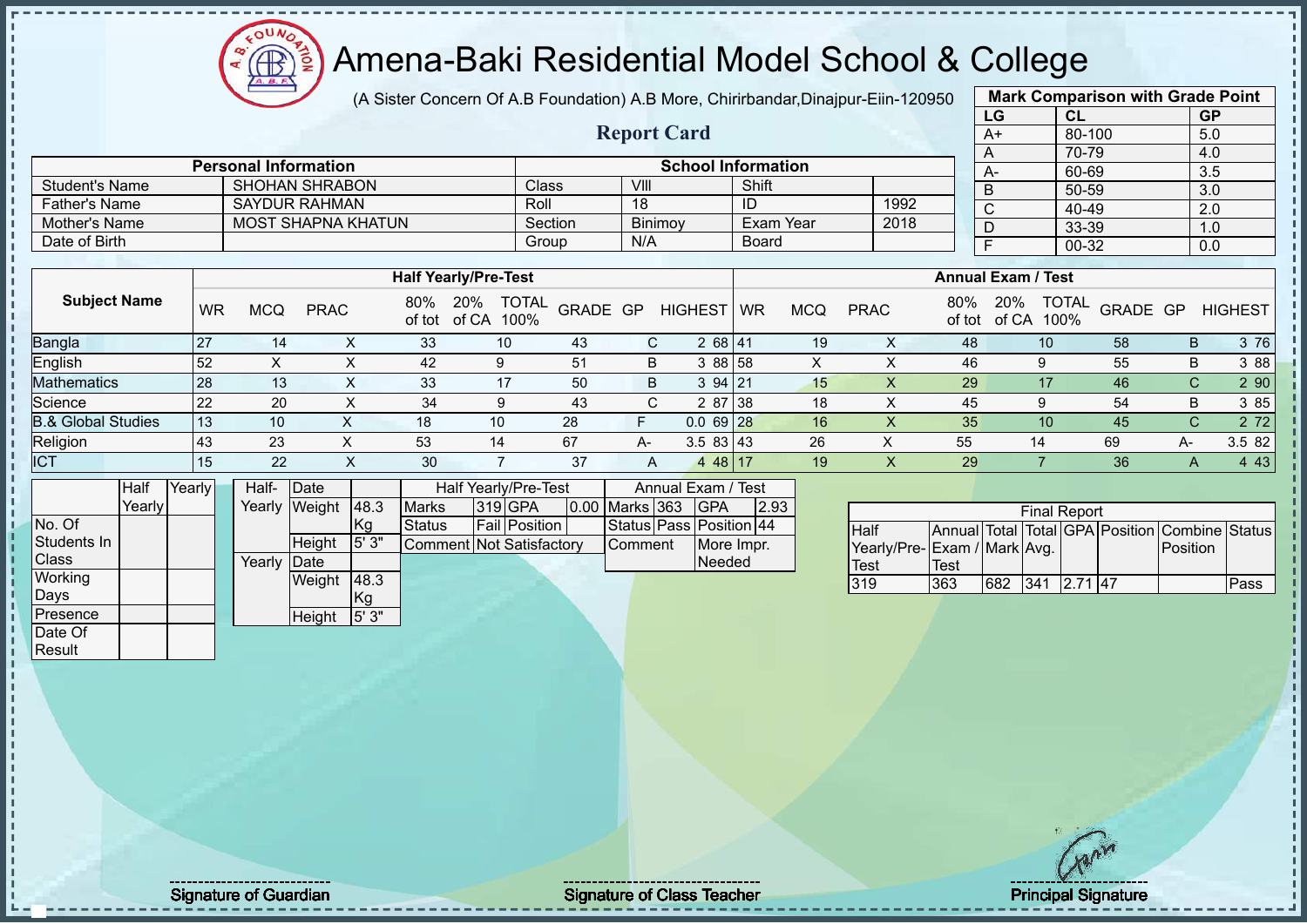$12\mu\text{V}$ Æ ion

### Amena-Baki Residential Model School & College

(A Sister Concern Of A.B Foundation) A.B More, Chirirbandar,Dinajpur-Eiin-120950 **Mark Comparison with Grade Point**

|                               |        |           |                             |                           |              |                             |                      |                      |                                   |                         |                    |                           |              | (A Sister Concern Of A.D Foundation) A.D More, Chimbangan,Dinapul-Ellii-T20950 |                           |     |                     |        |          | <b>Mark Companson with Craus I Olin</b>        |                |
|-------------------------------|--------|-----------|-----------------------------|---------------------------|--------------|-----------------------------|----------------------|----------------------|-----------------------------------|-------------------------|--------------------|---------------------------|--------------|--------------------------------------------------------------------------------|---------------------------|-----|---------------------|--------|----------|------------------------------------------------|----------------|
|                               |        |           |                             |                           |              |                             |                      |                      |                                   |                         |                    |                           |              |                                                                                |                           | LG  |                     | CL     |          | <b>GP</b>                                      |                |
|                               |        |           |                             |                           |              |                             |                      |                      |                                   | <b>Report Card</b>      |                    |                           |              |                                                                                |                           | A+  |                     | 80-100 |          | 5.0                                            |                |
|                               |        |           |                             |                           |              |                             |                      |                      |                                   |                         |                    |                           |              |                                                                                |                           | A   |                     | 70-79  |          | 4.0                                            |                |
|                               |        |           | <b>Personal Information</b> |                           |              |                             |                      |                      |                                   |                         |                    | <b>School Information</b> |              |                                                                                |                           | A-  |                     | 60-69  |          | 3.5                                            |                |
| <b>Student's Name</b>         |        |           |                             | RAZOANUL ISLAM            |              |                             |                      | Class                |                                   | VIII                    |                    | Shift                     |              |                                                                                |                           | B   |                     | 50-59  |          | 3.0                                            |                |
| <b>Father's Name</b>          |        |           |                             | <b>MD RAFIQUL ISLAM</b>   |              |                             |                      | Roll                 |                                   | 19                      |                    | ID                        |              | 1994                                                                           |                           | C   |                     | 40-49  |          | 2.0                                            |                |
| <b>Mother's Name</b>          |        |           |                             | <b>MOST ARZINA KHATUN</b> |              |                             |                      | Section              |                                   | Binimoy                 |                    | Exam Year                 |              | 2018                                                                           |                           | D   |                     | 33-39  |          | 1.0                                            |                |
| Date of Birth                 |        |           |                             |                           |              |                             |                      | Group                |                                   | N/A                     |                    | <b>Board</b>              |              |                                                                                |                           | F   |                     | 00-32  |          | 0.0                                            |                |
|                               |        |           |                             |                           |              |                             |                      |                      |                                   |                         |                    |                           |              |                                                                                |                           |     |                     |        |          |                                                |                |
|                               |        |           |                             |                           |              | <b>Half Yearly/Pre-Test</b> |                      |                      |                                   |                         |                    |                           |              |                                                                                | <b>Annual Exam / Test</b> |     |                     |        |          |                                                |                |
| <b>Subject Name</b>           |        | <b>WR</b> | <b>MCQ</b>                  | <b>PRAC</b>               |              | 80%<br>of tot               | 20%<br>of CA         | <b>TOTAL</b><br>100% | GRADE GP                          |                         | <b>HIGHEST</b>     | <b>WR</b>                 | <b>MCQ</b>   | <b>PRAC</b>                                                                    | 80%<br>of tot             | 20% | of CA 100%          | TOTAL  | GRADE GP |                                                | <b>HIGHEST</b> |
| Bangla                        |        | 35        | 17                          |                           | X            | 42                          |                      | 12                   | 54                                | B                       | 3 68 44            |                           | 20           | X                                                                              | 51                        |     | 12                  |        | 63       | A-                                             | 3.5 76         |
| English                       |        | 46        | $\times$                    |                           | $\times$     | 37                          |                      | 15                   | 52                                | B                       | 3 88 67            |                           | $\mathsf{X}$ | X                                                                              | 54                        |     | 15                  |        | 69       | A-                                             | 3.5 88         |
| Mathematics                   |        | 22        | 13                          |                           | $\mathsf{X}$ | 28                          |                      | 13                   | 41                                | $\mathsf{C}$            | 2 94               | 23                        | 18           | X                                                                              | 33                        |     | 13                  |        | 46       | $\mathsf{C}$                                   | 290            |
| Science                       |        | 26        |                             | 18                        | X            | 35                          |                      | 11                   | 46                                | C                       | 2 87               | 54                        | 19           | X                                                                              | 58                        |     | 11                  |        | 69       | A-                                             | 3.5 85         |
| <b>B.&amp; Global Studies</b> |        | 28        |                             | 18                        | X            | 37                          |                      | 12                   | 49                                | C                       | 2 69 40            |                           | 15           | X                                                                              | 44                        |     | 12                  |        | 56       | B.                                             | 3 7 2          |
| Religion                      |        | 50        | 26                          |                           | X            | 61                          |                      | 14                   | 75                                | A                       | 4 83 56            |                           | 24           | Χ                                                                              | 64                        |     | 14                  |        | 78       | A                                              | 4 8 2          |
| <b>ICT</b>                    |        | 15        |                             | 23                        | X            | 30                          | $\overline{7}$       |                      | 37                                | A                       | 4 48 16            |                           | 21           | $\overline{\mathsf{x}}$                                                        | 30                        |     | $\overline{7}$      |        | 37       | A                                              | 4 4 3          |
|                               | Half   | Yearly    | Half-                       | Date                      |              |                             | Half Yearly/Pre-Test |                      |                                   |                         | Annual Exam / Test |                           |              |                                                                                |                           |     |                     |        |          |                                                |                |
|                               | Yearly |           |                             | Yearly Weight             | $\vert$ 35   | <b>Marks</b>                | 354                  | <b>GPA</b>           |                                   | 2.86 Marks 418          | <b>GPA</b>         | 3.36                      |              |                                                                                |                           |     | <b>Final Report</b> |        |          |                                                |                |
| No. Of                        |        |           |                             |                           | Kg           | <b>Status</b>               |                      | Pass Position 41     |                                   | Status Pass Position 33 |                    |                           |              | Half                                                                           |                           |     |                     |        |          | Annual Total Total GPA Position Combine Status |                |
| Students In                   |        |           |                             | Height                    | 4' 11        |                             |                      |                      | Comment More Impr. Needed Comment |                         | More Impr.         |                           |              | Yearly/Pre-Exam / Mark Avg.                                                    |                           |     |                     |        |          | Position                                       |                |
| Class                         |        |           |                             |                           |              |                             |                      |                      |                                   |                         | <b>Needed</b>      |                           |              | <b>Test</b>                                                                    | Test                      |     |                     |        |          |                                                |                |
| Working                       |        |           |                             | Yearly Date               |              |                             |                      |                      |                                   |                         |                    |                           |              | 354                                                                            | 418                       | 772 | 386 3.11 38         |        |          |                                                | Pass           |
| Days                          |        |           |                             | Weight                    | 35           |                             |                      |                      |                                   |                         |                    |                           |              |                                                                                |                           |     |                     |        |          |                                                |                |
| Presence                      |        |           |                             |                           | Kq           |                             |                      |                      |                                   |                         |                    |                           |              |                                                                                |                           |     |                     |        |          |                                                |                |

Height 4' 11 "

No. Of Students In **Class Working** Days Presence Date Of **Result** 

Signature of Guardian Signature of Class Teacher Principal Signature of Class Teacher Principal Signature of Class Teacher Principal Signature of Class Teacher Principal Signature of Class Teacher Principal Signature of Cl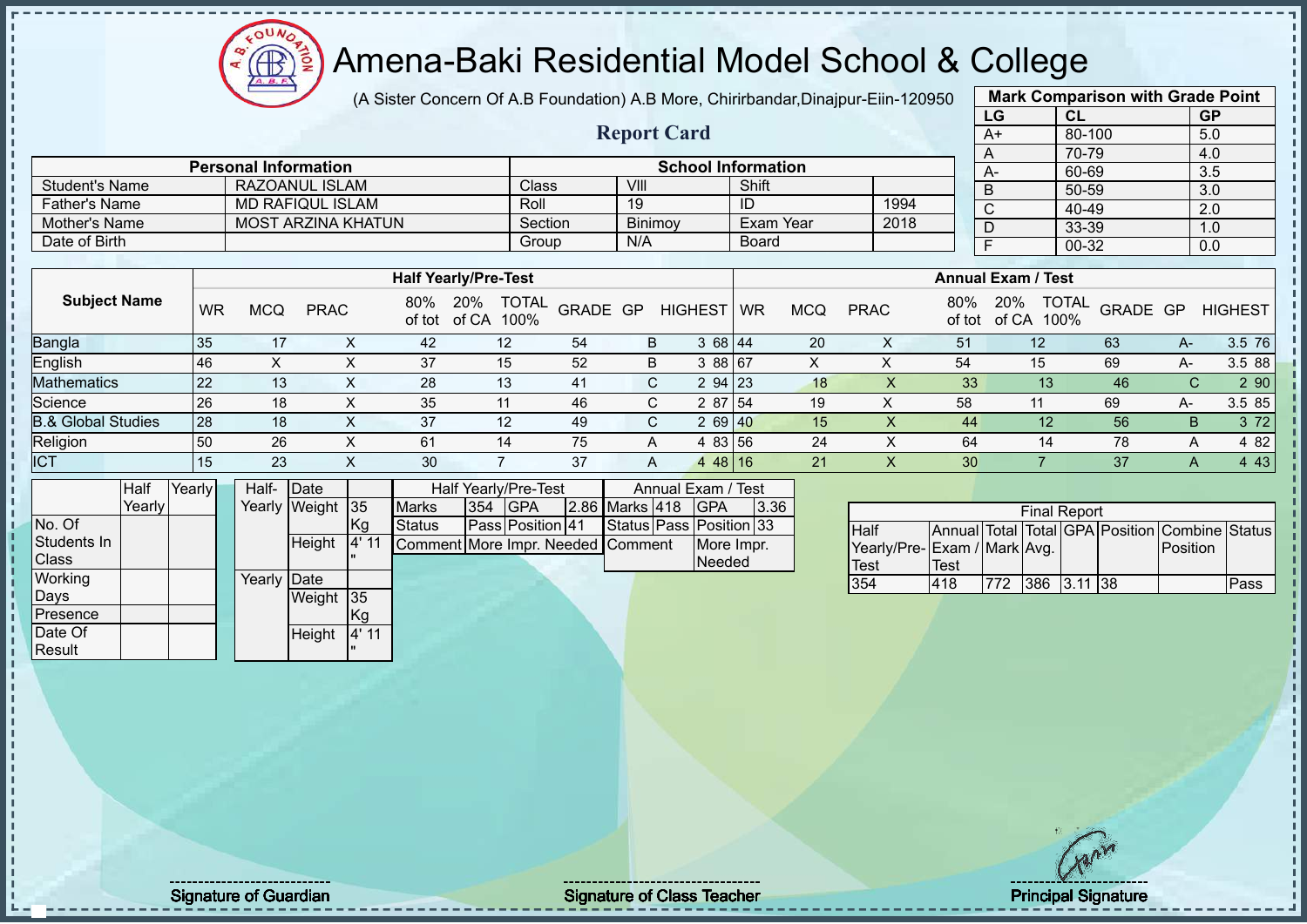(A Sister Concern Of A.B Foundation) A.B More, Chirirbandar,Dinajpur-Eiin-120950

**Report Card**

| <b>Mark Comparison with Grade Point</b> |        |           |  |  |  |  |  |  |  |  |  |  |
|-----------------------------------------|--------|-----------|--|--|--|--|--|--|--|--|--|--|
| LG                                      | CL     | <b>GP</b> |  |  |  |  |  |  |  |  |  |  |
| $A+$                                    | 80-100 | 5.0       |  |  |  |  |  |  |  |  |  |  |
| A                                       | 70-79  | 4.0       |  |  |  |  |  |  |  |  |  |  |
| A-                                      | 60-69  | 3.5       |  |  |  |  |  |  |  |  |  |  |
| B                                       | 50-59  | 3.0       |  |  |  |  |  |  |  |  |  |  |
| C                                       | 40-49  | 2.0       |  |  |  |  |  |  |  |  |  |  |
| D                                       | 33-39  | 1.0       |  |  |  |  |  |  |  |  |  |  |
| F                                       | 00-32  | 0.0       |  |  |  |  |  |  |  |  |  |  |
|                                         |        |           |  |  |  |  |  |  |  |  |  |  |

|                | <b>Personal Information</b> |         |                | <b>School Information</b> |      |
|----------------|-----------------------------|---------|----------------|---------------------------|------|
| Student's Name | <b>OMRETO KHAJANCHI</b>     | Class   | VIII           | Shift                     |      |
| Father's Name  | AJOY KUMAR KHAJANCHI        | Roll    | 20             | HD                        | 1998 |
| Mother's Name  | <b>SIMA SAHA</b>            | Section | <b>Binimov</b> | Exam Year                 | 2018 |
| Date of Birth  |                             | Group   | N/A            | Board                     |      |

|                               |     |            |                  |               | <b>Half Yearly/Pre-Test</b>          |          |      |                |           |     |             |               | <b>Annual Exam / Test</b>            |                 |    |                |
|-------------------------------|-----|------------|------------------|---------------|--------------------------------------|----------|------|----------------|-----------|-----|-------------|---------------|--------------------------------------|-----------------|----|----------------|
| <b>Subject Name</b>           | WR  | <b>MCQ</b> | <b>PRAC</b>      | 80%<br>of tot | <b>TOTAL</b><br>20%<br>of CA<br>100% | GRADE GP |      | <b>HIGHEST</b> | <b>WR</b> | MCQ | <b>PRAC</b> | 80%<br>of tot | <b>TOTAL</b><br>20%<br>100%<br>of CA | <b>GRADE GP</b> |    | <b>HIGHEST</b> |
| Bangla                        | 137 | 20         | ∧                | 46            | 11                                   | 57       | B    | 3 68 52        |           | 27  |             | 63            |                                      | 74              |    | 4 76           |
| English                       | 150 |            |                  | 40            | 15                                   | 55       | B    | 3 88 73        |           | х   |             | 58            | 15                                   | 73              |    | 4 88           |
| <b>Mathematics</b>            | 37  | 21         |                  | 46            | 14                                   | 60       | $A-$ | $3.5$ 94 39    |           | 25  |             | 51            | 14                                   | 65              | A- | 3.5 90         |
| Science                       | 43  | 22         | $\check{ }$<br>⌒ | 52            | 15                                   | 67       | $A-$ | $3.587$ 51     |           | 24  |             | 60            | 15                                   | 75              |    | 4 85           |
| <b>B.&amp; Global Studies</b> | 128 | 15         | X                | 34            | 10                                   | 44       | C.   | 2 69 35        |           | 19  |             | 43            | 10                                   | 53              | B. | 3 7 2          |
| Religion                      | 52  | 23         | ⋏                | 60            | 14                                   | 74       | А    | 4 83 53        |           | 20  |             | 58            | 14                                   | 72              |    | 482            |
| ICT                           | 15  | 20         | Ā                | 28            | 8                                    | 36       |      | $\overline{4}$ | 48   17   | 21  |             | 30            |                                      | 38              |    | 4 4 3          |

|              | Half   | Yearly | Half-       | Date          |       |                         |     | Half Yearly/Pre-Test |                | Annual Exam / Test      |      |  |
|--------------|--------|--------|-------------|---------------|-------|-------------------------|-----|----------------------|----------------|-------------------------|------|--|
|              | Yearly |        |             | Yearly Weight | 34    | <b>Marks</b>            | 393 | <b>IGPA</b>          | 3.29 Marks 450 | <b>IGPA</b>             | 3.79 |  |
| No. Of       |        |        |             |               | Kg    | <b>Status</b>           |     | Pass Position 28     |                | Status Pass Position 16 |      |  |
| Students In  |        |        |             | Height        | 5'3"  | Comment I Impry, Needed |     |                      | Comment        | Imprv.                  |      |  |
| <b>Class</b> |        |        | Yearly Date |               |       |                         |     |                      |                | Needed                  |      |  |
| Working      |        |        |             | Weight        | 34    |                         |     |                      |                |                         |      |  |
| Days         |        |        |             |               | Kg    |                         |     |                      |                |                         |      |  |
| Presence     |        |        |             | Height        | 5' 3" |                         |     |                      |                |                         |      |  |
| Date Of      |        |        |             |               |       |                         |     |                      |                |                         |      |  |

 $12\mu\text{V}$ 

**AR** 

| <b>Final Report</b>          |      |     |             |  |  |                                                |      |  |  |  |
|------------------------------|------|-----|-------------|--|--|------------------------------------------------|------|--|--|--|
| <b>I</b> Half                |      |     |             |  |  | Annual Total Total GPA Position Combine Status |      |  |  |  |
| Yearly/Pre- Exam / Mark Avg. |      |     |             |  |  | Position                                       |      |  |  |  |
| Test                         | Test |     |             |  |  |                                                |      |  |  |  |
| 393                          | 450  | 843 | 422 3.54 22 |  |  |                                                | Pass |  |  |  |

Signature of Guardian Signature of Class Teacher Principal Signature Principal Signature 43/511/612.

Result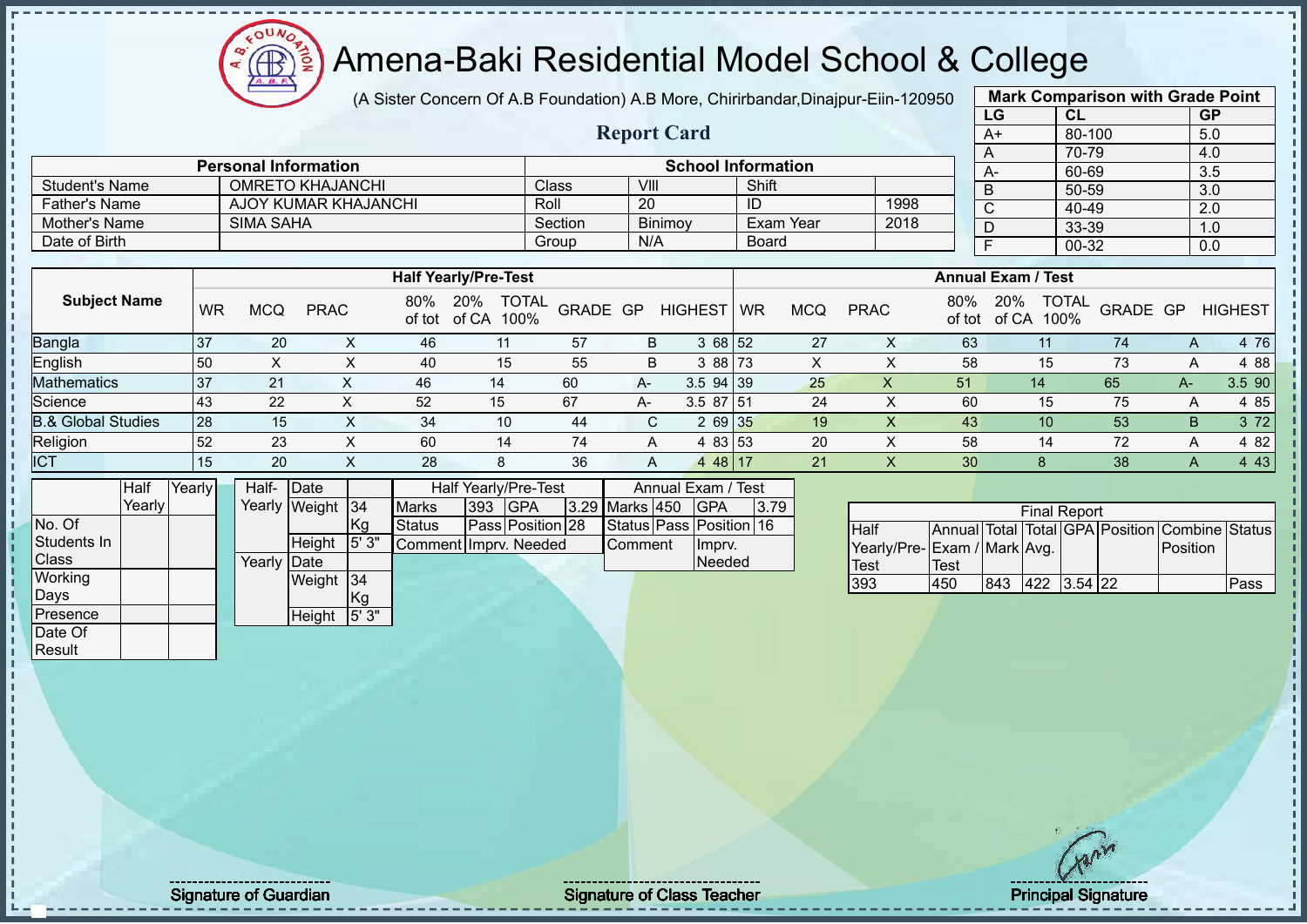(A Sister Concern Of A.B Foundation) A.B More, Chirirbandar,Dinajpur-Eiin-120950

**Report Card**

|    | <b>Mark Comparison with Grade Point</b> |           |
|----|-----------------------------------------|-----------|
| LG | <b>CL</b>                               | <b>GP</b> |
| A+ | 80-100                                  | 5.0       |
| A  | 70-79                                   | 4.0       |
| А- | 60-69                                   | 3.5       |
| B  | 50-59                                   | 3.0       |
| C  | 40-49                                   | 2.0       |
| D  | 33-39                                   | 1.0       |
| F  | 00-32                                   | 0.0       |
|    |                                         |           |

|                       | <b>Personal Information</b> |         | <b>School Information</b> |              |      |  |  |  |
|-----------------------|-----------------------------|---------|---------------------------|--------------|------|--|--|--|
| <b>Student's Name</b> | S.M SALIM SHADMAN SHOWVIK   | Class   | VIII                      | Shift        |      |  |  |  |
| <b>Father's Name</b>  | S.M SARWARJAN               | Roll    | 21                        | ID           | 1999 |  |  |  |
| Mother's Name         | SHAHANAJ BEGUM              | Section | <b>Binimov</b>            | Exam Year    | 2018 |  |  |  |
| Date of Birth         |                             | Group   | N/A                       | <b>Board</b> |      |  |  |  |

|                               |    |     |             |     | <b>Half Yearly/Pre-Test</b>              |          |   |                           |            |             |     | <b>Annual Exam / Test</b>   |                  |      |                |
|-------------------------------|----|-----|-------------|-----|------------------------------------------|----------|---|---------------------------|------------|-------------|-----|-----------------------------|------------------|------|----------------|
| <b>Subject Name</b>           | WR | MCQ | <b>PRAC</b> | 80% | <b>TOTAL</b><br>20%<br>of tot of CA 100% | GRADE GP |   | HIGHEST WR                | <b>MCQ</b> | <b>PRAC</b> | 80% | 20%<br>of tot of CA<br>100% | J TOTAL GRADE GP |      | <b>HIGHEST</b> |
| Bangla                        | 35 |     | $\sim$      | 39  | 10                                       | 49       | С | 2 68 46                   | 20         | ∧           | 53  | 10                          | 63               | $A-$ | 3.5 76         |
| English                       | 78 |     | ⌒           | 62  | 17                                       | 79       |   | 4 88 84                   | X.         |             | 67  | 17                          | 84               | A+   | 5 88           |
| Mathematics                   | 37 | 20  | $\lambda$   | 46  | 10                                       | 56       | B | 394136                    | 23         |             | 47  | 10 <sup>°</sup>             | 57               | B.   | 3 90           |
| Science                       | 38 | 19  |             | 46  | 13                                       | 59       | B | 3 87 46                   | 22         | ↗           | 54  | 13                          | 67               | А-   | 3.585          |
| <b>B.&amp; Global Studies</b> | 33 | 22  |             | 44  | 10                                       | 54       | B | 3 69 37                   | 21         |             | 46  | 10                          | 56               | B.   | 3 7 2          |
| Religion                      | 56 | 22  | ⌒           | 62  | 12                                       | 74       | A | 4 83 53                   | 26         |             | 63  | 12                          | 75               | А    | 4 8 2          |
| <b>ICT</b>                    | 15 | 21  |             | 29  |                                          | 36       | A | 48   19<br>$\overline{4}$ | 22         |             | 33  |                             | 40               | $A+$ | 5 4 3          |

|              | Half   | Yearly | Half-  | Date          |           |                       |      | Half Yearly/Pre-Test |                | Annual Exam / Test      |      |
|--------------|--------|--------|--------|---------------|-----------|-----------------------|------|----------------------|----------------|-------------------------|------|
|              | Yearly |        |        | Yearly Weight | <b>46</b> | <b>Marks</b>          | 1407 | <b>IGPA</b>          | 3.29 Marks 442 | <b>IGPA</b>             | 3.86 |
| No. Of       |        |        |        |               | Kg        | <b>Status</b>         |      | Pass Position 26     |                | Status Pass Position 14 |      |
| Students In  |        |        |        | Height        | 5' 0"     | Comment Imprv. Needed |      |                      | <b>Comment</b> | Impry.                  |      |
| <b>Class</b> |        |        | Yearly | <b>IDate</b>  |           |                       |      |                      |                | Needed                  |      |
| Working      |        |        |        | Weight        | 46        |                       |      |                      |                |                         |      |
| Days         |        |        |        |               | Kg        |                       |      |                      |                |                         |      |
| Presence     |        |        |        | Height        | 5'0"      |                       |      |                      |                |                         |      |
| Date Of      |        |        |        |               |           |                       |      |                      |                |                         |      |
| Result       |        |        |        |               |           |                       |      |                      |                |                         |      |

 $12\mu\text{V}$ 

|                              | <b>Final Report</b> |     |             |  |  |                                                |      |  |  |  |  |
|------------------------------|---------------------|-----|-------------|--|--|------------------------------------------------|------|--|--|--|--|
| Half                         |                     |     |             |  |  | Annual Total Total GPA Position Combine Status |      |  |  |  |  |
| Yearly/Pre- Exam / Mark Avg. |                     |     |             |  |  | <b>IPosition</b>                               |      |  |  |  |  |
| <b>Test</b>                  | Test                |     |             |  |  |                                                |      |  |  |  |  |
| 407                          | 442                 | 849 | 425 3.57 20 |  |  |                                                | Pass |  |  |  |  |

Signature of Guardian Signature of Class T Teacher Principal Signature 44/51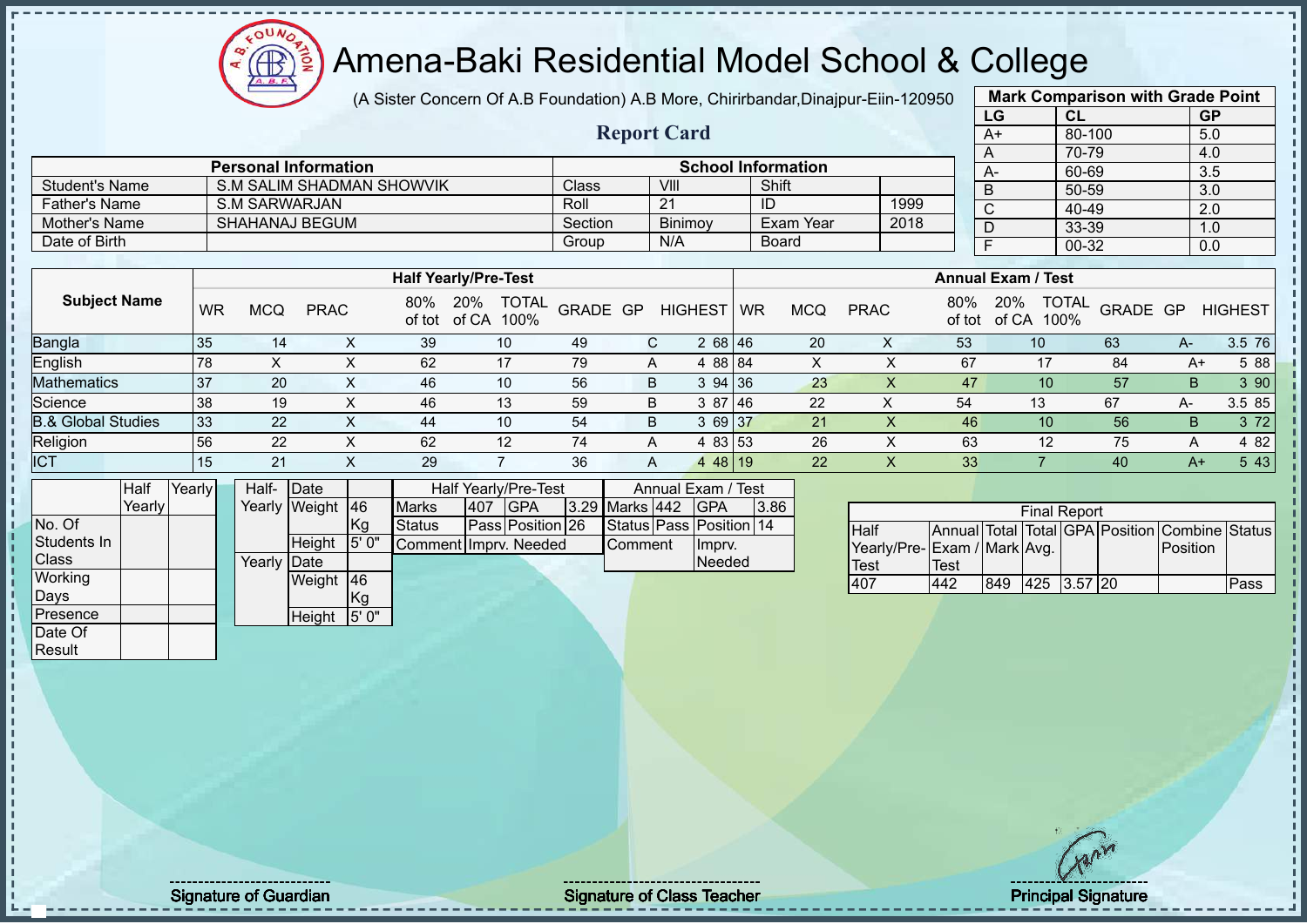(A Sister Concern Of A.B Foundation) A.B More, Chirirbandar,Dinajpur-Eiin-120950

**Report Card**

| <b>Mark Comparison with Grade Point</b> |           |           |  |  |  |  |  |  |
|-----------------------------------------|-----------|-----------|--|--|--|--|--|--|
| LG                                      | <b>CL</b> | <b>GP</b> |  |  |  |  |  |  |
| $A+$                                    | 80-100    | 5.0       |  |  |  |  |  |  |
| A                                       | 70-79     | 4.0       |  |  |  |  |  |  |
| $A -$                                   | 60-69     | 3.5       |  |  |  |  |  |  |
| B                                       | 50-59     | 3.0       |  |  |  |  |  |  |
| C                                       | 40-49     | 2.0       |  |  |  |  |  |  |
| D                                       | 33-39     | 1.0       |  |  |  |  |  |  |
| F                                       | 00-32     | 0.0       |  |  |  |  |  |  |
|                                         |           |           |  |  |  |  |  |  |

|                       | <b>Personal Information</b> |         |         | <b>School Information</b> |      |
|-----------------------|-----------------------------|---------|---------|---------------------------|------|
| <b>Student's Name</b> | ATIKUR RAHMAN               | Classi  | VIII    | Shift                     |      |
| Father's Name         | MD MIJANUR RAHMAN           | Roll    | 22      |                           | 2008 |
| Mother's Name         | MOST AYESHA SIDDIKA         | Section | Binimov | Exam Year                 | 2018 |
| Date of Birth         |                             | Group   | N/A     | <b>Board</b>              |      |

|                               |    |     |             |               | <b>Half Yearly/Pre-Test</b>       |          |                |                |    |            |             |               | <b>Annual Exam / Test</b> |                      |          |   |                |       |
|-------------------------------|----|-----|-------------|---------------|-----------------------------------|----------|----------------|----------------|----|------------|-------------|---------------|---------------------------|----------------------|----------|---|----------------|-------|
| <b>Subject Name</b>           | WR | MCQ | <b>PRAC</b> | 80%<br>of tot | <b>TOTAL</b><br>20%<br>of CA 100% | GRADE GP |                | <b>HIGHEST</b> | WR | <b>MCQ</b> | <b>PRAC</b> | 80%<br>of tot | 20%<br>of CA              | <b>TOTAL</b><br>100% | GRADE GP |   | <b>HIGHEST</b> |       |
| Bangla                        | 40 | 21  |             | 49            | 13                                | 62       | $A-$           | $3.568$   48   |    | 25         |             | 58            |                           | 13 <sup>°</sup>      |          | A |                | 4 76  |
| English                       | 85 |     | ^           | 68            | 16                                | 84       | A+             | 5 88 74        |    | ⋏          |             | 59            |                           | 16                   | 75       |   |                | 4 88  |
| Mathematics                   | 43 | 26  | $\lambda$   | 55            | 20                                | 75       | A              | 4 94 51        |    | 24         | $\lambda$   | 60            |                           | 20                   | 80       |   | $A+$           | 5 90  |
| Science                       | 45 | 22  |             | 54            | 18                                | 72       | А              | 4 87 56        |    | 28         |             | 67            |                           | 18                   | 85       |   | A+             | 5 85  |
| <b>B.&amp; Global Studies</b> | 42 | 27  |             | 55            | 13                                | 68       | $A-$           | $3.569$ 45     |    | 26         |             | 57            |                           | 13                   | 70       | А |                | 4 7 2 |
| Religion                      | 55 | 28  | $\sim$      | 66            | 14                                | -80      | A+             | 5 83 55        |    | 26         |             | 65            |                           | 14                   | 79       | A |                | 4 8 2 |
| <b>ICT</b>                    | 15 | 22  | $\lambda$   | 30            | 9                                 | 39       | $\overline{A}$ | 4 48 19        |    | 21         | $\lambda$   | 32            |                           |                      | 41       |   | $A+$           | 5 4 3 |

|              | Half    | Yearly | Half-  | Date             |         |               |     | Half Yearly/Pre-Test |                | Annual Exam / Test     |      |
|--------------|---------|--------|--------|------------------|---------|---------------|-----|----------------------|----------------|------------------------|------|
|              | Yearlvl |        |        | Yearly Weight 36 |         | <b>Marks</b>  | 480 | <b>GPA</b>           | 4.14 Marks 501 | <b>IGPA</b>            | 4.43 |
| No. Of       |         |        |        |                  | Kg      | <b>Status</b> |     | Pass Position 3      |                | Status Pass Position 2 |      |
| Students In  |         |        |        | Height           | 15' 4'' | Comment Good  |     |                      | Comment        | Good                   |      |
| <b>Class</b> |         |        | Yearlv | <b>IDate</b>     |         |               |     |                      |                |                        |      |
| Working      |         |        |        | Weight           | 36      |               |     |                      |                |                        |      |
| Days         |         |        |        |                  | Kg      |               |     |                      |                |                        |      |
| Presence     |         |        |        | Height           | 5'4"    |               |     |                      |                |                        |      |
| Date Of      |         |        |        |                  |         |               |     |                      |                |                        |      |

 $12\mu\text{V}$ 

| <b>Final Report</b>         |      |     |     |           |  |                                                |      |  |  |  |
|-----------------------------|------|-----|-----|-----------|--|------------------------------------------------|------|--|--|--|
| <b>Half</b>                 |      |     |     |           |  | Annual Total Total GPA Position Combine Status |      |  |  |  |
| Yearly/Pre-Exam / Mark Avg. |      |     |     |           |  | <b>IPosition</b>                               |      |  |  |  |
| <b>Test</b>                 | Test |     |     |           |  |                                                |      |  |  |  |
| 480                         | 501  | 981 | 491 | $14.29$ 2 |  |                                                | Pass |  |  |  |

Result

Signature of Guardian Signature of Class T Teacher Principal Signature 45/51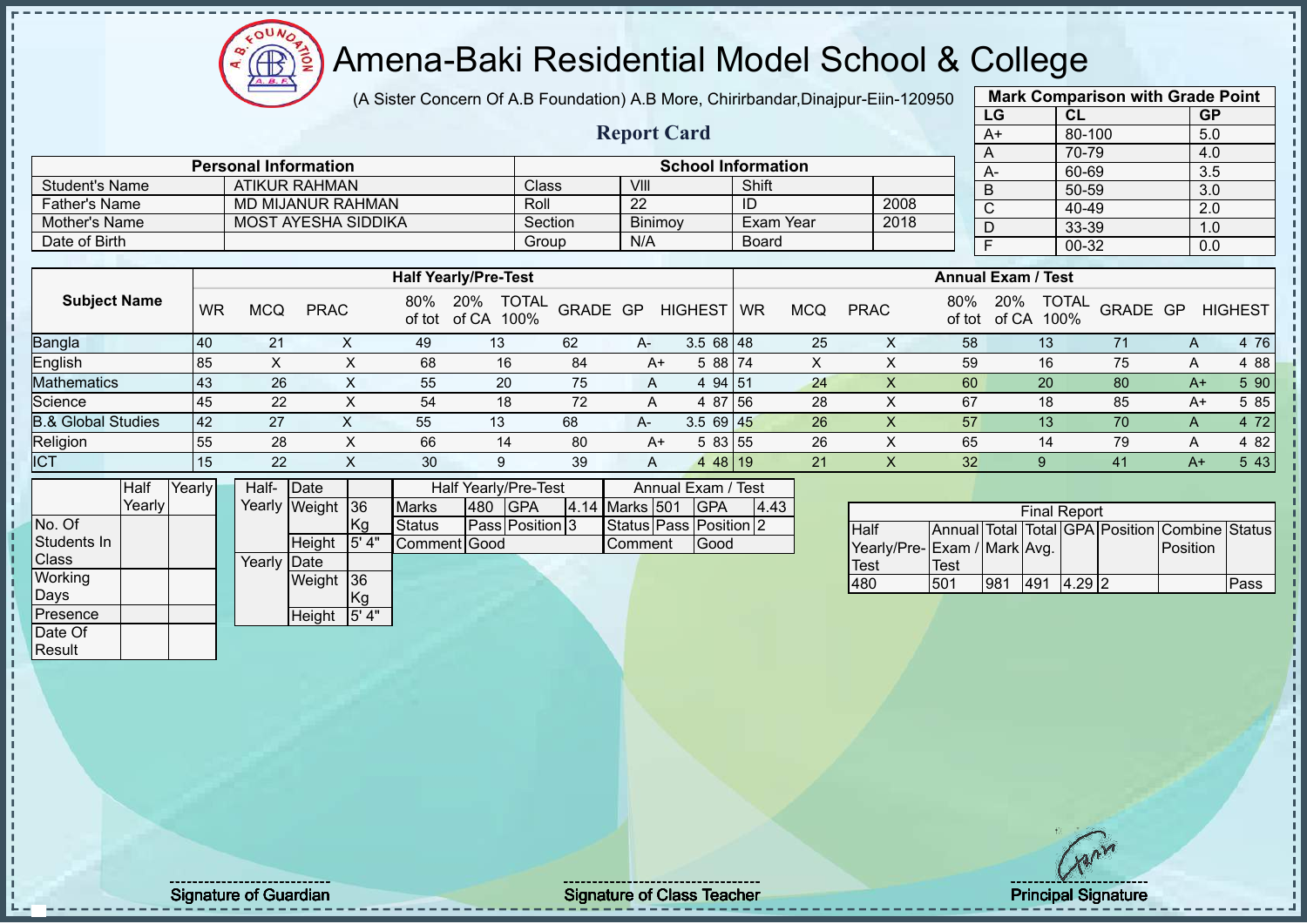# Amena-Baki Residential Model School & College

(A Sister Concern Of A.B Foundation) A.B More, Chirirbandar,Dinajpur-Eiin-120950

| <b>Mark Comparison with Grade Point</b> |           |           |  |  |  |  |  |  |
|-----------------------------------------|-----------|-----------|--|--|--|--|--|--|
| LG                                      | <b>CL</b> | <b>GP</b> |  |  |  |  |  |  |
| $A+$                                    | 80-100    | 5.0       |  |  |  |  |  |  |
| A                                       | 70-79     | 4.0       |  |  |  |  |  |  |
| A-                                      | 60-69     | 3.5       |  |  |  |  |  |  |
| B                                       | 50-59     | 3.0       |  |  |  |  |  |  |
| C                                       | 40-49     | 2.0       |  |  |  |  |  |  |
| D                                       | 33-39     | 1.0       |  |  |  |  |  |  |
| F                                       | 00-32     | 0.0       |  |  |  |  |  |  |
|                                         |           |           |  |  |  |  |  |  |

|                      |                             |         | <b>Report Card</b> |                           |      |
|----------------------|-----------------------------|---------|--------------------|---------------------------|------|
|                      | <b>Personal Information</b> |         |                    | <b>School Information</b> |      |
| Student's Name       | MD. SHIHAB HASAN SHUVO      | Class   | VIII               | Shift                     |      |
| <b>Father's Name</b> | MD. MAHMUD UZZAL            | Roll    | 46                 | ID                        | 3991 |
| Mother's Name        | <b>MST. SHAHINA AKTAR</b>   | Section | <b>Binimov</b>     | Exam Year                 | 2018 |
| Date of Birth        |                             | Group   | N/A                | <b>Board</b>              |      |

|                               |           |            |             |               | <b>Half Yearly/Pre-Test</b>          |          |      |                | <b>Annual Exam / Test</b> |            |             |               |              |                      |          |       |                |
|-------------------------------|-----------|------------|-------------|---------------|--------------------------------------|----------|------|----------------|---------------------------|------------|-------------|---------------|--------------|----------------------|----------|-------|----------------|
| <b>Subject Name</b>           | <b>WR</b> | <b>MCQ</b> | <b>PRAC</b> | 80%<br>of tot | <b>TOTAL</b><br>20%<br>of CA<br>100% | GRADE GP |      | <b>HIGHEST</b> | <b>WR</b>                 | <b>MCQ</b> | <b>PRAC</b> | 80%<br>of tot | 20%<br>of CA | <b>TOTAL</b><br>100% | GRADE GP |       | <b>HIGHEST</b> |
| <b>Bangla</b>                 | 46        | 20         |             | 53            | 14                                   | 67       | $A-$ | $3.568$ 51     |                           | 26         |             | 62            |              | 14                   | 76       | A     | 4 76           |
| English                       | 78        |            |             | 62            | 18                                   | 80       | A+   | 5 88 82        |                           | X          |             | 66            |              | 18                   | 84       | A+    | 5 88           |
| <b>Mathematics</b>            | 54        | 28         | $\sim$      | 66            | 16                                   | 82       | A+   | 5 94 51        |                           | 25         |             | 61            |              | 16                   | 77       | A     | 4 90           |
| Science                       | 52        | 24         | ⋏           | 61            | 14                                   | 75       | А    | 4 87 51        |                           | 25         |             | 61            |              | 14                   | 75       | A     | 4 85           |
| <b>B.&amp; Global Studies</b> | 37        | 28         | ⌒           | 52            | 13                                   | 65       | $A-$ | $3.569$ 40     |                           | 26         | v<br>∧      | 53            | 13           |                      | 66       | $A -$ | 3.5 72         |
| Religion                      | 52        | 24         |             | 61            | 16                                   | 77       | A    | 4 83 54        |                           | 28         |             | 66            |              | 16                   | 82       | A+    | 5 82           |
| <b>ICT</b>                    | 15        | 21         | $\sim$      | 29            | 8                                    | 37       | A    | 4 48 18        |                           | 23         | $\lambda$   | 33            |              |                      | 41       | $A+$  | 5 4 3          |

|              | Half   | Yearlv∐ | Half-       | Date             |           |               | Half Yearly/Pre-Test |                 | Annual Exam / Test |                        |      |
|--------------|--------|---------|-------------|------------------|-----------|---------------|----------------------|-----------------|--------------------|------------------------|------|
|              | Yearly |         |             | Yearly Weight 42 |           | <b>Marks</b>  | 483                  | <b>IGPA</b>     | 4.14 Marks 501     | <b>IGPA</b>            | 4.36 |
| No. Of       |        |         |             |                  | Kg        | <b>Status</b> |                      | Pass Position 2 |                    | Status Pass Position 3 |      |
| Students In  |        |         |             | <b>Height</b>    | 5'4"      | Comment Good  |                      |                 | Comment            | Good                   |      |
| <b>Class</b> |        |         | Yearly Date |                  |           |               |                      |                 |                    |                        |      |
| Working      |        |         |             | Weight           | <b>42</b> |               |                      |                 |                    |                        |      |
| Days         |        |         |             |                  | Kg        |               |                      |                 |                    |                        |      |
| Presence     |        |         |             | Height           | 5' 4"     |               |                      |                 |                    |                        |      |
| Date Of      |        |         |             |                  |           |               |                      |                 |                    |                        |      |

|                              |      |     | <b>Final Report</b> |  |                                                |             |
|------------------------------|------|-----|---------------------|--|------------------------------------------------|-------------|
| <b>Half</b>                  |      |     |                     |  | Annual Total Total GPA Position Combine Status |             |
| Yearly/Pre- Exam / Mark Avg. |      |     |                     |  | <b>IPosition</b>                               |             |
| <b>Test</b>                  | Test |     |                     |  |                                                |             |
| 483                          | 501  | 984 | 492 4.25 3          |  |                                                | <b>Pass</b> |

**Result** 

Signature of Guardian Signature of Class Teacher All the Signature of Class Teacher Principal Signature 46/511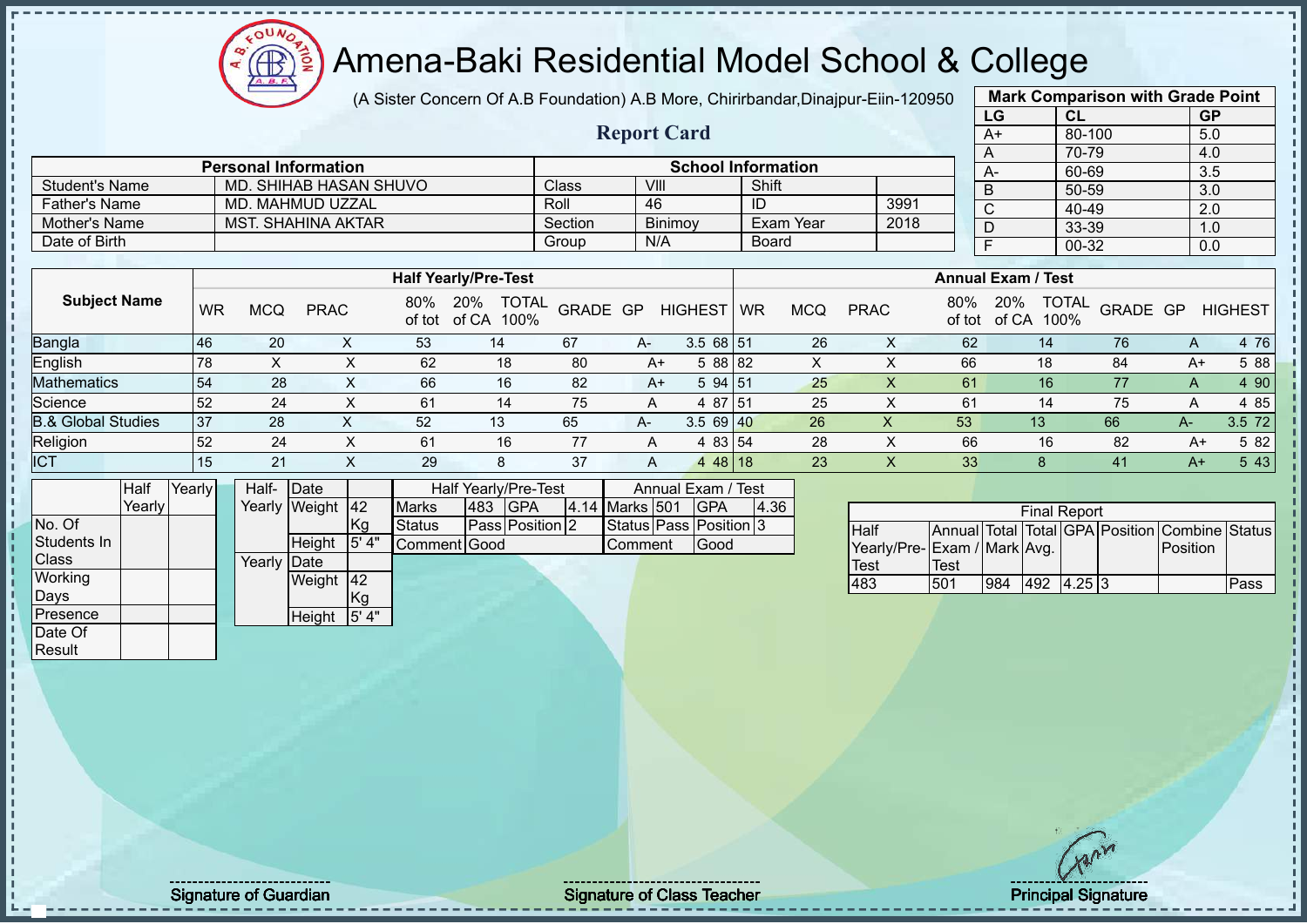# Amena-Baki Residential Model School & College

(A Sister Concern Of A.B Foundation) A.B More, Chirirbandar,Dinajpur-Eiin-120950

**Report Card**

| <b>Mark Comparison with Grade Point</b> |           |           |  |  |  |  |  |  |  |  |  |
|-----------------------------------------|-----------|-----------|--|--|--|--|--|--|--|--|--|
| LG                                      | <b>CL</b> | <b>GP</b> |  |  |  |  |  |  |  |  |  |
| $A+$                                    | 80-100    | 5.0       |  |  |  |  |  |  |  |  |  |
| A                                       | 70-79     | 4.0       |  |  |  |  |  |  |  |  |  |
| A-                                      | 60-69     | 3.5       |  |  |  |  |  |  |  |  |  |
| B                                       | 50-59     | 3.0       |  |  |  |  |  |  |  |  |  |
| C                                       | 40-49     | 2.0       |  |  |  |  |  |  |  |  |  |
| D                                       | 33-39     | 1.0       |  |  |  |  |  |  |  |  |  |
| F                                       | $00 - 32$ | 0.0       |  |  |  |  |  |  |  |  |  |
|                                         |           |           |  |  |  |  |  |  |  |  |  |

| Father's Name                 |    |            | <b>RASHASWAR BASAK</b> |               |                             | Roll                 |          | 49      |                | ID        |            |             | 4068 |               | C                         | 40-49                |          |              | 2.0            |
|-------------------------------|----|------------|------------------------|---------------|-----------------------------|----------------------|----------|---------|----------------|-----------|------------|-------------|------|---------------|---------------------------|----------------------|----------|--------------|----------------|
| Mother's Name                 |    | POLY BASAK |                        |               |                             | Section              |          | Binimoy |                | Exam Year |            |             | 2018 |               |                           | 33-39                |          |              | 1.0            |
| Date of Birth                 |    |            |                        |               |                             | Group                |          | N/A     |                | Board     |            |             |      |               |                           | 00-32                |          |              | 0.0            |
|                               |    |            |                        |               |                             |                      |          |         |                |           |            |             |      |               |                           |                      |          |              |                |
|                               |    |            |                        |               | <b>Half Yearly/Pre-Test</b> |                      |          |         |                |           |            |             |      |               | <b>Annual Exam / Test</b> |                      |          |              |                |
| <b>Subject Name</b>           | WR | MCQ        | <b>PRAC</b>            | 80%<br>of tot | 20%<br>of CA                | <b>TOTAL</b><br>100% | GRADE GP |         | <b>HIGHEST</b> | <b>WR</b> | <b>MCQ</b> | <b>PRAC</b> |      | 80%<br>of tot | 20%<br>of CA              | <b>TOTAL</b><br>100% | GRADE GP |              | <b>HIGHEST</b> |
| Bangla                        | 36 | 20         | X.                     | 45            | 11                          |                      | 56       | B       | 3 68 48        |           | 16         |             | Χ    | 51            | 11                        |                      | 62       | $A-$         | 3.5 76         |
| English                       | 79 |            |                        | 63            | 16                          |                      | 79       | A       | 4 88 73        |           |            |             |      | 58            |                           | 16                   | 74       | A            | 4 88           |
| <b>Mathematics</b>            | 37 | 24         |                        | 49            | 15                          | 64                   |          | A-      | $3.5$ 94 50    |           | 19         |             |      | 55            |                           | 15                   | 70       | A            | 4 90           |
| Science                       | 30 | 18         | X.                     | 38            | 10                          |                      | 48       | C       | 2 87 38        |           | 23         |             |      | 49            |                           | 10                   | 59       | B            | 3 85           |
| <b>B.&amp; Global Studies</b> | 24 | 21         | X                      | 36            | 8                           |                      | 44       | C       | 2 69 28        |           | 18         |             | X    | 37            |                           |                      | 45       | $\mathsf{C}$ | 2 7 2          |
| Religion                      | 45 | 18         |                        | 50            | 15                          | 65                   |          | A-      | 3.583 41       |           | 20         |             |      | 49            |                           | 15                   | 64       | A-           | 3.5 82         |

ICT 15 11 X 21 6 27 B 3 48 13 20 X 26 6 32 A- 3.5 43

|              | Half   | Yearly |  | Half-  | Date          |       |                       | <b>Half Yearly/Pre-Test</b> |                                          |         |           | Annual Exam / Test |             |      |
|--------------|--------|--------|--|--------|---------------|-------|-----------------------|-----------------------------|------------------------------------------|---------|-----------|--------------------|-------------|------|
|              | Yearly |        |  |        | Yearly Weight | 57.7  | <b>Marks</b>          | 383                         | <b>GPA</b>                               | 3       | Marks 406 |                    | <b>IGPA</b> | 3.36 |
| No. Of       |        |        |  |        |               | Кg    | <b>Status</b>         |                             | Pass Position 36 Status Pass Position 34 |         |           |                    |             |      |
| Students In  |        |        |  |        | Height        | 5'3"  | Comment Imprv. Needed |                             |                                          | Comment |           | More Impr.         |             |      |
| <b>Class</b> |        |        |  | Yearly | Date          |       |                       |                             |                                          |         |           |                    | Needed      |      |
| Working      |        |        |  |        | Weight        | 57.7  |                       |                             |                                          |         |           |                    |             |      |
| Days         |        |        |  |        |               | Kg    |                       |                             |                                          |         |           |                    |             |      |
| Presence     |        |        |  |        | Height        | 5'3'' |                       |                             |                                          |         |           |                    |             |      |
| Date Of      |        |        |  |        |               |       |                       |                             |                                          |         |           |                    |             |      |
| Result       |        |        |  |        |               |       |                       |                             |                                          |         |           |                    |             |      |

Student's Name RATUL BASAK Class VIII Shift

**Personal Information School Information** 

| <b>Final Report</b>          |      |     |             |  |  |                                                          |      |  |  |  |  |  |  |
|------------------------------|------|-----|-------------|--|--|----------------------------------------------------------|------|--|--|--|--|--|--|
| <b>Half</b>                  |      |     |             |  |  | Annual Total   Total   GPA   Position   Combine   Status |      |  |  |  |  |  |  |
| Yearly/Pre- Exam / Mark Avg. |      |     |             |  |  | Position                                                 |      |  |  |  |  |  |  |
| <b>Test</b>                  | Test |     |             |  |  |                                                          |      |  |  |  |  |  |  |
| 383                          | 406  | 789 | 395 3.18 37 |  |  |                                                          | Pass |  |  |  |  |  |  |

Signature of Guardian Signature of Class Teacher Principal Signature 47 Principal Signature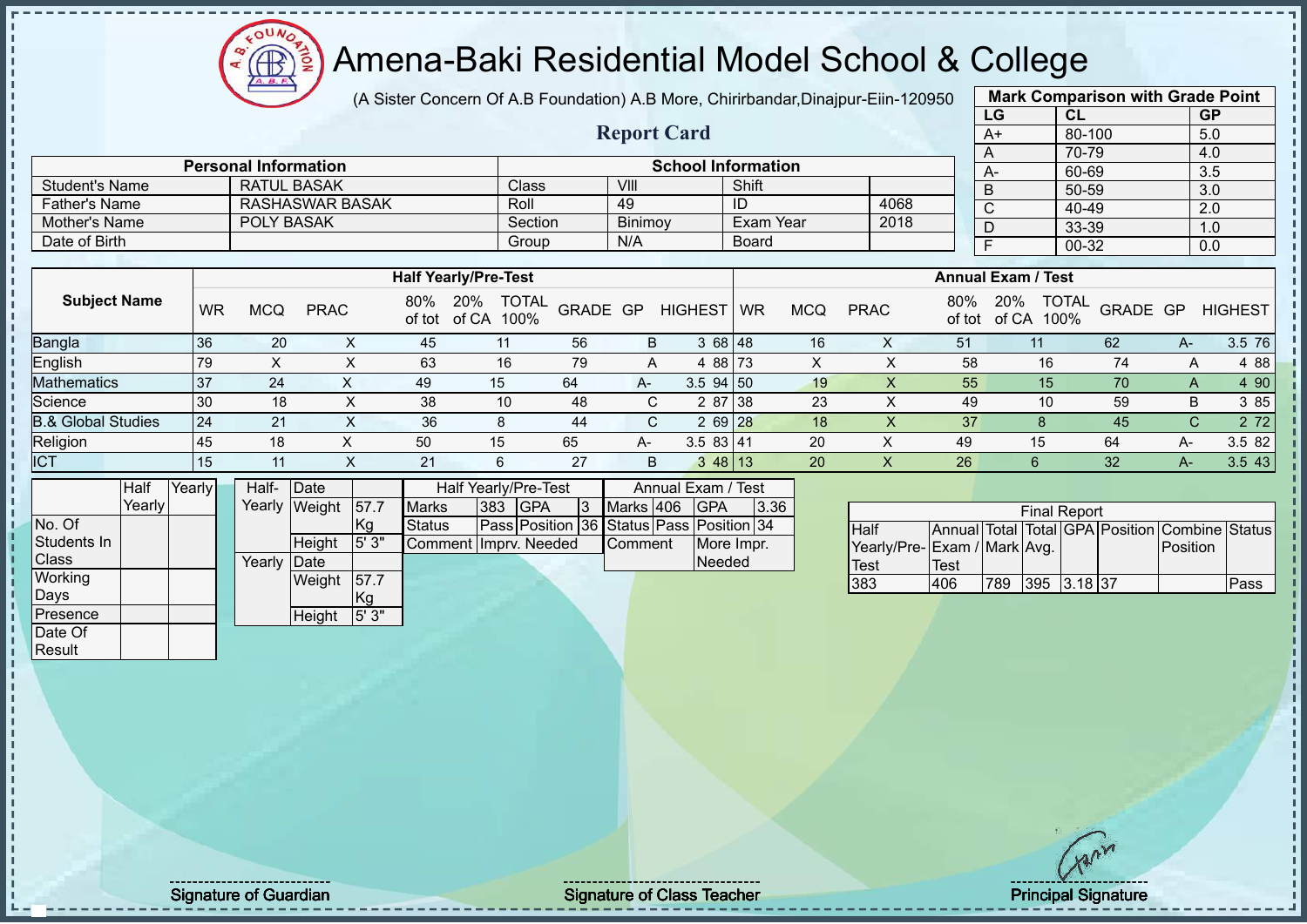# Amena-Baki Residential Model School & College

(A Sister Concern Of A.B Foundation) A.B More, Chirirbandar,Dinajpur-Eiin-120950

|       | <b>Mark Comparison with Grade Point</b> |           |           |  |  |  |  |  |  |  |  |  |
|-------|-----------------------------------------|-----------|-----------|--|--|--|--|--|--|--|--|--|
|       | LG                                      | <b>CL</b> | <b>GP</b> |  |  |  |  |  |  |  |  |  |
|       | $A+$                                    | 80-100    | 5.0       |  |  |  |  |  |  |  |  |  |
| A     |                                         | 70-79     | 4.0       |  |  |  |  |  |  |  |  |  |
|       | А-                                      | 60-69     | 3.5       |  |  |  |  |  |  |  |  |  |
| B     |                                         | 50-59     | 3.0       |  |  |  |  |  |  |  |  |  |
| C     |                                         | 40-49     | 2.0       |  |  |  |  |  |  |  |  |  |
| D     |                                         | 33-39     | 1.0       |  |  |  |  |  |  |  |  |  |
| F     |                                         | 0.0       |           |  |  |  |  |  |  |  |  |  |
| 00-32 |                                         |           |           |  |  |  |  |  |  |  |  |  |

|                       |                             |         |                    |                           |      | --   |
|-----------------------|-----------------------------|---------|--------------------|---------------------------|------|------|
|                       |                             |         | <b>Report Card</b> |                           |      | A+   |
|                       |                             |         |                    |                           |      |      |
|                       | <b>Personal Information</b> |         |                    | <b>School Information</b> |      | $A-$ |
| <b>Student's Name</b> | MD. AL-MAMUN SANTO          | Class   | VIII               | Shift                     |      | D    |
| Father's Name         | MD. RAZAUL KARIM            | Roll    | 48                 | ID                        | 4042 |      |
| Mother's Name         | <b>MST. MALEKA BEGUM</b>    | Section | <b>Binimov</b>     | Exam Year                 | 2018 |      |
| Date of Birth         |                             | Group   | N/A                | <b>Board</b>              |      |      |

|                               |           |            |             |               | <b>Half Yearly/Pre-Test</b>          |          |    | <b>Annual Exam / Test</b> |           |            |             |               |                                      |          |      |                |
|-------------------------------|-----------|------------|-------------|---------------|--------------------------------------|----------|----|---------------------------|-----------|------------|-------------|---------------|--------------------------------------|----------|------|----------------|
| <b>Subject Name</b>           | <b>WR</b> | <b>MCQ</b> | <b>PRAC</b> | 80%<br>of tot | <b>TOTAL</b><br>20%<br>of CA<br>100% | GRADE GP |    | <b>HIGHEST</b>            | <b>WR</b> | <b>MCQ</b> | <b>PRAC</b> | 80%<br>of tot | <b>TOTAL</b><br>20%<br>of CA<br>100% | GRADE GP |      | <b>HIGHEST</b> |
| Bangla                        | 44        | 24         |             | 54            | 12                                   | 66       | A- | $3.568$   48              |           | 23         | ∧           | 57            | 12                                   | 69       | $A-$ | 3.5 76         |
| English                       | 80        |            |             | 64            | 15                                   | 79       | A  | 4 88 70                   |           | X          |             | 56            | 15                                   |          | A    | 4 88           |
| <b>Mathematics</b>            | 49        | 25         |             | 59            | 15                                   | 74       | A  | 4 94 41                   |           | 23         |             | 51            | 15 <sup>°</sup>                      | 66       | А-   | 3.5 90         |
| Science                       | 50        | 25         |             | 60            | 15                                   | 75       | Α  | 4 87 58                   |           | 26         |             | 67            | 15                                   | 82       | A+   | 5 85           |
| <b>B.&amp; Global Studies</b> | 40        | 24         |             | 51            | 11                                   | 62       | A- | $3.569$ 44                |           | 23         | X           | 54            | 11                                   | 65       | $A-$ | 3.5 72         |
| Religion                      | 55        | 27         |             | 66            | 14                                   | -80      | A+ | 5 83 51                   |           | 24         |             | 60            | 14                                   | 74       | A    | 4 8 2          |
| <b>ICT</b>                    | 15        | 25         | $\lambda$   | 32            | 6                                    | -38      | A  | 4 48 14                   |           | 24         | $\lambda$   | 30            |                                      | 36       | A    | 4 4 3          |

|              | Half   | Yearly | Half- Date  |               |                                    | Half Yearly/Pre-Test |                                         |  | Annual Exam / Test |        |      |
|--------------|--------|--------|-------------|---------------|------------------------------------|----------------------|-----------------------------------------|--|--------------------|--------|------|
|              | Yearly |        |             | Yearly Weight | <b>Marks</b><br>474<br><b>IGPA</b> |                      |                                         |  | 4 Marks 463        | IGPA   | 3.93 |
| No. Of       |        |        |             | Height        | Status                             |                      | Pass Position 7 Status Pass Position 10 |  |                    |        |      |
| Students In  |        |        | Yearly Date |               | Comment Good                       |                      |                                         |  | Comment            | Imprv. |      |
| <b>Class</b> |        |        |             | Weight        |                                    |                      |                                         |  |                    | Needed |      |
| Working      |        |        |             | Height        |                                    |                      |                                         |  |                    |        |      |
| Days         |        |        |             |               |                                    |                      |                                         |  |                    |        |      |
| Presence     |        |        |             |               |                                    |                      |                                         |  |                    |        |      |

| <b>Final Report</b>         |             |     |            |  |  |                                                |      |  |  |  |  |  |
|-----------------------------|-------------|-----|------------|--|--|------------------------------------------------|------|--|--|--|--|--|
| <b>I</b> Half               |             |     |            |  |  | Annual Total Total GPA Position Combine Status |      |  |  |  |  |  |
| Yearly/Pre-Exam / Mark Avg. |             |     |            |  |  | Position                                       |      |  |  |  |  |  |
| <b>ITest</b>                | <b>Test</b> |     |            |  |  |                                                |      |  |  |  |  |  |
| 474                         | 463         | 937 | 469 3.96 7 |  |  |                                                | Pass |  |  |  |  |  |

Date Of Result

Signature of Guardian Signature of Class Teacher Number of Class Teacher Principal Signature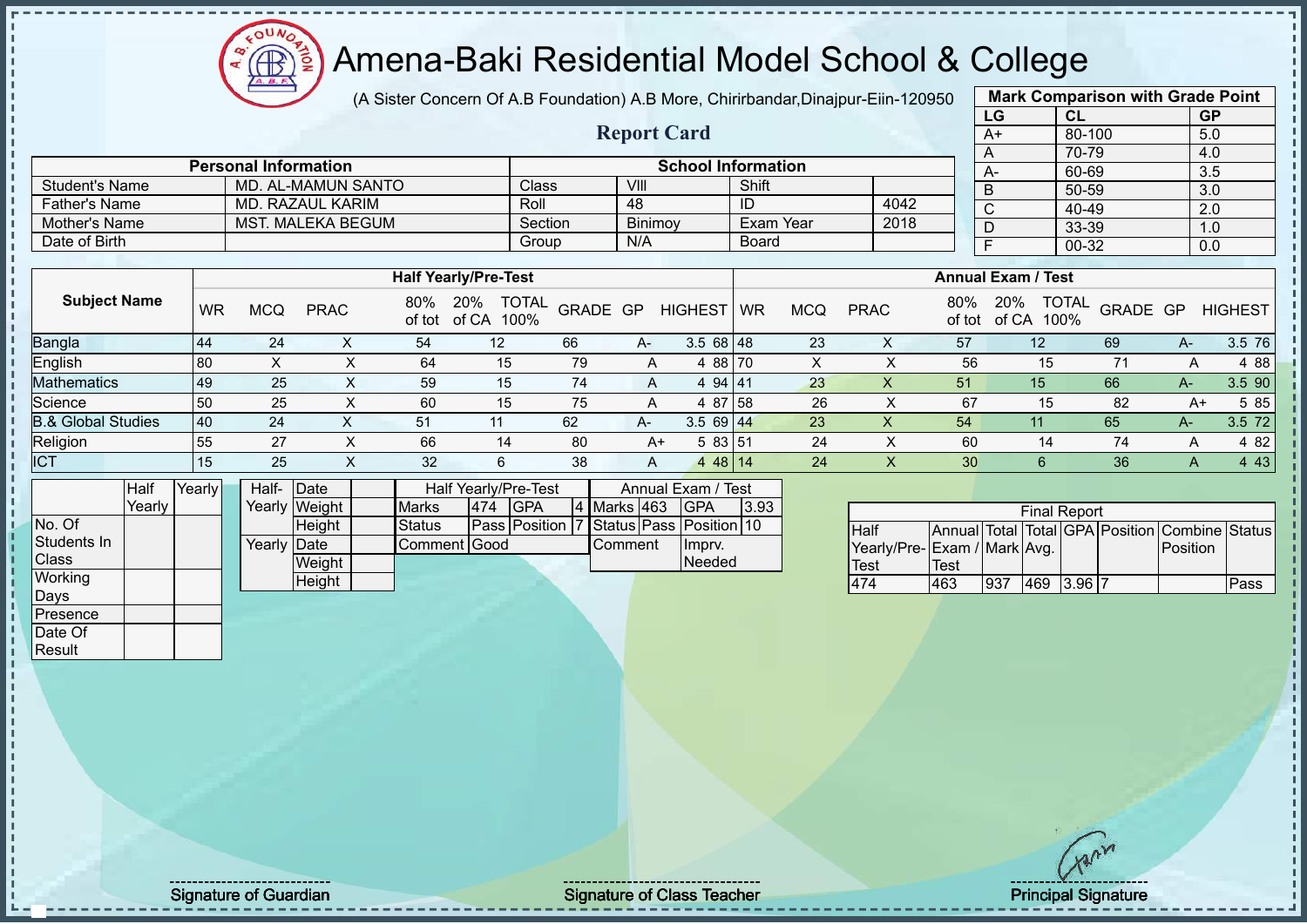Student's Name MD. SIRAJUL ISLAM SIAM Class VIII VIII Shift

**Personal Information School Information**

Father's Name MD. LOTIFUL ISLAM LOTIF Roll 47 ID 3999 Mother's Name MST. SAHERA BEGUM Section Binimoy Exam Year 2018

## Amena-Baki Residential Model School & College

(A Sister Concern Of A.B Foundation) A.B More, Chirirbandar,Dinajpur-Eiin-120950

**Report Card**

| <b>Mark Comparison with Grade Point</b> |        |           |  |  |  |  |  |  |  |  |
|-----------------------------------------|--------|-----------|--|--|--|--|--|--|--|--|
| LG                                      | CL     | <b>GP</b> |  |  |  |  |  |  |  |  |
| $A+$                                    | 80-100 | 5.0       |  |  |  |  |  |  |  |  |
| A                                       | 70-79  | 4.0       |  |  |  |  |  |  |  |  |
| A-                                      | 60-69  | 3.5       |  |  |  |  |  |  |  |  |
| B                                       | 50-59  | 3.0       |  |  |  |  |  |  |  |  |
| C                                       | 40-49  | 2.0       |  |  |  |  |  |  |  |  |
| D                                       | 33-39  | 1.0       |  |  |  |  |  |  |  |  |
| F                                       | 00-32  | 0.0       |  |  |  |  |  |  |  |  |
|                                         |        |           |  |  |  |  |  |  |  |  |

| Date of Birth                 |    |     |             |               |                             | Group                | N/A      |                | <b>Board</b> |            |             |     |        | 00-32                                |          |       | 0.0            |
|-------------------------------|----|-----|-------------|---------------|-----------------------------|----------------------|----------|----------------|--------------|------------|-------------|-----|--------|--------------------------------------|----------|-------|----------------|
|                               |    |     |             |               |                             |                      |          |                |              |            |             |     |        |                                      |          |       |                |
|                               |    |     |             |               | <b>Half Yearly/Pre-Test</b> |                      |          |                |              |            |             |     |        | <b>Annual Exam / Test</b>            |          |       |                |
| <b>Subject Name</b>           | WR | MCQ | <b>PRAC</b> | 80%<br>of tot | 20%<br>of CA                | <b>TOTAL</b><br>100% | GRADE GP | <b>HIGHEST</b> | <b>WR</b>    | <b>MCQ</b> | <b>PRAC</b> | 80% | of tot | <b>TOTAL</b><br>20%<br>of CA<br>100% | GRADE GP |       | <b>HIGHEST</b> |
| Bangla                        | 31 | 24  |             | 44            | 13                          | 57                   | в        | 3 68 45        |              | 25         |             | 56  |        | 13                                   | 69       | A-    | 3.5 76         |
| English                       | 76 |     | ∧           | 61            | 12                          | 73                   |          | 4 88 51<br>A   |              |            |             |     | 41     | 12                                   | 53       | B     | 3 8 8          |
| <b>Mathematics</b>            | 50 | 29  | X.          | 63            | 15                          | 78                   |          | A              | 94 35        | 23         |             | 46  |        | 15                                   | 61       | $A -$ | 3.5 90         |
| Science                       | 42 | 22  | ⋏           | 51            | 13                          | 64                   | А-       | $3.587$   49   |              | 25         |             |     | 59     | 13                                   | 72       | A     | 4 85           |
| <b>B.&amp; Global Studies</b> | 35 | 25  | x           | 48            | 11                          | 59                   |          | 3 69 35<br>B   |              | 24         |             |     | 47     |                                      | 58       | B     | 3 7 2          |
| Religion                      | 53 | 23  | x           | 61            | 14                          | 75                   |          | 4 83 55<br>A   |              | 27         |             |     | 66     | 14                                   | 80       |       | 5 82<br>A+     |
| <b>ICT</b>                    | 15 | 23  |             | 30            | 8                           | 38                   |          | 4 48 15<br>A   |              | 22         |             |     | 30     |                                      | 38       | A     | 4 4 3          |

|                 | Half     | Yearly I | Half- Date  |               |                     |         | <b>Half Yearly/Pre-Test</b> | Annual Exam / Test    |  |                         |      |  |
|-----------------|----------|----------|-------------|---------------|---------------------|---------|-----------------------------|-----------------------|--|-------------------------|------|--|
|                 | Yearlv l |          |             | Yearly Weight | <b>Marks</b>        | 444 GPA |                             | <b>3.64 Marks 431</b> |  | <b>IGPA</b>             | 3.71 |  |
| No. Of          |          |          |             | <b>Height</b> | Status              |         | Pass Position 13            |                       |  | Status Pass Position 19 |      |  |
| Students In     |          |          | Yearly Date |               | <b>Comment Good</b> |         |                             | <b>I</b> Comment      |  | Impry.                  |      |  |
| <b>Class</b>    |          |          |             | Weight        |                     |         |                             |                       |  | Needed                  |      |  |
| <b>Working</b>  |          |          |             | Height        |                     |         |                             |                       |  |                         |      |  |
| Days            |          |          |             |               |                     |         |                             |                       |  |                         |      |  |
| <b>Presence</b> |          |          |             |               |                     |         |                             |                       |  |                         |      |  |

| <b>Final Report</b>          |             |      |             |  |  |                                                |      |  |  |  |  |  |
|------------------------------|-------------|------|-------------|--|--|------------------------------------------------|------|--|--|--|--|--|
| <b>Half</b>                  |             |      |             |  |  | Annual Total Total GPA Position Combine Status |      |  |  |  |  |  |
| Yearly/Pre- Exam / Mark Avg. |             |      |             |  |  | Position                                       |      |  |  |  |  |  |
| <b>Test</b>                  | <b>Test</b> |      |             |  |  |                                                |      |  |  |  |  |  |
| 444                          | 431         | 1875 | 438 3.68 15 |  |  |                                                | Pass |  |  |  |  |  |

Date Of **Result** 

Signature of Guardian Signature Signature of Class Teacher Number of Class Teacher Principal Signature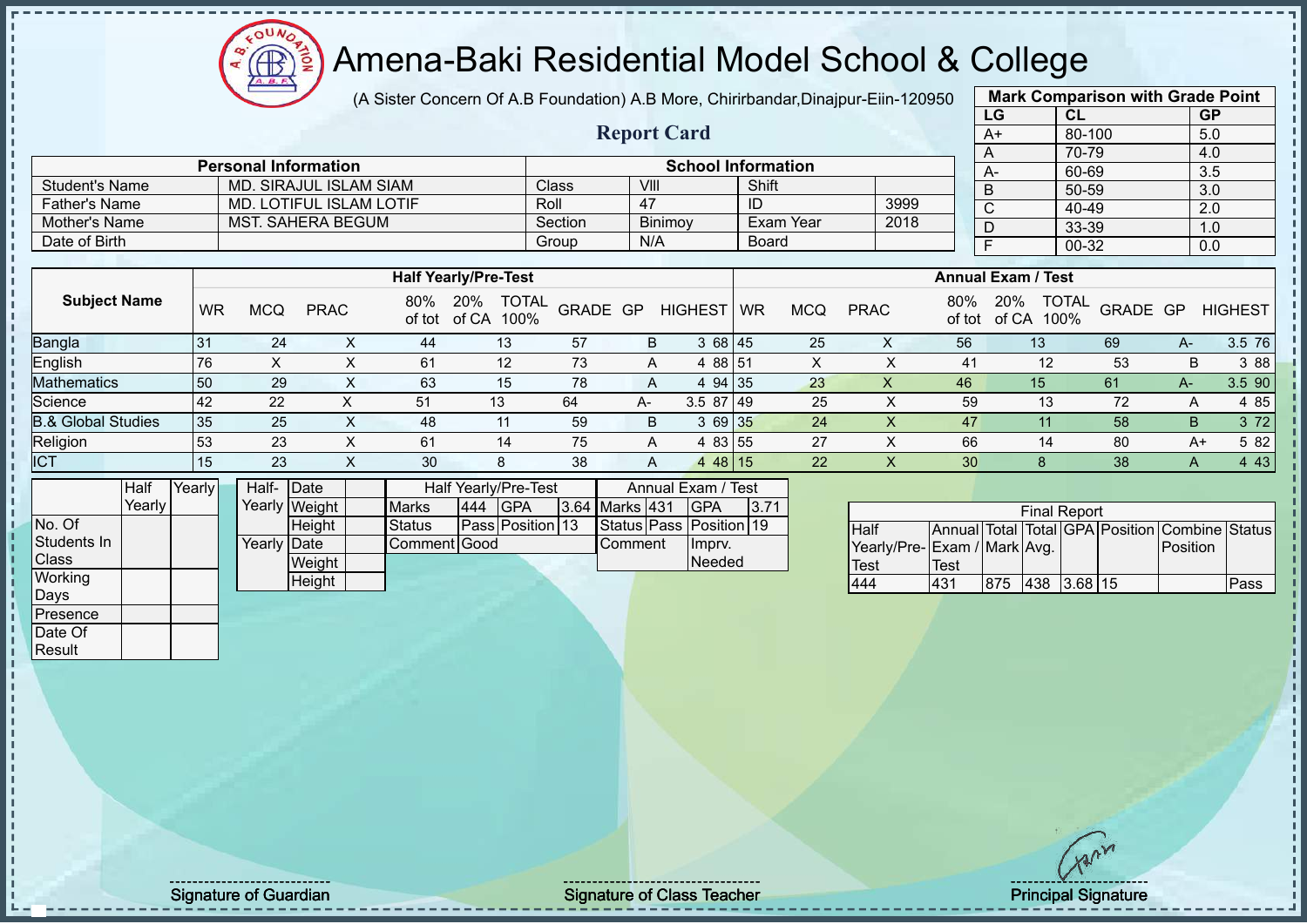# Amena-Baki Residential Model School & College

(A Sister Concern Of A.B Foundation) A.B More, Chirirbandar,Dinajpur-Eiin-120950

**Report Card**

| <b>Mark Comparison with Grade Point</b> |           |           |  |  |  |  |  |  |  |  |
|-----------------------------------------|-----------|-----------|--|--|--|--|--|--|--|--|
| LG                                      | <b>CL</b> | <b>GP</b> |  |  |  |  |  |  |  |  |
| $A+$                                    | 80-100    | 5.0       |  |  |  |  |  |  |  |  |
| A                                       | 70-79     | 4.0       |  |  |  |  |  |  |  |  |
| A-                                      | 60-69     | 3.5       |  |  |  |  |  |  |  |  |
| B                                       | 50-59     | 3.0       |  |  |  |  |  |  |  |  |
| $\overline{\text{c}}$                   | 40-49     | 2.0       |  |  |  |  |  |  |  |  |
| D                                       | 33-39     | 1.0       |  |  |  |  |  |  |  |  |
| F                                       | 00-32     | 0.0       |  |  |  |  |  |  |  |  |
|                                         |           |           |  |  |  |  |  |  |  |  |

|                      |                             |                    |                           |              |      |  | A                 |  |  |  |  |
|----------------------|-----------------------------|--------------------|---------------------------|--------------|------|--|-------------------|--|--|--|--|
|                      | <b>Personal Information</b> |                    | <b>School Information</b> |              |      |  |                   |  |  |  |  |
| Student's Name       | ABU JAFOR TAIYAR            | Class <sup>1</sup> | VIII                      | Shift        |      |  | $\mathsf{A}$<br>B |  |  |  |  |
| <b>Father's Name</b> |                             | Roll               | 50                        | -ID          | 4574 |  |                   |  |  |  |  |
| Mother's Name        |                             | Section            | <b>Binimov</b>            | Exam Year    | 2018 |  |                   |  |  |  |  |
| Date of Birth        |                             | Group              | N/A                       | <b>Board</b> |      |  |                   |  |  |  |  |

|                               |           |            |             |               | <b>Half Yearly/Pre-Test</b>          |          |      |                | <b>Annual Exam / Test</b> |            |             |               |                                      |          |      |                |
|-------------------------------|-----------|------------|-------------|---------------|--------------------------------------|----------|------|----------------|---------------------------|------------|-------------|---------------|--------------------------------------|----------|------|----------------|
| <b>Subject Name</b>           | <b>WR</b> | <b>MCQ</b> | <b>PRAC</b> | 80%<br>of tot | <b>TOTAL</b><br>20%<br>of CA<br>100% | GRADE GP |      | <b>HIGHEST</b> | <b>WR</b>                 | <b>MCQ</b> | <b>PRAC</b> | 80%<br>of tot | <b>TOTAL</b><br>20%<br>100%<br>of CA | GRADE GP |      | <b>HIGHEST</b> |
| <b>Bangla</b>                 | 33        | 25         |             | 46            | 10                                   | 56       | B    | 3 68 46        |                           | 23         | ∧           | 55            | 10                                   | 65       | $A-$ | 3.5 76         |
| English                       | 84        |            |             | 67            | 18                                   | 85       | $A+$ | 5 88 83        |                           | $\lambda$  |             | 66            | 18                                   | 84       | A+   | 5 88           |
| <b>Mathematics</b>            | 36        | 21         |             | 46            | 14                                   | 60       | A-   | $3.5$ 94 49    |                           | 22         | X           | 57            | 14                                   | 71       | A    | 4 90           |
| Science                       | 42        | 20         |             | 50            | 16                                   | 66       | A-   | $3.587$ 50     |                           | 25         |             | 60            | 16                                   | 76       | А    | 4 85           |
| <b>B.&amp; Global Studies</b> | 28        | 20         |             | 38            | 10                                   | 48       | C.   | 2 69 36        |                           | 23         |             | 47            | 10                                   | 57       | B.   | 3 7 2          |
| Religion                      | 48        | 23         |             | 57            | 16                                   | 73       | A    | 4 83 52        |                           | 23         |             | 60            | 16                                   | 76       | A    | 4 8 2          |
| <b>ICT</b>                    | 15        | 18         |             | 26            | 6                                    | 32       | $A-$ | $3.548$ 18     |                           | 22         | $\lambda$   | 32            |                                      | 38       | Α    | 4 4 3          |

|              | <b>Half</b> | Yearly | Half- Date  |               |               |              | <b>Half Yearly/Pre-Test</b>             | Annual Exam / Test |               |          |         |      |
|--------------|-------------|--------|-------------|---------------|---------------|--------------|-----------------------------------------|--------------------|---------------|----------|---------|------|
|              | Yearly      |        |             | Yearly Weight | <b>Marks</b>  | 1420         | <b>IGPA</b>                             |                    | 3.5 Marks 467 |          | IGPA    | 3.93 |
| No. Of       |             |        |             | <b>Height</b> | <b>Status</b> |              | Pass Position 18 Status Pass Position 9 |                    |               |          |         |      |
| Students In  |             |        | Yearly Date |               |               | Comment Good |                                         |                    |               | lComment | Ilmprv. |      |
| <b>Class</b> |             |        |             | Weight        |               |              |                                         |                    |               |          | Needed  |      |
| Working      |             |        |             | Height        |               |              |                                         |                    |               |          |         |      |
| Days         |             |        |             |               |               |              |                                         |                    |               |          |         |      |

| <b>Final Report</b>          |             |     |     |          |  |                                                |      |  |  |  |  |  |  |
|------------------------------|-------------|-----|-----|----------|--|------------------------------------------------|------|--|--|--|--|--|--|
| <b>Half</b>                  |             |     |     |          |  | Annual Total Total GPA Position Combine Status |      |  |  |  |  |  |  |
| Yearly/Pre- Exam / Mark Avg. |             |     |     |          |  | <b>IPosition</b>                               |      |  |  |  |  |  |  |
| <b>Test</b>                  | <b>Test</b> |     |     |          |  |                                                |      |  |  |  |  |  |  |
| 420                          | 467         | 887 | 444 | 13.71113 |  |                                                | Pass |  |  |  |  |  |  |

**Presence** Date Of **Result** 

Signature of Guardian Signature of Class Teacher **Signature of Class Teacher** Principal Signature